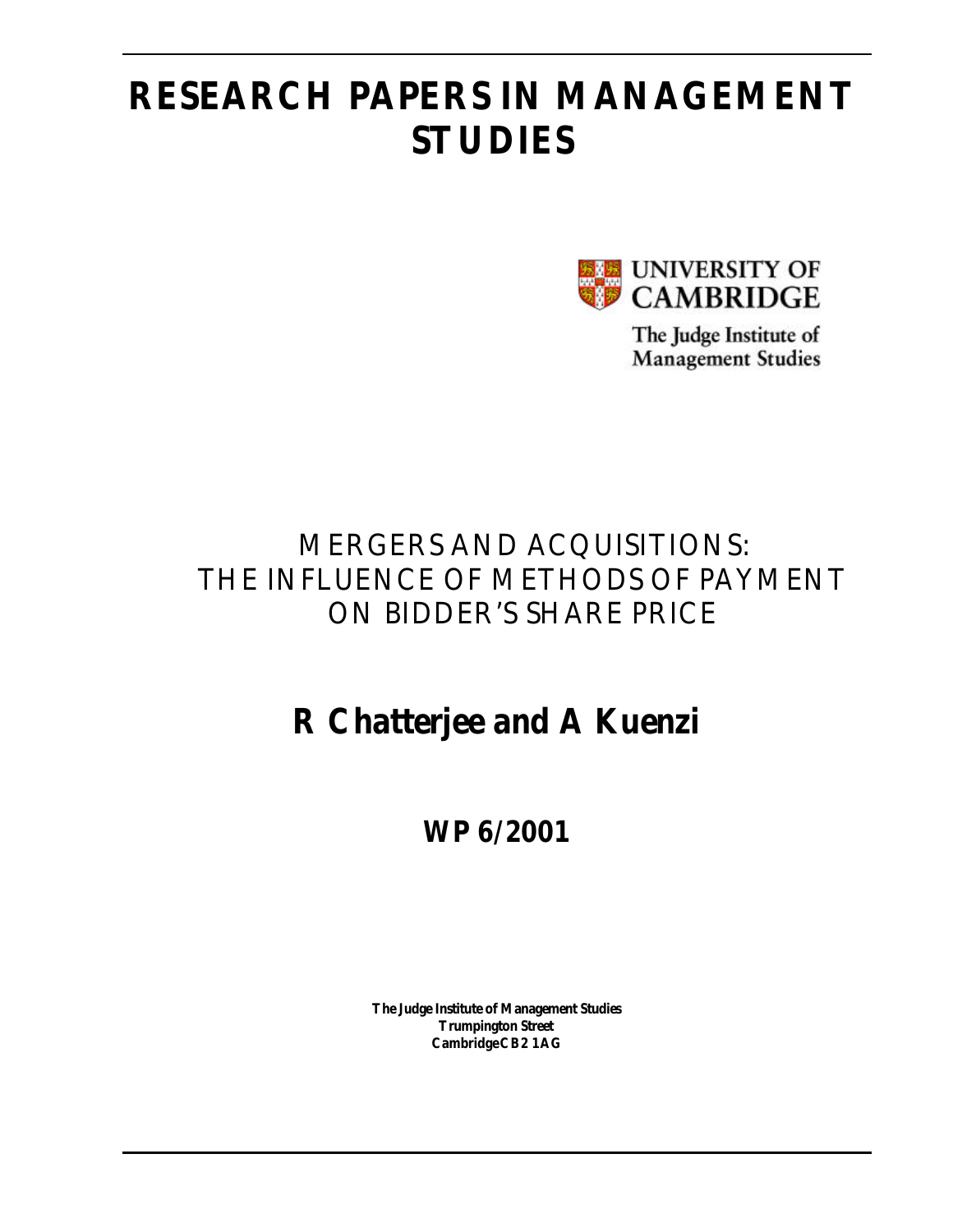## **1 Introduction**

Despite a considerable volume of research on corporate takeovers, results are still inconclusive regarding the valuation effects of acquisitions on acquiring companies' share price. The large number of time-, industry-, security- and deal-specific determinants influencing the individual company's share price makes it difficult to detect a general acquisition-related security return pattern. Most studies, however, agree that the method of payment plays an important role in explaining acquiring firms' stock return. Two hypotheses offer a theoretical rationale why the share price should be influenced by the choice of the payment method: (1) The "information content" hypothesis by Myers/Majluf (1984), predicting that an offer to pay in shares for an acquisition will be seen by market participants as a signal that the stocks are overvalued and (2) the "free cash flow" hypothesis by Jensen (1986), showing that acquisitions being paid for in cash reduce the agency costs of free cash flows. The conclusions of both hypotheses are that stock transactions should lead to negative abnormal returns around the announcement date, whereas cash transactions should result in positive abnormal returns.

Inconclusive empirical evidence of tests of these hypotheses<sup>1</sup> and the increase in number of stock transactions over the past couple of years compared to the decline in cash transactions, which appear to violate the assumption that the firm's management always act in the shareholders' best interest, raises the question as to whether these two classical hypotheses actually hold.

This study tests two alternative hypotheses for explaining acquiring companies' stock return: The Investment Opportunity Hypothesis and the Risk Sharing Hypothesis as mentioned by Martin (1996). The first hypothesis states that firms with excellent future investment opportunities should not pay in cash for acquisitions. Cash transactions often have to be financed with new debt. Cash flows, however, should not be used for debt service payments since this reduces the amount of discretionary cash flows available in the future. The second hypothesis states that, particularly for high-risk transactions, it could be advantageous to pay in stock because in this case, the target company will have an incentive to make a success of the takeover transaction. Both hypotheses predict that stock transactions have no longer to be seen as a negative signal by the market participants and therefore stand in sharp contrast to the hypotheses by Myers/Majluf (1984) and Jensen (1986).

The purpose of this paper is to test, from a UK perspective, the validity of the two new hypotheses. By doing so, we not only hope to test two promising hypotheses but also to fill a gap in the existing literature on short-term acquirer return, which up until now has been focused almost exclusively on the US-market.

The paper is organized as follows: *Section 2* presents the hypotheses by Myers/Majluf (1984), Jensen (1986), and the aforementioned two new hypotheses, which have motivated the research for the present paper. It also outlines the main research questions of the paper. *Section 3* provides an overview on the major empirical findings of the event study literature related to acquirer's return around the transaction announcement date. This overview will be split into two parts, according to whether studies account for the methods of payment or not. *Section 4* explains the sources of data used for this study, the properties of the sample and the methodology applied to analyse the data. The empirical results will be presented in *Section 5,* and a brief summary of the major findings concludes the paper in *Section 6*.

 $\overline{a}$ 

<sup>1</sup> See for example McCabe/Yook (1997) or Lang/Stulz/Walkling (1991).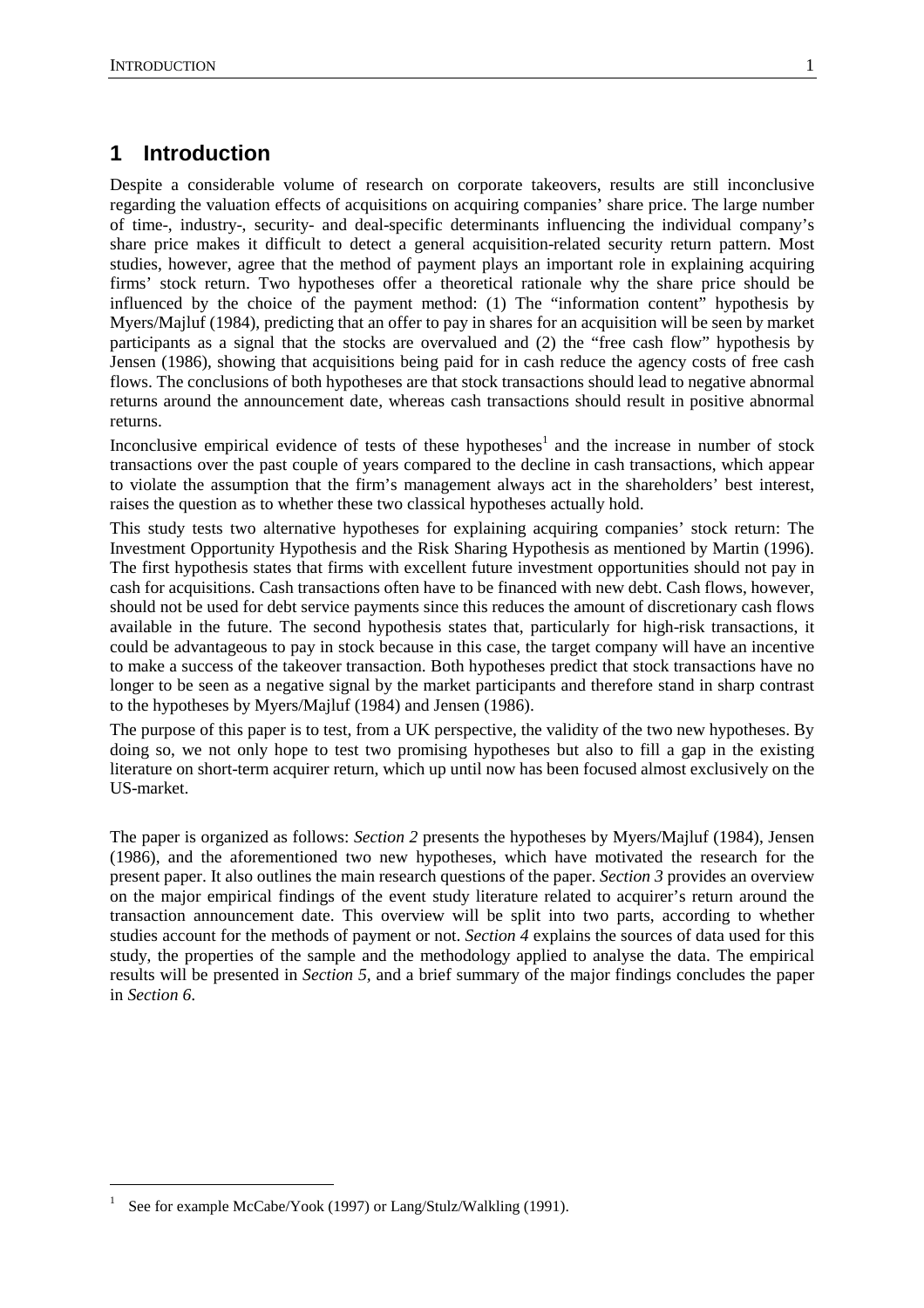## **2 Theoretical Background and Development of Hypotheses**

Corporate takeovers and the resulting wealth effects to shareholders have been long examined in the finance literature.<sup>2</sup> Whereas most studies agree that shareholders of target firms earn positive abnormal returns in the days around the announcement date of the transaction, findings for the abnormal return pattern of the acquiring firm's share prices are more mixed (see Section 3 for a summary of empirical findings). Not only are the empirical findings mixed, but there also exist several distinct hypotheses trying to explain the reasons for the observed acquirer's return pattern.

In the next section, two classical hypotheses, which relate acquiring firms' return to methods of payment, are presented. Other hypotheses also explaining acquiring firm return, but which are not related to methods of payment, are not considered.<sup>3</sup> In section 2.2, two alternative hypotheses are presented. They also relate the acquiring firm's return to methods of payment, but reach opposite conclusions. Finally, section 2.3 presents the research questions which form the basis for the hypotheses tested in this study.

## *2.1 "Classical" Hypotheses on the Choice of Methods of Payment*

Two main hypotheses usually underlie studies on the relation between bidder returns and the methods of payment: "Information content"-models and "Cash flow"-models.<sup>4</sup>

To the first category belong the signalling models developed by Leland/Pyle (1977) and Myers/ Majluf (1984). These models demonstrate that in a world of asymmetric information, the method of payment for corporate acquisitions conveys valuable information to the market participants. Leland/Pyle (1977) develop a simple model of capital structure and financial equilibrium in which entrepreneurs seek financing for their projects whose true values are known only to them. The entrepreneurs' willingness to invest in their own project can serve as a signal for the value of the project. The model's equilibrium solution differs significantly from models ignoring informational asymmetries. Myers/Majluf (1984) adapt this problem to the situation where a firm must issue stock to raise cash in order to undertake a valuable investment project and where management is supposed to know more about the project's (and firm's) value than potential investors. Their asymmetric information model shows that stock issues always convey bad news and reduce the stock price, unless the issue is a foregone conclusion. This also means that firms sometimes refuse to issue stocks, and thereby pass up valuable investment opportunities. In the context of the model by Myers/Majluf (1984), and assuming that the acquiring firm's management possess information about the intrinsic value of the firm which is not reflected in the pre-acquisition share price, the management will always attempt to finance the acquisition most profitably to existing shareholders in one of the following ways: *If they believe that their firm is undervalued, they will prefer a cash offer, whereas if they believe that their stocks are overvalued, they will favour a stock offer.* DeAngelo/DeAngelo/Rice (1984), initially working on information issues related to "going private"-transactions, conclude that for corporate acquisitions market participants will interpret cash offers as good news (and a stock offer as bad news) regarding the acquirer's prospects.  $5$  The model by Myers/Majluf (1984) and its interpretation by DeAngelo/ DeAngelo/Rice (1984) will be referred to as the "Information content" model.<sup>6</sup>

<sup>2</sup> An early example is the study by Mandelker (1974).

<sup>3</sup> For the so-called "overpayment" or "hubris"- hypothesis, see Roll (1986) or Shleifer/Vishny (1989).

<sup>4</sup> Hypotheses highlighting the importance of tax implications have to be left aside. For a short introduction in tax-related models, see Masse/Hanrahan/Kushner (1990); see also Brown/ Ryngaert (1991).

For parallels to the situation of new stock offerings, see Choe/Masulis/Nanda (1993).

<sup>6</sup> The reason for this name is that there exist several "asymmetric information" models: Hansen (1987), for example, developed a model which specifies that an acquirer will prefer to offer stock when the target firm knows its value better than the acquirer firm. Stock in this case has desirable contingent-pricing characteristics compared to cash.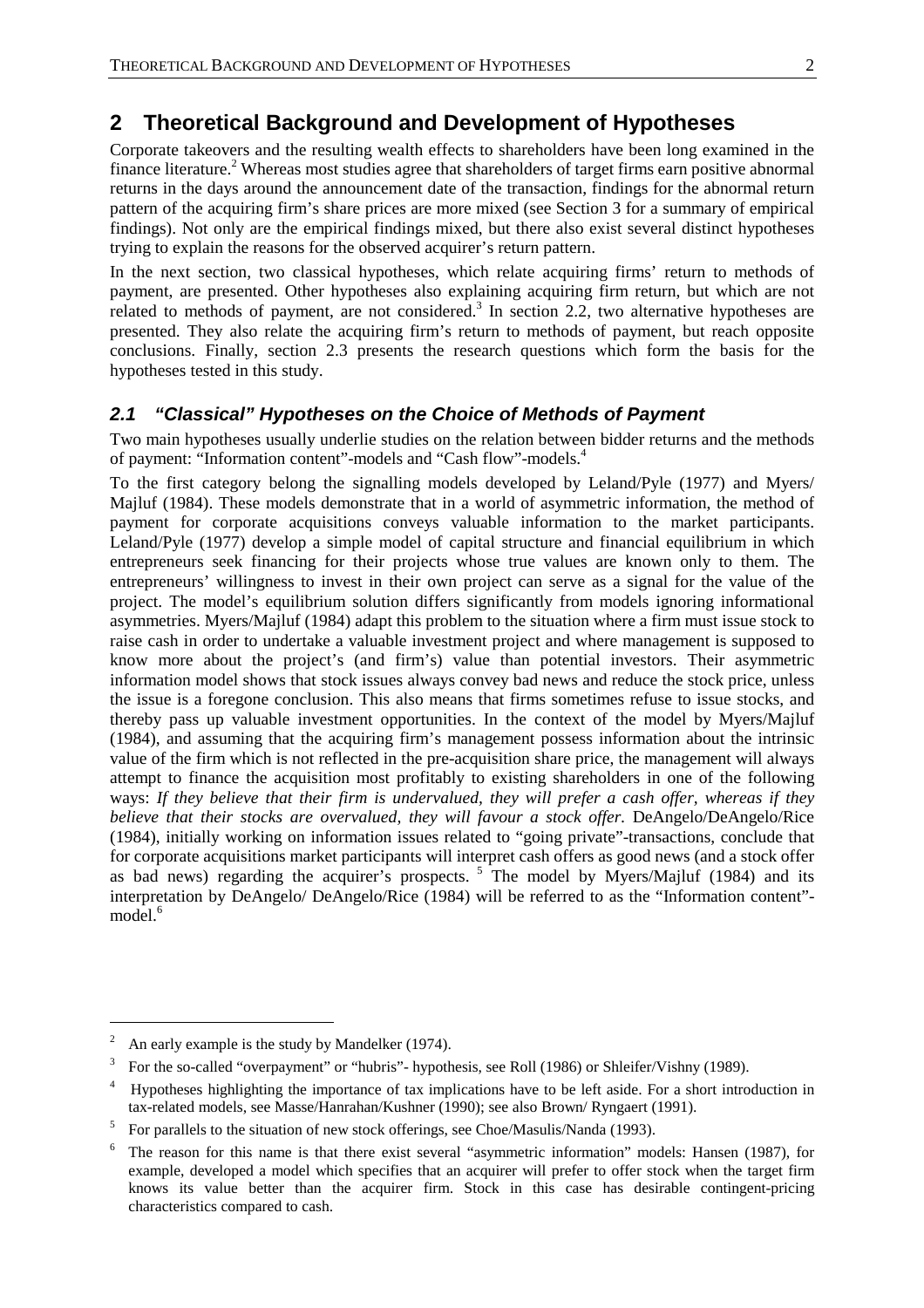The second important category are cash flow-related models.<sup>7</sup> The model by Jensen (1986) states that managers of firms with cash flows in excess of profitable investment opportunities have a tendency to waste these cash flows on unprofitable investments. Furthermore, it is assumed that managers of these firms are usually more inclined to spend the cash flows on purposes increasing the management's benefits than to pay the cash flows out to shareholders in the form of dividends or stock buybacks. Acquisitions paid for in cash use up these excess cash flows, divert funds from other internal investments or increase the indebtedness of the acquiring firm [McCabe/Yook (1997)]. The discretionary cash flow to management will be reduced and, in the case of increased indebtedness, the link between managers, shareholders and bondholder will be strengthened. The smaller the amount of excess cash flows available to management, and the possibly tighter control exerted by the bondholders, the less the potential for wasteful allocation of free cash flows. Thus, cash acquisitions will lead to an increase in the acquirer's share price.<sup>8</sup> The model by Jensen (1986) will be referred to as the "Cash flow"-model.

Over the past 10 years or so, there appears to have been a shift in the methods of payment. A survey for the US-market shows that out of a sample of large deals for the year 1988, almost 60% of the transactions were pure cash transactions and only 2% pure stock transactions. A similar sample of large deals for the year 1998 shows that only 17% of the deals were paid for entirely in cash, but 50% entirely in stock [Rappaport/Sirower (1999)]. In the context of the method-of-payment models discussed earlier, finding that shareholders of acquiring companies are worse off in stock transactions compared to cash transactions, this shift is somewhat puzzling: why is it that a shift towards stock deals has taken place, even though shareholders are in most cases worse off? The generally accepted assumption that managers always act in the best interest of their shareholders may be challenged in this case.

One reason for this shift could be a change in the nature of determinants influencing the management's decision regarding the methods of payment. There are many determinants offering an explanation for the choice of the payment method for corporate acquisitions. Asymmetric information problems and cash flow considerations as explained by Myers/Majluf (1984) and Jensen (1986) are two determinants, but perhaps these are no longer the dominant determinants: it may be shown that the *number of investment opportunities* of the acquiring firm and *the amount of risk shared* between acquiring firm and target company are particularly important. Furthermore, it may be shown that the importance of these two determinants has considerably increased over approximately the past 5 years, now clearly favouring stock transactions.

## *2.2 "New" Hypotheses on the Choice of Methods of Payment*

The so-called "new" hypotheses are not really new, but their assumptions are more justified today than ever before, and this brings the hypotheses back into the spotlight again.<sup>9</sup>

The **Investment Opportunity Hypothesis** links the existence of growth opportunities with the method of payment for corporate acquisitions. Myers (1977) shows that firms with excellent future investment opportunities are less likely to issue debt than companies with poor future investment opportunities. The reason is that the first group of firms tries to preserve the cash flows to take advantage of the investment opportunities, whereas the second group of firms can use the cash flows for debt service payments without giving away investment opportunities. Similarly, Jung/Kim/Stulz

<sup>7</sup> Besides the model by Jensen (1986), there exist cash flow models by Myers/Majluf (1984) and Masse/Hanrahan/Kushner (1990).

<sup>8</sup> The study by Harford (1999) documents the agency cost problem of cash-rich acquirers: cash-rich acquirers are more likely to make diversifying investments and their targets are less likely to attract other investors. This, however, means that there are two effects involved: the announcement of a cash transaction is a good signal because it reduces the agency costs of free cash flows, the investment itself, on the other hand, could have a negative impact on the acquirer's share price. See also Lang/Stulz/Walkling (1991) for tests of the free cash flow hypothesis.

<sup>9</sup> This section has been strongly influenced by Martin (1996).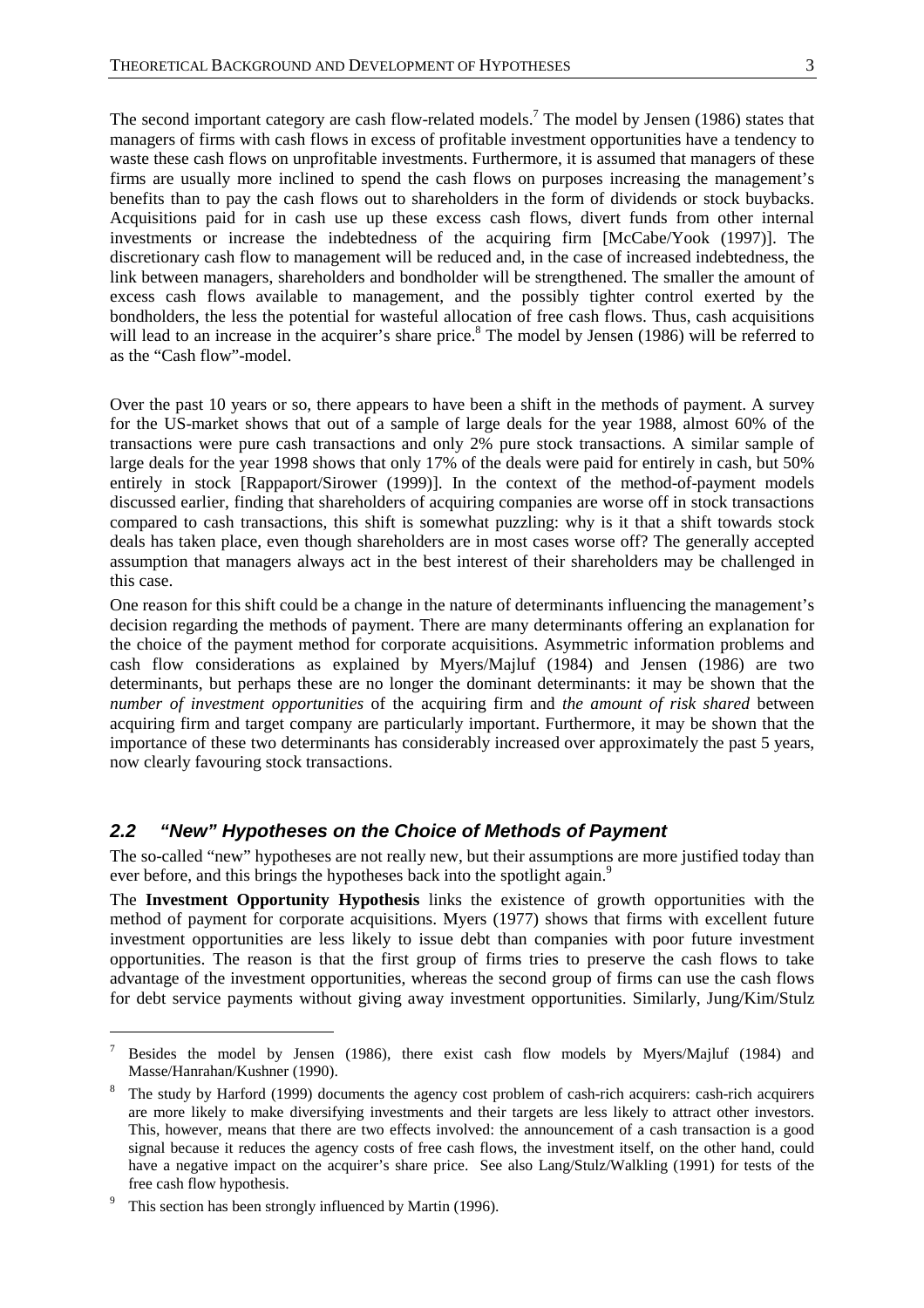(1996) argue that managers with growth perspectives prefer to raise capital with equity rather than with debt because it gives them more discretion with regard to the future use of the firm's cash flows. The similarities in the decision between how to raise capital and how to pay for corporate acquisitions lead Martin (1996) to assume that firms with good investment opportunities prefer to pay in stock for their corporate acquisitions, whereas other firms prefer payment in cash.

The Investment Opportunity Hypothesis has been tested by Martin (1996) and the results show that acquiring firms with good future investment opportunities are more likely to offer stock for corporate acquisitions than firms with poor investment opportunities.<sup>10</sup> These results are consistent with the results of the study by Jung/Kim/Stulz (1996), who not only report that firms with valuable investment opportunities are more likely to issue equity, but also state that the stock-price reaction to equity issues is more favourable for firms with valuable investment opportunities. $<sup>11</sup>$ </sup>

The second hypothesis is the **Risk Sharing Hypothesis**, and goes back to Hansen (1987). It is strongly related to the asymmetric information problem mentioned by Myers/Majluf (1984), but this time the information asymmetry is not in favour of the acquiring firm. In most acquisitions, the true value of the target firm is difficult to assess and remains controversial even after carefully executed due diligence. Furthermore, it is not necessarily clear to what extent the expected synergies will materialize in the post-acquisition period. The target firm, however, is in most cases fully aware of its true firm value. Hansen (1987) models this situation of asymmetric information between the acquiring firm and the target firm. He concludes that if the bidder is unsure about the true value of the target firm, he will rather offer to pay in stock so that the target firm's shareholder can be forced to share in any post-acquisition revaluation effects. Martin (1996), based on Hansen (1987), also argues that if there is high uncertainty in acquisition outcome, the bidder should rather use stock.<sup>12</sup>

Rappaport/Sirower (1999) argue that from a shareholder value point of view, the risk sharing hypothesis should receive high attention: in the case of a pure cash transaction, the post-merger operating risk will exclusively be taken on by the acquiring shareholders. If a risk-adjusted change in shareholder value due to the transaction were to be calculated, this would probably lead to a lower value than compared to a mixed or pure stock transaction.

In the study by Martin (1996), the Risk Sharing Hypothesis has been tested. It is shown that in a sample involving high-risk transactions<sup>13</sup>, 68% of the transactions are being financed with stock and only 16% of the transactions are being financed with cash. In a sample containing low-risk transactions, the percentage of transactions financed with stock declines to 26%, whereas the percentage of cash transactions increases to 42%. The results of a logistic regression with dummy variables based on whether the acquiring firm and target firm are high-risk or low-risk firms confirm the previous results.

There are several reasons why the two hypotheses are likely to be more important today than in earlier years. The increase in the number of M&A transactions – which may be due to increased competition,

 $\overline{a}$ 

<sup>&</sup>lt;sup>10</sup> Martin (1996) uses three different variables to measure investment opportunities: the market-to-book ratio, the average annually compounded growth rate in sales over the five-year preceding the year of the acquisition, and the abnormal return cumulated over a period of 250 days prior to event day –5. The last

variable reflects the idea that a run-up in share prices often indicates increased investment opportunities.<br><sup>11</sup> These again show the double nature of theories: on the one hand, they contribute to an explanation of the decision process of the firm's manager regarding the methods of payment, and on the other hand they offer an explanation for the stock market reaction to the announcement of the transaction.

<sup>&</sup>lt;sup>12</sup> The effect of using stock instead of cash to reduce the post-merger operating risk, however, could also be ambiguous: in a principal agency framework, the fact that stock instead of cash is offered could be interpreted as a signal that that the bidding firm thinks that the outcome of the transaction is associated with a considerably high degree of risk. This may lead to a significant drop in share prices that may leave the acquiring firm's shareholders worse off compared to a cash transaction in which they would bear all the risk.

<sup>&</sup>lt;sup>13</sup> A transaction has been defined as a high-risk (low-risk) transaction if both the acquiring and the target firm exhibit Tobin's Q- ratios greater (smaller) than 1. Tobin's Q-ratio is thereby calculated as follows: Q= (market value of equity +book value of long-term debt + book value of short-term debt + preferred stock at carrying value)/ book value of assets.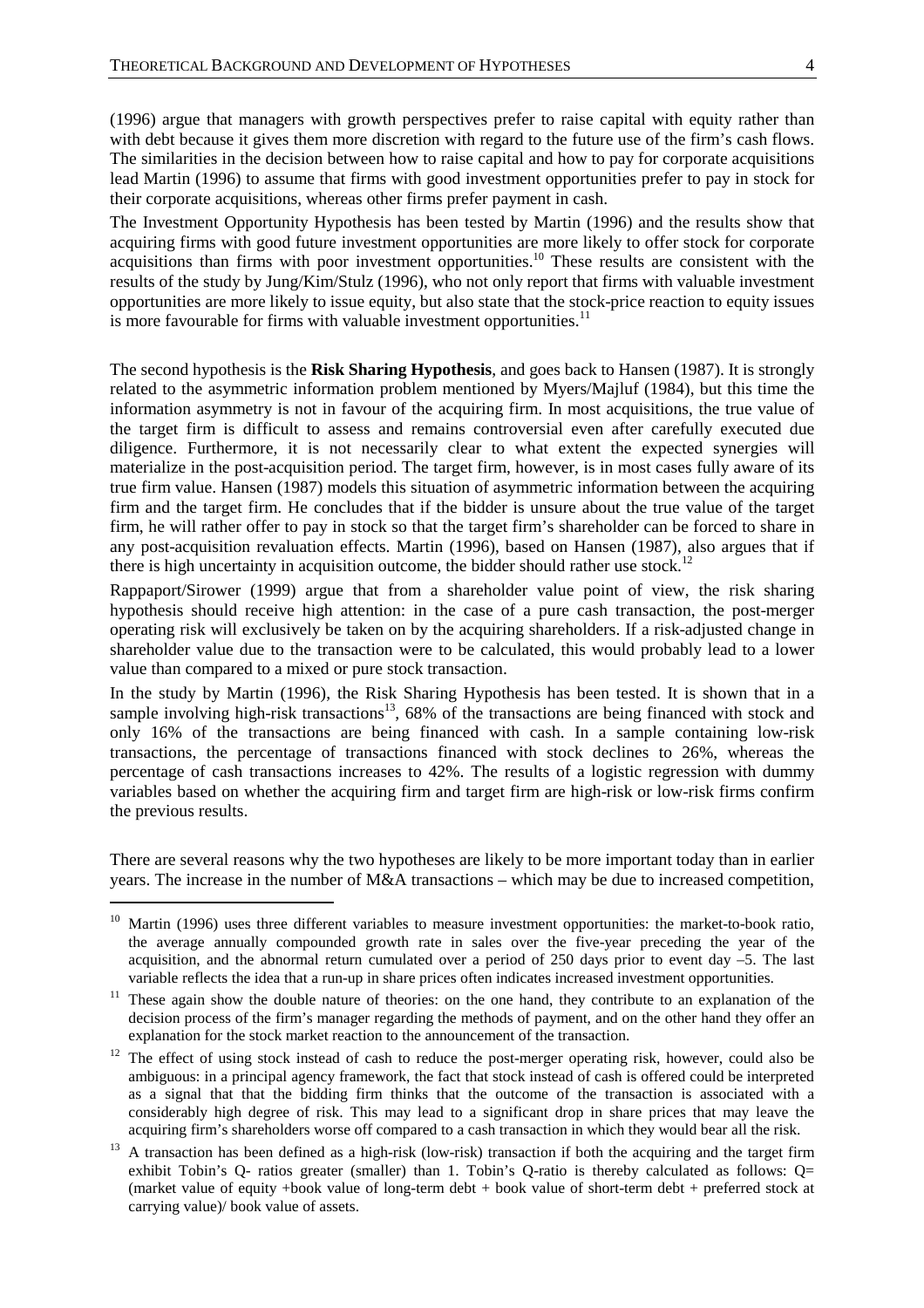consolidation in many industries (e.g. car industry, car supplier industry, food industry), deregulation (e.g. telecommunication industry, utilities), surge of rapidly expanding new industries (technology sector), and increased globalisation (increase in cross-border transaction) – is evidence of a general increase in investment opportunities and appears to fit with the Investment Opportunity Hypothesis.

Increased awareness among shareholders upon whether the firm's management really focuses on shareholder value issues strengthens the underlying assumptions of the Risk Sharing Hypothesis. A firm's management may have difficulties in justifying a transaction with a high risk of a successful outcome. This, however, means that the management more often tries to involve the target company's management into the responsibility of realizing synergies by offering stock instead of cash, leading to a gain in momentum for the Risk Sharing Hypothesis.

## *2.3 Hypotheses of this study*

 $\overline{a}$ 

Assuming that the Investment Opportunity Hypothesis and the Risk Sharing Hypothesis hold, the major implication would be that stock transactions no longer have to be considered as a bad signal by the market participants. This stands in contrast to the classical models by Myers/Majluf (1984) and Jensen (1986). It would, however, not stand in contrast to the rise in the number of stock transactions observed over the past years. This subsequent rise in numbers of stock transactions would be consistent with the change in perception of the information content of stock transactions.

On the other hand, it is also possible that the rise in stock transactions over the past five years or so is only due to the stock market boom. The New York Stock Exchange increased on average 26.2% per year from 1995 until 1999, the NASDAQ 40.2%, and the London Stock Exchange 17.7%.<sup>14</sup> A booming stock market generally means higher stock valuations and shares which are more likely to be overvalued. In this case, the temptation for the management of an acquiring firm to pay in its own overvalued stocks may be high, even if the management knows that this will be regarded as a bad signal and that the companies stock price will drop on the date of the announcement. The advantages of the "cheap" acquisition clearly outweigh the disadvantages of a subsequent drop in share prices.

Figure 1 gives an overview of the two possible explanations for the shift towards stock transactions:



**Figure 1: Shift towards stock transactions – "old" explanation vs. "new" explanation** 

<sup>&</sup>lt;sup>14</sup> Values are calculated for S&P 500, Nasdaq Composite 200, and FT-SE 100; source: Datastream.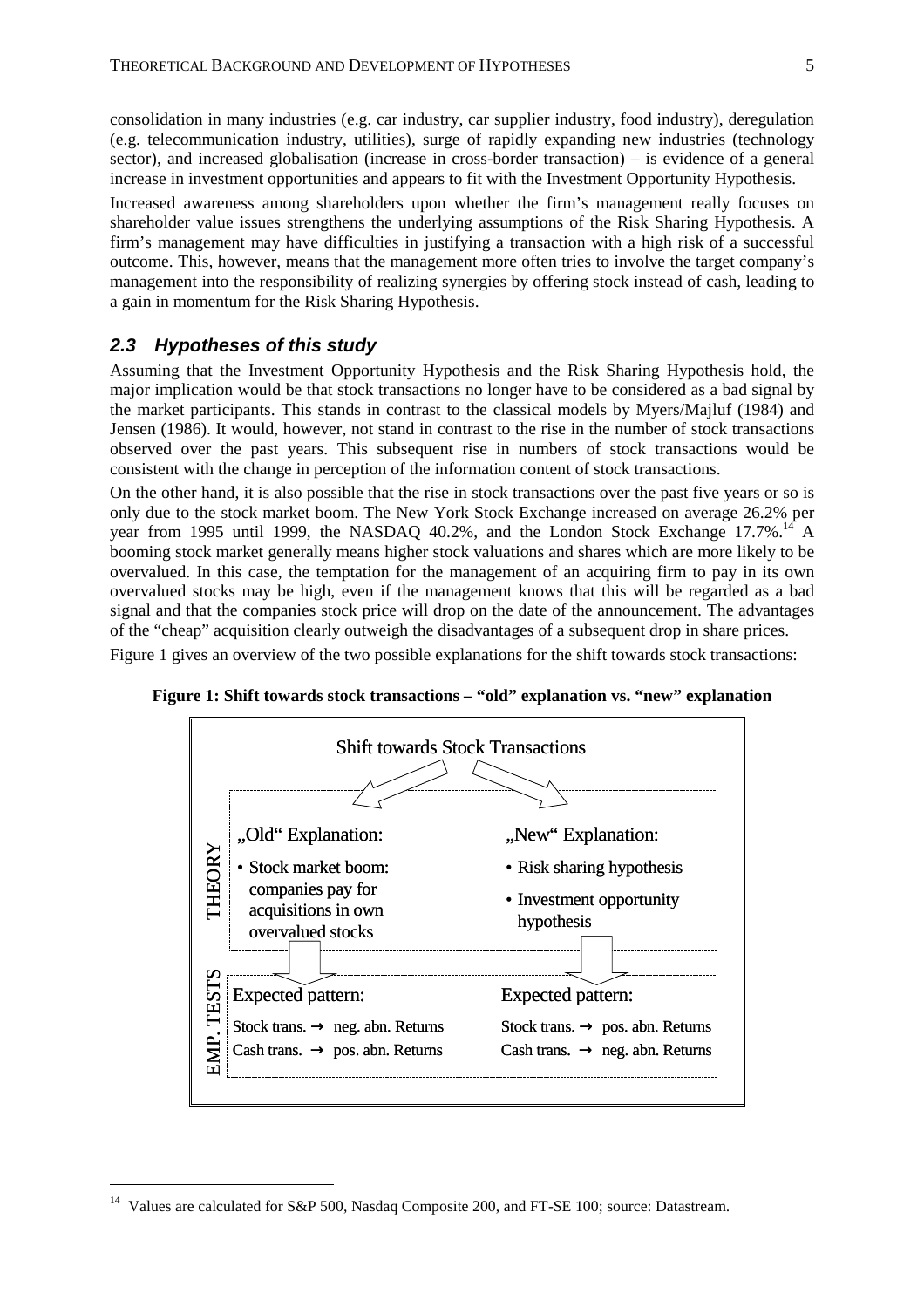The predominant line of argument is still the "old" explanation based on the hypotheses by Myers/Majluf (1984) and Jensen (1986). The apparent inconsistency with the observed shift towards stock transactions over the past few years, however, casts doubt on this explanation.

### **The idea of this study is therefore to test:**

*…whether it is true that stock transactions no longer lead to negative abnormal returns* 

*…whether this could be due to the Investment Opportunity – and/or Risk Sharing Hypothesis* 

Since both competing lines of arguments relate methods of payment to cumulated abnormal returns, a test of the hypotheses can be done solely by examining the acquiring companies' return pattern. The empirical study should thereby answer the following research questions:<sup>15</sup>

- 1) What is the CAR of acquiring companies over the whole sample period (Data Set III: 1991, 1995, 1999; across all sample categories)?
- 2) What are the CAR of acquiring companies for each of the three sample periods 1991, 1995, and 1999 across all sample categories (*pure cash*, *pure stock*, *mixed*)? Are there any differences in mean CAR between these three sample periods?
- 3) What are the CAR of acquiring companies for the three sample categories *pure cash*, *pure stock*, *mixed* over the whole sample period? Are there any differences in mean CAR between these three sample categories?
- 4) What are the CAR of acquiring companies for the three sample categories *pure cash*, *pure stock*, *mixed* for the two sample periods 1991/95 and 1999? Are there any differences between these two sample periods for each of the categories?
- 5) What are the CAR of acquiring companies for a sample containing high/low investment opportunity companies [sample period 1999; sample categories: *pure cash*, *pure stock*, *mixed*]? Are there any differences between the samples for each of the three sample categories?
- 6) What are the CAR of acquiring companies for a sample containing high/low risk transactions [sample period 1999; sample categories: pure *cash*, pure *stock*]? Are there any differences between the samples for each of the two sample categories?

The choice of the research questions can be justified as follows:

The *first research question* simply investigates whether corporate acquisitions are in the short-term beneficial to the acquiring companies' shareholders at all – irrespective of the choice of the method of payment. This question has received much attention in the finance literature, since it has been suspected that the maximization of shareholder value may not be the only reason for corporate acquisitions, but also an attempt to enhance benefits to management. The motivation for the latter could be the resulting advantages of the so-called "empire building" (i.e. growth in assets and sales which leads to higher compensation and more prestige) or managerial risk reduction at the expense of shareholders [Masse/Hanrahan/Kushner (1990)].<sup>16</sup> The first research question therefore helps to decide which of the two motives has the higher degree of probability.<sup>17</sup>

<sup>&</sup>lt;sup>15</sup> AR stands for "abnormal return"; CAR for "cumulated abnormal return".

<sup>&</sup>lt;sup>16</sup> See Morck/Shleifer/Vishny (1990), Amihud/Dodd/Weinstein (1986), Schipper/Thompson (1983), or Marris (1964).

<sup>&</sup>lt;sup>17</sup> There exist a countless number of studies containing this form of research question; see for example the studies by Kennedy/Limmack (1996), Berkovitch/Narayan (1993), or Lahey/Conn (1990).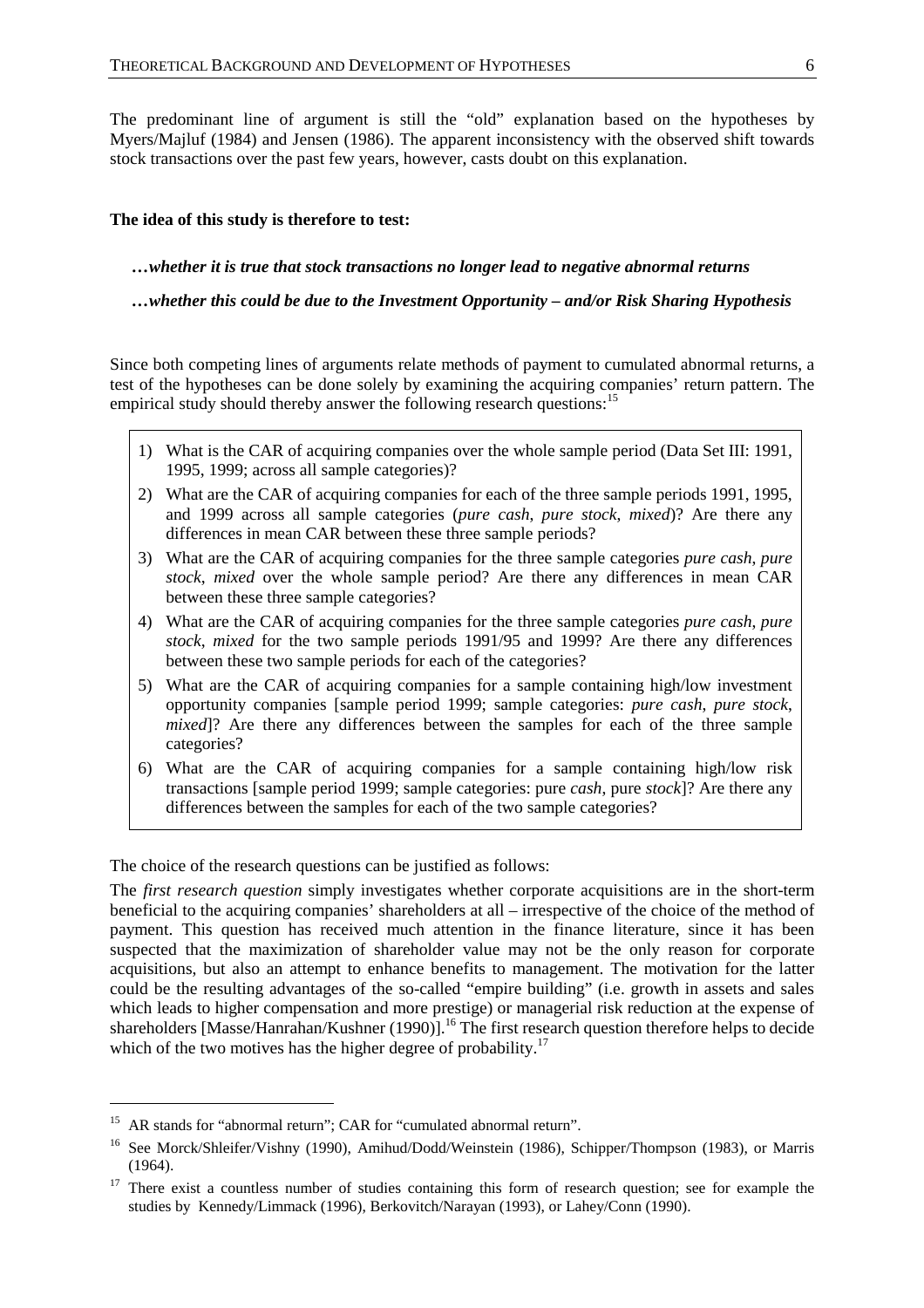The *second research question* examines whether the observed CAR's have shifted over time – again irrespective of the choice of the method of payment. Changes in the absolute CAR-levels or shifts are of interest, since this would suggest that fundamental factors in the capital market's reaction to corporate acquisitions may have occurred.18 This is particularly important in the context of the Risk Sharing Hypothesis (see below): if corporate acquisitions seem to become more beneficial to shareholders in general (e.g. a shift from 1991 to 1999), this could be a signal that shareholder value issues as reasons for takeovers have become more important over time – as opposed to reasons to engage in takeovers for increasing the benefits to management.

The *third research question* examines whether the acquiring companies' mean CAR is different according to the choice of the method of payment. This question is similar to those of most studies trying to establish a link between the method of payment and acquiring companies' CAR, and so our results will be compared to previous findings.<sup>19</sup>

The *fourth research question* is of special importance: it is the one that allows us to test whether there has been a change from the "old" stock market reaction pattern to the "new" pattern (see Figure 1). If the acquiring companies' mean CAR for stock transactions in 1999 is higher than in 1991 and if at the same time the acquiring companies' mean CAR for cash transaction in 1999 is lower than in 1991, this would be an indication that the Investment Opportunity- and Risk Sharing Hypotheses might be of some importance. However, if the fourth research question shows that stock transactions are no longer regarded as a bad signal by market participants, it may still be difficult to prove that the "new" hypotheses are true and that this observed pattern is not due to any other cause.

Nevertheless, the *fifth and the sixth research questions,* allow us to conduct these tests. They determine whether the Investment Opportunity- or the Risk Sharing Hypothesis has any power in explaining acquiring companies' CAR. These last two research questions – looking at investment opportunity and risk sharing issues separately – could also be helpful if research question four does not come up with a clear answer. The fifth and sixth research questions focus only on those transactions for which the differences according to the "new" hypotheses should be the largest. If no significant differences in the mean CAR could be found within these samples, the "new" hypotheses must be rejected.

<sup>18</sup> To the best knowledge of the authors, no study has yet examined acquiring companies' CAR at different specific periods of time.

<sup>&</sup>lt;sup>19</sup> See for example the study by Draper/Paudyal (1999).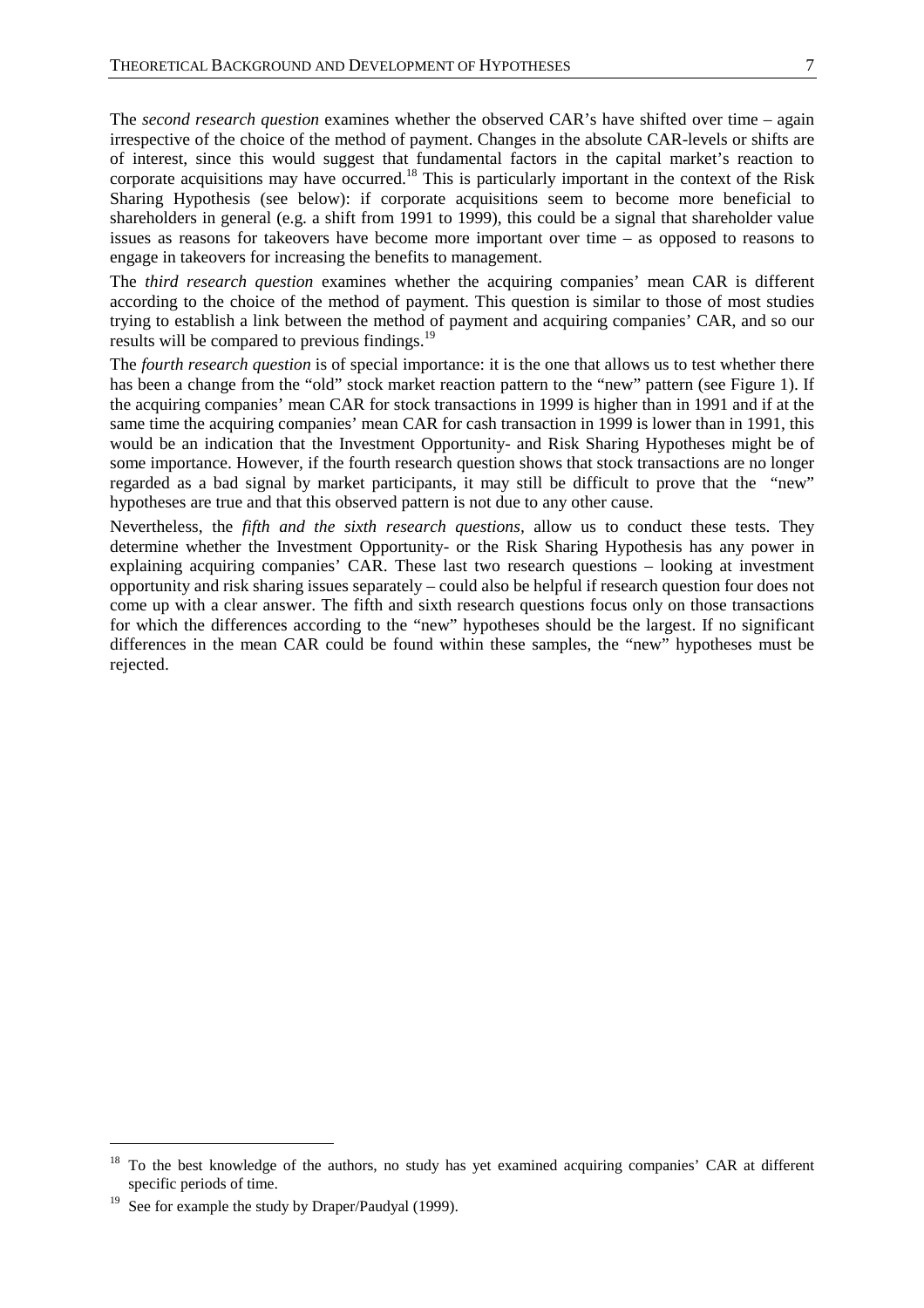## **3 Literature Overview: Event Studies on Acquirers' Return**

This section gives an overview of event studies which investigate the issue of short-term abnormal return patterns to shareholders of acquiring companies, on the basis of daily share price data. Since our focus is on *short-term* abnormal returns and since the event window typically considered is [-5;5] days, studies on the basis of monthly data will not be presented. This means that – besides studies such as Chatterjee (1996) or Loughran/Vijh (1997) measuring the long-term financial performance of acquiring companies<sup>20</sup> – studies on announcement period returns are excluded from the sample, if the announcement period is defined from announcement month to completion month or on any other "monthly" base. A comprehensive overview of these studies, also with respect to the UK-Market, can be found in Guest (1999) or Chatterjee/Meeks (1996).<sup>21</sup>

Similarly, studies examining the return pattern of *target* firms are excluded, since the focus of this paper lies exclusively on *acquiring* firms. Examples of such studies, which at the same time also consider the influence of the methods of payment, include studies by Wallace/Cheng (1997), Suk/Sung (1997), Huang/Walking (1987), or Wansley/Lane/Yang (1983).

The overview is split into two parts: Firstly, studies which do not control for the method of payment will be presented. After the seminal work by Travlos (1987), controlling for the mode of payment has become the standard technique and the second part therefore exclusively presents studies in this tradition. The last section will relate the present work to the existing body of literature.

## *3.1 Empirical Studies on Acquiring Companies' Short-Term Abnormal Return (not controlling for the method of payment)*

The results of empirical studies, which do not yet control for the method of payment, are presented below. Most of the studies either focus on merger- or on tender offer transactions, assuming that abnormal returns are different for these two categories. The results, however, are not conclusive:

Significant positive abnormal returns are reported in the studies by Bradley (1980) and Asquith/Bruner/Mullins (1983). Bradley/Desai/Kim (1988) only report significant positive CAR for the period [-20,5]; CAR for the period [-5;5] are positive, but insignificant.

Several authors report insignificant abnormal returns for all periods: Asquith/Kim (1982), Eckbo (1983), Eger (1983), and Doukas/Travlos (1988). Dodd (1980) shows that CAR are insignificantly negative in the period  $[-5,5]$ , but significantly negative around the event date itself.<sup>22</sup>

Some studies, finally, report significant negative abnormal returns for all periods: An example of these studies is Sundarsanam/Holl/Salami (1996),<sup>23</sup> which furthermore indicate that the CAR pattern might not be stable over time. $^{24}$ 

To summarize, the findings on short-term acquiring companies' abnormal returns are mixed. Some authors have tried to explain abnormal returns according to the transaction categories *mergers* and *tender offers*. 25 However, no clear pattern has emerged. The following Table 1 gives an overview (in chronological order) of the studies mentioned in this section and documents their main results:<sup>26</sup>

<sup>&</sup>lt;sup>20</sup> See also Aw/Chatterjee (2000).

<sup>&</sup>lt;sup>21</sup> Examples of excluded recent studies are: Eckbo/Thorburn (2000), Chang (1998) with a study on acquirer's CAR if the target firm is a privately held firm, and Chang/Suk (1998) with a study on failed takeovers.

<sup>&</sup>lt;sup>22</sup> Similar results are reported by Mathur et al. (1994); see also Bradley/Desai/Kim (1983).

<sup>&</sup>lt;sup>23</sup> See also Berkovitch/Narajan (1993); however, they indicate absolute values instead of CAR.

 $24$  One of the present study's hypotheses is that there are differences in mean CAR between the three different sample periods 1991, 1995, and 1999.

<sup>&</sup>lt;sup>25</sup> See for example Jensen/Ruback (1983).

<sup>&</sup>lt;sup>26</sup> Since the periods [-5;5] and [-1;0] will be in the focus of the present study, results are – if possible – always reported for these two periods.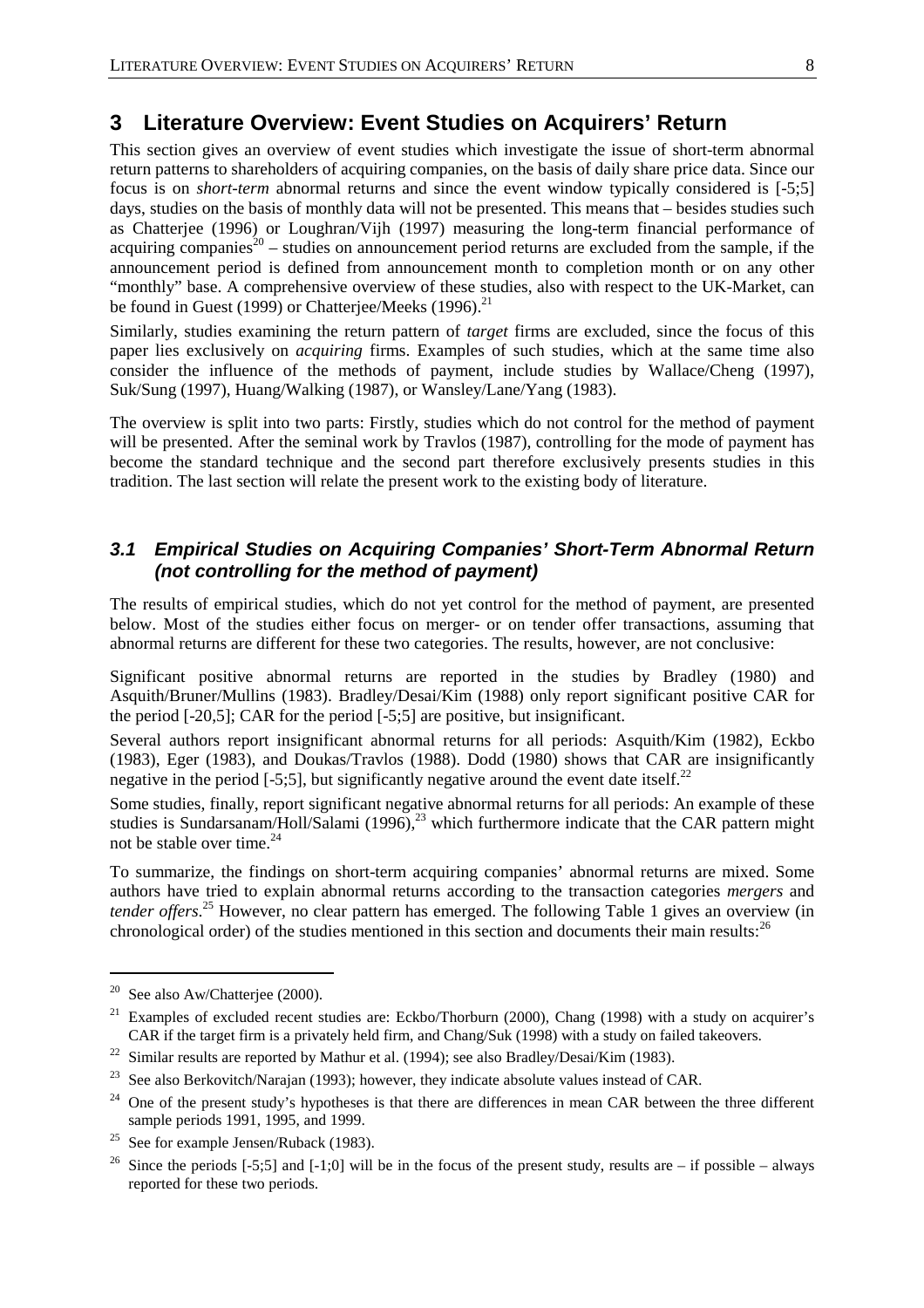| <b>Author</b> and<br>Country               | Sample period and<br>size; models used       | <b>Empirical Findings:</b><br><b>CAR for acquiring firms; additional Results</b>                                                            |  |  |  |  |  |
|--------------------------------------------|----------------------------------------------|---------------------------------------------------------------------------------------------------------------------------------------------|--|--|--|--|--|
| DODD (1980); US-<br><b>MARKET</b>          | 1970-1977<br>151 mergers;<br>MM              | CAR for $[-1;0]$ :<br>$-1.16\%$ (t-Value: sign.)<br>CAR for $[-5; 5]$ :<br>$(t-Value: not sign.)$<br>$-0.64%$                               |  |  |  |  |  |
|                                            |                                              | CAR for the period $[-10; +10$ after completion] are<br>significantly negative with -7.22%.                                                 |  |  |  |  |  |
| <b>BRADLEY</b> (1980);<br><b>US-MARKET</b> | 1962-1977<br>161 tender offers;<br><b>MP</b> | CAR for $[0;5]$ :<br>$+4%$<br>$(t-Value: sign.)$<br>Findings demonstrate significant synergistic gains to<br>bidder firms in tender offers. |  |  |  |  |  |
| ASQUITH/KIM(1982);<br><b>US-MARKET</b>     | 1960-1978<br>26 mergers;                     | CAR for $[-1;0]$ :<br>$+1.0%$<br>$(t-Value: 1.43)$<br>(t-Value: not sign.)<br>CAR for $[-5; 5]$ :<br>$+0.2%$                                |  |  |  |  |  |
|                                            | <b>MP</b>                                    | No significant correlation between merging firm's<br>stock returns and returns to bondholders.                                              |  |  |  |  |  |
| ASQUITH (1983); US-<br><b>MARKET</b>       | 1962-1976<br>196 mergers;                    | CAR for $[-1;0]$ :<br>$+0.2\%$<br>$(t-Value: 0.78)$<br>CAR for $[-5; 5]$ :<br>$(t-Value: not sign.)$<br>$-0.5\%$                            |  |  |  |  |  |
|                                            | MP                                           | Sample of unsuccessful acquirers exhibits significant<br>positive CAR $(+0.5\%)$ for period $[-1;0]$ .                                      |  |  |  |  |  |
| ASQUITH/BRUNER/<br><b>MULLINS</b> (1983);  | 1963-1979<br>214 mergers;                    | CAR for $[-1;0]$ :<br>$+0.9\%$<br>$(t-Value: 4.68)$<br>CAR for $[-5; 5]$ :<br>$(t-Value: sign.)$<br>$+1.3%$                                 |  |  |  |  |  |
| <b>US-MARKET</b>                           | MP                                           | Acquiring firms' CAR are significantly greater when<br>the target firm is large relative to the acquiring firm.                             |  |  |  |  |  |
| ECKBO (1983); US-<br><b>MARKET</b>         | 1963-1978<br>102 mergers;<br>MM              | CAR for $[-1;1]$ :<br>$+0.07\%$ (t-Value: 0.12)<br>CAR for $[-3; 3]$ :<br>$+0.58\%$ (t-Value: 0.69)                                         |  |  |  |  |  |
|                                            |                                              | Bidder (and target) firm perform better in challenged<br>merger than in unchallenged ones (antitrust laws).                                 |  |  |  |  |  |
| EGER (1983); US-<br>Market                 | 1958-1980<br>38 mergers;                     | CAR for $[-1;0]$ :<br>$+0.27\%$ (t-Value: not sign.)<br>CAR for $[-5; 5]$ :<br>$-2.67\%$ (t-Value: not sign.)                               |  |  |  |  |  |
|                                            | MeAM                                         | No sign. CAR in the (pre-)announcement period and<br>sign. neg. CAR in the (post-)announcement period.                                      |  |  |  |  |  |
| BRADLEY/DESAI/KIM<br>(1988); US-Market     | 1963-1984<br>236 tender offers;              | CAR for $[-5;5]$ : $+0.79\%$ (t-Value: 1.69)<br>CAR for $[-20; 5]$ : $+1.70\%$ (t-Value: 2.36)                                              |  |  |  |  |  |
|                                            | MМ                                           | Acquiring firms' CAR in single-bidder tender offers<br>are larger than those in multiple-bidder contests.                                   |  |  |  |  |  |
| DOUKAS/TRAVLOS<br>(1988); US-Market        | 1975-1983<br>301 acquisitions;               | CAR for $[-1;0]$ :<br>$(t-Value: not sign.)$<br>$+0.09\%$<br>CAR for [-5; 5]:<br>(t-Value: not sign.)<br>$-0.13%$                           |  |  |  |  |  |
|                                            | MМ                                           | CAR for internationally expanding bidder firms are<br>different according their target market experience.                                   |  |  |  |  |  |
| SUDARSANAM/HOLL/<br>SALAMI (1996); US-     | 1980-1990<br>429 tender offers;              | CAR for $[0]$ :<br>$-1.26%$<br>$(t-Value: sign.)$<br>CAR for [-20; 40]: -4.04%<br>$(t-Value: sign.)$                                        |  |  |  |  |  |
| Market                                     | MM; MaAM                                     | Indications found that bidder returns are not stable<br>over time.                                                                          |  |  |  |  |  |

**Table 1: Summary of empirical studies on acquiring companies' CAR (Part I) 27**

**Key:** MM = Market Model, MeAM = Mean Adjusted Return Model, MaAM = Market Adjusted Return Model, MP = Matched Portfolio Benchmark (See section 4.4.1). sign. = significant (exact t-Value not available)

<sup>&</sup>lt;sup>27</sup> For the results of further studies, see the review articles by Jarrell/Poulsen (1989), Jarrell/ Brickley/Netter (1988), Jensen/Ruback (1983) or Halpern (1983).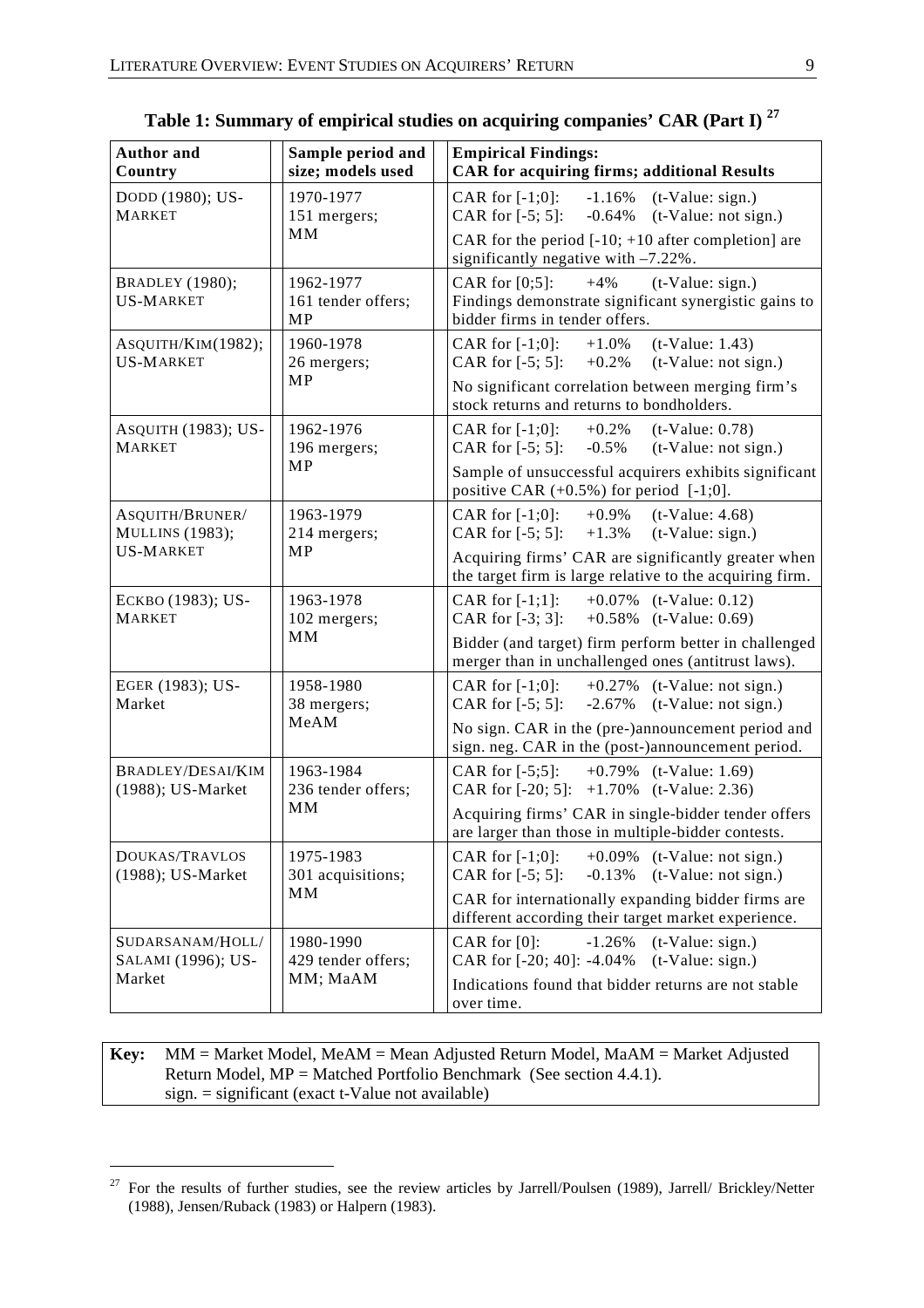## *3.2 Empirical Studies on Acquiring Companies' Short-Term Abnormal Return (controlling for the method of payment)*

Travlos (1987) suggests that the inconclusive results on acquiring companies short-term CAR could be due to the failure to take into account the method of payment.<sup>28</sup> His seminal study analysed whether there exists a link between methods of payment and acquirers' abnormal returns.<sup>29</sup> Looking at a final sample of 167 transactions, spread over the period 1972 through 1981, Travlos (1987) finds that the two-day announcement period [-1; 0] exhibits significant negative CAR for stock acquirers, whereas the cash acquirers' CAR over the same event window is not significantly different from zero.

Controlling for the method of payment, as in the study by Travlos (1987), has since become the standard technique in order to determine, whether acquiring companies earn abnormal returns in their transactions. Since these studies are very similar to the present one, and as they build the core body of literature for this paper's research, their results will be discussed below:

The results of the study by Wansley/Lane/Yang (1987) are similar to Travlos (1987) in the sense that both studies seem to support the "information content"-model by Myers/Majluf (1984). Differences, however, exist: Whereas Travlos (1987) reports insignificant positive abnormal returns over the period [-1;0] for cash acquirers, Wansley/Lane/Yang (1987) report significant positive abnormal returns. Regarding stock acquirers, Travlos (1987) reports significant negative abnormal returns over the period [-1;0], while Wansley/Lane/Yang (1987) show that, stock acquirers earn insignificant negative abnormal returns. Both studies demonstrate the necessary relation between stock and cash acquirers' returns to support the "information content"-model, but seem to disagree on the absolute level of the abnormal returns.

The results of the study by Masse/Hanrahan/Kushner (1990) differ in terms of significance from the results obtained by Travlos (1987) and are more similar to those obtained by Wansley/Lane/Yang (1987): Acquiring companies' CAR for share transactions are found to be insignificantly positive for the period [-1;1], and significantly negative for the period [-10;10]. Acquiring companies' CAR for cash transactions are found to be significantly positive for both period. Again, the results of this study are consistent with the "information content"-hypothesis.

A study by Trifts (1991) supports the results by Travlos (1987), reporting that stock transactions exhibit significantly negative abnormal returns. The CAR-values for cash transactions are positive, but not significant. In addition to the methods of payment, the study shows that changes in leverage have an influence on abnormal returns to acquiring firm's shareholders.<sup>31</sup>

A study by Brown/Ryngaert (1991) splits the sample of 342 acquisitions into cash, mixed, and equity transactions. They find that mixed transactions lead to the highest negative abnormal return for acquiring companies' shareholders: Mixed acquirers earn significant negative abnormal returns over the event window [-1;0], whereas stock acquirers earn significant negative abnormal returns and cash acquirers insignificant negative abnormal returns. The returns to mixed acquirers are not significantly different from the returns earned by stock acquirers.

Draper/Paudyal (1999) look at a sample of UK acquiring companies, covering a period from 1988- 1996. The results indicate that cash acquirers do not experience any significant abnormal returns in the event period. In contrast, stock acquirers experience significant negative returns. These results are consistent with the findings by Travlos (1987).

Table 2 summarizes the main results of the empirical studies presented in this section:

<sup>&</sup>lt;sup>28</sup> This hypothesis has been inspired by the "information content"-model by Myers/Majluf (1984), the "cash flow"- model by Jensen (1986) and the tax argument by Wansley/Lane/Yang (1983). It was also Halpern (1983) – in his review on acquisition event studies – who suggested controlling for the method of payment.

<sup>&</sup>lt;sup>29</sup> There exists another study by Carleton et al. (1983) which has tested even earlier the influence of the method of payment on acquirer's abnormal returns. This study, however, has not received much attention.

<sup>30</sup> See also Travlos/Papaioannou (1991).

 $31$  Cash transactions are often founded with debt and thus tend to increase leverage, whereas stock transactions lead to a decrease in leverage. Even after controlling for the method of payment, changes in leverage had some explanatory power for abnormal returns to acquiring companies' shareholders; see Raad/Wu (1994).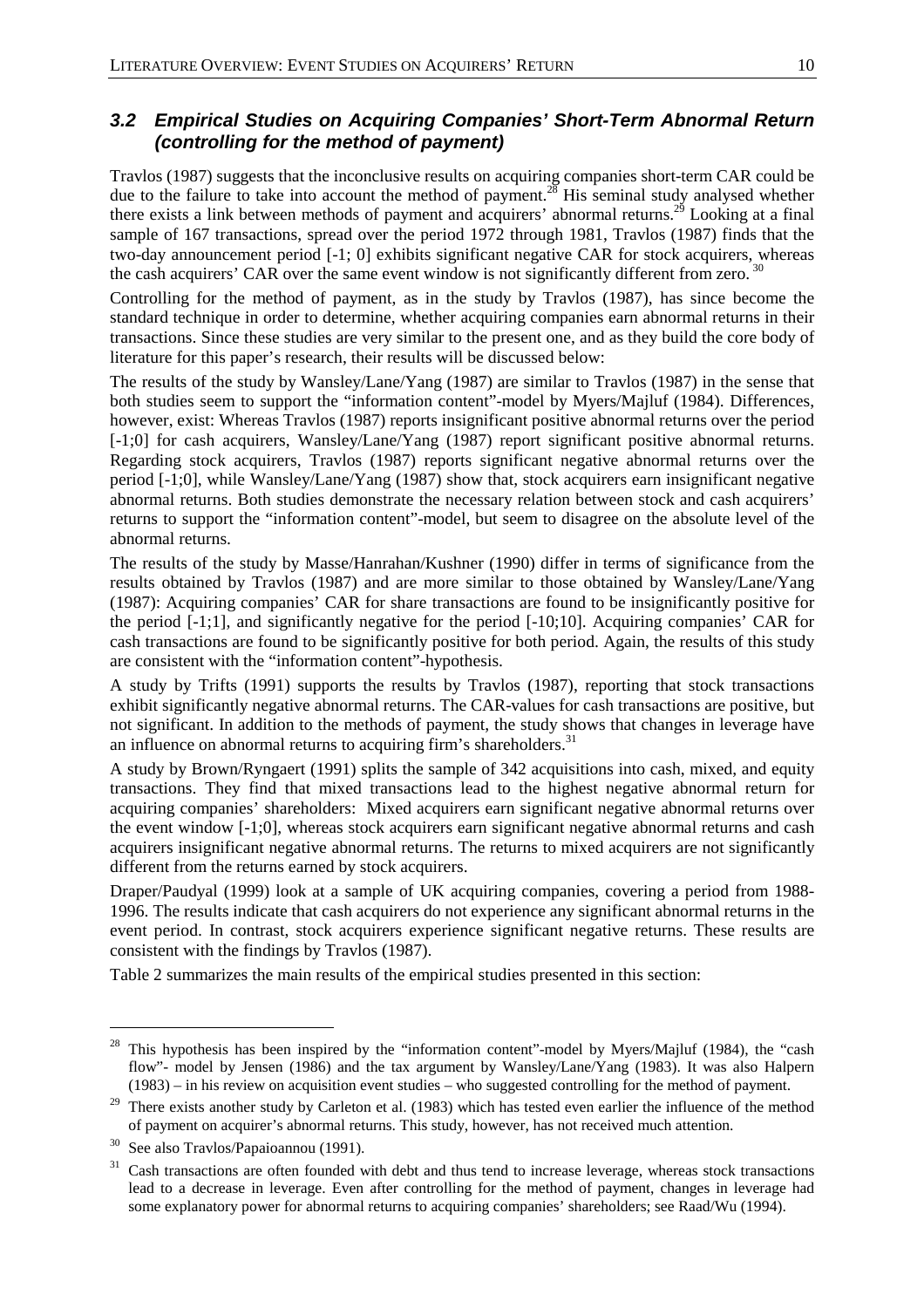| <b>Author and</b><br>Country         | Sample period and<br>size; models used | <b>Empirical Findings: CAR for acquiring firms;</b><br>additional Results                                   |  |  |  |  |
|--------------------------------------|----------------------------------------|-------------------------------------------------------------------------------------------------------------|--|--|--|--|
| TRAVLOS (1987);<br><b>US-MARKET</b>  | 1972-1981<br>167 acquisitions;         | C: CAR for $[-1;0]$ : $+0.24\%$ (t-Value: 1.11)<br>C: CAR for $[-5; 5]$ : $-0.38\%$ (t-Value: not sign.)    |  |  |  |  |
|                                      | <b>MM</b>                              | E: CAR for $[-1;0]$ : $-1.47\%$ (t-Value: $-5.07$ )<br>E: CAR for $[-5; 5]$ : $-1.98\%$ (t-Value: sign.)    |  |  |  |  |
|                                      |                                        | On event day 0, the mean difference of AR between<br>Equity and Cash-offers is -0.98 (t-Value: 3.5).        |  |  |  |  |
| WANSLEY/LANE/<br>YANG (1987); US-    | 1970-1978<br>199 acquisitions;         | C: CAR for $[-1;0]$ : $+1.44\%$ (t-Value: 3.65)<br>C: CAR for [0]:<br>$+0.73\%$ (t-Value: 2.65)             |  |  |  |  |
| <b>MARKET</b>                        | <b>MM</b>                              | E: CAR for $[-1;0]$ : $-0.27\%$ (t-Value: $-1.13$ )<br>E: CAR for [0]:<br>$-0.23\%$ (t-Value: $-1.32$ )     |  |  |  |  |
|                                      |                                        | The results are qualitatively the same for longer<br>event periods, e.g. [-40;40].                          |  |  |  |  |
| MASSE/HANRAHAN/<br>(1990); CA-MARKET | 1984-1987<br>92 acquisitions;          | C: CAR for $[-1;1]$ : $+1.96\%$ (t-Value: sign.)<br>C: CAR for $[-10;10]$ : $+5.89\%$ (t-Value: sign.)      |  |  |  |  |
|                                      | МM<br>(MeAM, MaAM)                     | E: CAR for $[-1;1]$ : $+0.52\%$ (t-Value: not sign.)<br>E: CAR for $[-10;10]$ : $-3.83\%$ (t-Value: sign.)  |  |  |  |  |
|                                      |                                        | After controlling for the method of payment, results<br>for mergers and tender offers persist.              |  |  |  |  |
| TRIFTS (1991); US-<br><b>MARKET</b>  | 1970-1985<br>122 acquisitions;         | C: CAR for $[-1;0]$ : $+0.35\%$ (t-Value: 0.53)<br>C: CAR for $[-5; 5]$ : +0.99% (t-Value: 1.45)            |  |  |  |  |
|                                      | <b>MM</b>                              | E: CAR for $[-1;0]$ : $-2.30\%$ (t-Value: $-6.47$ )<br>E: CAR for $[-5; 5]$ : $-2.18\%$ (t-Value: $-2.72$ ) |  |  |  |  |
|                                      |                                        | Changes in leverage, after controlling for method of<br>payment, can be a determinant of CAR.               |  |  |  |  |
| BROWN/RYNGAERT                       | 1981-1992                              | $(t-Value: -0.99)$<br>C: CAR for $[-1;0]$ : $-0.36\%$                                                       |  |  |  |  |
| (1991); US-MARKET                    | 342 acquisitions;<br><b>MM</b>         | E: CAR for $[-1;0]$ : $-2.20\%$<br>$(t-Value: -3.98)$                                                       |  |  |  |  |
|                                      |                                        | M: CAR for $[-1;0]$ :-2.55%<br>$(t-Value: -3.32)$                                                           |  |  |  |  |
| DRAPER/PAUDYAL<br>(1999); UK-MARKET  | 1988-1996<br>581 acquisitions          | C: CAR for [-1;1]: -0.13%<br>(t-Value: not sign.)<br>C: CAR for $[-5; 5]$ : +0.98%<br>(t-Value: not sign.)  |  |  |  |  |
|                                      | MaAM<br>(MM, MeAM)                     | E: CAR for $[-1;1]$ : $-1.26\%$<br>(t-Value: sign.)<br>E: CAR for [-5; 5]: -1.49%<br>(t-Value: not sign.)   |  |  |  |  |
|                                      |                                        | Prices of bidding firms decrease most if target firm is<br>given an option to receive cash or equity.       |  |  |  |  |

**Table 2: Summary of empirical studies on acquiring companies' CAR (Part II)** 

**Key:** MM = Market Model, MeAM = Mean Adjusted Return Model, MaAM = Market Adjusted Return Model, MP = Matched Portfolio Benchmark (See section 4.4.3).  $C = Cash Transaction; E = Equity Transaction; M = Mixed Transaction$  $sign = significant (t-Value not available)$ 

The results of some studies have for various reasons not been reported: Blackburn/Dark/Hanson (1997) relate the acquiring companies stock return to both the method of payment and the acquiring firm control structure. Han/Suk/Sung (1998) investigate the relation between bidder returns and overpayment in mergers. The results of these two studies and other studies left out do not lead to any significant change in results compared to the above-presented findings.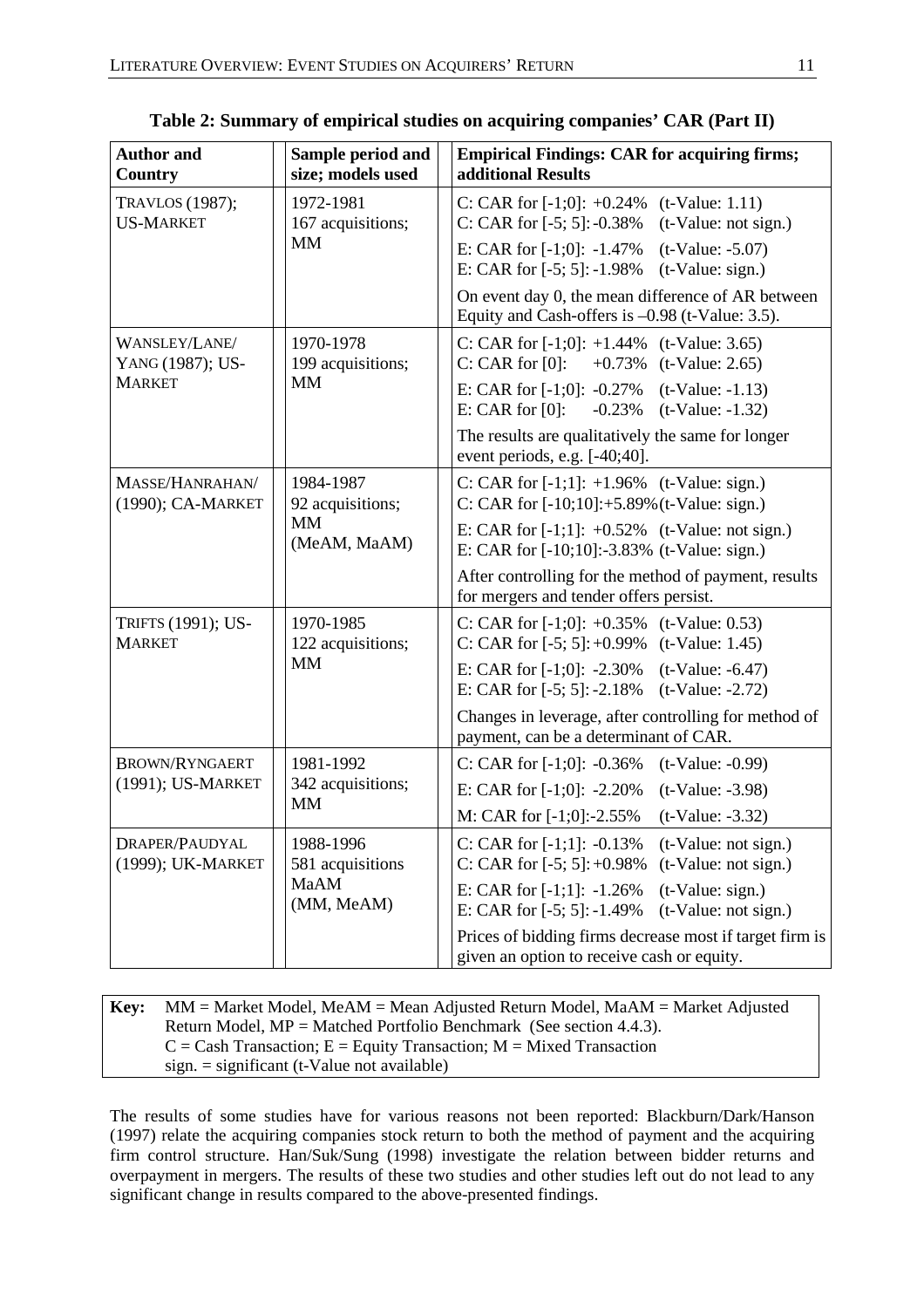### *3.3 Present Study*

The present study investigates the short-term abnormal return pattern to acquiring companies' shareholders for a sample of UK-transactions. Since the study controls for the method of payment, it is similar to the studies presented in section 3.2. In particular, the results of the present work should be comparable to those of the study by Draper/Paudyal (1999), which is the only one based on a sample of UK-transactions. Their results indicate that stock acquirers earn no significant negative abnormal returns over the event window  $[-5,5]$ .<sup>32</sup> This could be a signal in favour of the Risk Sharing- and Investment Opportunity Hypothesis. However, their study considers only one sample period (1988- 1996) and has no sub-samples for different time periods. Any shift from an "old" pattern to a new pattern – as described in section 2 – cannot be detected in this way and their results could just be the "average" of a trend. The design of the present study with its sub-samples for different time periods and research questions testing the Risk Sharing- and Investment Opportunity Hypothesis mentioned by Martin (1996) is believed to be unique and unrelated to any existing research.

Whereas there exist several studies on announcement period returns based on monthly data<sup>33</sup>, there appears to be an absence of UK studies on the topic of daily short-term abnormal return for acquiring companies. The present study, with its particular focus on short-term abnormal returns in the window [-5;5] around the announcement date is therefore a contribution to a surprisingly poorly covered area in the existing body of literature, and offers the possibility of making comparisons to results of USstudies.

 $32$  Only one other study – Wansley/Lane/Yang (1987) – has shown similar results.

<sup>33</sup> See Franks/Harris (1989), Dodds/Quek (1985), Franks/Broyles/Hecht (1977) or more recent studies like Guest (1999), Higson/Elliot (1998) or Gregory (1997).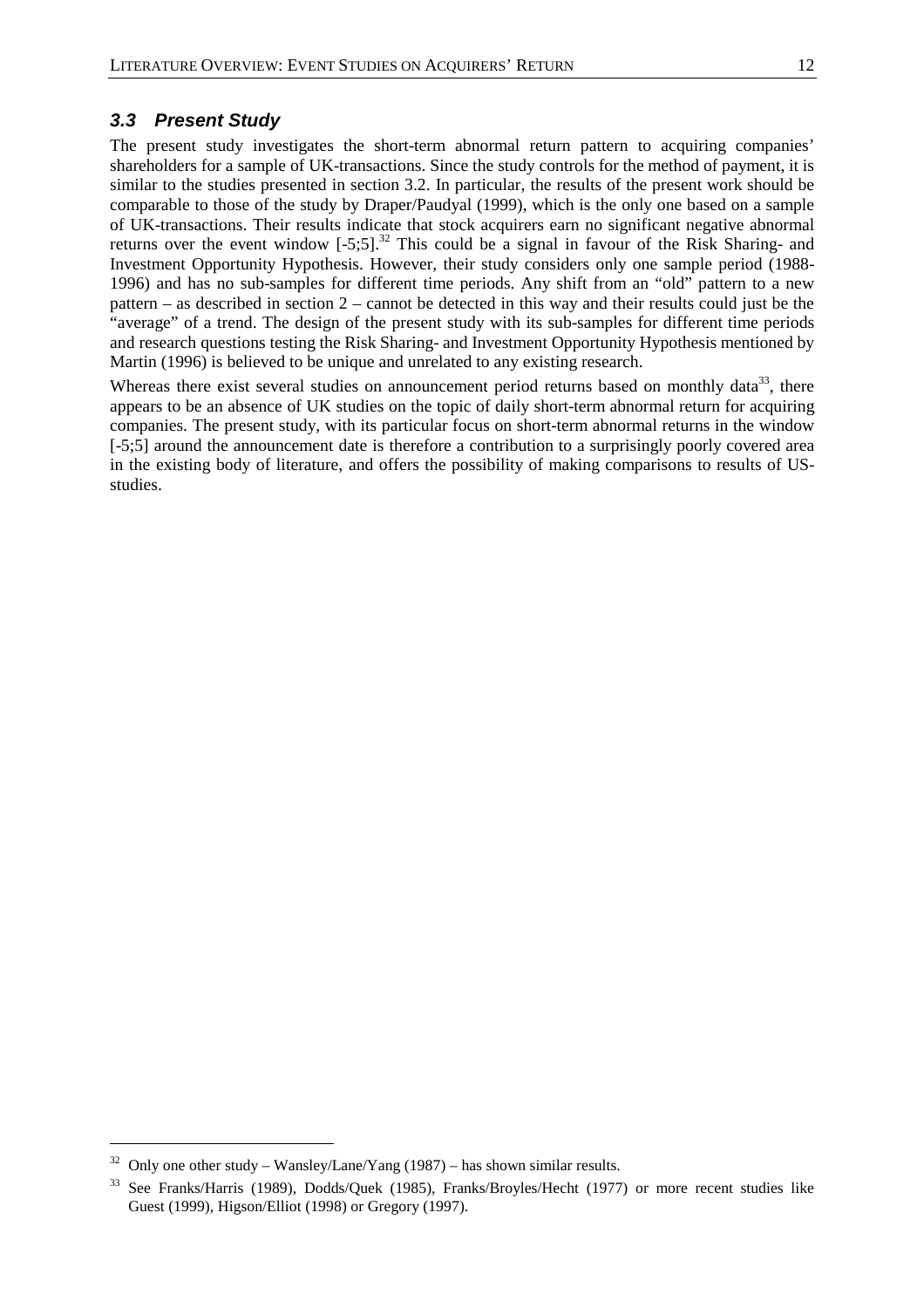$\overline{a}$ 

## **4 Data, Sample, and Methodology**

The following sections give a brief outline of the main sources of data used in the study and the sampling methods applied to create the sample (4.1), some properties of the sample (4.2), stratification procedures (4.3), and the methodology used to analyse the data (4.4).

## *4.1 Source of Data and Data Set Processing*

The data on acquiring firms and the exact terms of the deals (i.e. name of acquiring firm, name of target firm, announcement date, deal value, methods of payment, domestic/cross-border deal) have been extracted from the journal *Acquisitions Monthly*, which lists, based on the target firm's geographical region, all publicly known transactions.

According to the hypotheses presented in section 2, samples for the years 1991, 1995, and 1999 have been created. The following criteria have been used in selecting transactions for the sample: (1) The acquiring firm must be a British Public Limited Company (PLC) or a subsidiary of a British Holding PLC listed on the London Stock Exchange. (2) The target firm must be a publicly listed company, either in the UK or abroad.<sup>34</sup> (3) The announcement date of the transaction must lie in 1991, 1995, or 1999, respectively. (4) The transaction's deal value must exceed £10m for the sample 1991, £12.5m for 1995, and £15m for 1999.<sup>35</sup> (5) The transaction must lead to a controlling majority (in terms of voting rights) for the acquiring firm of at least 51%. If the information reported on the transaction is incomplete (e.g. missing deal value), and if the information cannot be obtained from any secondary data source<sup>36</sup>, the transaction will not be included in the sample. Finally, all transactions involving investment funds or investment trusts have been excluded, since the nature of these firms is different from the firms for which the hypotheses have been established. The resulting list of transactions will be referred to as *Data Set I*.

Information on the acquiring firm's market value, industry sector, and stock price has been retrieved from *Datastream*. Not all firms in Data Set I could be found in *Datastream* – even after checking *Datastream's* Dead Companies List, which contains data of firms that no longer exist today. The *FT Sequencer* sometimes provided additional help in identifying these companies, especially in the case of companies that have changed their names.<sup>37</sup> However, even then, it sometimes proved to be no more possible to get hold of a company. Those companies had to be excluded of the list, leading to the list called *Data Set II*. 38

Finally, all companies in Data Set II have been listed in descending order according to the ratio of the transactions deal value (V) to the market value of the acquiring company (MV). This ratio (V/MV) can be considered as a measure of the significance of a transaction for the acquiring company.<sup>39</sup> If the ratio

<sup>&</sup>lt;sup>34</sup> The reason for this criteria is twofold: Besides the fact that transactions with *private* companies as target firms result in low deal value-to-market-value ratios (see below), information on these transactions is also often incomplete, since private companies do not have to comply with as stringent rules regarding information policies as publicly listed companies.

<sup>&</sup>lt;sup>35</sup> The cut-off rate of £10m is a very low rate compared to most other studies. This should assure that a large number of transactions is included in the initial sample Data Set I. The cut-off rates for the years 1995 and 1999 are approximately adjusted for inflation. 36 The journals *Mergers & Acquisitions* and *Investors Chronicle* have been used as secondary information

sources.

 $37$  For this purpose, the websites www.hemscott.net and www.citytext.com also proved to be valuable.

<sup>&</sup>lt;sup>38</sup> The percentage of companies that had to be excluded was relatively small: it was 9.2% for the sample 1991, 6.7% for 1995, and 1.2% for 1999.

The first study to mention that the relative size of a transaction could have an influence on bidders' CAR was the study by Asquith/Bruner/Mullins (1983). They find that for merger bids where the target firm's equity is larger than 10% of the bidding firm's equity, the CAR for bidders from t=-20 until the announcement day is +4.1% (t-Value: 4.42), whereas for merger bids where the target firm is smaller than 10%, the CAR is only 1.7% (t-Value: 2.00). This means that the CAR is larger in "significant" transactions. Regression analysis confirms the result that the relationship between the bidding firm's CAR and the relative size of the target firm's equity is positive and statistically significant. Similarly, Loderer/Martin (1990) showed that bidder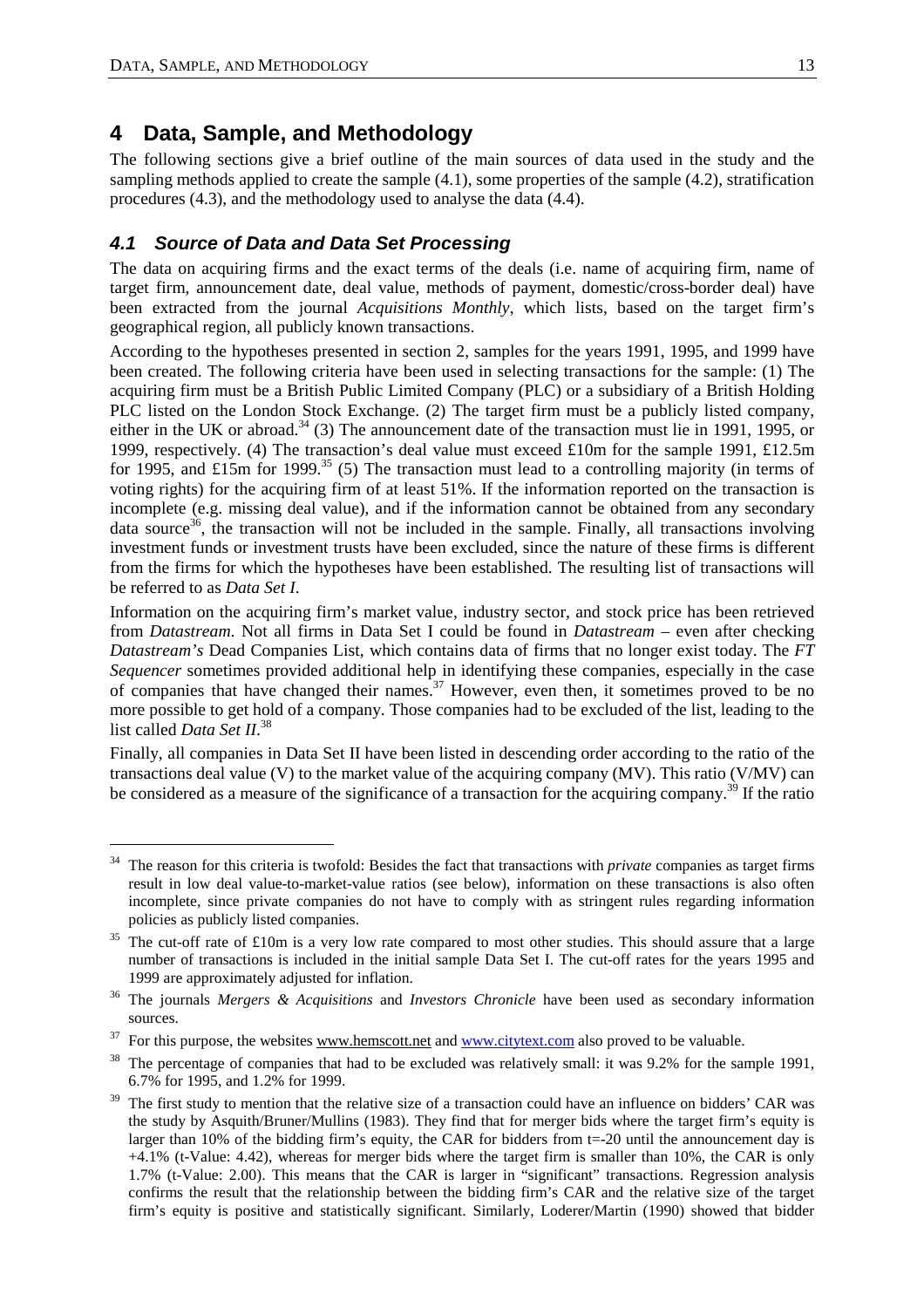is very low, the transaction is not likely to have much impact on the acquiring company. Relatively small transactions compared to the acquiring firm's market value are usually settled in cash<sup>40</sup>, since it is not worth setting up a more complex equity transaction.<sup>41</sup> The choice of the method of payment does not in this case permit the drawing of conclusions on the management's perception of stock value, risk sharing issues or investment opportunities. Thus, since these relatively "insignificant" transactions do not permit to test the hypotheses outlined in section 2, they should be excluded from the sample.42 More specifically, for all three samples, only the transactions with a deal value-to-market value larger than 0.1 have been left in the data set. This cut-off rate of 10% corresponds approximately to the median value of all V/MV-ratios in Data Set II and seems also to be a reasonable value for detecting "significant" transactions. The resulting final list will be referred to as *Data Set III*.

All additional information required for testing the hypotheses (e.g. indices, share prices over estimation periods, industry codes) has been found in *Datastream.*

## *4.2 Properties of the Sample*

Data Set II contains 362 transactions. The increase in transactions from 1991 to 1999 suggests that the M&A-market has boomed during the 1990's. Whereas for the year 1991 only 76 transactions have been recorded, this number increased to 167 for the year 1999 (see Figure 2):



**Figure 2: Properties of Data Set II (methods of payment)** 

returns are significantly higher when the deal value exceeds 30% of the value of the acquiring companies market value. See also Jarrell/Poulsen (1989).

<sup>40</sup> This can be observed in all three samples for the year 1991, 1995 and 1999.

-

 $41$  Paving in equity for an acquisition usually involves the issue of new securities.

 $42$  Risk sharing, for example, is not expected to be a relevant issue for small transactions, since the risk involved is very small. The hypothesis could therefore not be tested with a sample containing these small transactions.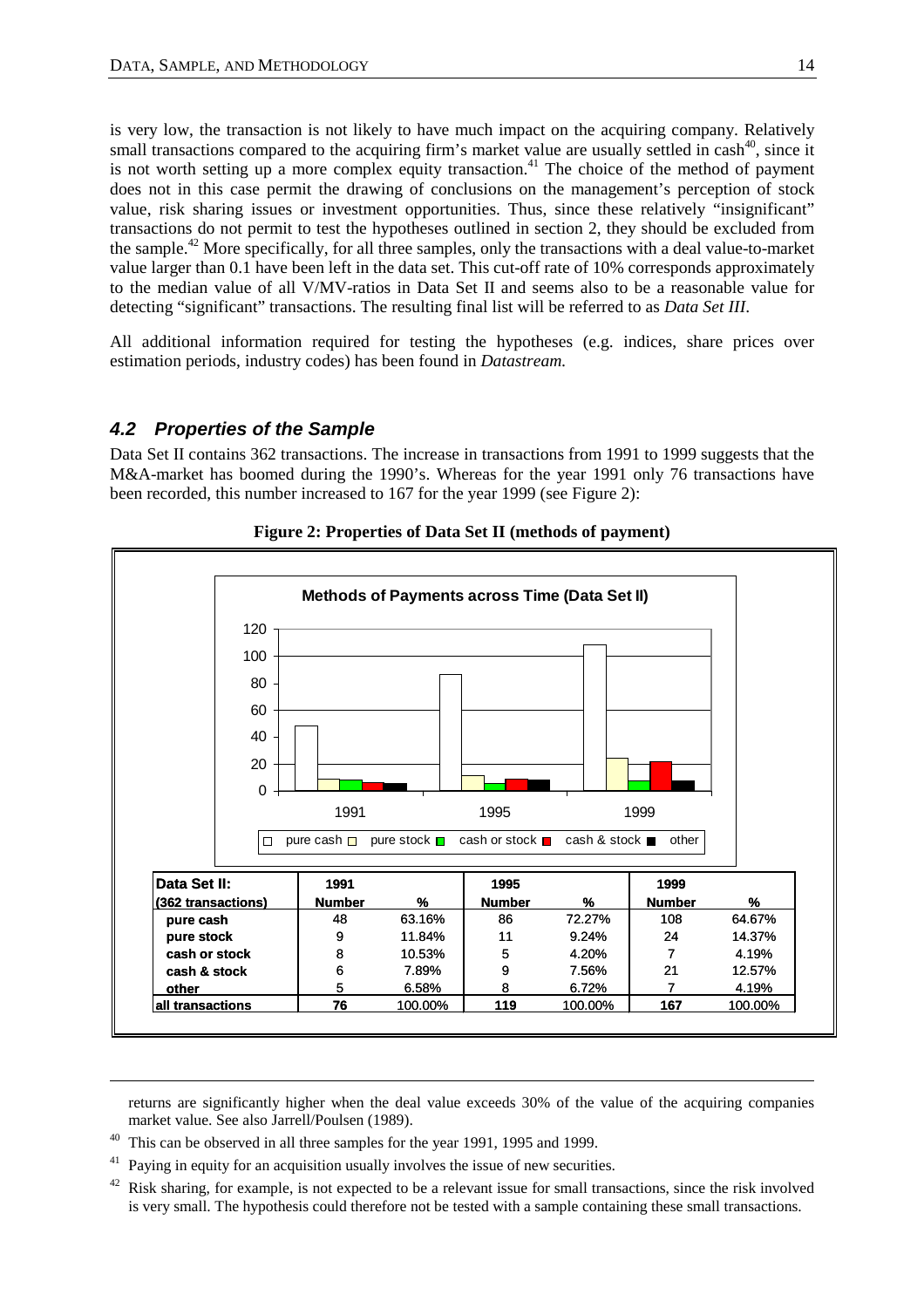The transactions have been grouped according to the methods of payment: *Pure cash* transactions, *pure stock* transactions, *stock or cash* transactions (i.e. transactions that leave the investor a choice between stock and cash), *stock & cash* transactions (i.e. transactions that are composed of a stock and a cash part), and *other* transactions, which can be any combination of the former four possibilities.<sup>43</sup> Pure cash transactions are dominant throughout the decade. In 1999, however, stock, and stock & cash transactions seem to have become more popular, although these two categories together are still outnumbered by the category pure cash transactions. The empirical evidence for a shift towards stock transactions seems to be weak and less pronounced than compared to studies for the US market. Data Set III shows, however, that the ratio of cash to stock transactions appears to be related to the deal size of the transactions.

Data Set III is the reduced Data Set II, containing only the "significant" transactions, and will be the one on which the tests of the hypotheses will be conducted. The total number of transactions in this sample is 184, which is approximately half the size of Data Set II (see Figure 3):



**Figure 3: Properties of Data Set III (methods of payment)** 

Regarding the distribution of the methods of payment, the shift towards stock transactions is considerably more pronounced than in Data Set II: The number of pure stock and cash & stock transactions increased to over 43% in 1999 and almost equals the percentage of pure cash transactions in that year. This suggests that for transactions with a relatively large deal value compared to the market capitalisation of the acquiring firm, stock offers or offers containing a stock component seem to have become more important.<sup>44</sup>

Loan alternatives, which may offer tax advantages compared to cash offers, have been counted as cash offers. The information content of a loan alternative in an agency framework is similar to a cash offer.

<sup>&</sup>lt;sup>44</sup> These findings seem to further support the Risk Sharing Hypothesis.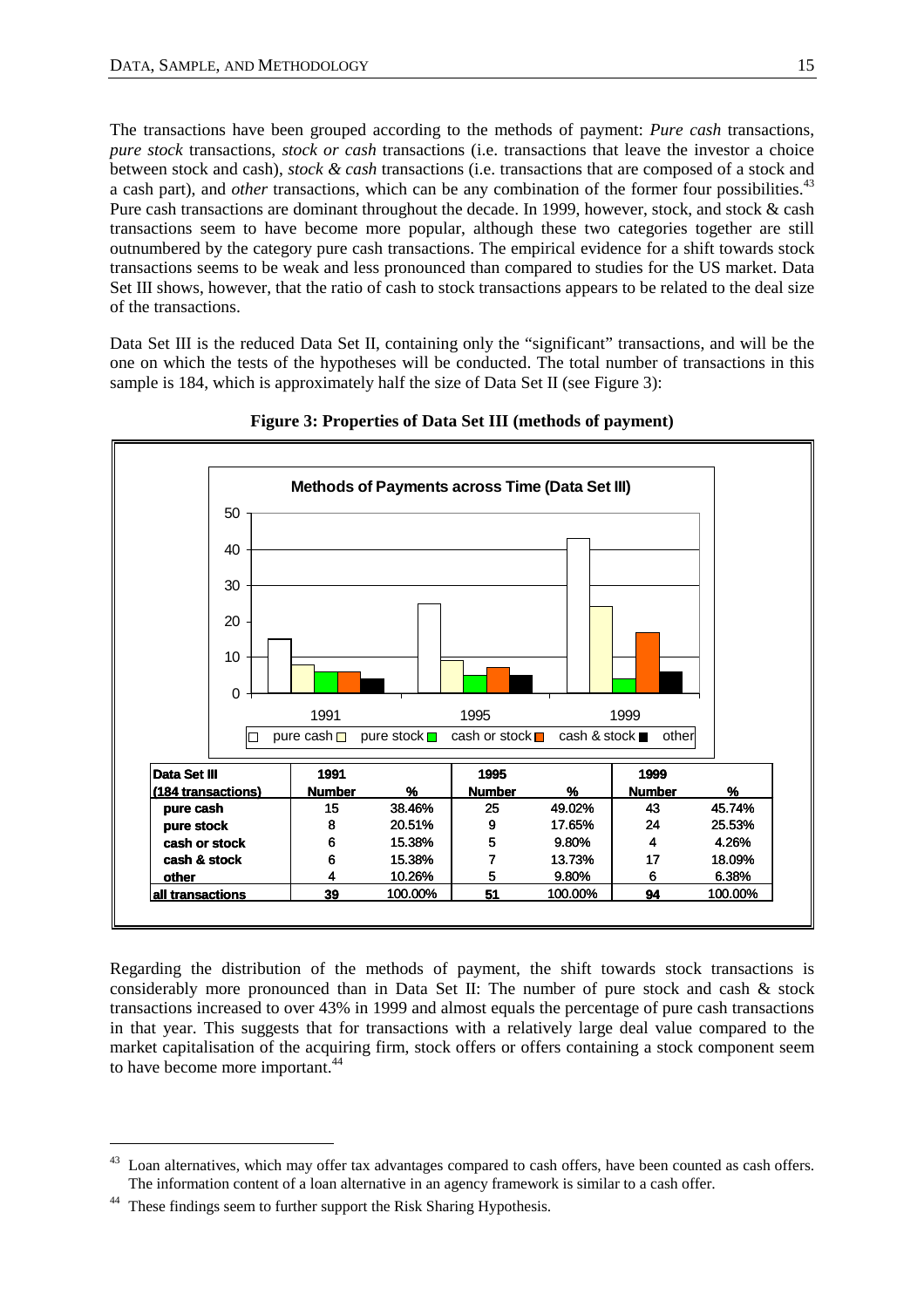## *4.3 Sample Stratification Procedure*

In order to conduct the test for Hypothesis V, Data Set III has to be stratified into companies with good and bad investment opportunities. Most studies investigating issues related to investment opportunities use the ratio of companies' market value to book value as a proxy for investment opportunities.45 The rationale is that firms with a high ratio have to realize positive net present value projects in the future in order to justify their valuation level. Since the companies' book value may vary depending on which accounting practices have been applied, this study – based on the same rationale – uses the more reliable price-earnings ratio as a proxy for investment opportunities.<sup>46</sup> Since P/E-ratios are industry-specific, the P/E-ratio of each company will be compared to the average P/Eratio of the company's industry group (Datastream's level 4 industry code). If a company's P/E-ratio is higher (lower) than the corresponding average industry's P/E-ratio, the company will be considered as having good (bad) investment opportunities.<sup>4</sup>

For testing Hypothesis VI, the sample has to be stratified into high-risk and low-risk transactions. Although empirical evidence is not conclusive, it has been argued by several authors that cross-border transactions are usually more risky than domestic transactions. The rationale is that in cross-border transactions agency problems are larger, because it is usually more difficult for the acquirer to determine the target firm's true value.<sup>48</sup> Additionally, softer factors such as the cultural fit between two companies and different management styles present more difficulties in cross-border transactions, which increases the uncertainty associated with the transaction. The present study uses therefore the criterion "domestic/cross-border deal" to assess the perceived risk associated with a transaction.

### *4.4 Methodology*

 $\overline{a}$ 

Standard event study methodology has been used to determine AR- and CAR-values for the sample of acquiring companies. The following issues will be discussed in this section: the form of daily returns used, the methods of calculating abnormal returns, the length of estimation and test periods, the way of aggregating returns, the test statistics, and methods of mean comparison used.

### **4.4.1 Calculation of Abnormal Returns**

*Logarithmic daily returns* have been calculated for each company's event period:

$$
R_{jt} = \ln(P_{jt+1} + D_{jt+1}) - \ln(P_{jt})
$$
\n(1)

where:  $R_{it}$  = return for company *j* on day *t*;

 $P_{it}$  = closing price for company *j* on day *t*;

 $D_{i+1}$  = cash dividend on the ex dividend day *t*+1

Compared to discrete returns, logarithmic returns have the advantage that they are analytically more tractable when sub-period returns are linked together; they are also more likely to be normally distributed which is important for the use of a large number of statistical tests based on the assumption of normal distribution [Strong (1992)].

<sup>&</sup>lt;sup>45</sup> See Jung/Kim/Stulz (1996), Smith/Watts (1992), or Lang/Stulz/Walking (1991)<br><sup>46</sup> PE-ratios have been extracted from Datastream (companies' PE-ratios on 31/12/1998).

<sup>&</sup>lt;sup>47</sup> The assessment of the P/E-ratio *relative* to the corresponding industry average is important. It ensures that investment opportunities of companies in low growth industries will not be underestimated compared to companies in high-growth industries.

<sup>&</sup>lt;sup>48</sup> See Hansen (1987) for the formulation of the two-agent bargaining model under imperfect information.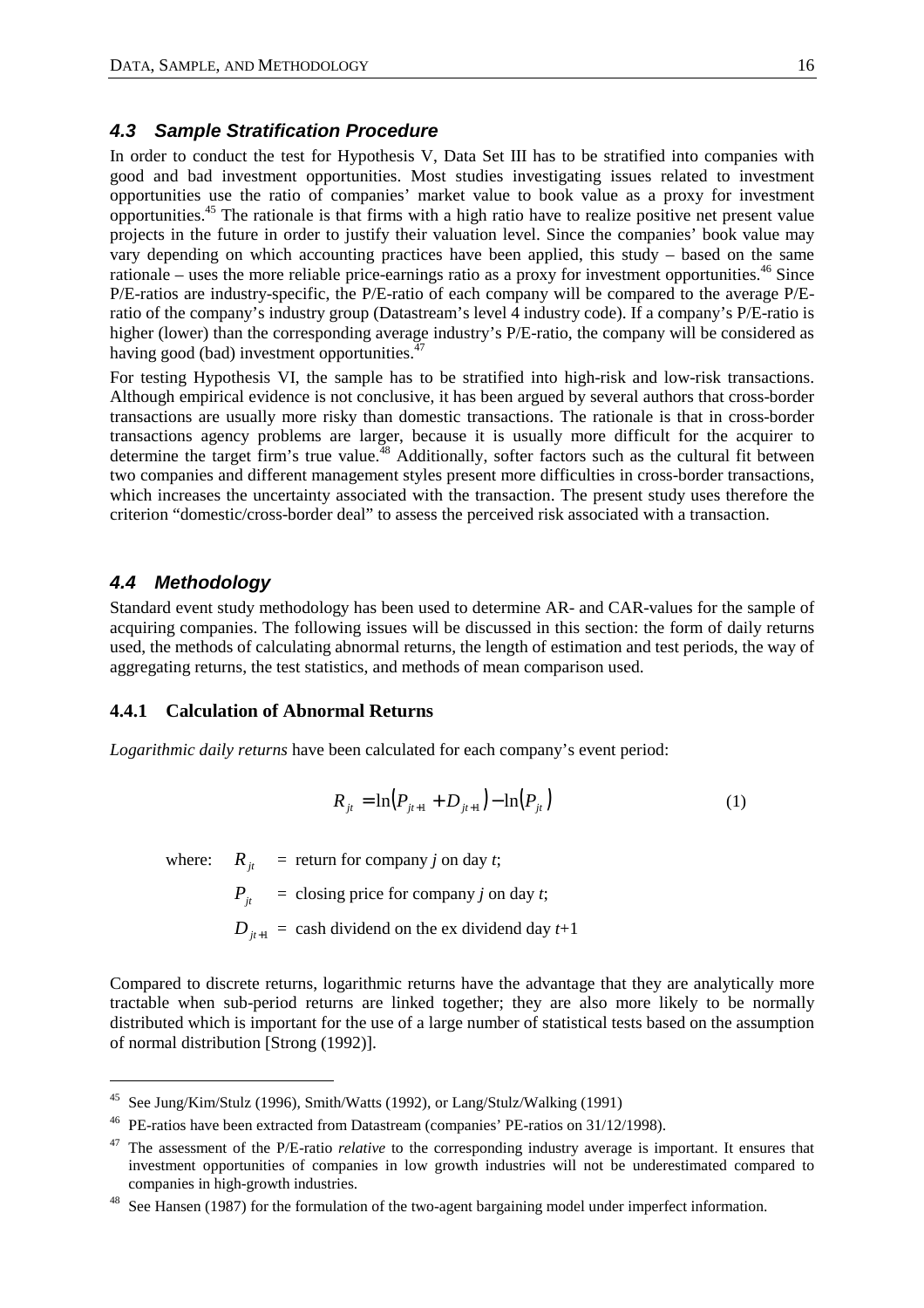To calculate abnormal returns, a form of benchmark is needed which predicts the normal returns for company *j*. A number of different specifications of the benchmark expected return have been used in the literature. Examples are the Market Model (MM), the Mean Adjusted Return Model (MeAM), the Market Adjusted Return Model (MaAM), the Capital Asset Pricing Model (CAPM), or the Matched Portfolio Benchmark (MP).<sup>49</sup> The most widely used model of these is the market model (see section 3 for an overview of models used by other authors).

This study uses the following three different methods to estimate acquiring firms' abnormal returns  $(AR_{it})$ : (1) Mean adjusted return model, (2) Market model, and (3) Market adjusted return method.<sup>50</sup> The three methods are briefly discussed below:

(1) The *Mean Adjusted Return Model* calculates the abnormal return  $AR_i$  for company *j* as the difference between the observed (daily) return of company *j*  $(R_{it})$  and company *j's* mean of returns  $(R_i)$  over the estimation period:<sup>51</sup>

$$
AR_{jt} = R_{jt} - \overline{R_j} \tag{2}
$$

where: *AR<sub>it</sub>* = abnormal return for company *j* on day *t*;

 $R_{it}$  = return for company *j* on day *t*;

 $\overline{R}_{i}$  = mean return for company *j* over the estimation period.

The mean return  $\overline{R}_j$  has been calculated for an estimation period of 200 days starting with day –290 to day –90 prior to the announcement date (day 0). This period lies within the range of other estimation periods used in earlier studies on short-term returns of acquiring companies.<sup>52</sup> It is neither too far away from the test period (in this case, the estimated parameters could no longer be relevant), nor is it to close to the event itself (this could lead to distortion, since price behaviour is often different in the days preceding an announcement).

(2) The *Market Model* assumes that stock returns are determined by the following ordinary least squares equation:

$$
NR_{jt} = \alpha_j + \beta_j R_{mt} + \varepsilon_{jt}
$$
\n(3)

 $\overline{a}$ 

where: *NR<sub>it</sub>* = normal rate of return for company *j* on day *t*;

 $R_{mt}$  = rate of return for market index *m* on day *t*;

 $\mathcal{E}_{it}$  = error term for company *j* at time *t*.

<sup>&</sup>lt;sup>49</sup> For a detailed description of these models, see Brown/Warner (1980; 1985), Strong (1992) or Aw (1999).

<sup>&</sup>lt;sup>50</sup> The use of three different methods will allow the comparison of results and also the robustness of our findings.

<sup>&</sup>lt;sup>51</sup> This model has been used, for example, in the study by Draper/Paudyal (1999) or Lahey/Conn (1990).

<sup>52</sup> See for example Draper/Paudyal (1999): -500/-21; Chang (1998): -210/-11; Davidson/Cheng (1997): -290/- 90; Suk/Sung (1997): -300/-101.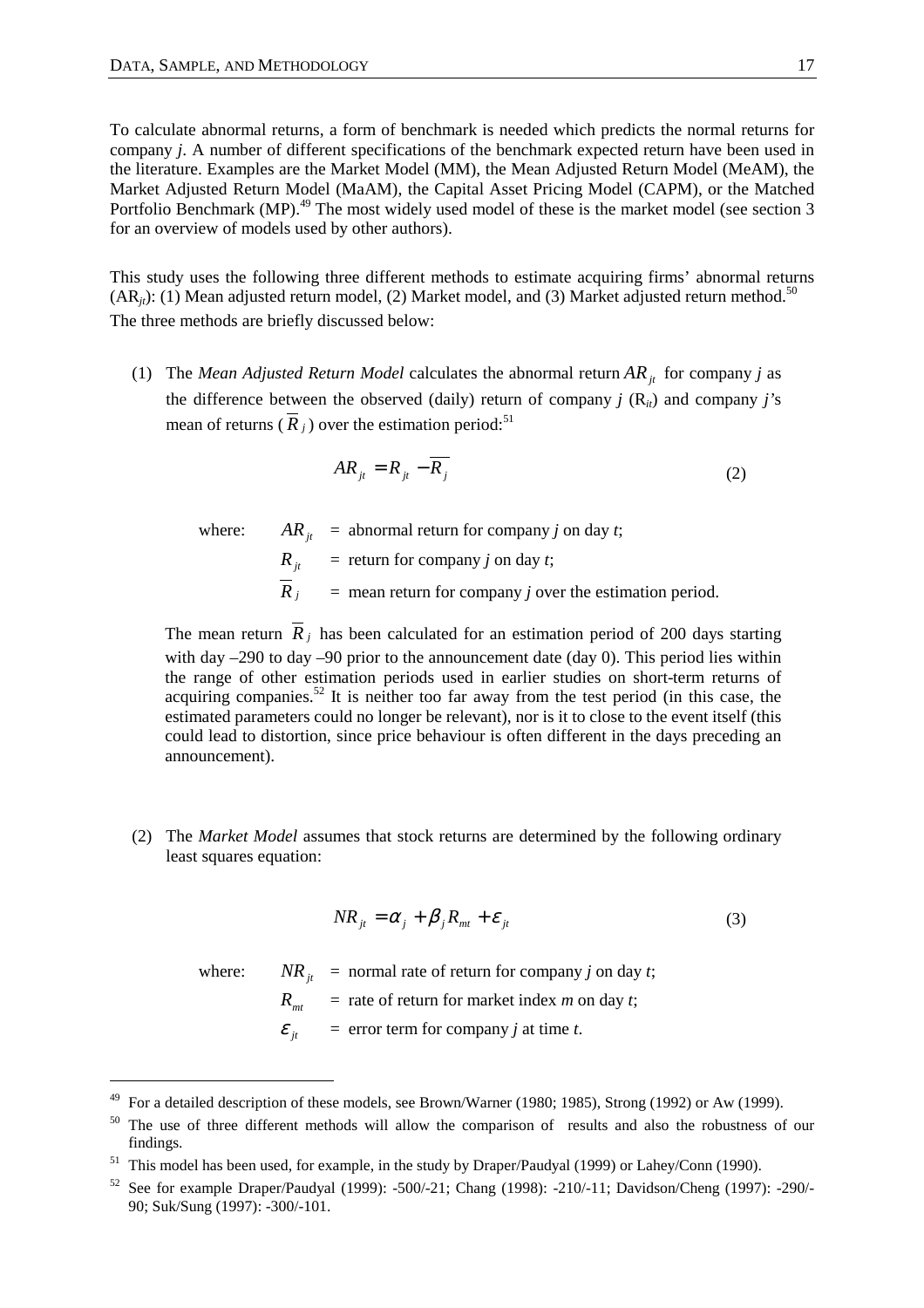The coefficients  $\alpha_i$  and  $\beta_j$  are the ordinary least squares parameters of the intercept and slope, respectively, for company *j*. Again, an estimation period of 200 days to calculate the market model parameters over the interval period of day –290 to day –90 has been used. The FT All Shares Index has been used as the market index. The abnormal return  $AR_{it}$  for company *j* will then be calculated as:

$$
AR_{jt} = R_{jt} - (\hat{\alpha}_j + \hat{\beta}_j R_{mt})
$$
\n(4)

where:  $AR_{it}$  = abnormal return for company *j* on day *t*;

 $R_{it}$  = return for company *j* on day *t*;

 $\hat{\alpha}_i$  = estimate of ordinary least squares parameter of intercept;

 $\hat{\beta}_i$  $=$  estimate of ordinary least squares parameter of slope;

 $R_{mt}$  = rate of return for market index *m* on day *t*.

(3) The *Market Adjusted Return Model* assumes that ex ante expected returns are the same for all companies and equal in any period equal to the expected return of the market index [Strong (1992)]:

$$
E(R_{jt}) = E(R_{mt})
$$
\n<sup>(5)</sup>

where:  $E(R_{it})$  = expected return for company *j* on day *t*;  $E(R_{mt})$  = expected return for market index *m* on day *t*.

The ex post abnormal returns  $AR_{it}$  will then be calculated as follows:

$$
AR_{jt} = R_{jt} - R_{mt} \tag{6}
$$

where:  $AR_{it}$  = abnormal return for company *j* on day *t*;

 $R_{it}$  = return for company *j* on day *t*;  $R_{mt}$  = rate of return for market index *m* on day *t*.

This means that the Market Adjusted Return Model could also be considered as a special case of the Market Model with the parameters  $\hat{\alpha}_j = 0$  and  $\hat{\beta}_j = 1$ .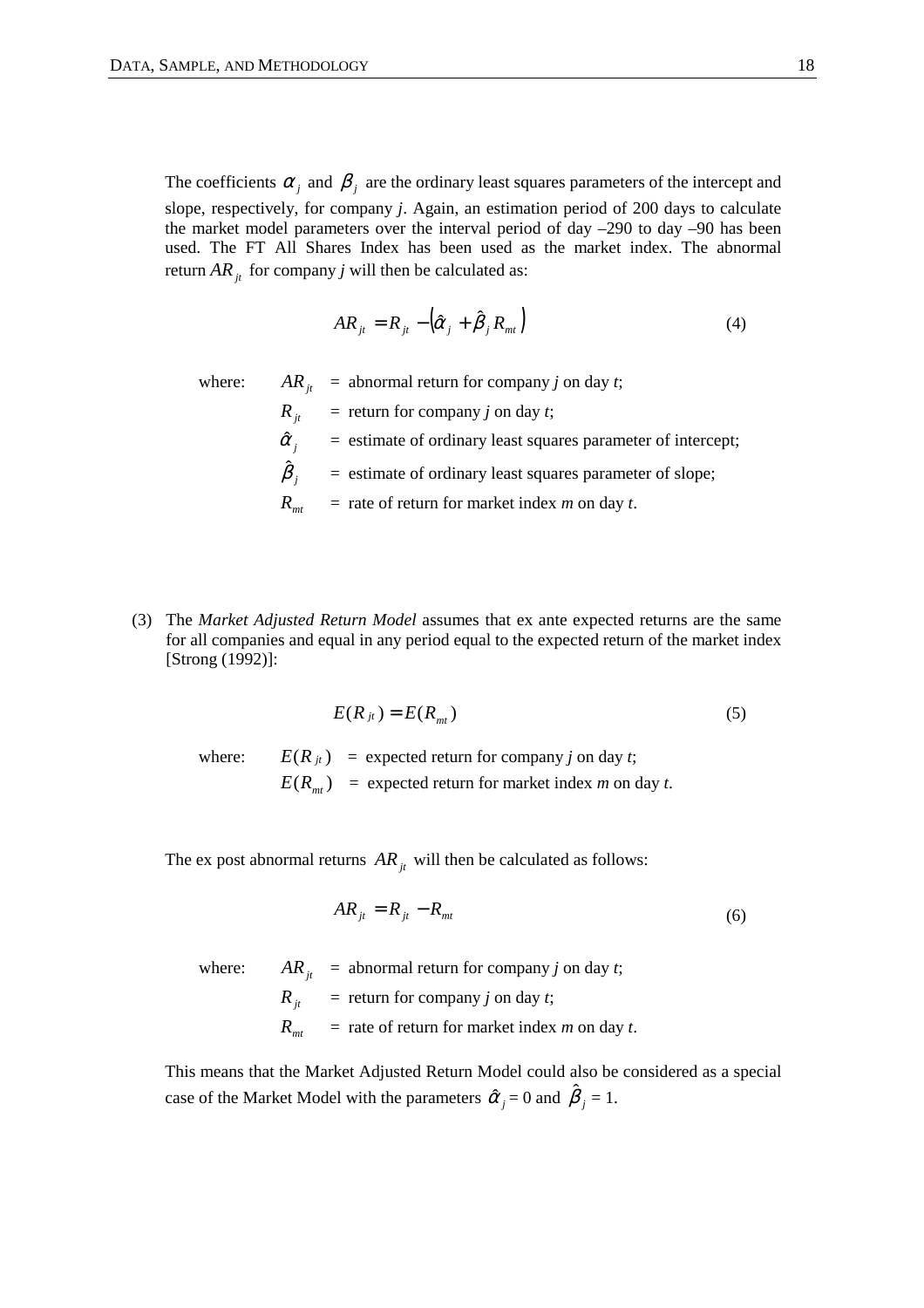### **4.4.2 Aggregation of Abnormal Returns across sample firms and time**

Event studies involve the aggregation of abnormal returns across sample firms and across time. While there exist several ways of doing this, we focus on the methods used in this paper:

In order to obtain the sample average abnormal return  $AR<sub>t</sub>$  for each day of the event window, the abnormal returns  $AR_i$ , will be aggregated across sample firms in the following way:<sup>53</sup>

$$
\overline{AR}_t = \frac{1}{N} \sum_{t=1}^{N} AR_{jt} \tag{7}
$$

where:  $AR_{it}$  = abnormal return for company *j* on day *t*;  $N =$  Number of companies in the sample.

The aggregation to an arithmetic mean portfolio is the usual way to aggregate abnormal returns across sample firms. The equal weighting of securities in the sample can distort the results if event securities differ systematically in size. Methods for explicitly controlling for size are presented in Dimson/Marsh (1986).

Almost all event studies accumulate sample average abnormal return *ARt* over a period of several days. This helps to fully capture the effect of the event over a longer time period, or to accommodate uncertainty over the exact date of the event [Strong (1992)]. One method to accumulate average abnormal returns  $\overline{AR}_t$  over time is the Cumulative Abnormal Return (CAR) method.<sup>54</sup> The CAR method for returns measured in continuous time represents the abnormal return on a portfolio that is rebalanced every period to give equal weighting in each security of the sample  $[Strong (1992)]$ .<sup>55</sup> CAR are calculated as follows:

$$
CAR_{[t;T]} = \prod_{t}^{T} \overline{AR}_{t}
$$
 (8)

 $\overline{a}$ 

where:  $AR_t$  = average abnormal return on day *t*;  $t$ <sup>*t*</sup> = accumulation period

Examining the CAR of a set of sample securities will be used to look at whether or not the values of the average residuals, starting from the day of cumulation and up to a specific point, are systematically different from zero. The present study calculates the cumulated abnormal returns for each consecutive day of the event period ( $CAR_{t} = CAR_{t-1} + AR_{t}$ ), beginning at  $CAR_{[-5,5,4]}$  and ending at  $CAR_{[-5,5]}$ . Furthermore, the CAR for the period  $[-1;0]$  will be calculated, since it may be interesting to determine the size of the effect in a narrow window around the event date itself.<sup>56</sup>

<sup>53</sup> The procedure adopted is to follow Brown/Warner (1985) and Draper/Paudyal (1999).

<sup>54</sup> Alternatively, there exists the Abnormal Performance Index (API) method. See Strong (1992) or Aw (1999) for a comparison of the two methods. See also Dissanaike/LeFur (2000) for a critical discussion of the Log CAR method as opposed to the CAR- and the buy-and-hold-method.

<sup>&</sup>lt;sup>55</sup> Since the aggregation period is only 11 days, the fact that returns are simply added instead of multiplied should not lead to unrealistic results; for a critique of the arithmetic method, see Dissanaike (1994).

<sup>56</sup> Most authors have adopted a similar technique: See Smith/Kim (1994) or Trifts (1991).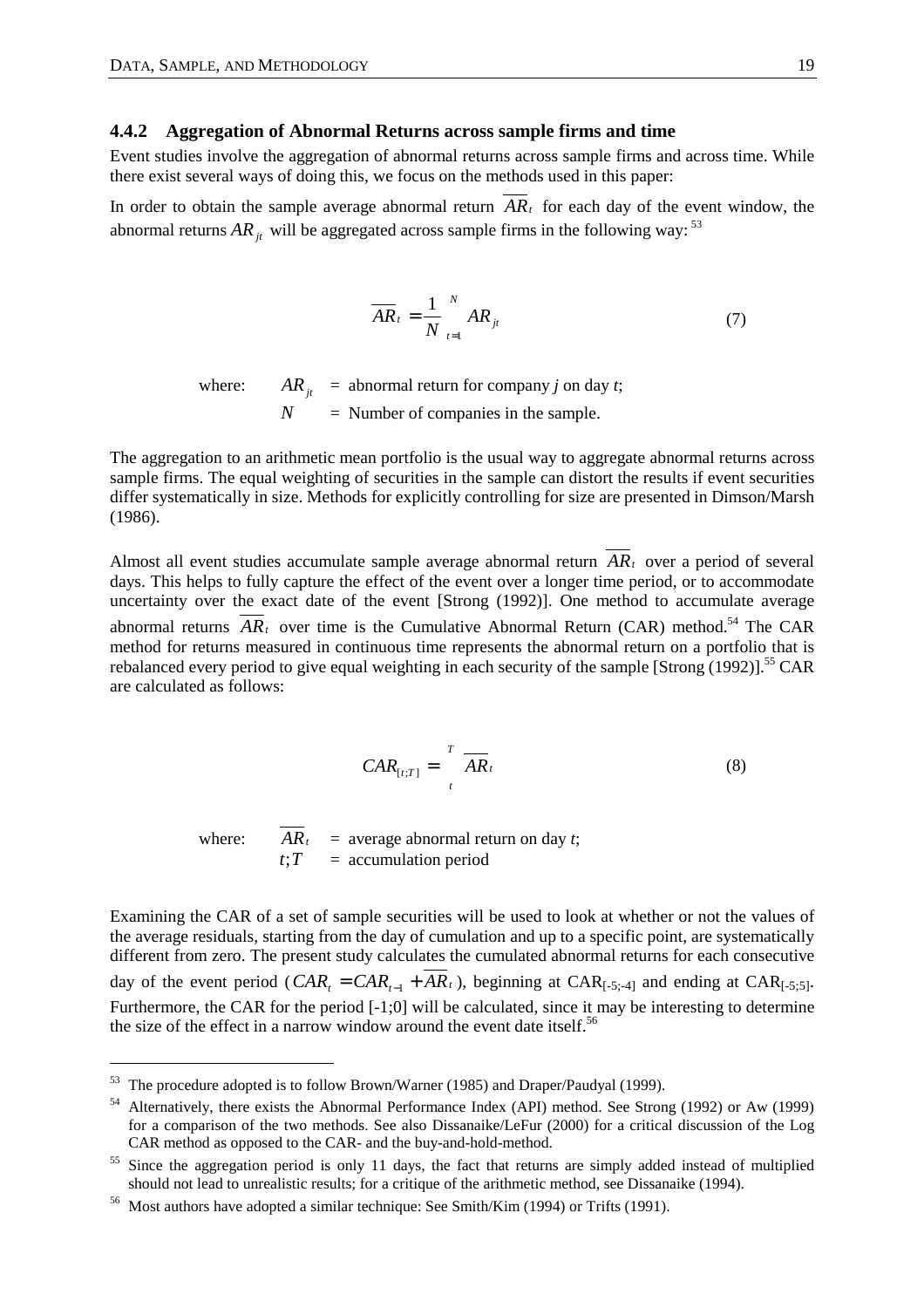### **4.4.3 Tests of Significance**

The significance of the daily average abnormal returns and the cumulated abnormal returns has to be assessed by means of an appropriate test statistic. The null hypothesis to be tested is that the mean day *t* or mean period [*t;T*] return is equal to zero. There exist several test-statistics, which all have different advantages and shortcomings. Again, we will only focus on those used in the present paper.<sup>57</sup>

To assess the significance of the measured abnormal returns, this study uses the "no dependence adjustment" method by Brown/Warner (1980; 1985).<sup>58</sup> Each abnormal return  $AR_{i}$  is first divided by its standard deviation calculated of the abnormal returns over the estimation period. This procedure yields standardized excess returns  $SAR_{it}$ :

$$
SAR_{ji} = AR_{ji} / \hat{S}(AR_{ji})
$$
\n(9)

where:  $AR_{it}$  = abnormal return for company *j* on day *t*;

$$
\hat{S}(AR_{jt}) = \sqrt{\left(\frac{1}{200 - 1}\right)^{t = -91}_{t = -290}} (AR_{jt} - AR \cdot \frac{1}{t})^2
$$
\n(10)

$$
AR^*_{j} = \frac{1}{200} \bigg|_{t=-290}^{t=-91} AR_{jt}
$$
\n(11)

The test statistic for any given day *t*, which is distributed Student-t under the null hypothesis that the mean day abnormal return is equal to zero, will then be calculated as follows:

$$
TS_{t} = \left(\sum_{j=1}^{N_{t}} SAR_{jt}\right)^{1} * (N_{t})^{-0.5}
$$
\n(12)

where:  $N_t =$  Number of sample securities at day t.

This test statistic, which will be referred to as test statistic (A), has three strong implicit assumptions:

first, for the test statistic to be distributed Student-t, security returns must be normally distributed. There is substantial evidence that distributions of daily returns are fat-tailed relative to a normal distribution [Brown/Warner (1985)]. The important question, however, is whether sample mean abnormal returns are normally distributed. Due to the Central Limit Theorem – and assuming that all its assumptions hold – the distribution of the sample mean abnormal returns converges to normality as the number of securities increase. Brown/Warner (1985) demonstrate that for sample sizes of about 50, the mean abnormal return seems close to normal. Since most of the samples in the present study are around this size, the non-normality of daily returns is not likely to have any negative impact on the test statistics used.

<sup>&</sup>lt;sup>57</sup> For an overview over other test statistics, including non-parametric tests, see Boehmer/Musumeci/Poulsen (1991).

<sup>58</sup> This method has also been used by Draper/Paudyal (1999).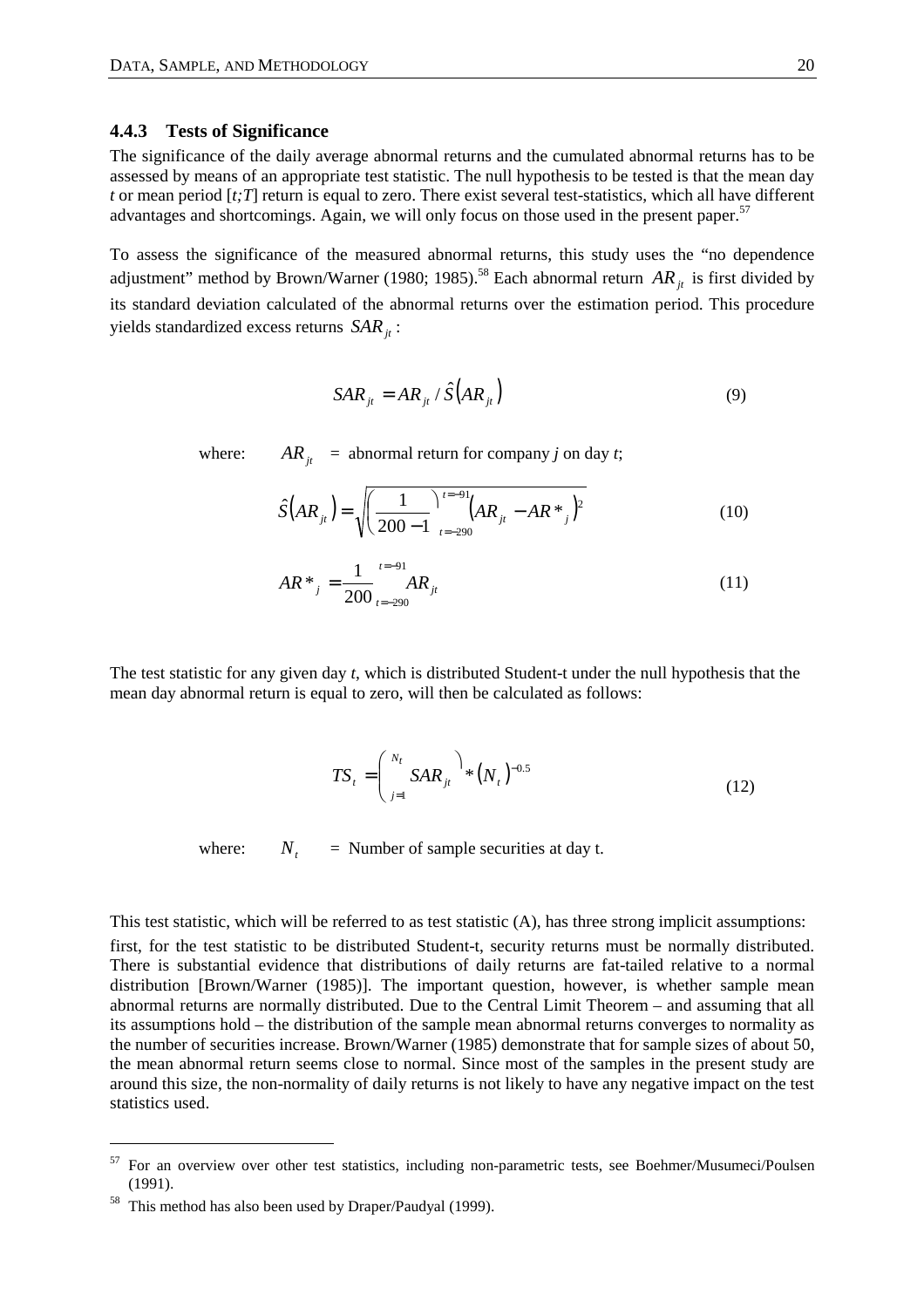$\overline{a}$ 

Second, it assumes that the security residuals are uncorrelated. This means that this method would not be the appropriate one if securities' residuals are cross-sectionally correlated, which might be the case if the security residuals have a common event date [Boehmer/Musumeci/Poulsen (1991)]. An example for a common event date could be found in a study investigating the influence of an oil price shock on stock prices. Furthermore, studies investigating price reaction to earnings announcement often have to deal with common event dates, since earnings announcement usually happen to take place around the same date for many securities.<sup>59</sup> This effect, which is also known as event clustering, will increase the variance of the abnormal returns and therefore lower the power of the significance test. Additionally, if measures for security specific abnormal returns are positively correlated, the null hypothesis will be rejected in too many cases [Brown/Warner (1980)]. The pattern of the announcement dates in the sample of the present study has been examined and no clustering around special dates has been detected. The use of the "no dependence adjustment" method seems to be appropriate. $60$ 

Third, the test statistic assumes that event-induced variance is insignificant. This is more problematic, since there is evidence of substantial increases in the variance of a security's abnormal return for the days around the even [Brown/Warner (1985)]. This event-induced variance of returns affects the ability of event-study methods to detect whether the event's average effect on stock returns is different from zero. In the presence of event-induced variance, the t-statistic rejects the null hypothesis of zero average abnormal return too frequently when it is true [Boehmer/Musumeci/Poulsen (1991)]. One remedy consists in ignoring the estimation-period residual variance and to use the cross-sectional variance of the event period itself. However, if the event-period residuals for different firms are drawn from different distributions, any cross-sectional approach for estimating the variance will be misspecified as well. The solution, as described by Boehmer/Musumeci/Poulsen (1991), could be to use standardized residuals for the cross-sectional estimation of the variance, which then incorporates information from both the estimation and the event period. The procedure is as follows:

The residuals are standardized by the estimation-period standard deviation in the same way as it has been done for the "no dependence adjustment" method:

$$
SAR_{ji} = AR_{ji} / \hat{S}(AR_{ji})
$$
\n(13)

where:  $AR_{it}$  = abnormal return for company *j* on day *t*;

$$
\hat{S}(AR_{jt}) = \sqrt{\left(\frac{1}{200 - 1}\right)^{t = -91}_{t = -290}} (AR_{jt} - AR \cdot \frac{1}{t})^2
$$
\n(14)

$$
AR^*_{j} = \frac{1}{200} \bigg|_{t=-290}^{t=-91} AR_{jt}
$$
\n(15)

The test statistic for day *t,* which is distributed Student-t under the null hypothesis that the mean day abnormal return is equal to zero, is obtained by dividing the standardized average event-period

<sup>59</sup> Brown/Warner (1985) solve this problem by using the variances of portfolio residuals from the estimation period instead of the sum of the variances of individual securities' residuals. The test statistic for this "crude dependence adjustment" method equals the portfolio abnormal return divided by the portfolio residual's standard deviation from the estimation period.

Furthermore, Brown/Warner (1985) report that the "no dependence adjustment" method is more powerful than the "crude dependence adjustment" method.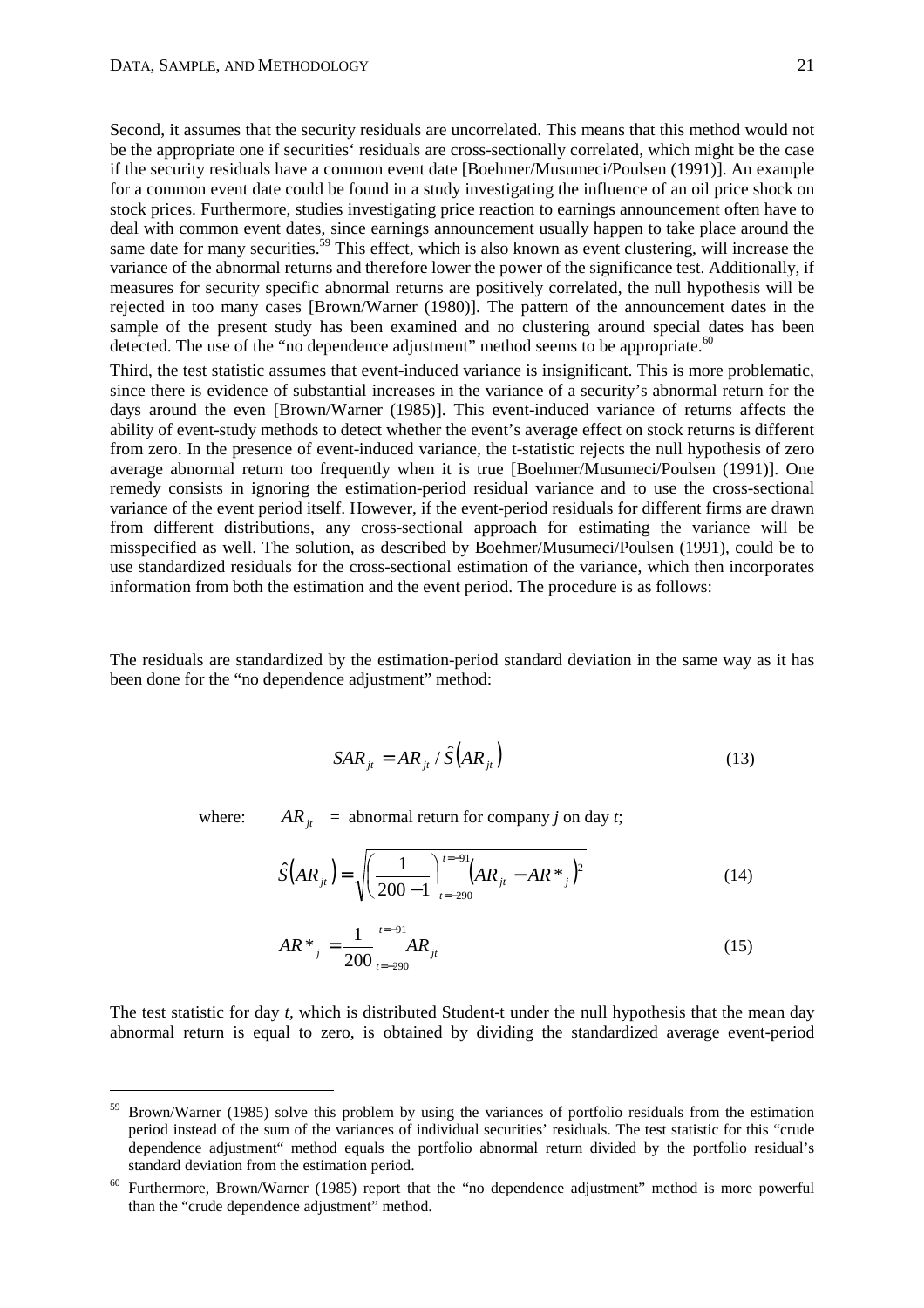residuals by their contemporaneous cross-sectional standard error, multiplied with the square root of the number of sample securities at day *t*:

$$
TS_{t} = \left( \left( \frac{1}{N_{t}} \sum_{j=1}^{N_{t}} SAR_{jt} \right) / \hat{S}(SAR_{jt}) \right) * \sqrt{N_{t}}
$$
(16)

where: 
$$
\hat{S}(SAR_{jt}) = \sqrt{\left(\frac{1}{N_t - 1}\right)^{N_t} \left(SAR_{jt} - SAR *_{j}\right)^2}
$$
 (17)

$$
SAR^*_{j} = \frac{1}{N_t} \sum_{j=1}^{N_t} SAR_{jt}
$$
 (18)

 $N_t$  = Number of sample securities at day t.

This test statistic will be referred to as test statistic (B).

Similar cross-sectional test statistics have been used by Mikkelson (1981), Penman (1982) and Rosenstein/Wyatt (1990). In each of these studies, the event-period standard deviation was larger than the estimation-period standard deviation, which means that the null hypothesis in these cases has been rejected fewer times than compared to a non-cross-sectional approach [Boehmer/Musumeci/ Poulsen (1991)]. This second test statistic will be used in the present study for selected cases in order to add robustness to the results achieved with the "no dependence adjustment" method.

One limitation of the test statistics used in this paper is that they do not take into account serial dependence in abnormal returns. Brown/Warner (1985) report that the specification of the test statistics is improved by using simple procedure to allow for autocorrelation in the time series of mean daily abnormal returns. Since the improvements however are small and only apply in special cases, the test statistics used in the present paper ignore any time-series dependence in excess returns.

The above test statistics can be used to assess the significance of daily abnormal mean returns only. For assessing the significance of cumulated abnormal returns (CAR) over a multi-day intervals, both test statistics have to be altered in the following way: $61$ 

$$
TS_{[t:T]} = \frac{\sqrt{\frac{T}{t-1}TS_t^2}}{\sqrt{T}}
$$
(19)

where:  $TS_t = \text{test statistic for average abnormal return for day } t$ 

 $T =$  number of days in multi-period interval

Adapted from Draper/Paudyal (1999) and Brown/Warner (1985), where significance tests over multi-day intervals are described for the "crude dependence adjustment" method.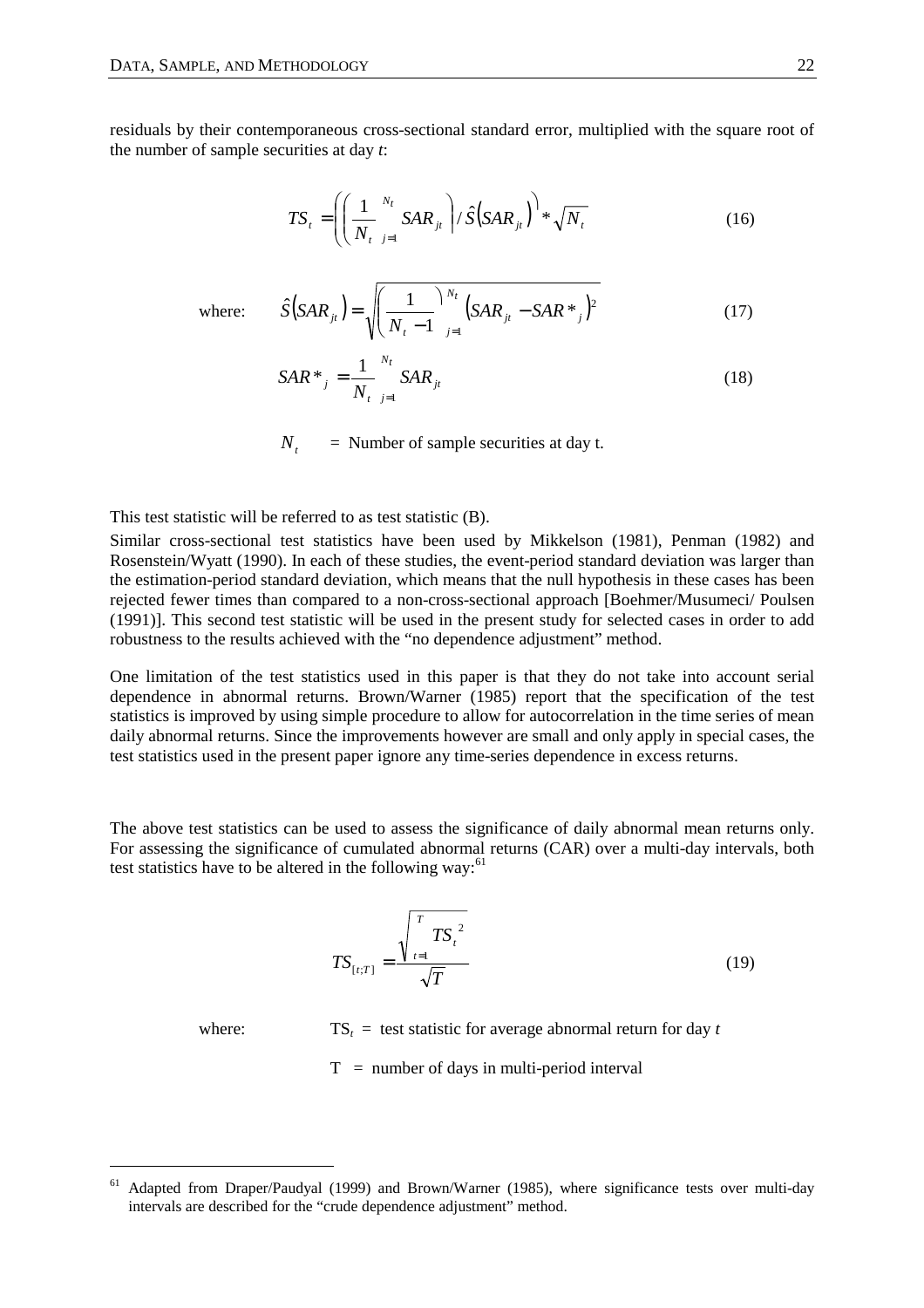### **4.4.4 Comparison of Means**

In order to decide whether there are differences between the means of different categories (e.g. 1991, 1995, 1999), mean comparison tests must be carried out. The technique to apply is analysis of variance (ANOVA) for the comparison of three means or more (Hypotheses II and III) and t-tests for the comparison of two means (Hypotheses IV-VI).

ANOVA tests the equality of three or more means at one time by using variances.<sup>62</sup> The following assumptions are required to hold for the sample: (1) Independence, meaning that there is no relationship between the observations in the different groups and between the observations in the same group; (2) Normal distribution; (3) Equality of variance.

From the above three assumptions, only assumption three causes problems.<sup>63</sup> This is particularly the case because the number of cases in each group is not similar. Furthermore, since many values are negative, the usual data transformations (taking the square roots; taking the logarithms) applied to get the distribution of values more normal do not work. Alternatively, a test like the non-parametric Kruskal-Wallis test, which requires less rigid assumptions, could be used instead. Since this test is less powerful and since the calculated Levene-values indicate a fairly "tolerable" equality of variance, ANOVA will be used to compare the means of the different groups.

The F-statistic only tests whether all means are equal or not. In the case that the null hypothesis has to be rejected, no information will be obtained which groups of means might be different from each other. Multiple comparison procedures, however, are able to determine the significance of differences in means between all groups. The Multiple comparison test used in this study is the Scheffé-test.

The calculations for the Scheffé-test has to be done in two steps: First, all possible mean differences have to be calculated (the number of groups will be  $k(k-1)/2$  where k is the number of the groups):

$$
\Delta_{t,i} = \overline{AR}_{t,a} - \overline{AR}_{t,b} \tag{20}
$$

where:  $AR_{t,a/b}$  = mean abnormal return for sample a/b at time t

Second, a confidence interval around each mean difference will be calculated:

$$
\Delta_{t,i} \pm \sqrt{(k-1)F_{k-1;n-k} s_b^2} * \sqrt{\frac{1}{n_a} + \frac{1}{n_b}}
$$
\n(21)

 $\overline{a}$ 

where:  $k =$  number of groups

 $F_{k-1:n-k}$  = F-value with degrees of freedom *k-1; n-k*  $s_b^2$  = Within group variance

 $n_{a:b}$  = Number of values in group a;b

<sup>&</sup>lt;sup>62</sup> Its basic idea is to compare the between group variance  $s_b^2$  to the within group variance  $s_w^2$  by constructing the following F-statistic:  $F = s_h^2 / s_w^2$ . The F-statistic is F-distributed and the degrees of freedom for the numerator and denumerator are the degrees of freedom for the between group and within group, respectively. If the between variance is smaller than the within variance, the means are very close to each other and the null hypothesis of no differences between the means may not be rejected. If the between variance is larger than the within variance, this is a strong indicator that the means are not equal. The threshold values for accepting/ rejecting the hypothesis depend on the chosen confidence level and the degrees of freedom.

<sup>&</sup>lt;sup>63</sup> There are no theoretically-motivated reasons to suppose that the data in the sample could be dependent. Regarding the normality assumption, the analysis of variance does not seem to be strongly dependent on this assumption. As long as the data is not extremely non-normal, the results will not be distorted.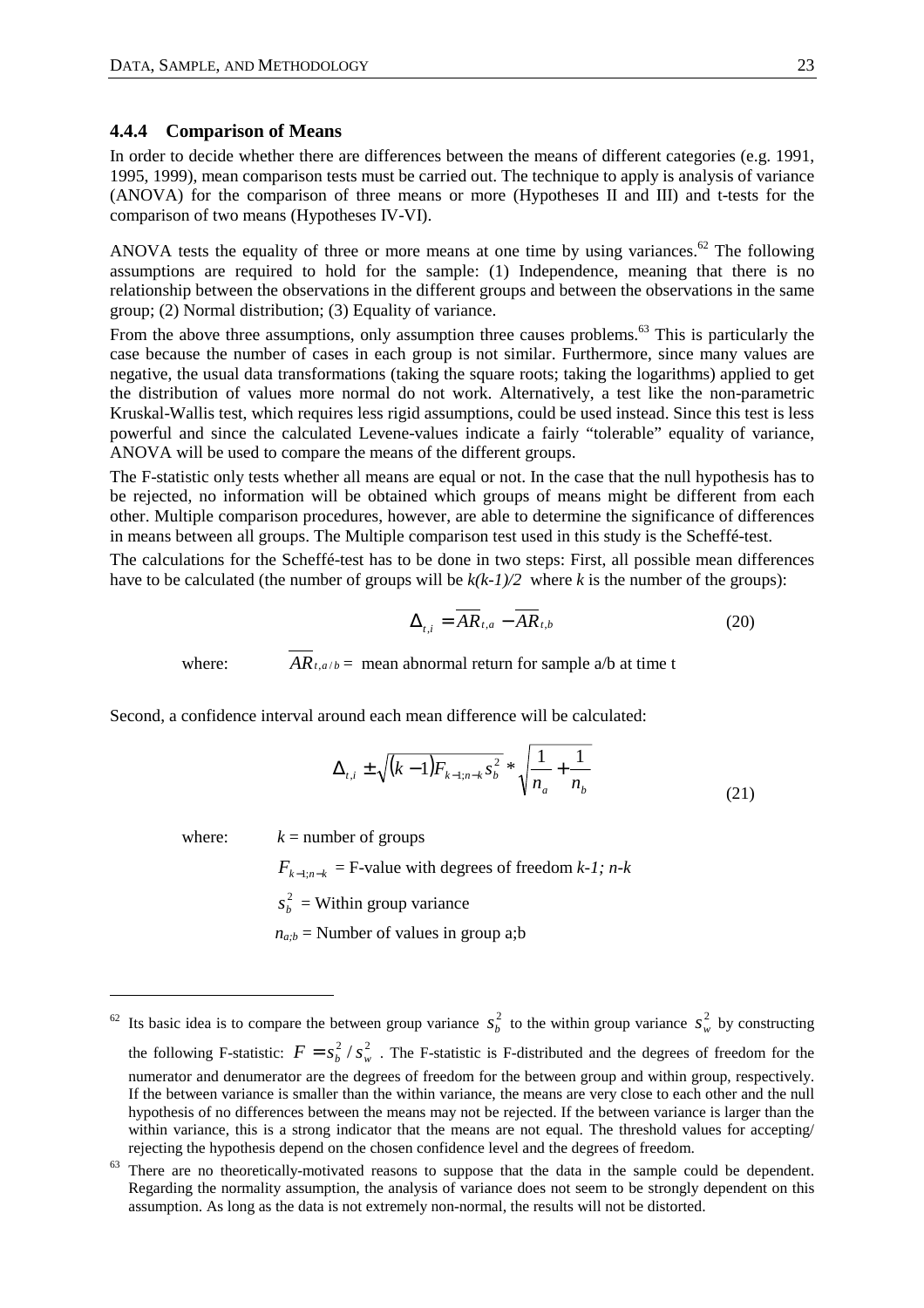The confidence level used should be the same as in the preceding ANOVA. The interpretation of the confidence interval is as follows: If the confidence interval is either totally positive or totally negative, the means are significantly different from zero. If the confidence interval includes zero, the means are not significantly different from zero.

The t-tests used in this study in order to compare two means follows the methodology by Travlos (1987) and Chang (1998). The two-tailed version of the test is being used, since there is no a priori belief which of the two means might be larger. Significance will be indicated for the 20%, 10%, 5% and 1% level. The test-statistic will be calculated as follows:

$$
TS_{[t-T]} = \frac{\frac{1}{n_A} \sum_{j=1}^{n_A} SAR_{A,j,[t-T]} - \frac{1}{n_B} \sum_{j=1}^{n_B} SAR_{B,j,[t-T]}}{\sqrt{\left(\frac{T}{n_A} + \frac{T}{n_B}\right)}}
$$
(22)

where:

$$
SAR_{A/B,j,[t-T]} = \sum_{t=1}^{T} SAR_{A/B,j,t}
$$
 (23)

$$
SAR_{A/B,j,t} = AR_{A/B,j,t} / \hat{S}(AR_{A/B,j,t})
$$
\n(24)

 $AR_{A/B}$ ,  $\rightarrow$  = abnormal return for company *j* of sample A/B on day *t* 

$$
\hat{S}(AR_{A/B,jt}) = \sqrt{\left(\frac{1}{200-1}\right)^{t=-91}_{t=-290}} (AR_{A/B,jt} - AR \cdot \frac{1}{A/B,j})^2
$$
\n(25)

$$
AR^*_{A/B,j} = \frac{1}{200} \int_{t=-290}^{t=-91} AR_{A/B,jt}
$$
 (26)

 $n_{A/B}$  = number of companies in sample A or B, respectively

 $T =$  number of days in timer interval [t-T]

This t-test relies on two assumptions: Independence of the sample and normal distribution of abnormal returns. In the previous paragraph on ANOVA, it has been shown that these two assumptions do not cause any problems for the present data set.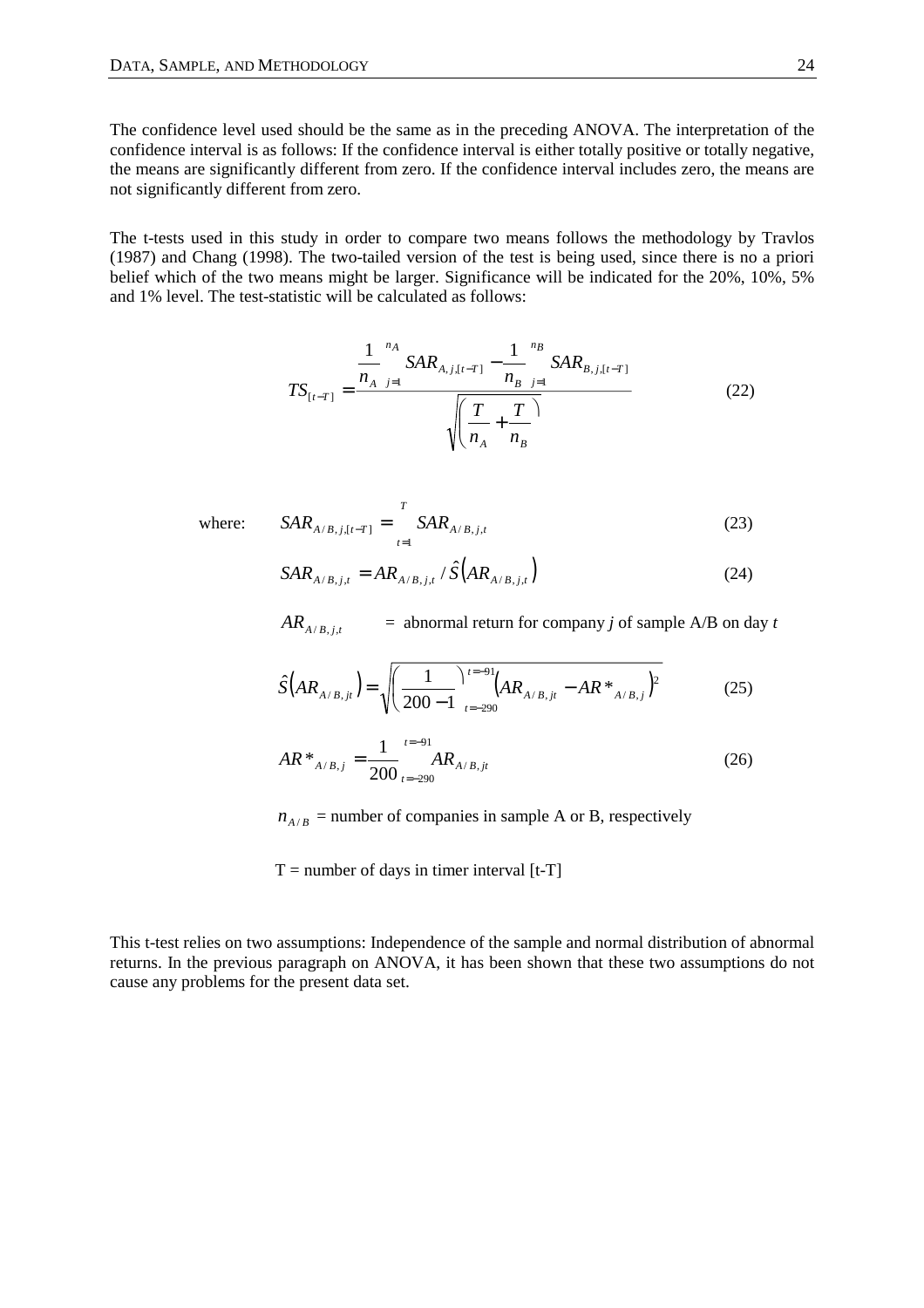## **5 Empirical Results**

The empirical results of the tests of the six hypotheses corresponding to the research questions outlined in section 2.3 will be discussed in turn below. Additional results of AR/CAR-values and significance tests for Hypotheses IV-VI can be found in the appendices C-E.

#### *5.1 Research Question I:*

## **Hypothesis I: <sup>66</sup>**

- H0: Cumulated abnormal returns (CAR) of acquiring companies over the announcement period are equal to zero.
- H1: Cumulated abnormal returns (CAR) of acquiring companies over the announcement period are not equal to zero.

#### **Results: Figure 4 <sup>67</sup>**

The results for the Mean Adjusted Return Model (MeAM) show that – on the basis of t-statistic A – the CAR over the interval  $[1;0]$  and  $[5;5]$  are significantly different from zero at the 20% and 10% level, respectively. The stronger t-statistic B, which will be of greater importance with small sample sizes (Hypothesis V; Hypothesis VI), indicates no significant differences. The results for the Market Adjusted Model (MaAM) and the Market Model (MM) are similar, leading to the conclusion that the hypothesis  $H_0$  for all three methods can be rejected – even though at a relatively low confidence level.

With positive CAR over both intervals, the results in this study are similar to the results obtained by Asquith/Bruner/Mullins (1983) and are a further proof that acquisition-related wealth effects exist. Moreover, the differences in CAR between the period  $[1;0]$  and  $[5;5]$  indicate that a positive postannouncement drift exists<sup>68</sup> and that markets do not adjust immediately to new information.

Since this test of Hypothesis I makes no differences between the method of payment or the three time periods considered in the study, interpretation of the results on this highly aggregated level is difficult. However, two points worth notice: (1) The differences between the three methods used to calculate abnormal returns are very small. This demonstrates that the obtained results are robust and that the required reliability for each of the methods can be guaranteed. (2) Significant AR not only occur on the announcement date itself and on the preceding day, but throughout the whole longer observation period [-5;5]. The decision to consider the results of both intervals seems to be justified.

Similar to the above Hypothesis I, there exist identical hypotheses for the research questions 2-6, specifying that the cumulated abnormal returns (CAR) of the sample under consideration is (not) equal to zero. These hypotheses, however, will not be mentioned particularly for the following research questions.

 $\sigma$  All numbers in Figures 4–43 have been rounded for presentation only. For calculation, always the exact numbers have been used.

<sup>&</sup>lt;sup>68</sup> This effect may be compared to the well-known phenomenon of the "post-earnings-announcement drift"; see for example Bhushan (1994) or Bernard/Thomas (1989).

For resulting implications regarding market efficiency, see Fama (1970/1991).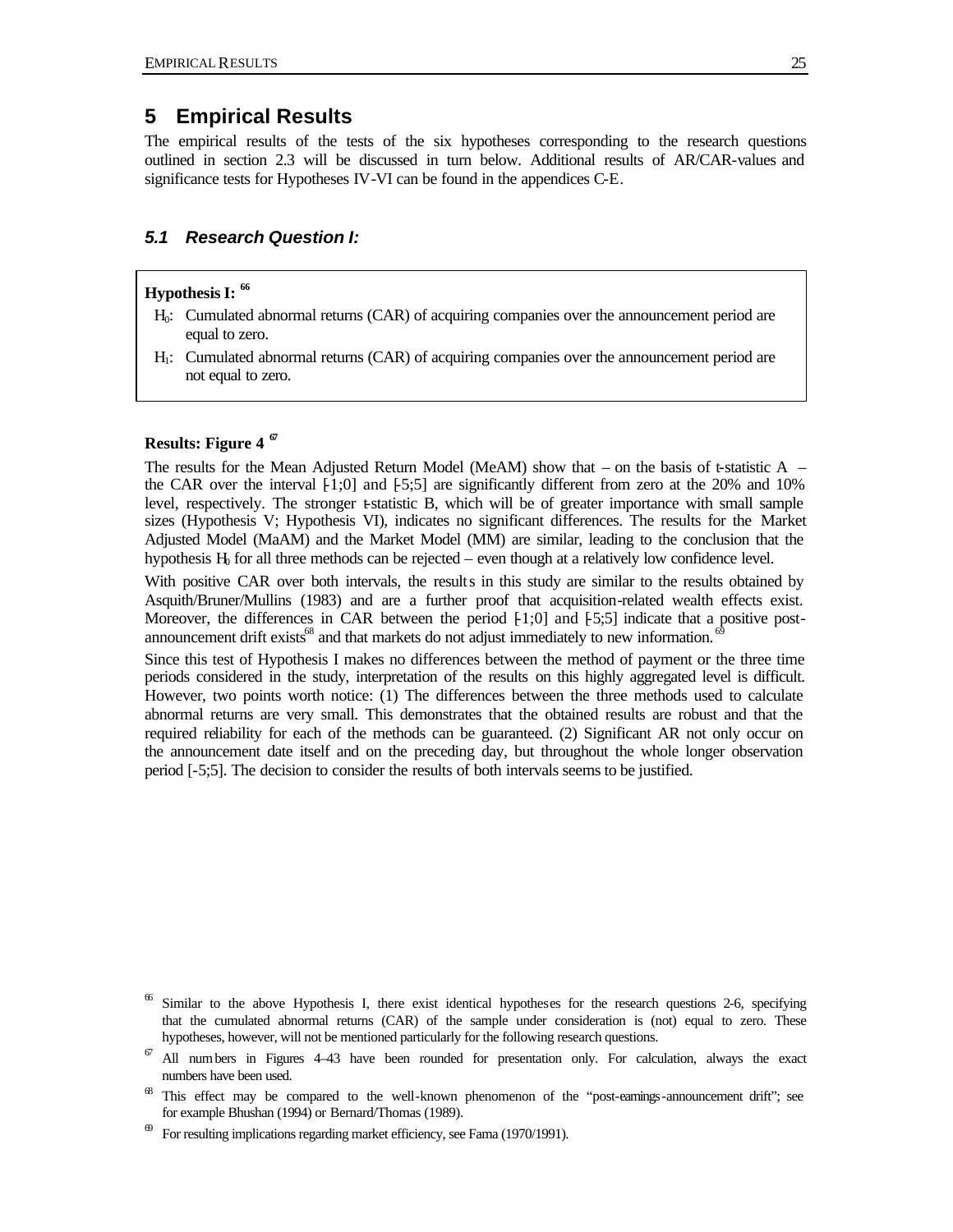

**Figure 4: AR- and CAR-values for Data Set III (MeAM, MaAM, MM)**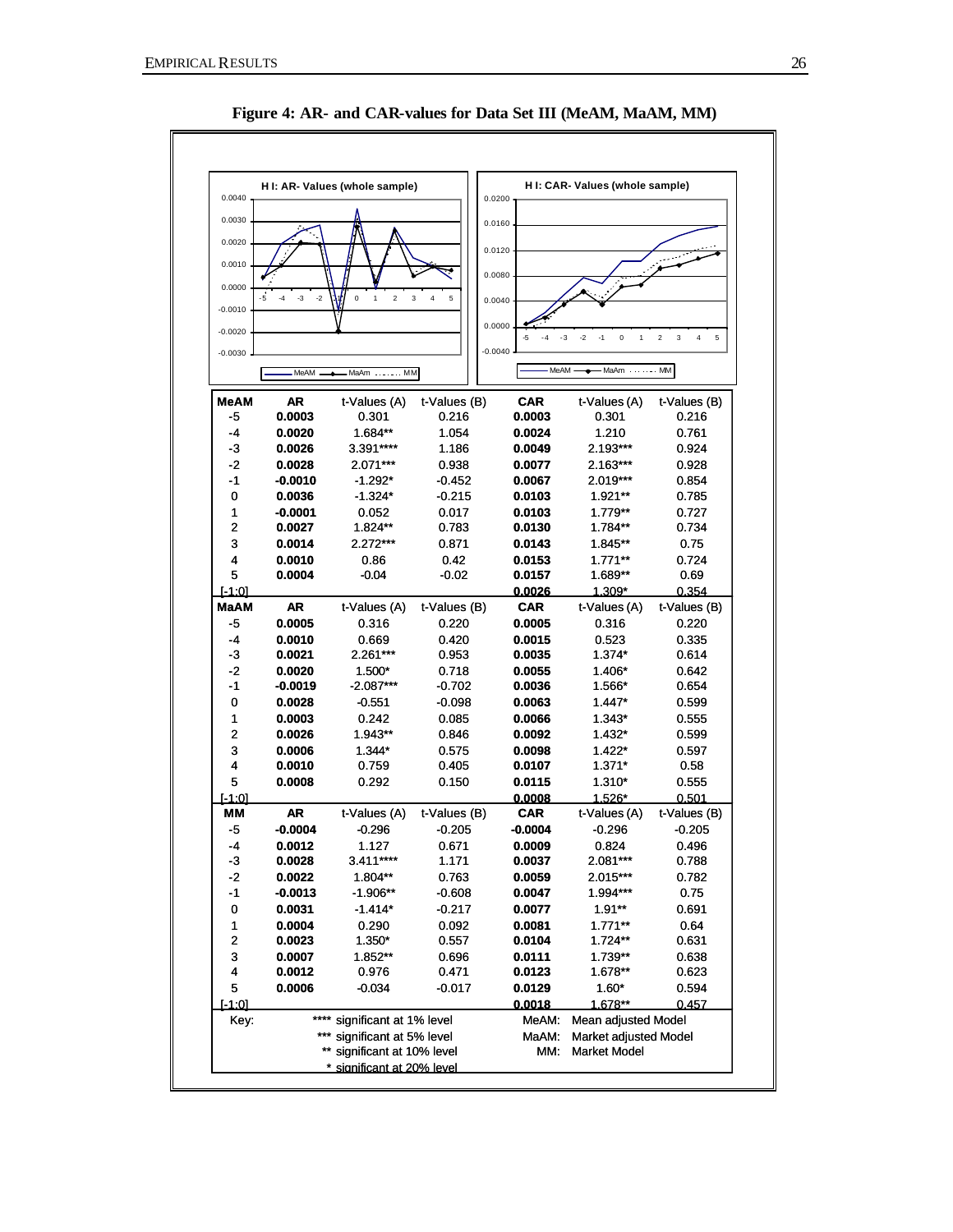#### *5.2 Research Question II:*

#### **Hypothesis II:**

- $H<sub>0</sub>$ : There is no difference in the mean CAR of acquiring companies between each of the three sample periods 1991, 1995, and 1999 ( $\mu_1 = \mu_2 = \mu_3$ )
- H<sub>1</sub>: There are differences in the mean CAR of acquiring companies between the three sample periods 1991, 1995, and 1999 ( $\mu_1$ ?  $\mu_2$ ?  $\mu_3$ )

 $\mu_1$  = Mean CAR of acquiring companies of sample period 1991

 $\mu_2$  = Mean CAR of acquiring companies of sample period 1995

 $\mu_3$  = Mean CAR of acquiring companies of sample period 1999

#### **Results: Figure 5-10**

The ANOVA-results for the test based on MeAM show that the probability of equal means over the period [-1;0] between the three sample periods 1991, 1995, and 1999 is only 0.8%. This means that the null hypothesis can be rejected at the 1% level of confidence. The results for the period [-5;5] indicate – as expected due to the increase in number of days – a higher probability for equality of means (8.1%). The null hypothesis can still be rejected at the 10% level. For the tests based on MaAM and MM, the results are not qualitatively different.

The post-hoc test, carried out in form of the Scheffé-test, shows that the reason for rejecting the null hypothesis lies particularly in the differences between the year 1995 and 1999 (significant difference in the mean CAR over  $[1;0]$  at the 5% level for all three methods). Whereas it is true that the differences between these two years are the largest, the differences between 1991 and 1999 are apparent as well. The year 1999 does not exhibit the same pattern as the other two sample periods. Most striking are the differences around the announcement date itself: Whereas the results for the period [-1;0] for 1991 and 1995 show significant negative CAR at very high confidence levels (-0.4%; -1.51%), the value for 1999 is significantly positive at again a very high confidence level (+1.48%). This means that there is strong evidence for a shift in the acquirer companies' return pattern from 1991 to 1999, as it has been assumed in the explanations for the so-called "new" hypotheses in Chapter 2.

Since no other study appears to have carried out similar investigations on the possibility of shifts in acquirer's return across time, no comparison to other studies can be made.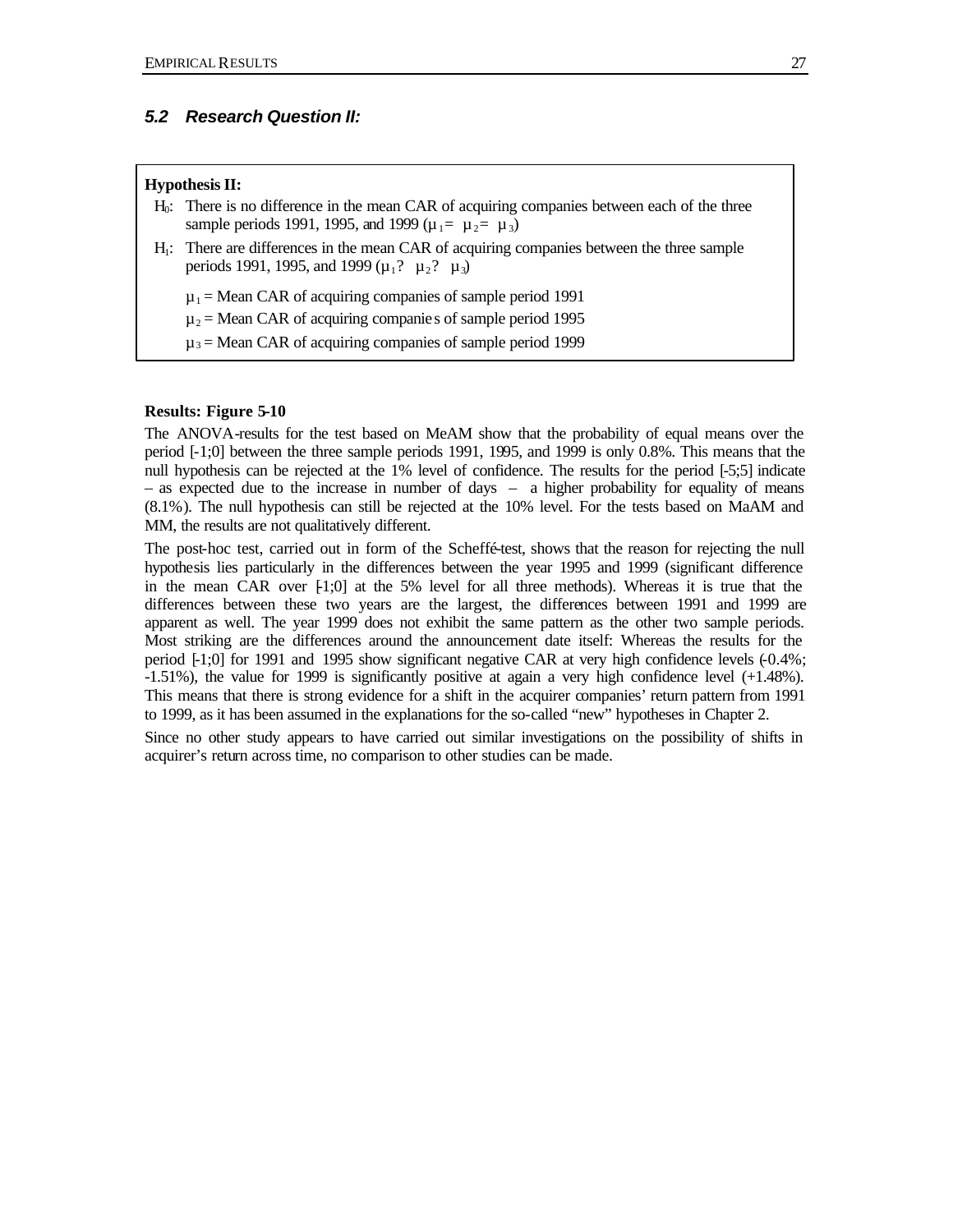

**Figure 5: AR and CAR-values calculated according to MeAM**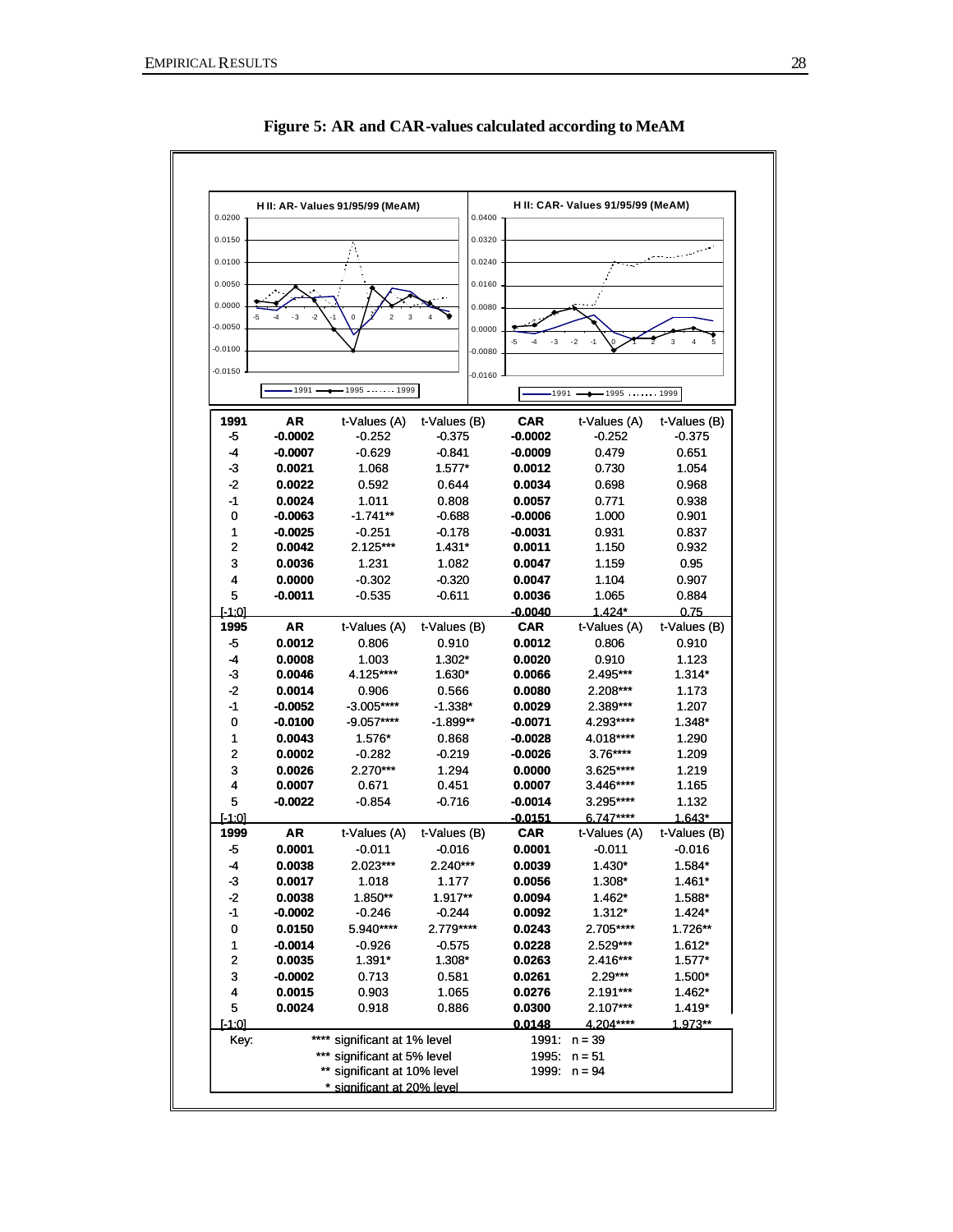## **Figure 6a/b: Comparison of Means – ANOVA and post-hoc analysis (MeAM):**

|          |                       | Sum of    |     |             |       |      |
|----------|-----------------------|-----------|-----|-------------|-------|------|
|          |                       | Squares   | df  | Mean Square |       | Sig. |
| $[-1;0]$ | <b>Between Groups</b> | 3,167E-02 | 2   | 1,584E-02   | 4,984 | ,008 |
|          | <b>Within Groups</b>  | .575      | 181 | 3,178E-03   |       |      |
|          | Total                 | ,607      | 183 |             |       |      |
| $[-5;5]$ | <b>Between Groups</b> | 4,005E-02 | 2   | 2,003E-02   | 2,549 | .081 |
|          | <b>Within Groups</b>  | 1,422     | 181 | 7,856E-03   |       |      |
|          | Total                 | 1,462     | 183 |             |       |      |

## **ANOVA**

#### **Multiple Comparisons**

| Scheffe            |           |           |                           |            |      |                         |                    |
|--------------------|-----------|-----------|---------------------------|------------|------|-------------------------|--------------------|
|                    |           |           | Mean<br><b>Difference</b> |            |      | 95% Confidence Interval |                    |
| Dependent Variable | (I) YEAR1 | (J) YEAR1 | $(I-J)$                   | Std. Error | Sig. | Lower Bound             | <b>Upper Bound</b> |
| $[-1;0]$           | 1991      | 1995      | 1,1078E-02                | 1,20E-02   | .653 | -1,85172E-02            | 4,0674E-02         |
|                    |           | 1999      | $-1,882E-02$              | 1,07E-02   | ,218 | -4,53196E-02            | 7,6813E-03         |
|                    | 1995      | 1991      | $-1,108E-02$              | 1,20E-02   | .653 | -4,06740E-02            | 1,8517E-02         |
|                    |           | 1999      | $-2.990E - 02*$           | 9.80E-03   | ,011 | $-5.40944E-02$          | -5,70077E-03       |
|                    | 1999      | 1991      | 1,8819E-02                | 1,07E-02   | .218 | -7,68126E-03            | 4,5320E-02         |
|                    |           | 1995      | 2,9898E-02*               | 9.80E-03   | .011 | 5,7008E-03              | 5,4094E-02         |
| $[-5;5]$           | 1991      | 1995      | 5,0151E-03                | 1,89E-02   | .965 | -4,15180E-02            | 5,1548E-02         |
|                    |           | 1999      | $-2,647E-02$              | 1,69E-02   | .295 | $-6,81343E-02$          | 1,5199E-02         |
|                    | 1995      | 1991      | $-5,015E-03$              | 1,89E-02   | .965 | -5,15481E-02            | 4,1518E-02         |
|                    |           | 1999      | $-3.148E - 02$            | 1,54E-02   | .127 | -6.95275E-02            | 6,5617E-03         |
|                    | 1999      | 1991      | 2,6468E-02                | 1,69E-02   | .295 | -1,51987E-02            | 6,8134E-02         |
|                    |           | 1995      | 3,1483E-02                | 1.54E-02   | .127 | $-6,56166E-03$          | 6,9527E-02         |

\*. The mean difference is significant at the .05 level.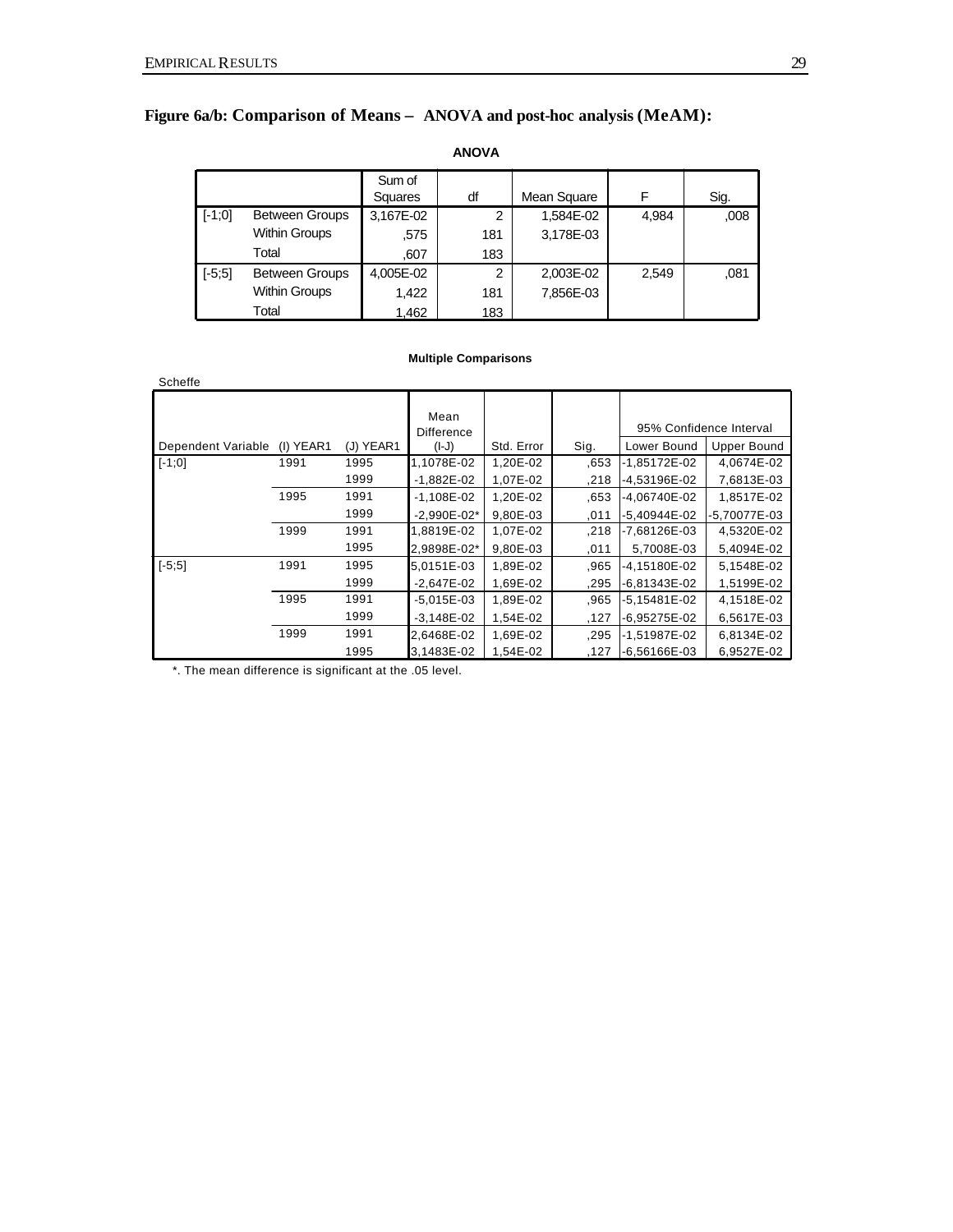

**Figure 7: AR and CAR-values calculated according to MaAM**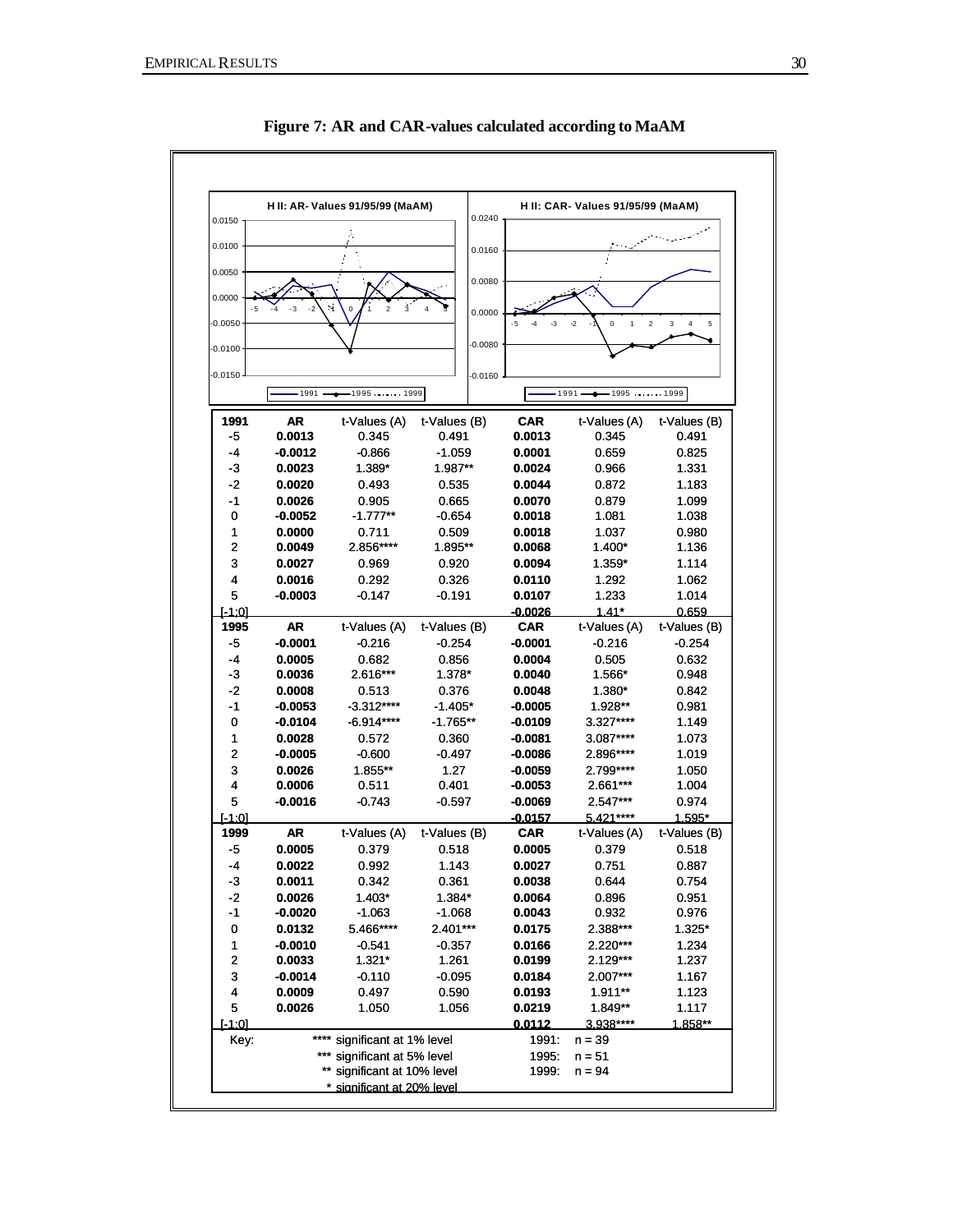## **Figure 8a/b: Comparison of Means – ANOVA and post-hoc analysis (MaAM):**

#### **ANOVA**

|          |                       | Sum of    |                |             |       |      |
|----------|-----------------------|-----------|----------------|-------------|-------|------|
|          |                       | Squares   | df             | Mean Square |       | Sig. |
| $[-1;0]$ | <b>Between Groups</b> | 2,439E-02 | 2              | 1,219E-02   | 3,800 | .024 |
|          | <b>Within Groups</b>  | .581      | 181            | 3.209E-03   |       |      |
|          | Total                 | .605      | 183            |             |       |      |
| $[-5;5]$ | <b>Between Groups</b> | 2,758E-02 | $\overline{2}$ | 1,379E-02   | 1,967 | .143 |
|          | <b>Within Groups</b>  | 1,269     | 181            | 7,010E-03   |       |      |
|          | Total                 | 1,296     | 183            |             |       |      |

#### **Multiple Comparisons**

| Scheffe            |           |           |                                      |            |      |                  |                                               |
|--------------------|-----------|-----------|--------------------------------------|------------|------|------------------|-----------------------------------------------|
| Dependent Variable | (I) YEAR1 | (J) YEAR1 | Mean<br><b>Difference</b><br>$(I-J)$ | Std. Error | Sig. | Lower Bound      | 95% Confidence Interval<br><b>Upper Bound</b> |
| $[-1;0]$           | 1991      | 1995      | 1,3116E-02                           | 1,21E-02   | .554 | $-1,66263E-02$   | 4,2859E-02                                    |
|                    |           | 1999      | $-1,373E-02$                         | 1,08E-02   | ,447 | -4,03599E-02     | 1,2904E-02                                    |
|                    | 1995      | 1991      | $-1,312E-02$                         | 1,21E-02   | .554 | -4,28586E-02     | 1,6626E-02                                    |
|                    |           | 1999      | $-2.684E - 02*$                      | 9,85E-03   | 026  | $-5,11610E-02$   | $-2,52732E-03$                                |
|                    | 1999      | 1991      | 1.3728E-02                           | 1,08E-02   | ,447 | $-1.29039E - 02$ | 4.0360E-02                                    |
|                    |           | 1995      | 2.6844E-02*                          | 9.85E-03   | .026 | 2.5273E-03       | 5,1161E-02                                    |
| $[-5;5]$           | 1991      | 1995      | 1,7730E-02                           | 1,78E-02   | .610 | -2,62287E-02     | 6,1689E-02                                    |
|                    |           | 1999      | $-1.114E-02$                         | 1.59E-02   | .784 | -5.04965E-02     | 2,8226E-02                                    |
|                    | 1995      | 1991      | $-1.773E-02$                         | 1,78E-02   | .610 | $-6.16888E - 02$ | 2,6229E-02                                    |
|                    |           | 1999      | $-2,887E-02$                         | 1.46E-02   | .143 | $-6.48049E-02$   | 7,0748E-03                                    |
|                    | 1999      | 1991      | 1,1135E-02                           | 1,59E-02   | .784 | -2,82264E-02     | 5,0496E-02                                    |
|                    |           | 1995      | 2.8865E-02                           | 1.46E-02   | .143 | -7.07484E-03     | 6,4805E-02                                    |

\*. The mean difference is significant at the .05 level.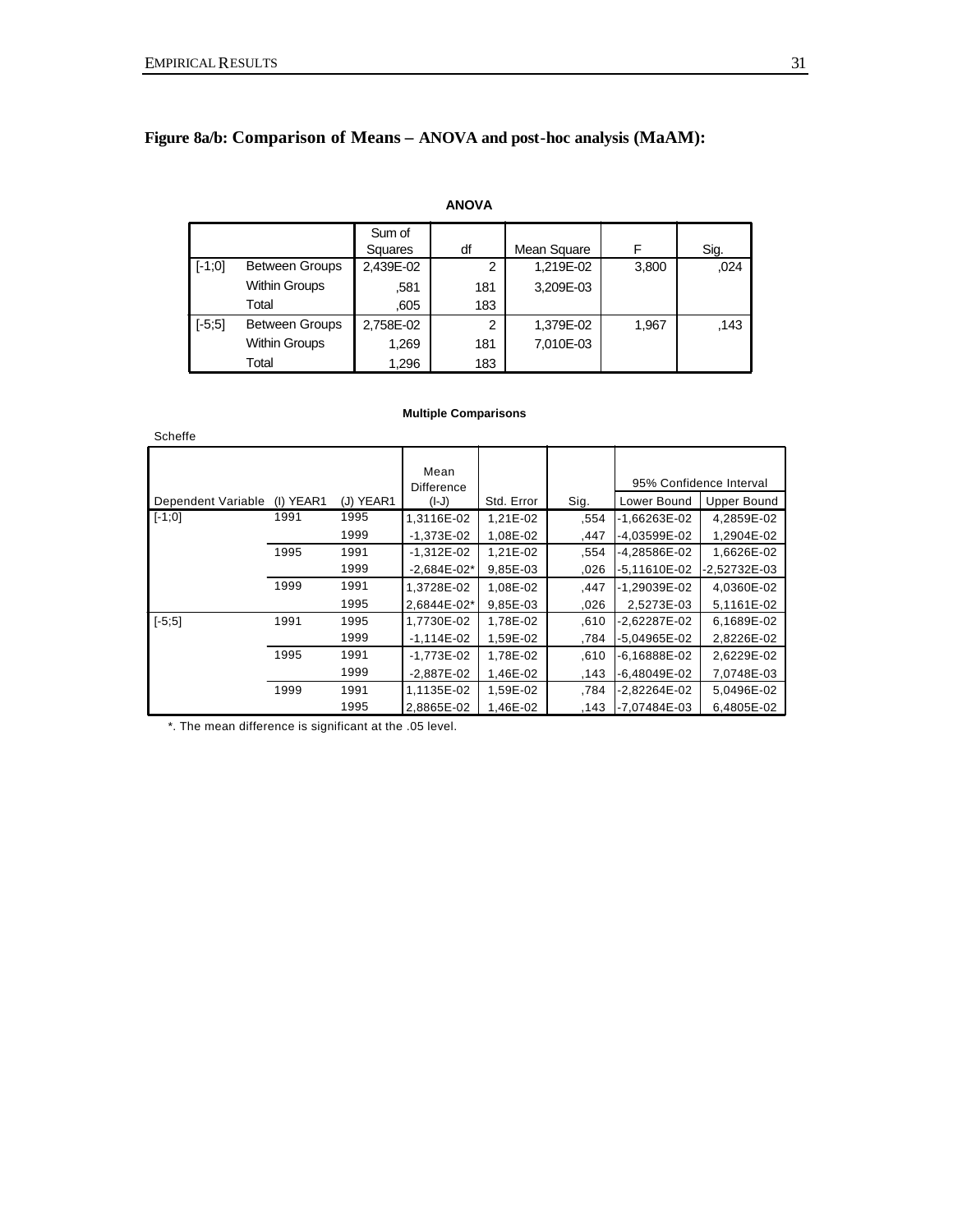

**Figure 9: AR and CAR-values calculated based on MM**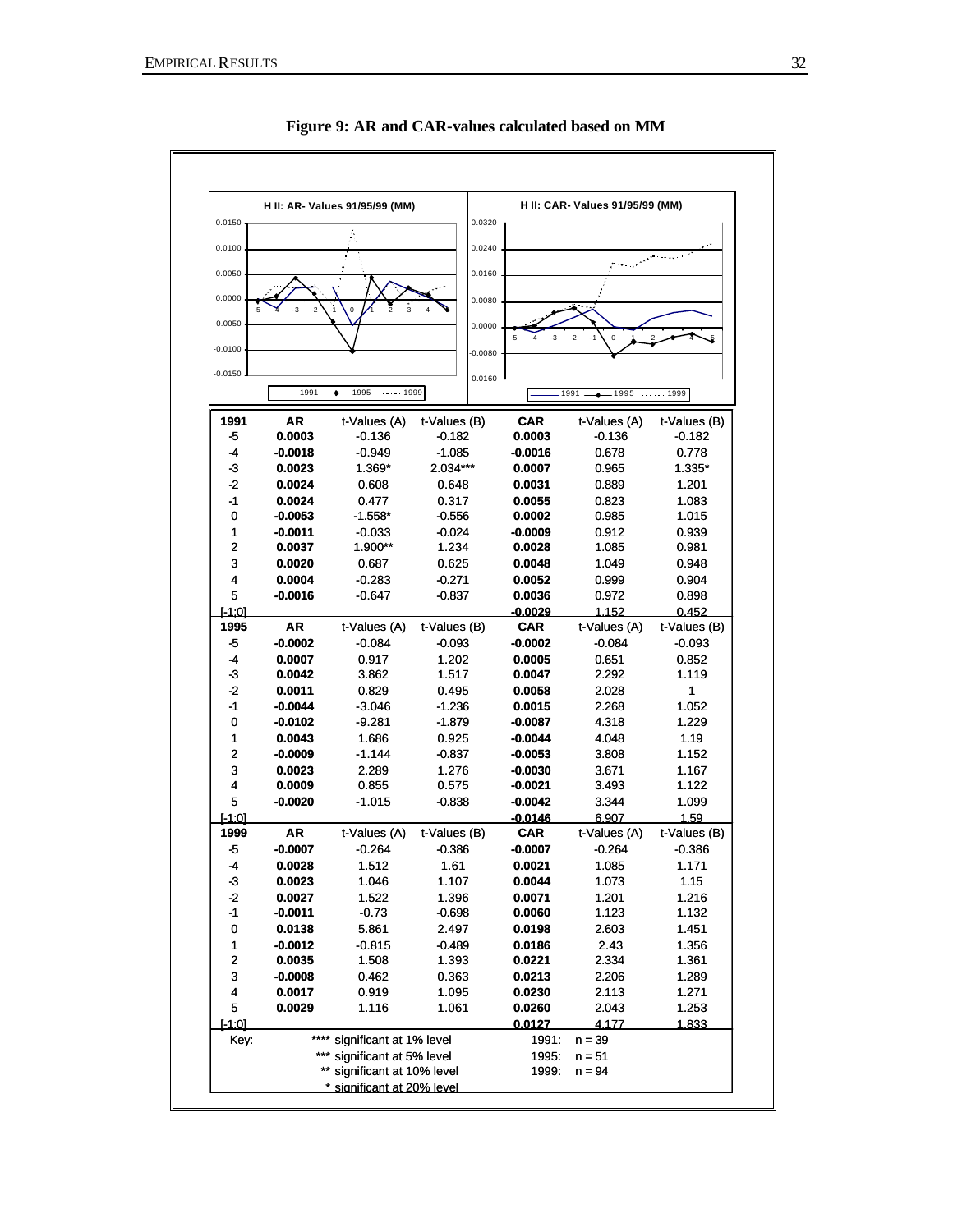## **Figure 10a/b: Comparison of Means – ANOVA and post-hoc analysis (MM):**

#### **ANOVA**

|          |                       | Sum of    |     |             |       |      |
|----------|-----------------------|-----------|-----|-------------|-------|------|
|          |                       | Squares   | df  | Mean Square | F     | Sig. |
| $[-1;0]$ | <b>Between Groups</b> | 2,556E-02 | 2   | 1,278E-02   | 4,083 | .018 |
|          | <b>Within Groups</b>  | .567      | 181 | 3,130E-03   |       |      |
|          | Total                 | .592      | 183 |             |       |      |
| $[-5;5]$ | <b>Between Groups</b> | 3,432E-02 | 2   | 1,716E-02   | 2.416 | ,092 |
|          | <b>Within Groups</b>  | 1,285     | 181 | 7,101E-03   |       |      |
|          | Total                 | 1,320     | 183 |             |       |      |

#### **Multiple Comparisons**

| Scheffe            |           |           |                                      |            |      |                |                                               |
|--------------------|-----------|-----------|--------------------------------------|------------|------|----------------|-----------------------------------------------|
| Dependent Variable | (I) YEAR1 | (J) YEAR1 | Mean<br><b>Difference</b><br>$(I-J)$ | Std. Error | Sig. | Lower Bound    | 95% Confidence Interval<br><b>Upper Bound</b> |
| $[-1;0]$           | 1991      | 1995      | 1,1742E-02                           | 1,19E-02   | .615 | -1,76315E-02   | 4,1116E-02                                    |
|                    |           | 1999      | $-1,547E-02$                         | 1,07E-02   | .351 | -4,17754E-02   | 1,0828E-02                                    |
|                    | 1995      | 1991      | $-1,174E-02$                         | 1,19E-02   | .615 | -4,11156E-02   | 1,7631E-02                                    |
|                    |           | 1999      | $-2,722E-02*$                        | 9,73E-03   | 022  | $-5,12312E-02$ | $-3,20063E-03$                                |
|                    | 1999      | 1991      | 1,5474E-02                           | 1,07E-02   | .351 | -1,08278E-02   | 4,1775E-02                                    |
|                    |           | 1995      | 2.7216E-02*                          | 9,73E-03   | 022. | 3,2006E-03     | 5,1231E-02                                    |
| $[-5;5]$           | 1991      | 1995      | 7,8824E-03                           | 1,79E-02   | .908 | -3,63590E-02   | 5.2124E-02                                    |
|                    |           | 1999      | $-2,230E-02$                         | 1,61E-02   | ,383 | -6,19159E-02   | 1,7313E-02                                    |
|                    | 1995      | 1991      | $-7,882E-03$                         | 1,79E-02   | .908 | -5,21237E-02   | 3,6359E-02                                    |
|                    |           | 1999      | $-3,018E-02$                         | 1,47E-02   | .123 | $-6,63547E-02$ | 5,9872E-03                                    |
|                    | 1999      | 1991      | 2,2301E-02                           | 1,61E-02   | .383 | $-1,73131E-02$ | 6,1916E-02                                    |
|                    |           | 1995      | 3,0184E-02                           | 1,47E-02   | .123 | $-5,98715E-03$ | 6,6355E-02                                    |

\*. The mean difference is significant at the .05 level.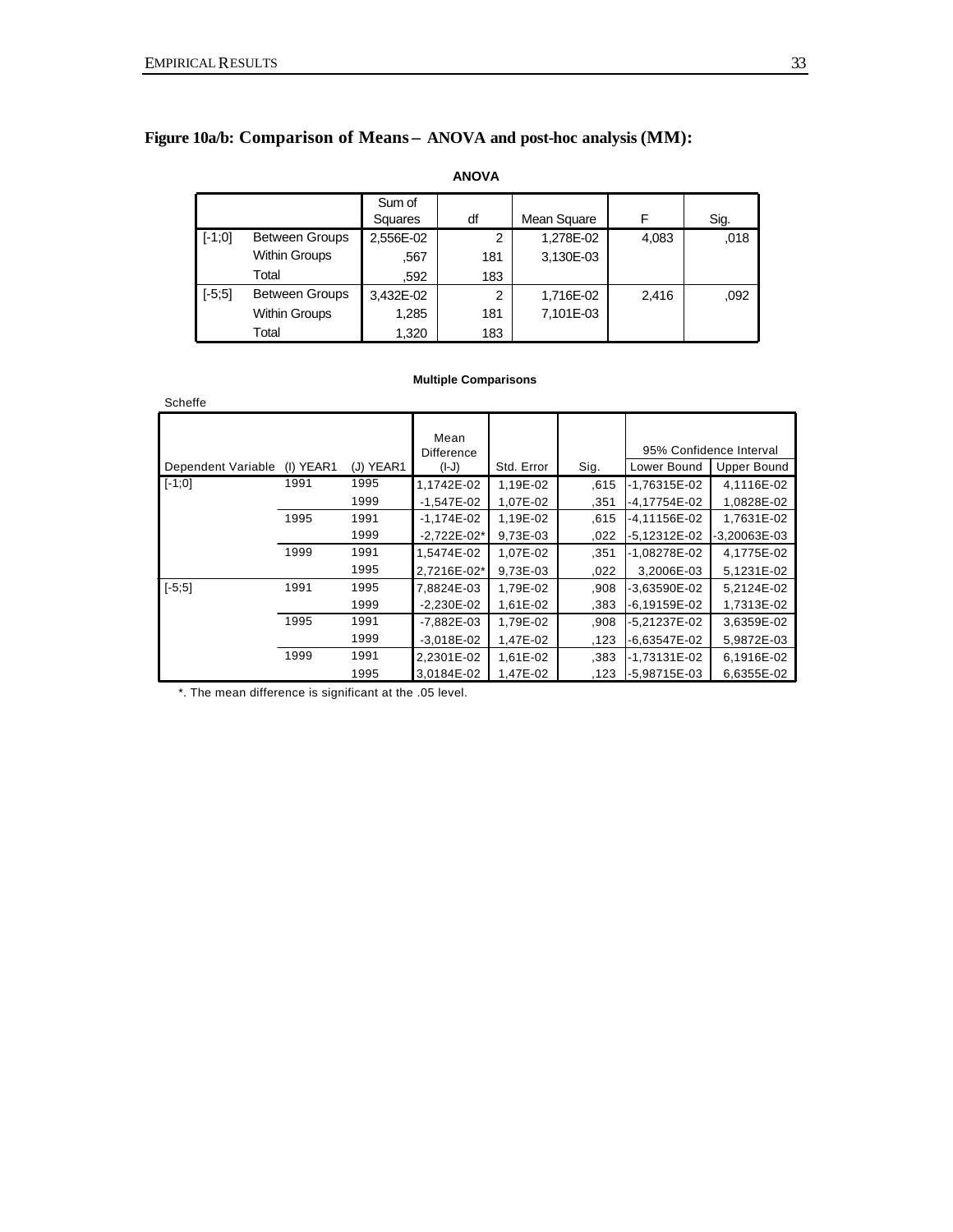#### *5.3 Research Question III:*

#### **Hypothesis III:**

- H0: There is no difference in the mean CAR of acquiring companies between each of the three sample categories *pure cash*, *pure stock*, *mixed* ( $\mu_1 = \mu_2 = \mu_3$ )
- H1: There are differences in the mean CAR of acquiring companies between each of the three sample categories *pure cash*, *pure stock*, *mixed* ( $\mu_1$ ?  $\mu_2$ ?  $\mu_3$ )
	- µ1 = Mean CAR of acquiring companies of sample category *pure cash*
	- µ2 = Mean CAR of acquiring companies of sample category *pure stock*
	- µ3 = Mean CAR of acquiring companies of sample category *mixed*

#### **Results: Figure 11-16**

 $\overline{a}$ 

The results of the ANOVA for all three tests show that the probability of equal means across different methods of payments is very low: For the period  $[-1,0]$ , the probabilities are 1.3% (MeAM), 1.2%  $(MaAM)$  and 0.8% (MM). The probabilities for the longer interval  $[5,5]$  are almost identical: 1.5% (MeAM), 1.9% (MaAM) and 0.6% (MM). It follows that the null hypotheses of equal means can be rejected for both periods and for all three methods at least at the 5% level. The Scheffé post-hoc test indicates that the main reason for rejecting the null hypothesis is the difference between cash and mixed transactions (significant at the 5% level for both intervals for all three methods).

Three results are clear: (1) Cash and stock transactions exhibit a similar pattern, whereas mixed transactions follow a distinct path, particularly around the announcement date. (2) Cash and stock transactions achieve significantly positive CAR over the period  $[-5,5]$  with  $+3\%$ ;  $+2.7\%$  (MeAM),  $+2.5\%$ ;  $+2.2\%$  (MaAM), and  $+2.8\%$ ; 2.4% (MM), whereas mixed transactions achieve highly significant negative CAR: - 1.1% (MeAM), -1.3% (MaAM), -1.5% (MM).<sup>70</sup> (3) The observed AR on the announcement date itself (day 0) is significant – even measured with the stronger significant test (B) – at the highest level of significance across all methods of payments and for all three measuring methods. This clearly indicates that the stratification of the sample according to the methods of payments is useful and should probably be the prime stratification variable.

For the further course of this study it will be crucial to see, how the differences between the methods of payments (H III) relate to the differences observed across the three time periods (H II). This will be done by testing Hypothesis IV.

The study for the US-market by Brown/Ryngaert (1991), which also stratifies the sample into cash/stock/mixed-transactions, confirms the fact that mixed transactions exhibit the lowest CAR (-2.55%) compared to cash (-0.36%) or stock transactions (-2.2%). The CAR of stock transactions in their study, however, are closer to those of mixed transactions than to cash transactions.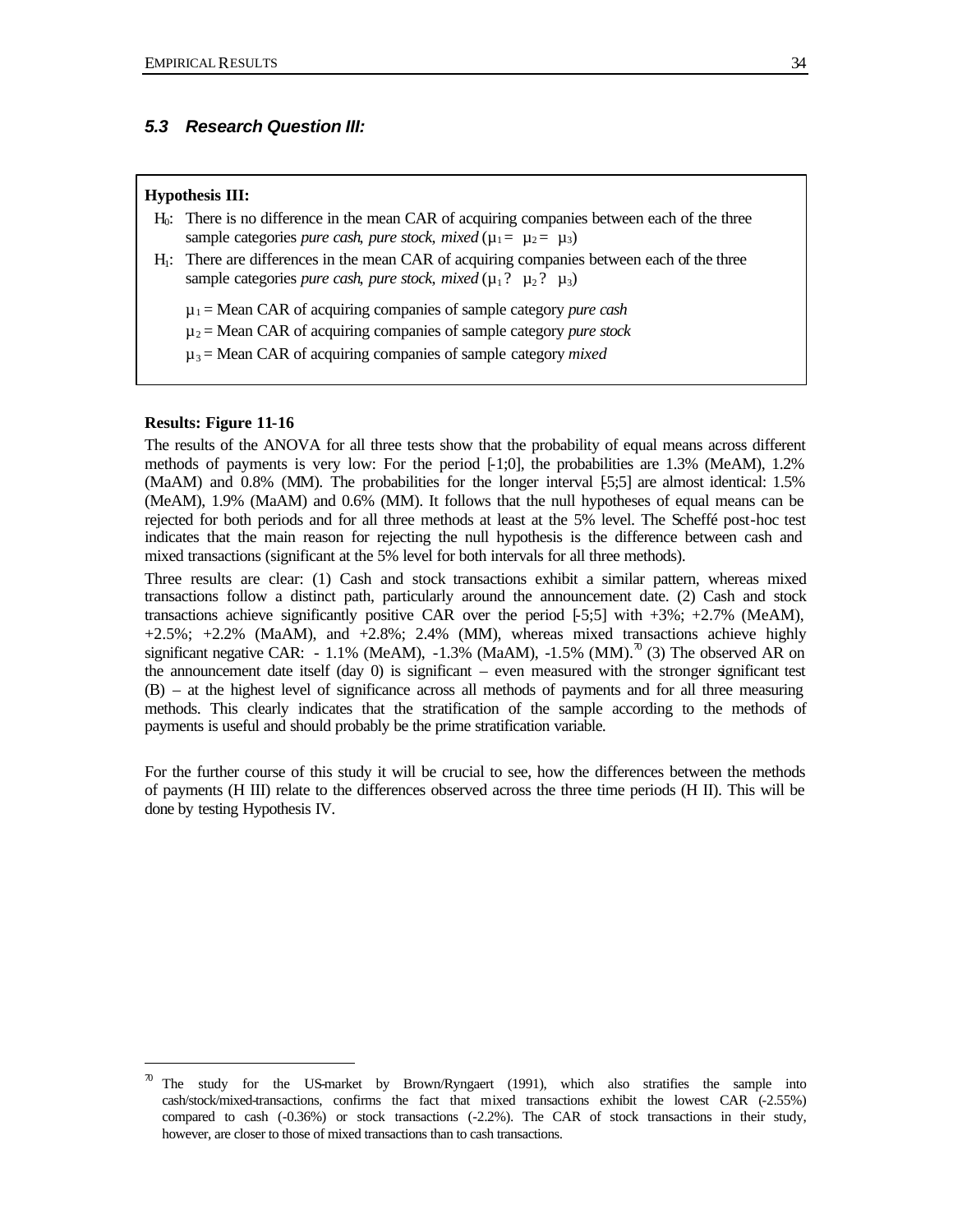

**Figure 11: AR and CAR-values calculated according to MeAM**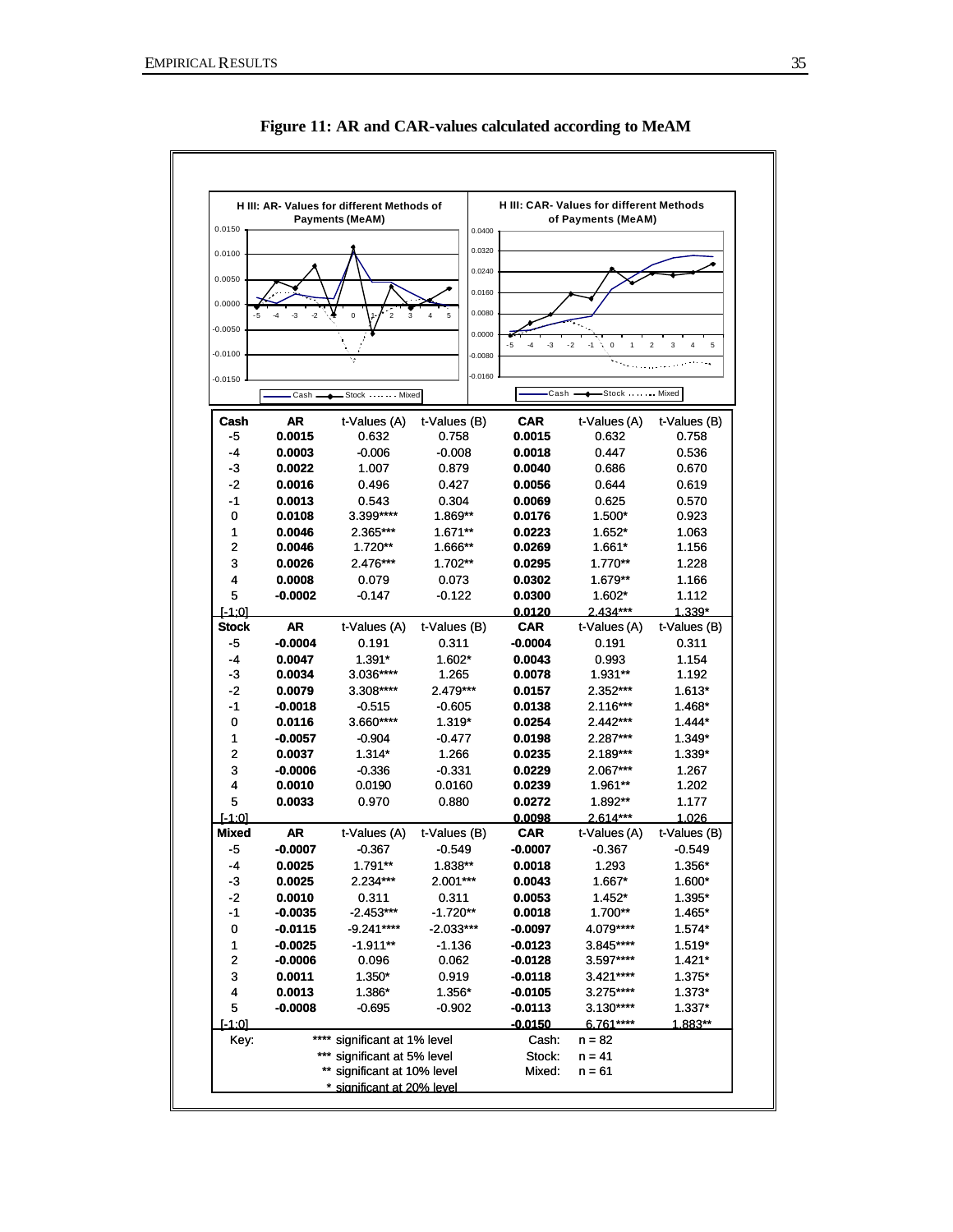## **Figure 12a/b: Comparison of – ANOVA and post-hoc analysis (MeAM)**

**ANOVA**

|          |                       | Sum of    |     |             |       |      |
|----------|-----------------------|-----------|-----|-------------|-------|------|
|          |                       | Squares   | df  | Mean Square | F     | Sig. |
| $[-1;0]$ | <b>Between Groups</b> | 2.832E-02 | 2   | 1,416E-02   | 4,430 | ,013 |
|          | <b>Within Groups</b>  | .579      | 181 | 3,196E-03   |       |      |
|          | Total                 | .607      | 183 |             |       |      |
| $[-5;5]$ | <b>Between Groups</b> | 6,671E-02 | 2   | 3,335E-02   | 4,327 | .015 |
|          | <b>Within Groups</b>  | 1,395     | 181 | 7.708E-03   |       |      |
|          | Total                 | 1,462     | 183 |             |       |      |

#### **Multiple Comparisons**

| Scheffe  |                |                                            |                           |               |      |                         |                    |
|----------|----------------|--------------------------------------------|---------------------------|---------------|------|-------------------------|--------------------|
|          |                |                                            | Mean<br><b>Difference</b> |               |      | 95% Confidence Interval |                    |
|          |                | Dependent Variable (I) PAYMENT (J) PAYMENT | $(I-J)$                   | Std. Error    | Sig. | Lower Bound             | <b>Upper Bound</b> |
| $[-1;0]$ |                | 2                                          | 2,146E-03                 | 1,081E-02     | .980 | $-2,4543E-02$           | 2,884E-02          |
|          |                | 3                                          | 2,701E-02* 9,559E-03      |               | .020 | 3,415E-03               | 5,060E-02          |
|          | $\mathcal{P}$  |                                            | 2,1463E-03                | 1.081E-02     | .980 | $-2,8836E-02$           | 2,454E-02          |
|          |                | 3                                          | 2.486E-02                 | 1.142E-02     | .096 | $-3,3172E-03$           | 5,304E-02          |
|          | 3              |                                            | 2,7008E-02* 9,559E-03     |               | 020, | $-5,0601E-02$           | $-3,4154E-03$      |
|          |                | 2                                          | 2,4862E-02                | $1.142E - 02$ | .096 | $-5,3041E-02$           | 3,317E-03          |
| $[-5;5]$ |                | 2                                          | 2,9024E-03                | 1,68E-02      | .985 | 3,85454E-02             | 4,4350E-02         |
|          |                | 3                                          | 4.1344E-02*               | 1,48E-02      | .022 | 4,7048E-03              | 7,7983E-02         |
|          | $\overline{2}$ |                                            | $-2,902E-03$              | 1,68E-02      | .985 | 4,43503E-02             | 3,8545E-02         |
|          |                | 3                                          | 3,8441E-02                | 1,77E-02      | .098 | -5,32002E-03            | 8,2203E-02         |
|          | 3              |                                            | $-4,134E-02*$             | 1,48E-02      | .022 | -7,79829E-02            | -4,70478E-03       |
|          |                |                                            | $-3.844E-02$              | 1,77E-02      | .098 | -8,22029E-02            | 5,3200E-03         |

\*. The mean difference is significant at the .05 level. Key:  $1 = \cosh 2 = \operatorname{stock}$ ;  $3 = \operatorname{mixed}$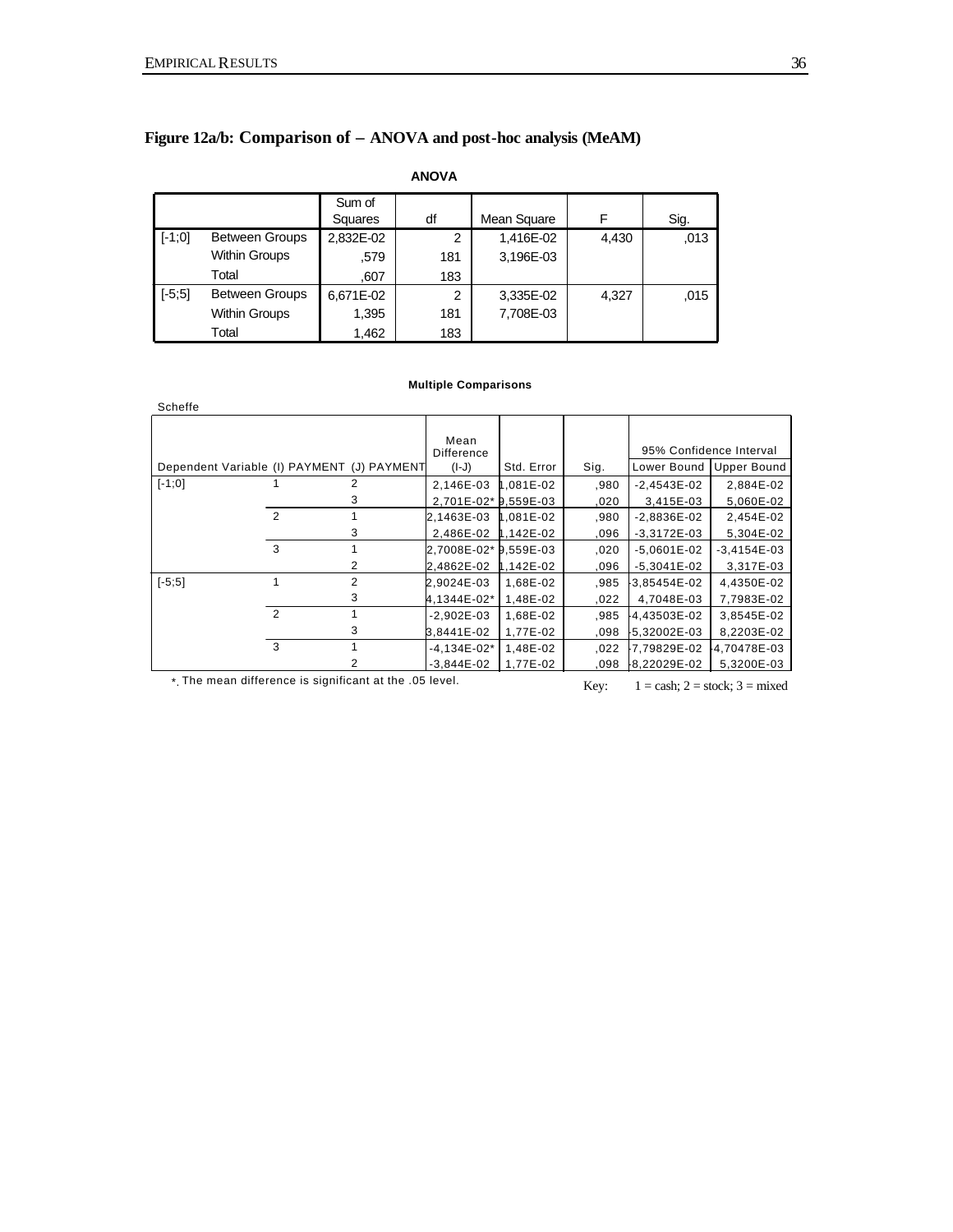

**Figure 13: AR and CAR-values calculated based on MaAM**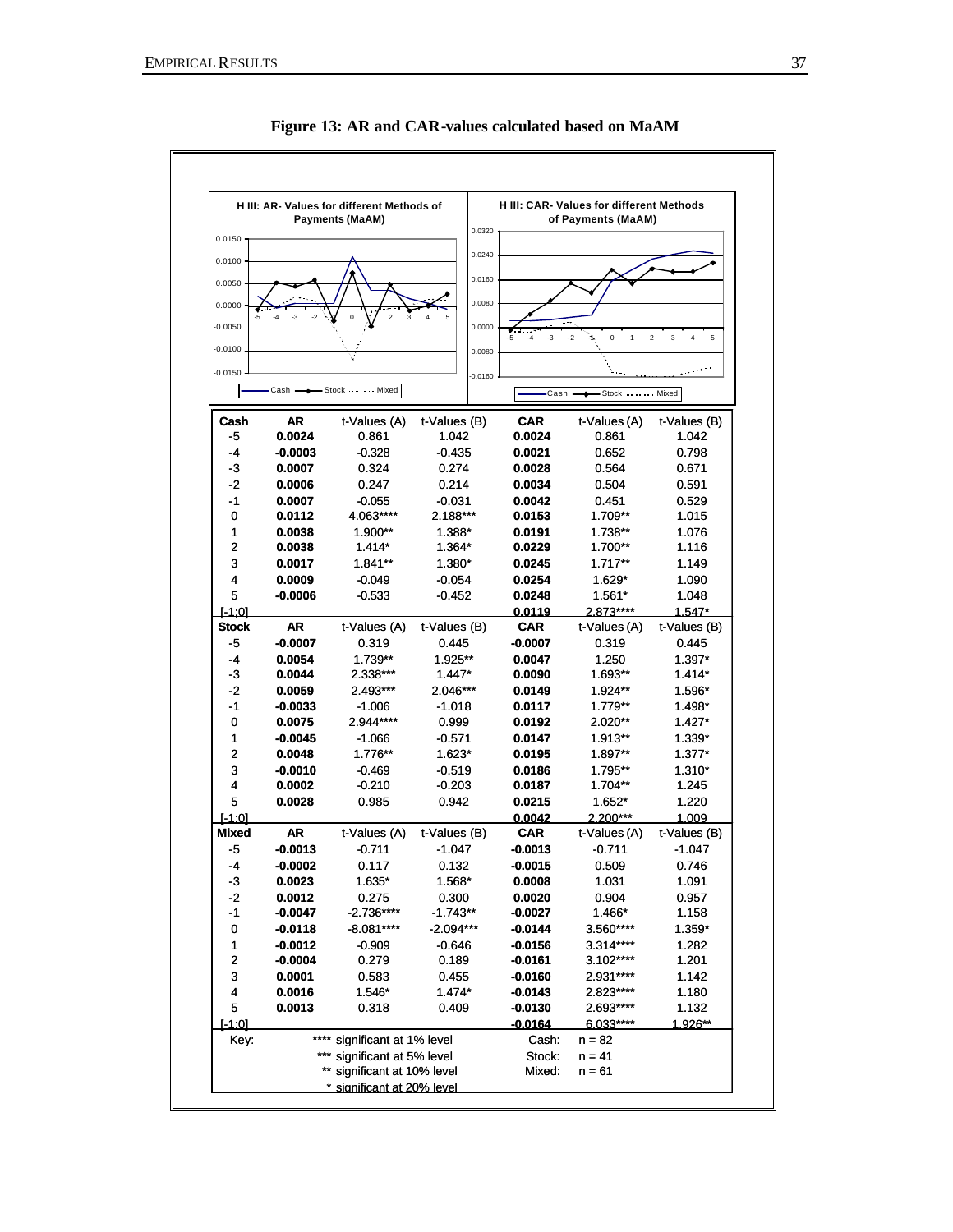## **Figure 14a/b: ANOVA and post-hoc analysis – Comparison of Means (MaAM)**

#### **ANOVA**

|          |                       | Sum of    |     |             |       |      |
|----------|-----------------------|-----------|-----|-------------|-------|------|
|          |                       | Squares   | df  | Mean Square | F     | Sig. |
| $[-1;0]$ | <b>Between Groups</b> | 2,883E-02 | 2   | 1,441E-02   | 4,526 | .012 |
|          | <b>Within Groups</b>  | .576      | 181 | 3,185E-03   |       |      |
|          | Total                 | .605      | 183 |             |       |      |
| $[-5;5]$ | <b>Between Groups</b> | 5,535E-02 | 2   | 2,767E-02   | 4,036 | ,019 |
|          | <b>Within Groups</b>  | 1.241     | 181 | 6.857E-03   |       |      |
|          | Total                 | 1,296     | 183 |             |       |      |

#### **Multiple Comparisons**

| Scheffe  |                |                                            |                           |            |      |               |                         |
|----------|----------------|--------------------------------------------|---------------------------|------------|------|---------------|-------------------------|
|          |                |                                            | Mean<br><b>Difference</b> |            |      |               | 95% Confidence Interval |
|          |                | Dependent Variable (I) PAYMENT (J) PAYMENT | $(I-J)$                   | Std. Error | Sig. | Lower Bound   | <b>Upper Bound</b>      |
| $[-1;0]$ |                | 2                                          | 7,7317E-03                | 1,08E-02   | .774 | 1,89099E-02   | 3,4373E-02              |
|          |                | 3                                          | 2,8402E-02*               | 9,54E-03   | ,013 | 4,8516E-03    | 5,1953E-02              |
|          | $\overline{2}$ |                                            | $-7,732E-03$              | 1,08E-02   | .774 | 3,43733E-02   | 1,8910E-02              |
|          |                | 3                                          | 2,0671E-02                | 1,14E-02   | .196 | -7,45817E-03  | 4,8799E-02              |
|          | 3              |                                            | $-2,840E-02*$             | 9,54E-03   | .013 | -5,19529E-02  | 4,85161E-03             |
|          |                | 2                                          | $-2,067E-02$              | 1,14E-02   | .196 | -4,87992E-02  | 7,4582E-03              |
| $[-5;5]$ |                | 2                                          | 3,354E-03                 | 1,584E-02  | .978 | $-3,5738E-02$ | 4,245E-02               |
|          |                | 3                                          | 3,786E-02* 1,400E-02      |            | .028 | 3,301E-03     | 7,241E-02               |
|          | $\overline{2}$ |                                            | 3,3537E-03                | 1.584E-02  | .978 | $-4,2446E-02$ | 3,574E-02               |
|          |                | 3                                          | 3,450E-02                 | 1.672E-02  | .122 | -6,7701E-03   | 7,578E-02               |
|          | 3              |                                            | 3,7858E-02* 1,400E-02     |            | .028 | -7,2415E-02   | $-3,3012E-03$           |
|          |                | 2                                          | 3,4504E-02                | 1.672E-02  | .122 | -7,5778E-02   | 6,770E-03               |

\*. The mean difference is significant at the .05 level. Key:  $1 = \cosh 2 = \operatorname{stock}$ ;  $3 = \operatorname{mixed}$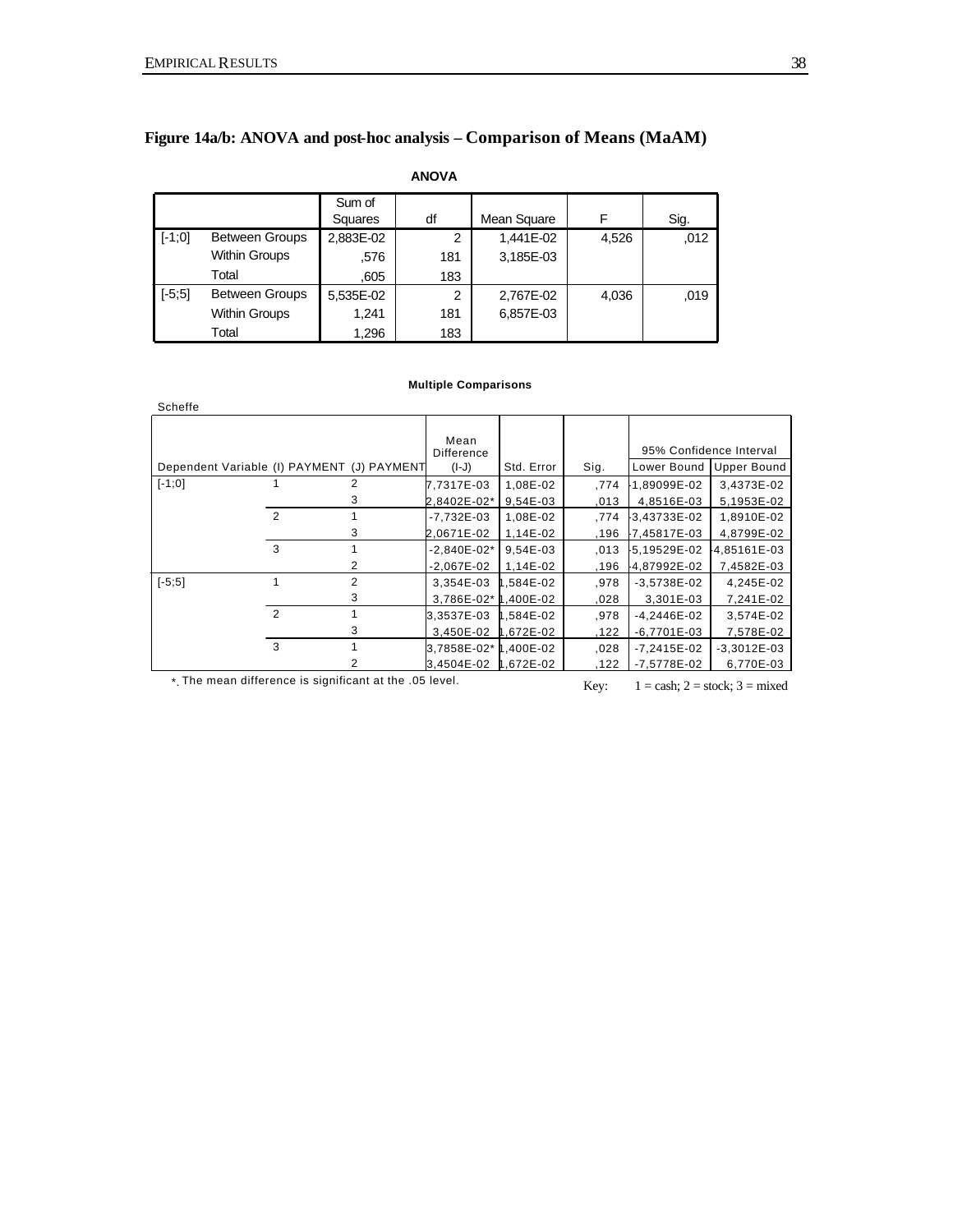

**Figure 15: AR and CAR-values calculated based on MM**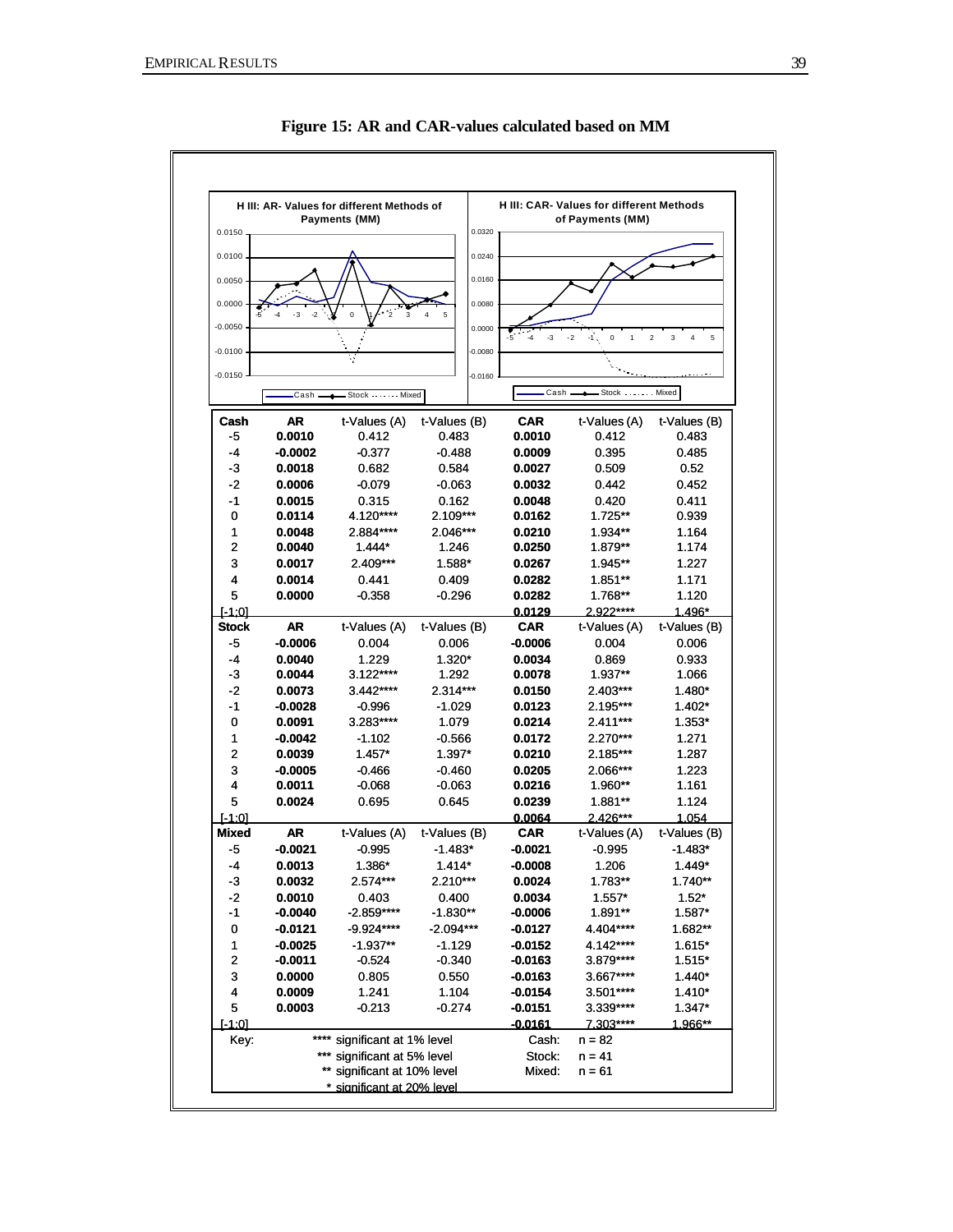### **Figure 16a/b: ANOVA and post-hoc analysis – Comparison of Means (MM)**

## **ANOVA**

|          |                       | Sum of    |     |             |       |      |
|----------|-----------------------|-----------|-----|-------------|-------|------|
|          |                       | Squares   | df  | Mean Square | F     | Sig. |
| $[-1;0]$ | <b>Between Groups</b> | 3,060E-02 | 2   | 1,530E-02   | 4,932 | ,008 |
|          | <b>Within Groups</b>  | .562      | 181 | 3,102E-03   |       |      |
|          | Total                 | .592      | 183 |             |       |      |
| $[-5;5]$ | <b>Between Groups</b> | 7,198E-02 | 2   | 3,599E-02   | 5,222 | ,006 |
|          | <b>Within Groups</b>  | 1,248     | 181 | 6,893E-03   |       |      |
|          | Total                 | 1,320     | 183 |             |       |      |

#### **Multiple Comparisons**

| Scheffe                                    |                |                |                    |            |      |              |                         |
|--------------------------------------------|----------------|----------------|--------------------|------------|------|--------------|-------------------------|
|                                            |                |                | Mean<br>Difference |            |      |              | 95% Confidence Interval |
| Dependent Variable (I) PAYMENT (J) PAYMENT |                |                | $(I-J)$            | Std. Error | Sig. | Lower Bound  | Upper Bound             |
| $[-1;0]$                                   |                | 2              | 6,4512E-03         | 1,07E-02   | .833 | 1,98433E-02  | 3,2746E-02              |
|                                            |                | 3              | 2,9030E-02*        | 9,42E-03   | .010 | 5,7859E-03   | 5,2274E-02              |
|                                            | $\overline{2}$ |                | $-6,451E-03$       | 1,07E-02   | .833 | -3,27458E-02 | 1,9843E-02              |
|                                            |                | 3              | 2,2579E-02         | 1,12E-02   | .136 | -5,18373E-03 | 5,0341E-02              |
|                                            | 3              |                | $-2,903E-02*$      | 9,42E-03   | 010. | -5,22737E-02 | 5,78593E-03             |
|                                            |                | $\overline{2}$ | $-2,258E-02$       | 1,12E-02   | .136 | -5,03409E-02 | 5,1837E-03              |
| $[-5;5]$                                   |                | 2              | 4,2439E-03         | 1,59E-02   | .965 | -3,49501E-02 | 4,3438E-02              |
|                                            |                | 3              | 4,3285E-02*        | 1,40E-02   | .010 | 8,6388E-03   | 7,7932E-02              |
|                                            | $\overline{2}$ |                | $-4,244E-03$       | 1,59E-02   | .965 | -4,34379E-02 | 3,4950E-02              |
|                                            |                | 3              | 3.9042E-02         | 1,68E-02   | .069 | -2,34022E-03 | 8,0423E-02              |
|                                            | 3              |                | $-4,329E-02*$      | 1,40E-02   | ,010 | -7,79322E-02 | 8,63875E-03             |
|                                            |                | 2              | $-3,904E-02$       | 1,68E-02   | .069 | 8,04234E-02  | 2,3402E-03              |

\*. The mean difference is significant at the .05 level. Key:  $1 = \cosh 2 = \operatorname{stock}$ ;  $3 = \text{mixed}$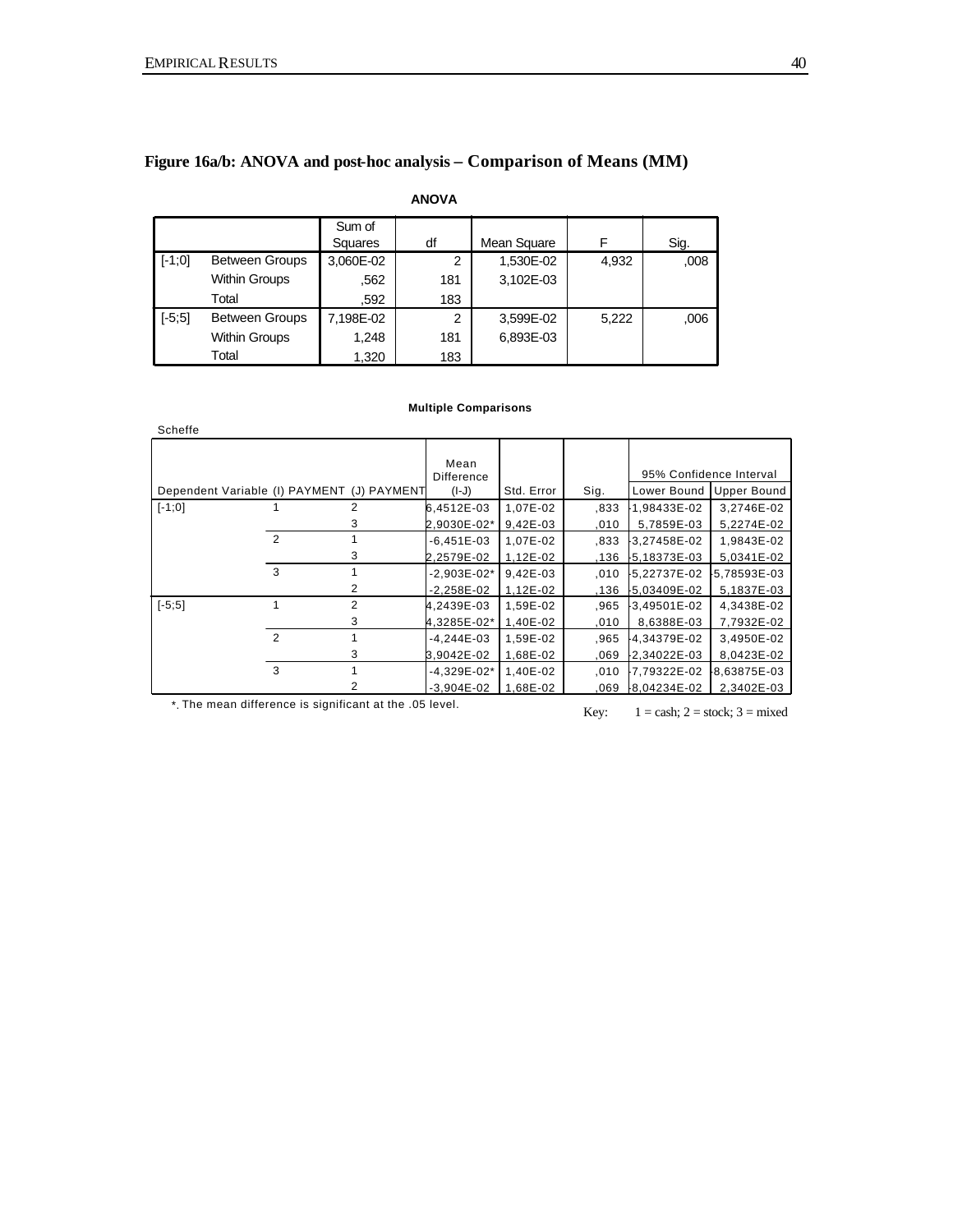## *5.4 Research Question IV:<sup>71</sup>*

#### **Hypothesis IV:**

- H0: There is no difference in the mean CAR of acquiring companies between the three sample categories *pure cash, pure stock, mixed* for the two sample periods  $(1991/1995)^{2}$  and 1999  $(\mu_1 = \mu_2; \ \mu_3 = \mu_4; \ \mu_5 = \mu_6)$
- H1: There are differences in the mean CAR of acquiring companies between the three sample categories *pure cash*, *pure stock*, *mixed* for the two sample periods (1991/1995) and 1999  $(\mu_1$ ?  $\mu_2$ ;  $\mu_3$ ?  $\mu_4$ ;  $\mu_5$ ?  $\mu_6$ )
	- $\mu_1$  = Mean CAR of acquiring companies of sample category *pure cash*; sample period 1991/95
	- µ<sup>2</sup> = Mean CAR of acquiring companies of sample category *pure cash*; sample period 1999
	- $\mu_3$  = Mean CAR of acquiring companies of sample category *pure stock*; sample period 1991/95
	- $\mu_4$  = Mean CAR of acquiring companies of sample category *pure stock*; sample period 1999
	- µ<sup>5</sup> = Mean CAR of acquiring companies of sample category *mixed*; sample period 1991/95
	- µ<sup>6</sup> = Mean CAR of acquiring companies of sample category *mixed*; sample period 1999

#### **Results: Figure 17-19**

The pair-wise tests of significance for the differences in mean for all three methods show qualitatively the same results, which underpins the robustness of the following results: $^{73}$  The CAR for both periods [-1;0] and [-5;5] increased from 1991/95 to 1999 for all three methods of payments: The values are  $+1.6\%$  and  $+2.5\%$  for cash transactions,  $+2.3\%$  and  $+1.4\%$  for stock transactions, and  $+3.2\%$  and +3.5% for mixed transactions. In the case of the shorter time period [-1;0], these increases are significant for all three methods of payments at a very high level of confidence. In the case of the interval [-5;5], only the increase for the mixed transactions is significant. The null hypothesis can therefore be rejected for all three pair-wise tests in the case of the shorter interval [-1;0] and additionally for mixed transactions over the interval [-5;5].

In the context of the Risk Sharing- and Investment Opportunity Hypothesis, the observed CAR for stock transactions over the window [-1;0] is of particular importance. The result is astonishing:

- MeAM: from  $-0.4\%$  (1991/95) to  $+1.9\%$  (1999); difference:  $+2.3\%$  (significant at 1% level)
- MaAM: from  $-0.5\%$  (1991/95) to  $+1.0\%$  (1999); difference  $+1.5\%$  (significant at 20% level)
- MM: from  $-0.5\%$  (1991/95) to  $+1.4\%$  (1999); difference  $+1.9\%$  (significant at 5% level)

Not only is there a change in sign, but the difference is significant for all three methods of measuring abnormal returns. This change could be a clear indicator that stock transactions are no longer seen as a negative signal by market participants.

However, it remains still unclear, whether this effect could not also be due to a general acquisitioneuphoria in the context of the booming stock markets in 1999, which could mean that transactions independent of the method of payment would achieve positive CAR. Evidence for the latter assumption would be the observed similar increases in CAR for cash and mixed transactions.

Clarification of this question will bring the tests of Hypotheses V and VI, which will show whether the observed increase in CAR for stock transactions can be explained with stock-specific issues.

 $\overline{a}$ 

 $71$  Detailed results for the significance tests of Hypothesis IV are reported in Appendix D.

 $72$  The reason for taking the year 1991 and 1995 together is twofold: First, the results of 1999 shall be compared to the periods prior to it; Secondly, combining 1991 and 1995 yields about the same sample size as the year 1999 – thus, problems with violations of the assumption of equal variance can be minimized.

 $73$  The results reported are those based on MeAM.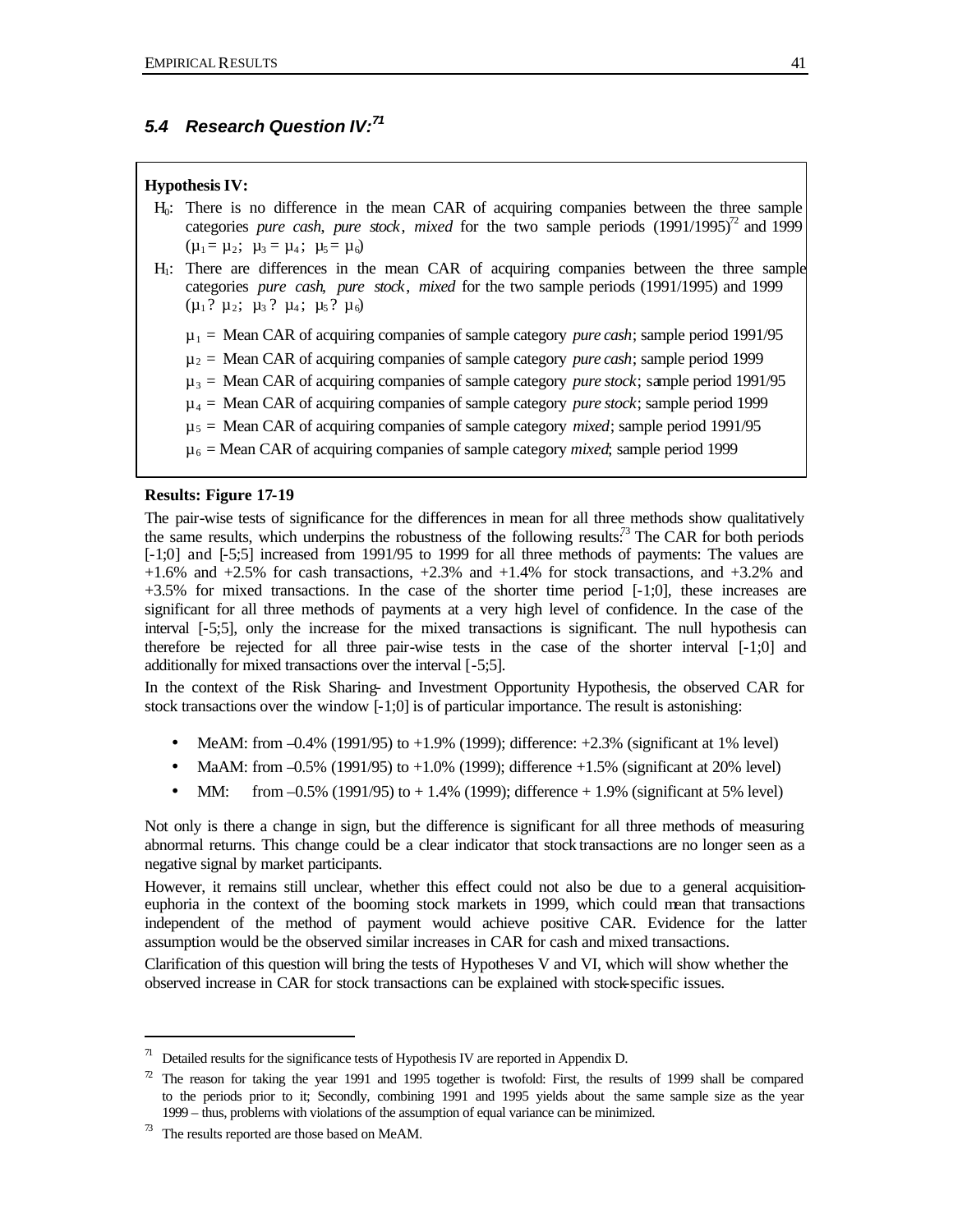

## **Figure 17: AR and CAR-values for 1991/1995 vs. 1999, stratified according method of payment (calculation based on MeAM)**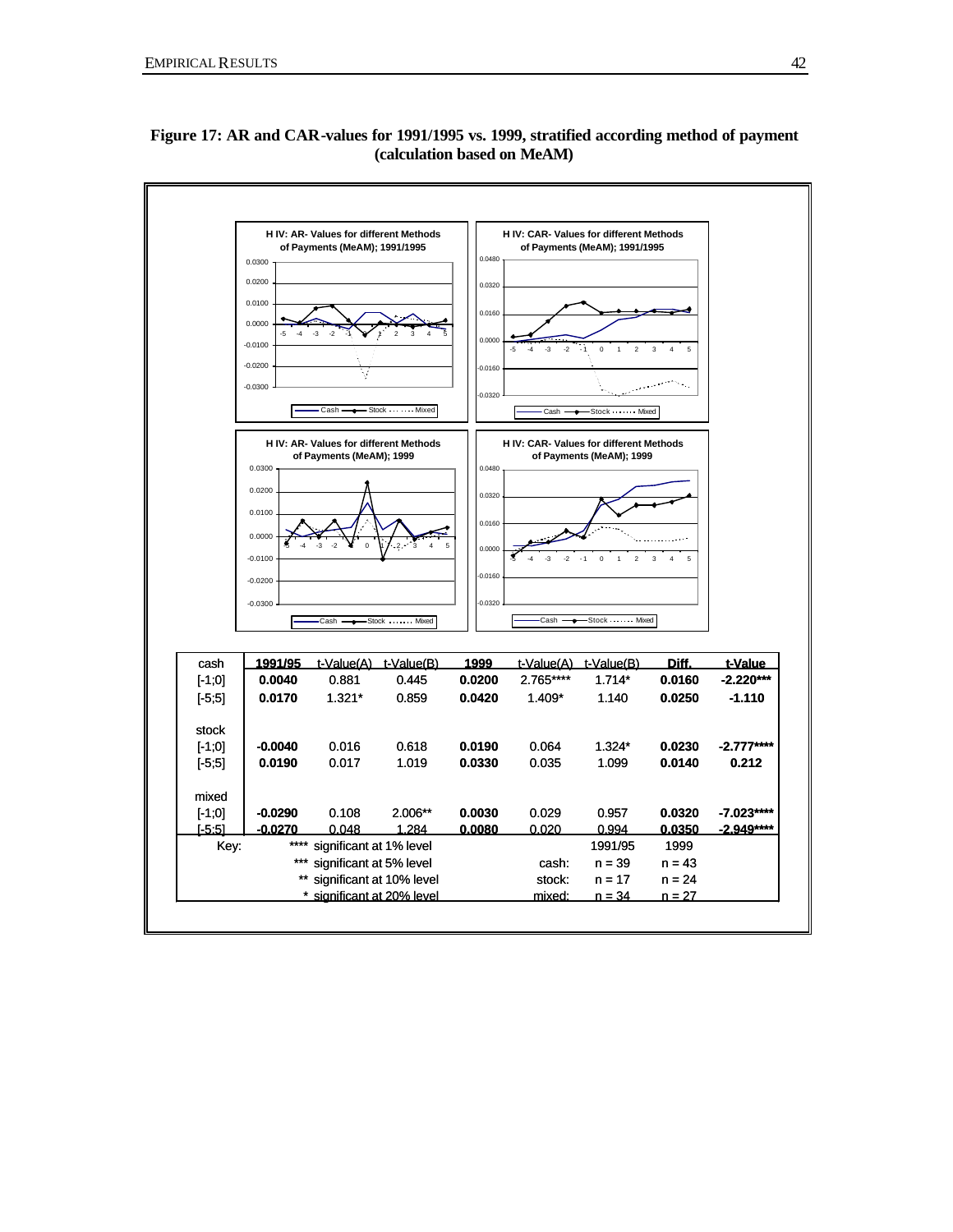

**Figure 18: AR and CAR-values for 1991/1995 vs. 1999, stratified according method of payment (calculation based on MaAM)**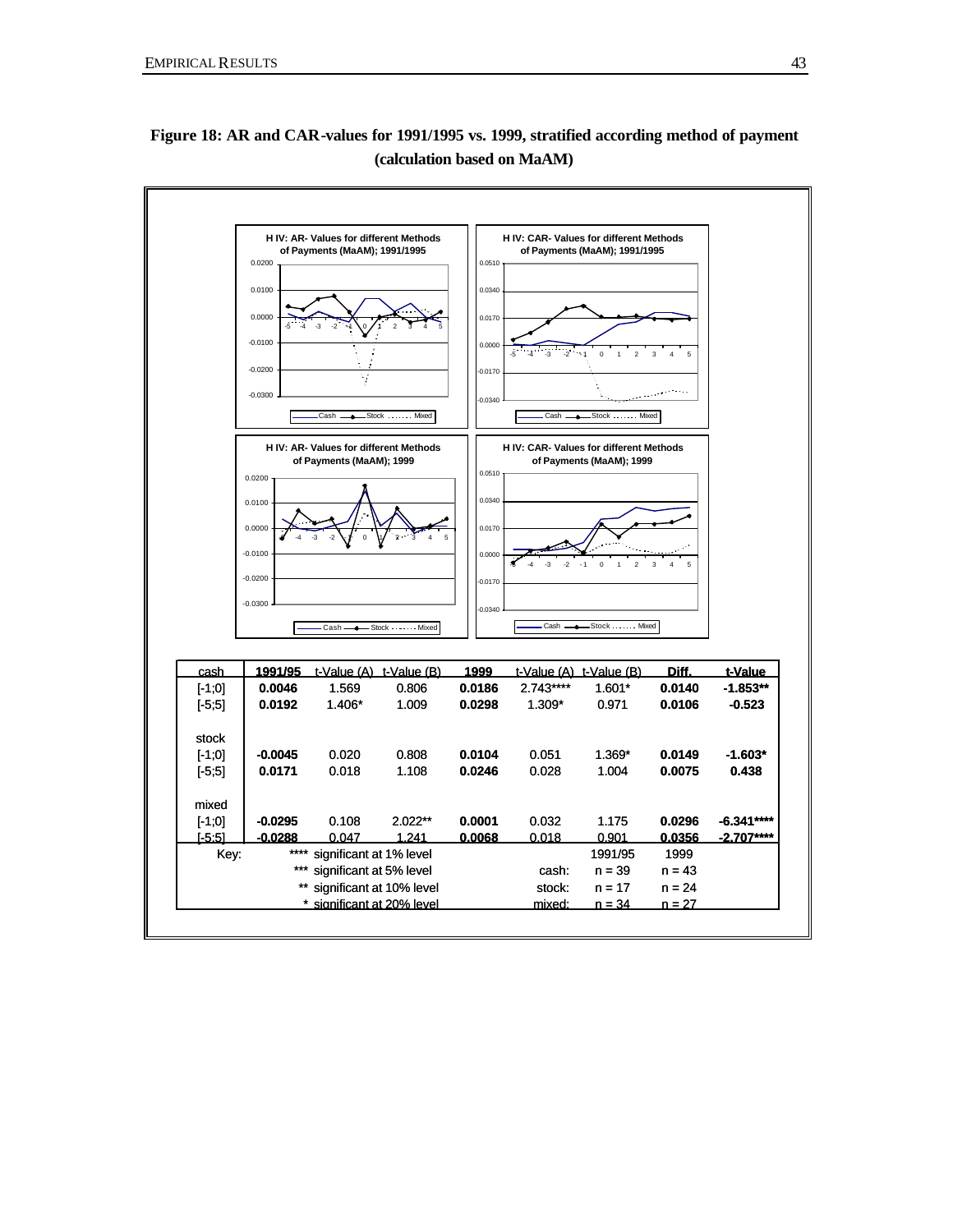

## **Figure 19: AR and CAR-values for 1991/1995 vs. 1999, stratified according method of payment (calculation based on MM)**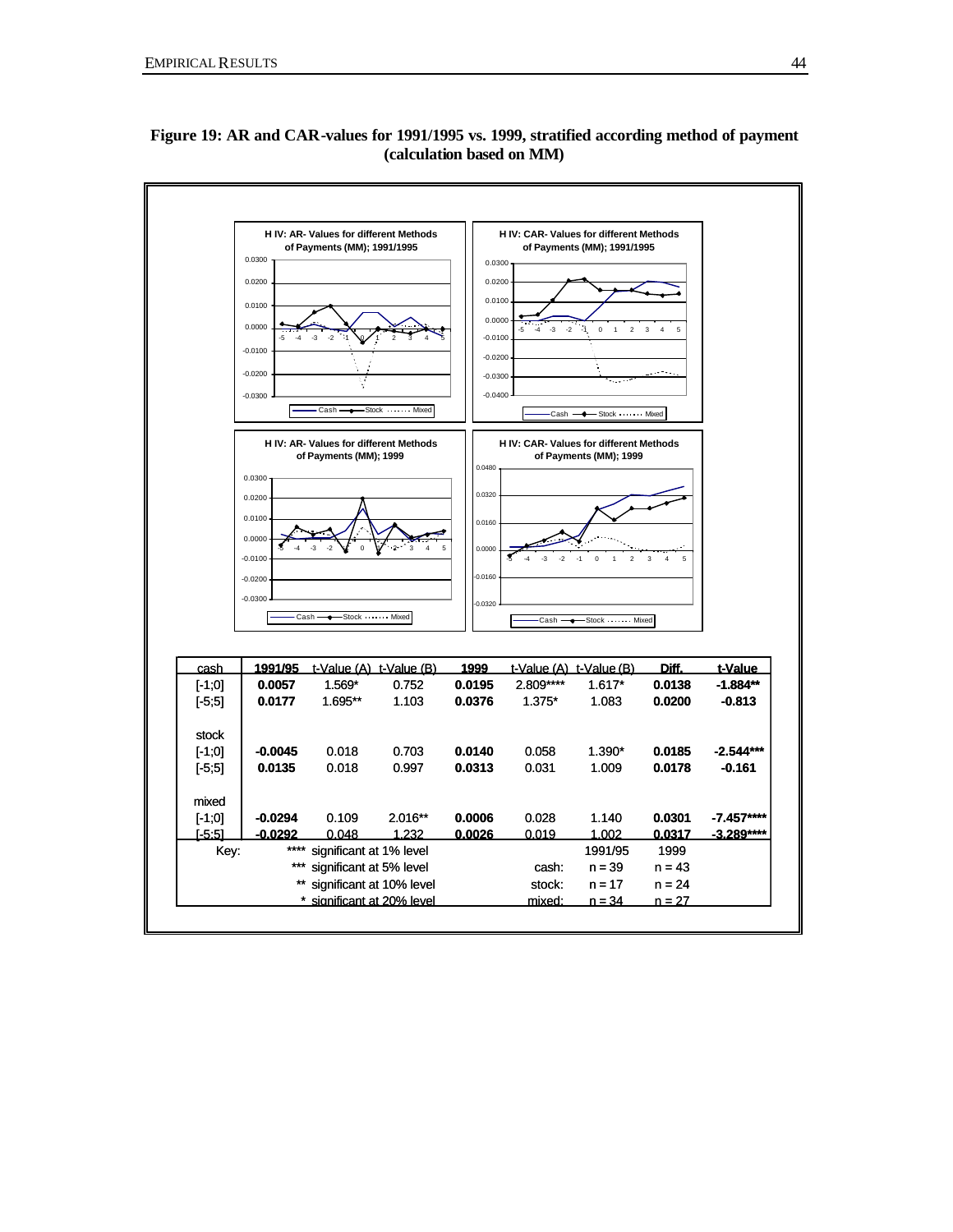## *5.5 Research Question V:<sup>74</sup>*

#### **Hypothesis V:**

| H <sub>0</sub> : There is no difference in the 1999 mean CAR of acquiring companies between good/bad  |
|-------------------------------------------------------------------------------------------------------|
| investment opportunity companies for <i>pure cash</i> transactions. There is a difference in the 1999 |
| mean CAR of acquiring companies between good/bad investment opportunity companies for                 |
| <i>pure stock</i> and <i>mixed</i> transactions. $(\mu_1 = \mu_2; \mu_3; \mu_4; \mu_5; \mu_6)$        |

- H1: There is a difference in the 1999 mean CAR of acquiring companies between good/bad investment opportunity companies for *pure cash* transactions. There is no difference in the 1999 mean CAR of acquiring companies between good/bad investment opportunity companies for *pure stock* and *mixed* transactions.  $(\mu_1? \mu_2; \mu_3 = \mu_4; \mu_5 = \mu_6)$ 
	- $\mu_1$  = Mean CAR of acquiring companies of sample category *good investment opportunities; pure cash; 1999*
	- $\mu_2$  = Mean CAR of acquiring companies of sample category *bad investment opportunities*; *pure cash; 1999*
	- µ<sup>3</sup> = Mean CAR of acquiring companies of sample category *good investment opportunities; pure stock; 1999*
	- µ<sup>4</sup> = Mean CAR of acquiring companies of sample category *bad investment opportunities; pure stock; 1999*
	- µ<sup>5</sup> = Mean CAR of acquiring companies of sample category *good investment opportunities; mixed; 1999*
	- $\mu_6$  = Mean CAR of acquiring companies of sample category *bad investment opportunities*; *mixed; 1999*

### **Results: Figure 20-22 <sup>75</sup>**

 $\overline{a}$ 

In the context of the Investment Opportunity Hypothesis, stock transactions of companies with good investment opportunities should exhibit positive CAR compared to companies with bad investment opportunities. No differences in results are expected for mixed and cash transactions.

The results do not support the Investment Opportunity Hypothesis: The difference between the "good" and "bad" opportunity sample for stock transactions over the interval  $[1;0]$  is negative  $(-1.8\%)$ . This value, however, is not significant (t-value:  $-0.323$ ).<sup>76</sup> Cash transactions, on the other hand, exhibit a relatively large positive difference in CAR. This difference is not significant, either. Only mixed transactions over the longer interval [-5;5] show highly significant differences between the two samples: Whereas the "bad" opportunity sample yields a positive CAR of  $+2.5\%$ %, the equivalent value for the "good" opportunity sample is –0.7%. This difference is significant at the 5% level.

From these results follows that the null hypothesis, due to lack of significant results, cannot be rejected. For the only significant result (interval [-5;5] mixed transactions), the null hypothesis cannot be rejected, either. The Investment Opportunity Hypothesis – given that the PE-ratio as a proxy for investment opportunities is appropriate – does not help explaining why stock transactions achieve positive CAR for the year 1999 as compared to earlier years.

 $74$  Detailed results for the significance tests of Hypothesis V are reported in Appendix E.

From the total sample of 94 companies for 1999, three companies had to be excluded because it was not possible to determine their appropriate PE-ratio. New total sample number: 91.

 $\%$  The results for MeAM are reported. Again, the results for MaAM and MM are highly similar.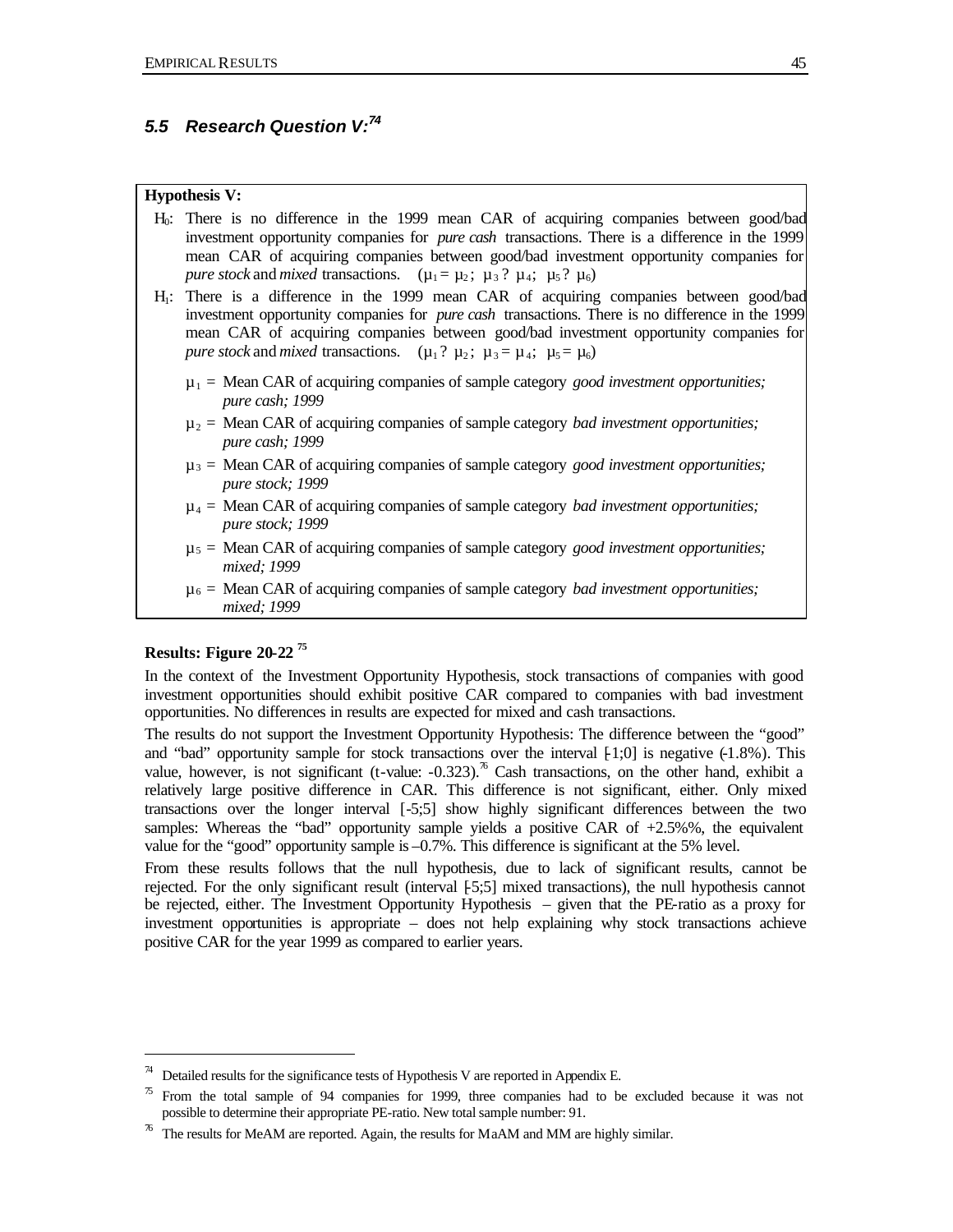

### **Figure 20: AR and CAR-values for 1999, stratified according method of payment and good / bad investment opportunities (calculation based on MeAM)**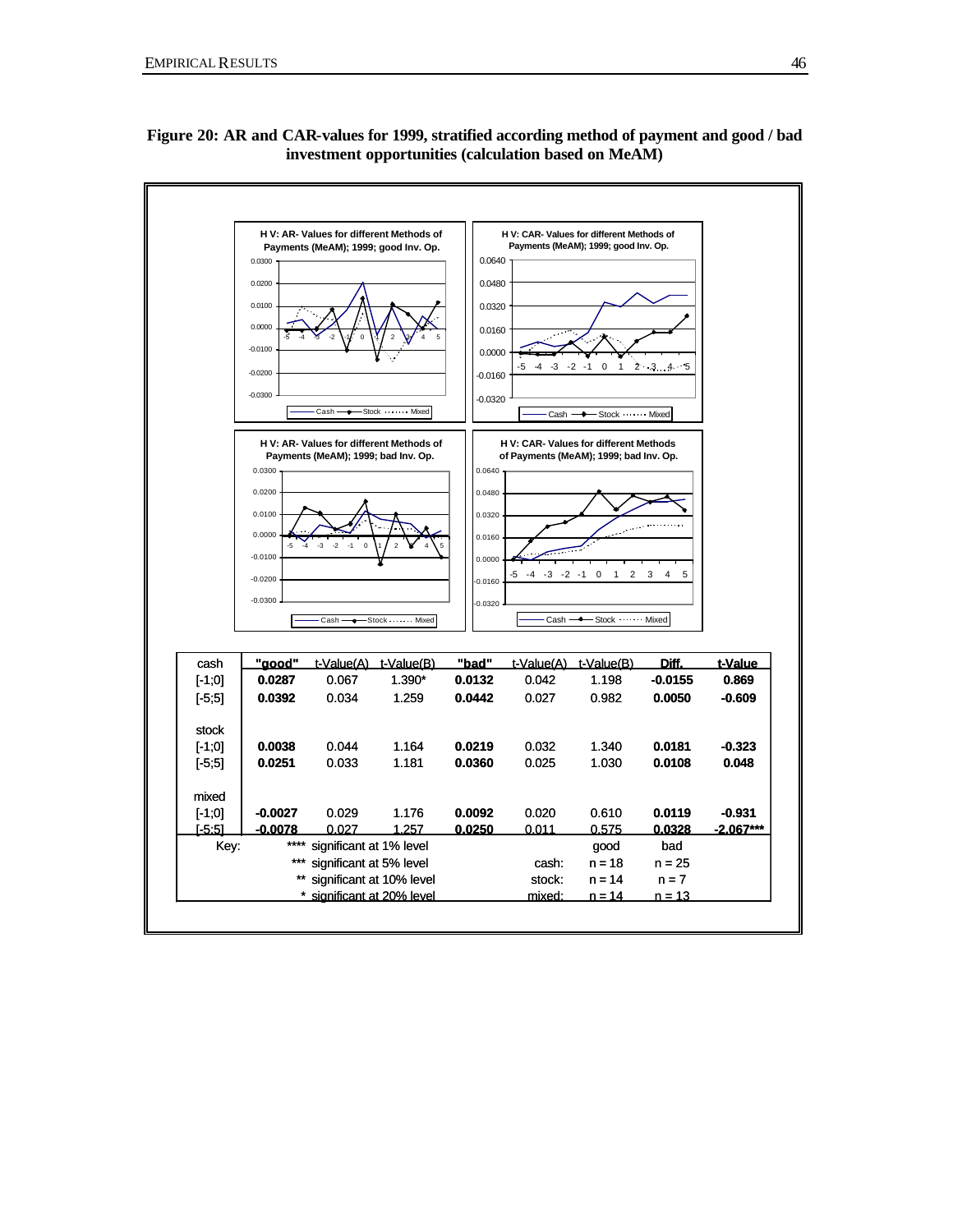

**Figure 21: AR and CAR-values for 1999, stratified according method of payment and good / bad investment opportunities (calculation based on MaAM)**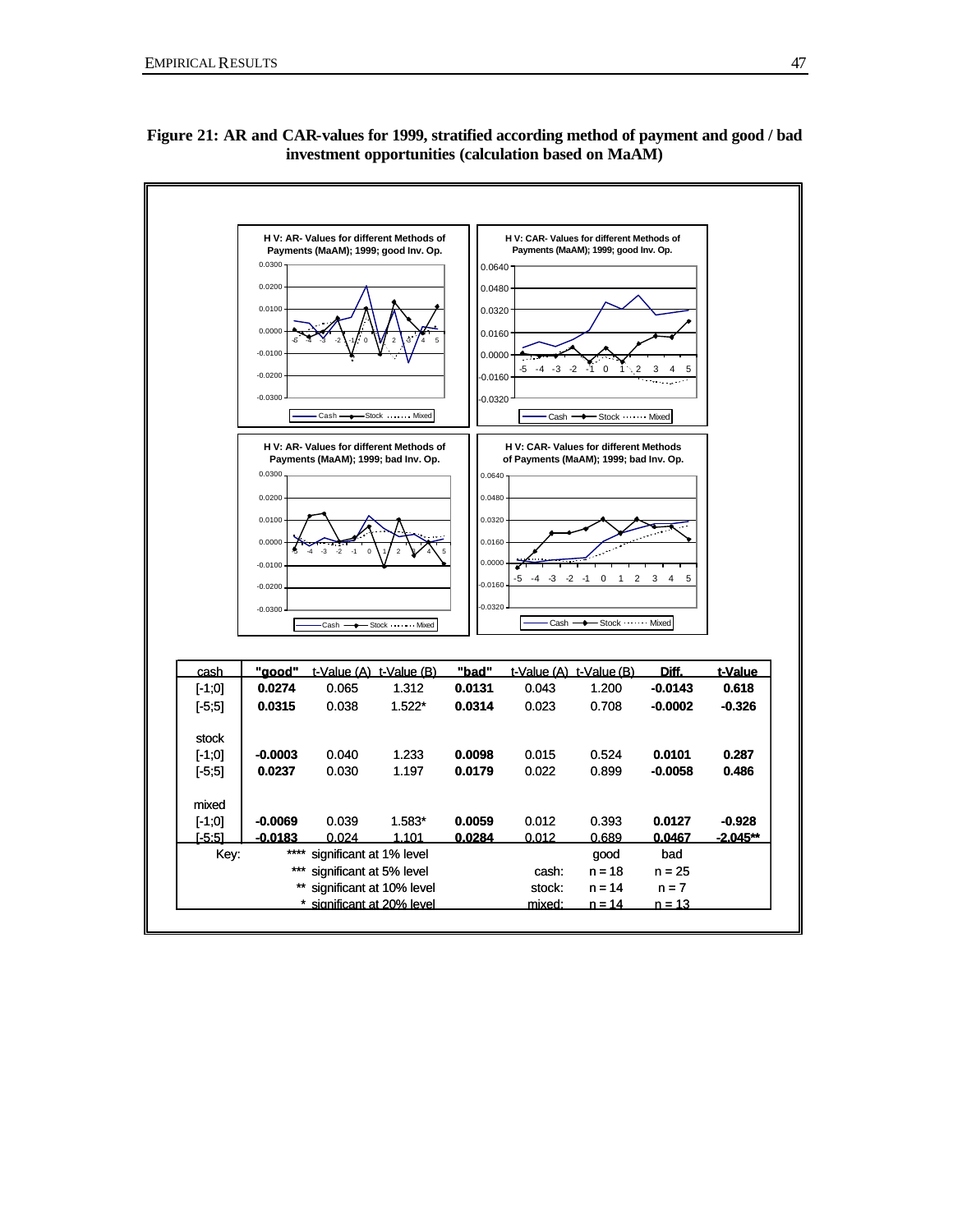

**Figure 22: AR and CAR-values for 1999, stratified according method of payment and good / bad investment opportunities (calculation based on MM)**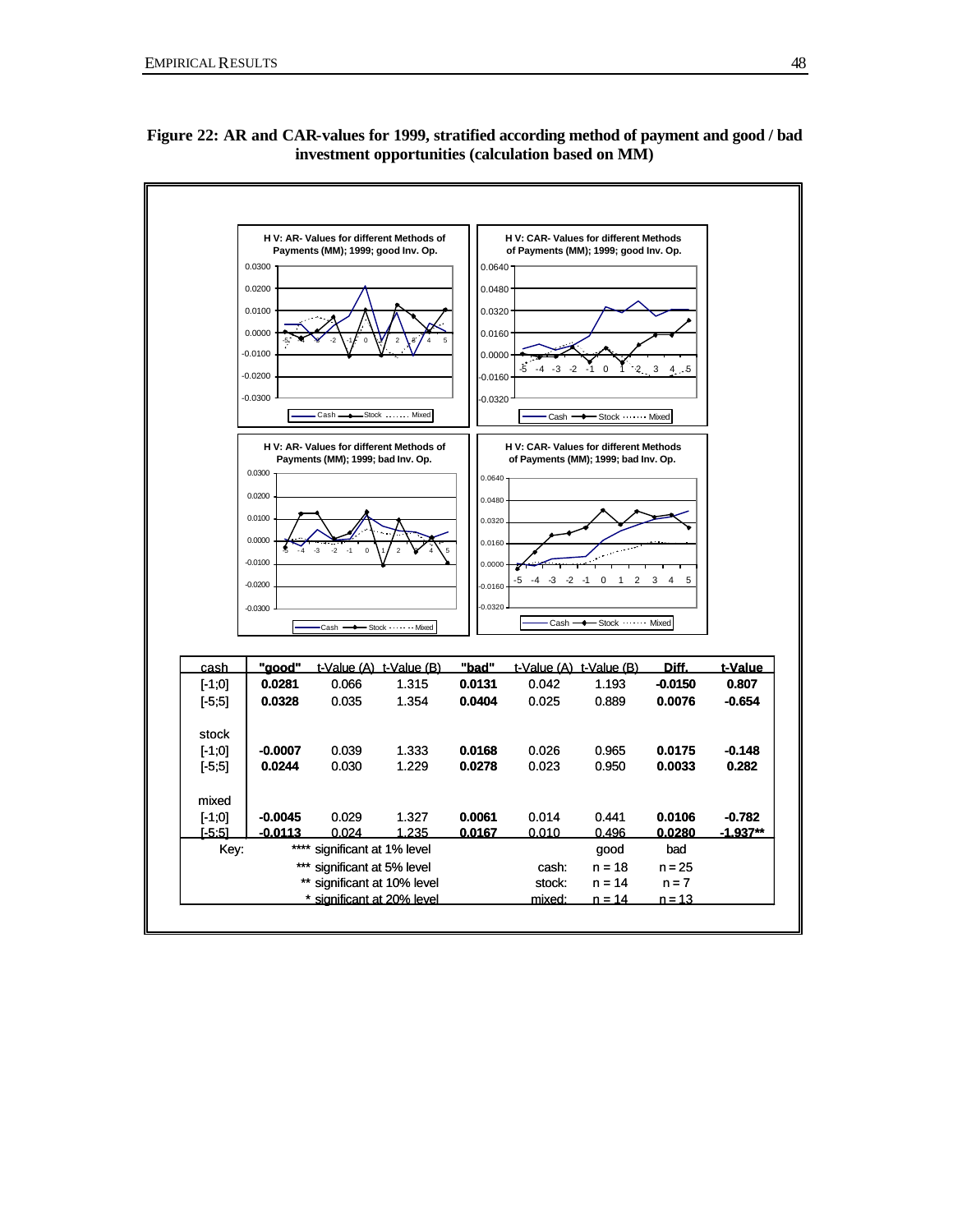## *5.6 Research Question VI:<sup>77</sup>*

#### **Hypothesis VI:**

- H0: There is no difference in the mean CAR of acquiring companies between high/low risk transactions [sample period: 1999; sample categories: *pure cash, pure stock*]; ( $\mu_1 = \mu_2$ ;  $\mu_3 = \mu_4$ )
- H1: There are differences in the mean CAR of acquiring companies between high/low risk transactions [sample period 1999; sample categories: *pure cash*, *pure stock*];  $(\mu_1 ? \mu_2 ; \mu_3 ? \mu_4)$ 
	- $\mu_1$  = Mean CAR of acquiring companies of sample category *high risk transactions; pure cash;* sample period *1999*
	- µ<sup>2</sup> = Mean CAR of acquiring companies of sample category *low risk transactions; pure cash;*  sample period *1999*
	- µ<sup>3</sup> = Mean CAR of acquiring companies of sample category *high risk transactions; pure stock;*  sample period *1999*
	- µ<sup>4</sup> = Mean CAR of acquiring companies of sample category *low risk transactions*; *pure stock*; sample period 1999

### **Results: Figure 23-25 <sup>78</sup>**

 $\overline{a}$ 

In the context of the Risk Sharing Hypothesis, transactions that are considered as high-risk transactions and for which the consideration is in stock should achieve positive CAR. On the other hand, if the consideration is in stock and it is a low risk transaction, zero or negative CAR would be expected. To a slighter degree, the reversed pattern would be expected for cash transactions.

The observed results for stock transactions are consistent with this hypothesis. The following differences in mean CAR for cross-border compared to domestic transactions over the interval [-1;0] can be observed:  $+3.1\%$  (MeAM),  $+2.7\%$  (MaAM);  $+2.2\%$  (MM). These values are all significant at the 5% level. Additionally, in the case of MaAM and MM, also the differences in mean over the longer interval [-5;5] are significant. Regarding transactions being paid for in cash, no significant difference in means between the two samples for all three methods can be detected. This is puzzling in a way, since it could have been assumed that cash transactions for risky transactions should lead to negative CAR and cash transactions for not risky transactions to positive CAR. One explanation for this, however, could be the relatively small sample size, which makes it difficult to detect significant patterns.<sup>79</sup>

Thus, with the situation still unclear for cash transactions, the null hypothesis clearly can be rejected for stock transactions. This means that the increased importance attached to issues of risk sharing can possibly help explaining why there has been a shift in CAR for stock transactions from 1991/95 to 1999: Particularly in the case of high-risk transactions, payments in stock are welcomed by market participants and are no longer regarded as bad signal.

 $\pi$  Detailed results for the significance tests of Hypothesis VI are reported in Appendix F.

<sup>78</sup> From the total sample of 94 companies for 1999, one company had to be excluded because the attribution to either the domestic or cross-border group was not meaningful. New total sample number: 93.

Due to the relatively small sample size, individual AR – even measured with the t-statistic (B), which is particularly suited for small sample sizes – are in most cases not significant.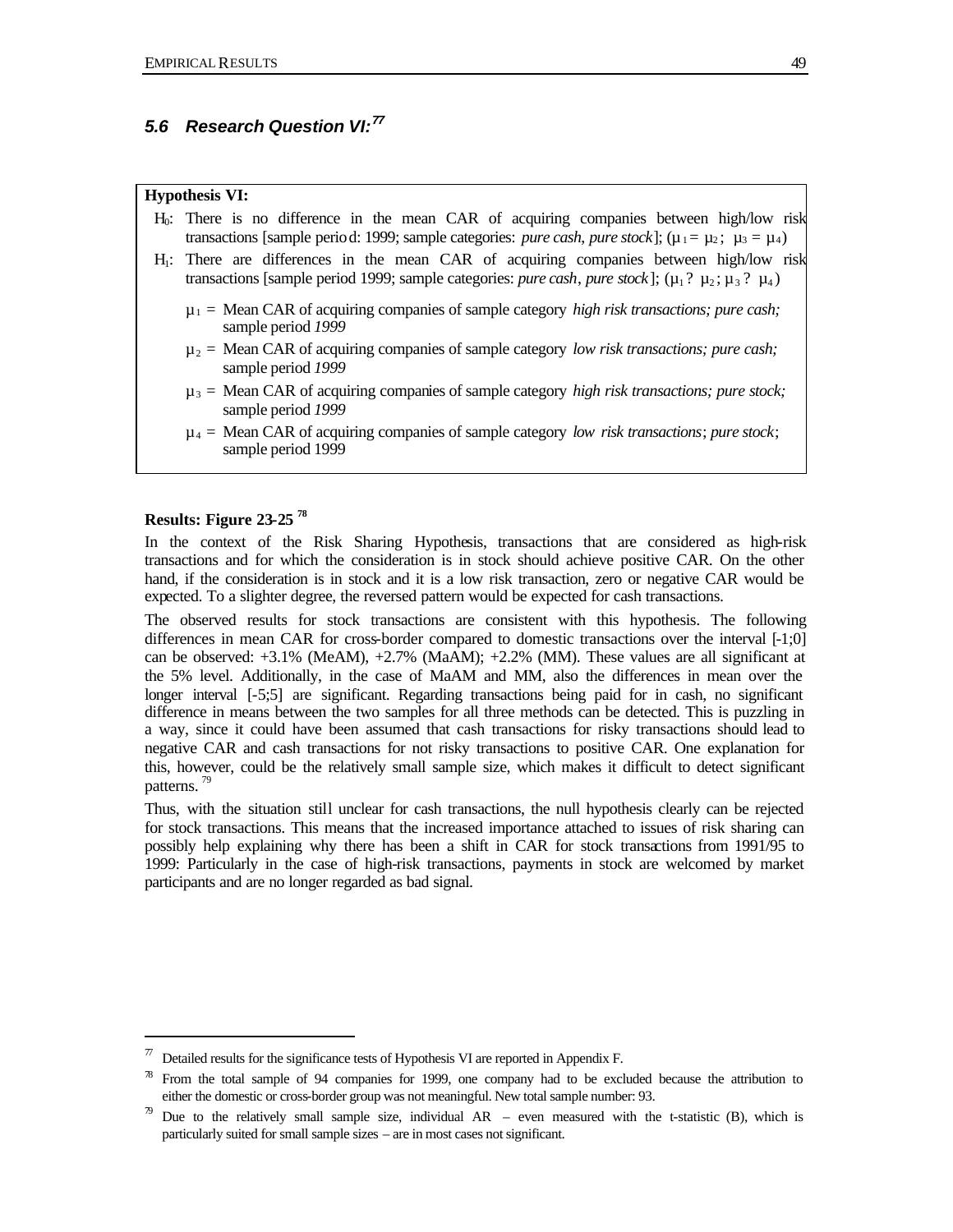

**Figure 23: AR and CAR-values for sample 1999, stratified according method of payment and nature of transaction (domestic/cross-border); calculation based on MeAM**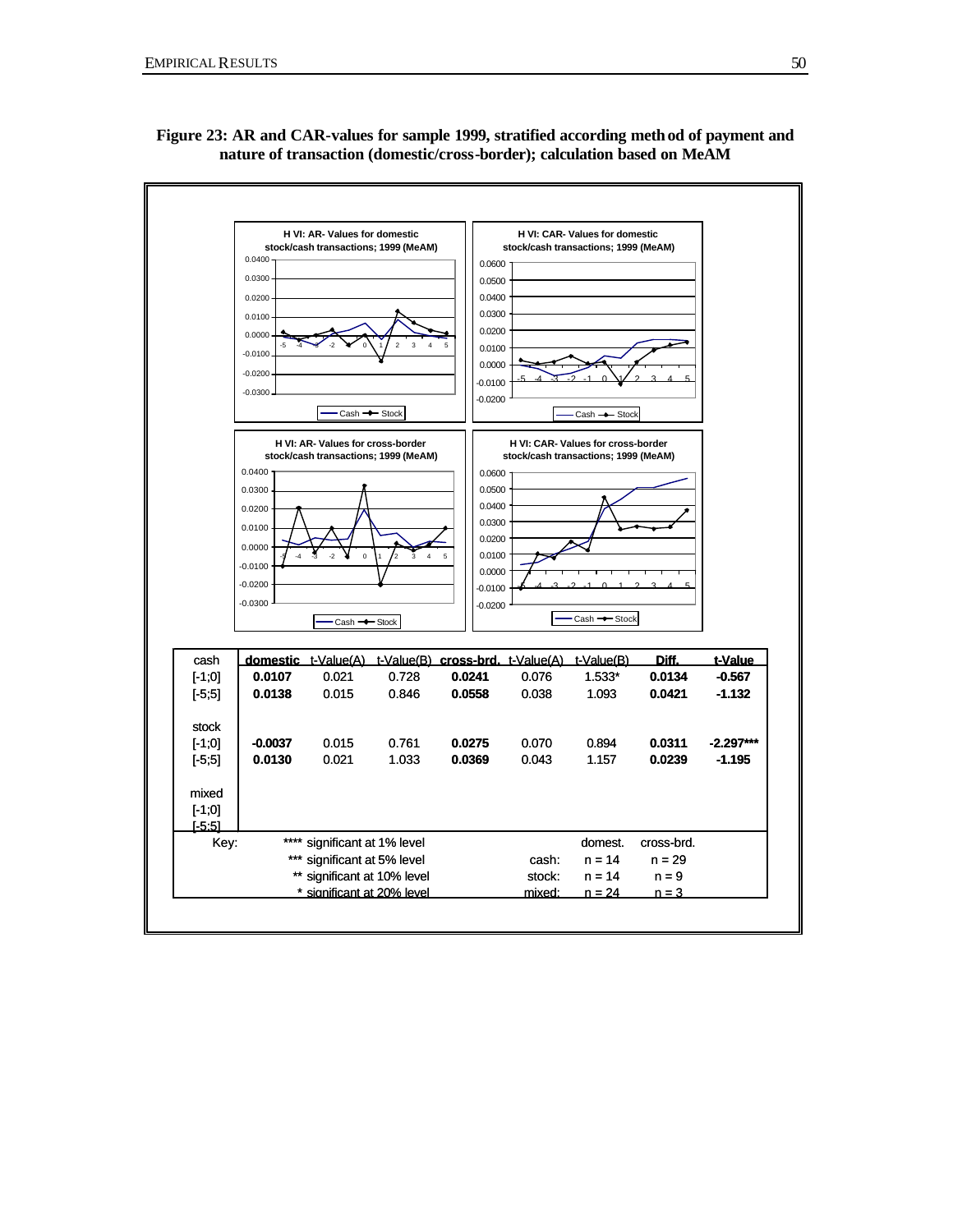

**Figure 24: AR and CAR-values for sample 1999, stratified according method of payment and nature of transaction (domestic/cross-border); calculation based on MaAM**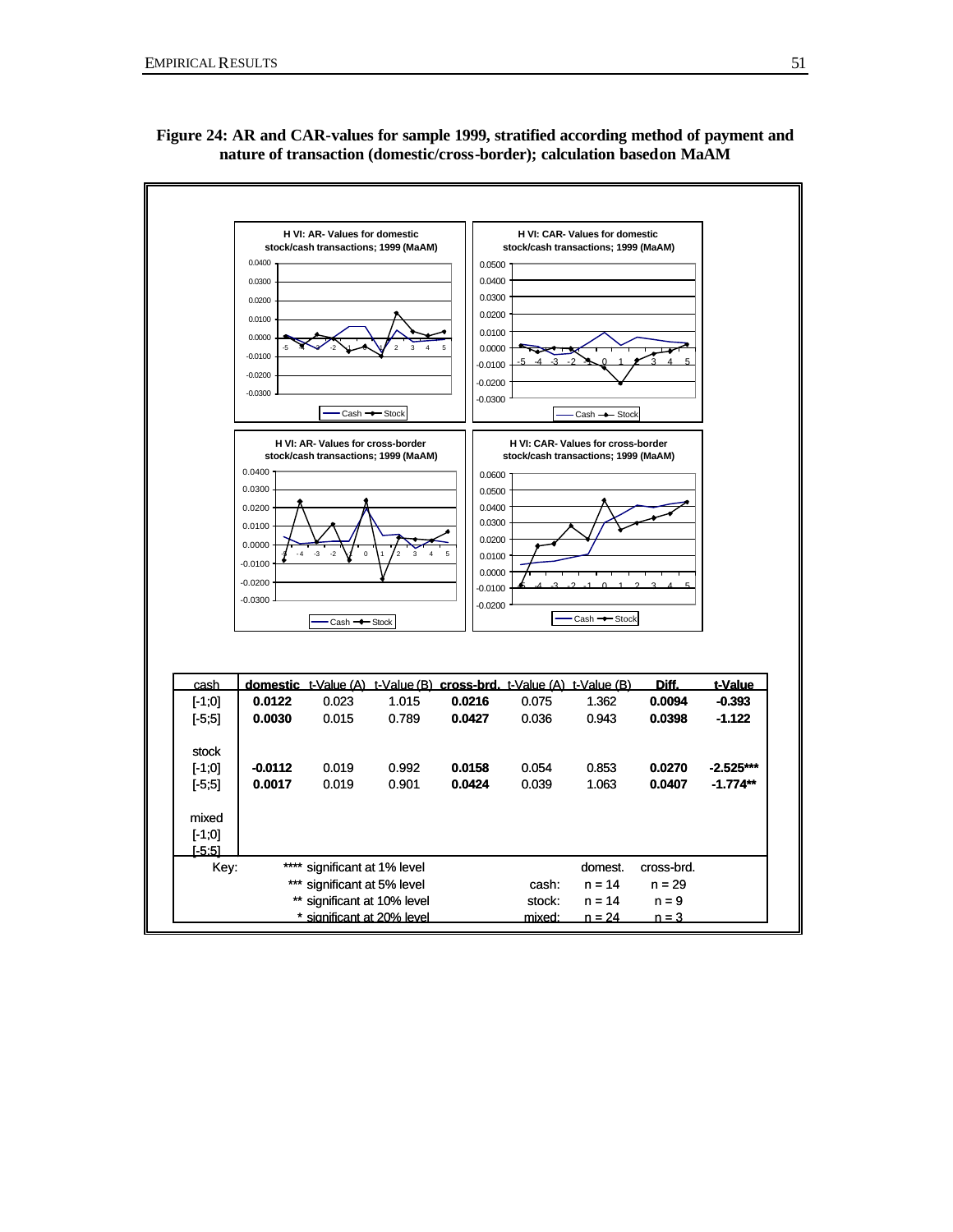

### **Figure 25: AR and CAR-values for sample 1999, stratified according method of payment and nature of transaction (domestic/cross-border); calculation based on MM**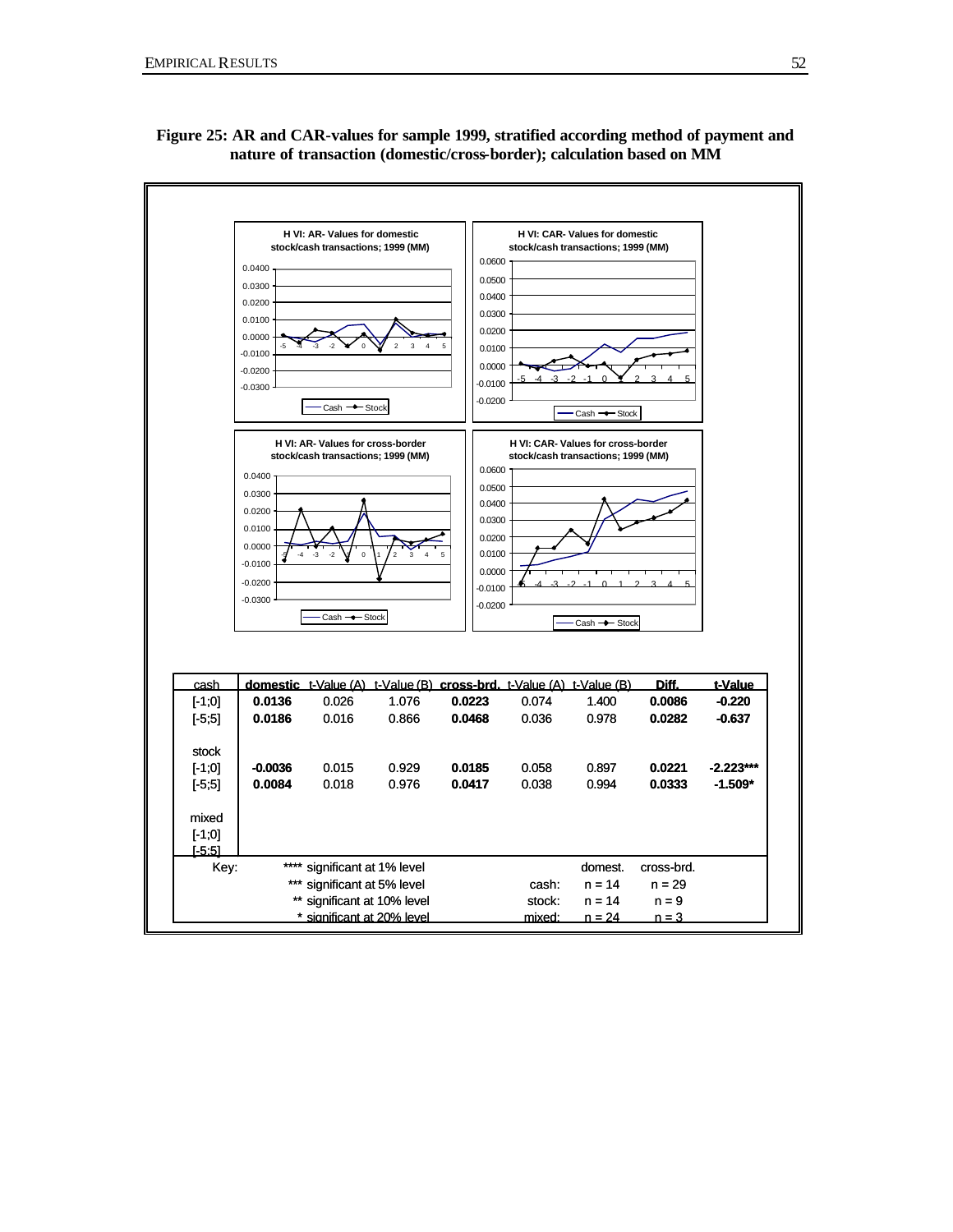## **6 Conclusions**

The purpose of this paper has been to examine the acquiring companies' short-term abnormal return around the announcement date of a transaction and to determine how these abnormal returns are related to the companies' choice of methods of payment. The sample consisted of UK transactions, covering the years 1991, 1995, and 1999. The main result can be summarized as follows: comparison across time seems to indicate that a shift in the assessment of the information content associated with the method of payment has taken place from 1991/95 to 1999. This appears to be particularly true for the case of stock transactions: Stock transactions no longer lead to negative abnormal returns over the announcement period, but achieve highly significant positive abnormal returns.

The explanation of this phenomenon is somewhat difficult: Whereas the Investment Opportunity Hypothesis has to be rejected, the results of the Risk Sharing Hypotheses appear to be promising. They show that a sample of high-risk stock transactions yield significantly higher abnormal returns than a sample of low-risk stock transactions. This means that in the case of high-risk transactions, a consideration in stock is no longer seen as a negative signal by the market participants as suggested by Myers/Majluf (1984) or Jensen (1986), but as a welcome reduction in the post-acquisition revaluation risk of the acquiring firms' shareholders.

Possible explanations for the change in shareholders' perception of methods of payment and their increased sensitivity for risk issues might stand in relation to the observed rise in M&A-activity over the past few years. In the eyes of many investors, firms seem to undertake larger and more audacious transactions than compared to previous years. "New Economy" related deals and their often optimistically high valuation levels might additionally contribute to an increased awareness of risk issues among shareholders.

To decide which of the two explanation approaches for the increase in stock transactions may be more likely (see Figure 1) is not yet possible and needs future research. It would be helpful to explore investor's risk perception in a qualitative study. Whereas many studies – as the present one – have assessed valuation differences of transactions (in relation to methods of payments) from a quantitative point of view, it would be useful to learn whether the quantitative results can be confirmed in a qualitative study on investor's risk perception.

Finally, on a methodological level, the present study has demonstrated that the three main methods used in the event study literature for calculating abnormal returns lead to the same qualitative conclusions: The differences between the Mean Adjusted Return Model (MeAM), the Market Adjusted Return Model (MaAM), and the Market Model (MM) are small and – although the present paper has undoubtedly benefited in terms of robustness of results – would theoretically allow conducting similar tests only on the base of one calculation model. Regarding the significance tests, however, the use of a cross-sectional test-statistic in addition to a standard test-statistic for assessing the AR/CAR-values' significance levels has proved to be useful, since the cross-sectional test-statistic takes into account effects due to event-induced variance and offers therefore an alternative evaluation of significance. Although this test-statistic seems to be almost too conservative for large sample sizes, particularly valuable information has been gained in the case of small sample sizes.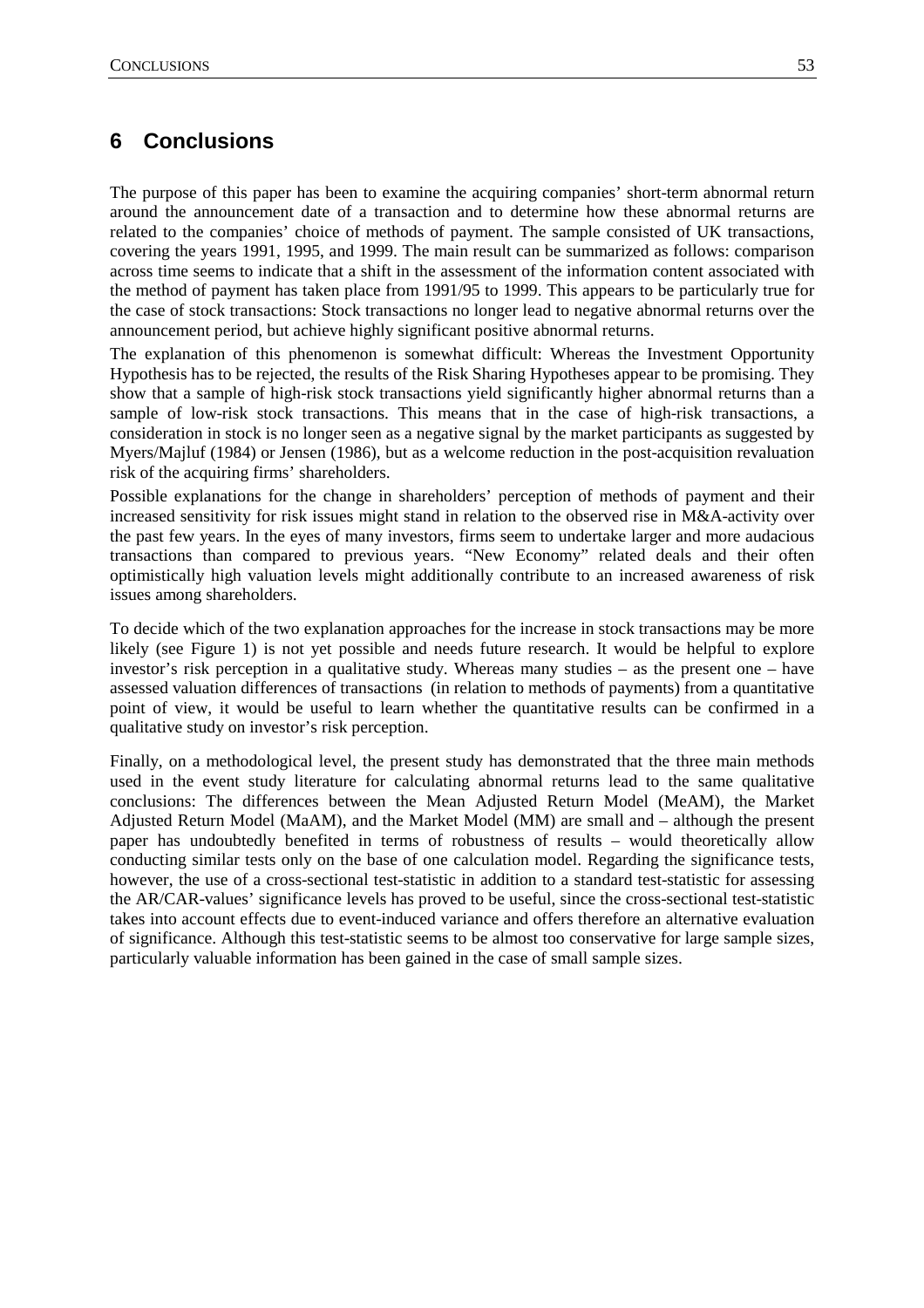## **Bibliography<sup>1</sup>**

 $\overline{a}$ 

- Amihud, Y., Dodd, P., Weinstein, M. (1986): *Conglomerate Mergers, Managerial Motives and Stockholder Wealth,* in: Journal of Banking and Finance, Vol. 10, pp. 401-410
- Asquith, P., Kim, H. (1982): *The Impact of Merger Bids on the Participating Firms' Security Holders,* in: Journal of Finance, Vol. 37, Issue 5, pp. 1209-1228
- Asquith, P. (1983): *Merger Bids, Uncertainty, and Stockholder Returns,* in: Journal of Financial Economics, Vol. 11, pp. 51-83
- Asquith, P., Bruner, R., Mullins, D. (1983): *The Gains to Bidding Firms from Merger,* in: Journal of Financial Economics, Vol. 11, pp. 121-139
- Aw, M. (1999): *The Long Term Performance of UK Bidders Acquiring Large Takeover Targets,*  MPhil Thesis, Judge Institute of Management Studies, Cambridge University
- Aw, M., Chatterjee, R. (2000): *The Performance of UK Firms Acquiring Large Cross-Border and Domestic Takeover Targets,* Working Paper 07/2000, Judge Institute of Management Studies, Cambridge University
- Berkovitch, E., Narayan, M. (1993): *Motives for Takeovers: An Empirical Investigation,* in: Journal of Financial and Quantitative Analysis, Issue Sept., pp. 347-362
- Bernard, V., thomas, J. (1989): *Post-Earnings-Announcement Drift: Delayed Price Response or Risk Premium?*, in: Journal of Accounting Research, suppl. to Vol. 27, pp. 1-48
- Bhushan, R. (1994): *An Informational Efficiency Perspective on the Post-Earnings-Announcement Drift,* in: Journal of Accounting & Economics, Vol. 18, Issue 1, pp. 45-65
- Blackburn, V., Dark, F., Hanson, R. (1997): *Mergers, Method of Payment and Return to Managerand Owner-Controlled Firms,* in: Financial Review, Vol. 32, Issue 3, pp. 569-589
- Boehmer, e., Musumeci, J., Poulsen, A. (1991): *Event-Study Methodology under Conditions of Event-Induced Variance,* in: Journal of Financial Ecnomics, Vol. 30, pp. 253-272
- Bradley, M. (1980): *Interfirm Tender Offers and the Market for Corporate Control,* in: Journal of Business, Vol. 53, pp. 345-376
- Bradley, M., Desai, A., Kim, E. (1983): *The Rationale Behind Interfirm Tender Offers,* in: Journal of Financial Economics, Vol. 11, pp. 183-206
- Bradley, M., Desai, A., Kim, E. (1988): *Synergistic Gains from Corporate Acquisitions and Their Division between the Stockholders of Target and Acquiring Firm,* in: Journal of Financial Economics, Vol. 21, pp. 3-40
- Brown, S., Warner, J. (1980): *Measuring Security Price Performance,* in: Journal of Financial Economics, Vol. 8, pp. 205-258

<sup>1</sup> Internet documents in this bibliography will be listed at the end and are cited according to the guidelines of the Alliance for Computers & Writing in the following manner: Author (Year), Title.  $\langle \text{http://...>date of}]$ retrieval).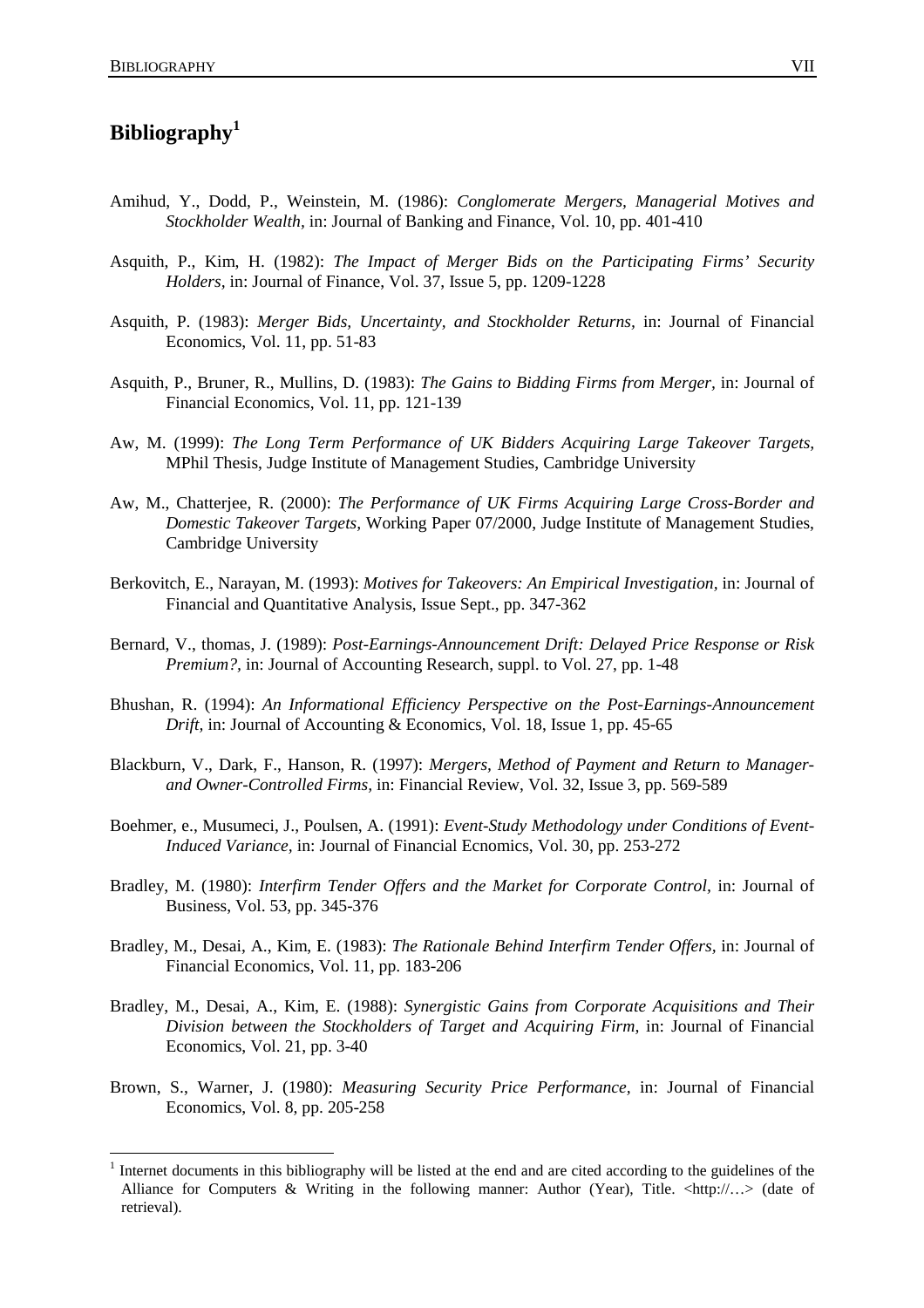- Brown, S., Warner, J. (1985): *Using Daily Stock Returns: The Case of Event Studies,* in: Journal of Financial Economics, Vol. 14, pp. 3-31
- Brown, D., Ryngaert, M. (1991): *The Mode of Acquisition in Takeovers: Taxes and Asymmetric Information,* in: Journal of Finance, Vol. 46, pp. 653-669
- Carleton, W. et al. (1983): *An Empirical Analysis of the Role of the Medium of Exchange in Mergers,*  in: Journal of Finance, Vol. 38, pp. 813-826
- Chang, S. (1998): *Takeovers of Privately Held Targets, Methods of Payment, and Bidder Return,* in: Journal of Finance, Vol. 53, Issue 2, pp. 773-784
- Chang, S., Suk, D. (1998): *Failed Takeovers, Methods of Payment, and Bidder Returns,* in: The Financial Review, Vol. 33, pp. 77-84
- Chatterjee, R. (1995): *The Financial Performance of Companies Acquiring very large Takeover Targets,* PhD Thesis, Cambridge University
- Chatterjee, R., Meeks, G. (1996): *The Financial Effects of Takeover: Accounting Rates of Return and Accounting Regulation,* Journal of Business Finance & Accounting, Vol.23, Issue 5/6, pp. 851-868
- Choe, H., Masulis, R., Nanda, V. (1993): *Common Stock Offerings Across the Business Cycle: Theory and Evidence,* in: Journal of Empirical Finance, Vol. 1993, Issue 1, pp. 3-31
- Davidson, W., Cheng, L. (1997): *Target Firm Returns: Does the Form of Payment Affect Abnormal Returns,* in: Journal of Business Finance & Accounting, Vol. 24, Issue ¾, pp. 465-479
- DeAngelo, H., DeAngelo, L., Rice, E. (1984): *Going Private: Minority Freezeouts and Stockholder Wealth,* in: Journal of Law and Economics, Vol. 28, pp. 367-401
- Dimson, E., MArsh, P. (1986): *Event Study Methodologies and the Size Effect,* in: Journal of Financial Economics, Vol. 17, pp. 113-142
- Dissanaike, G. (1994): *On the Computation of Returns in Tests of the Stock Market Overreaction Hypothesis,* in: Journal of Banking and Finance, Vol. 18, pp. 1083-1094
- Dissanaike, G., Le Fur, A. (2000): *On the Use of the Log CAR Measure in Event Studies,* Working Paper 08/2000, Judge Institute of Management Studies, Cambridge University
- Dodd, P. (1980): *Merger Proposals, Management Discretion and Stockholder Wealth, in: Journal of* Financial Economics, Vol. 8, Issue 2, pp. 105-137
- Dodds, J., Quek, J. (1985): *Effect of Mergers on the Share Price Movement of the Acquiring Firms: A UK Study,* in: Journal of Financial Economics, Vol. 11, pp. 401-438
- Doukas, J., Travlos, N. (1988): *The Effect of corporate Multinationalism on Shareholders' Wealth: Evidence from International Acquisitions,* in: Journal of Finance, Vol. 53, Issue 5, pp. 1161- 1175
- Draper, P., Paudyal, K. (1999): *Corporate Takeovers: Method of Payment, Returns and Trading Activity,* in: Journal of Business Finance & Accounting, Vol. 26, Issue 5, pp. 521-558
- Eckbo, E. (1983): *Horizontal Mergers, Collusion and Stockholder Wealth,* in: Journal of Financial Economics, Vol. 11, pp. 241-273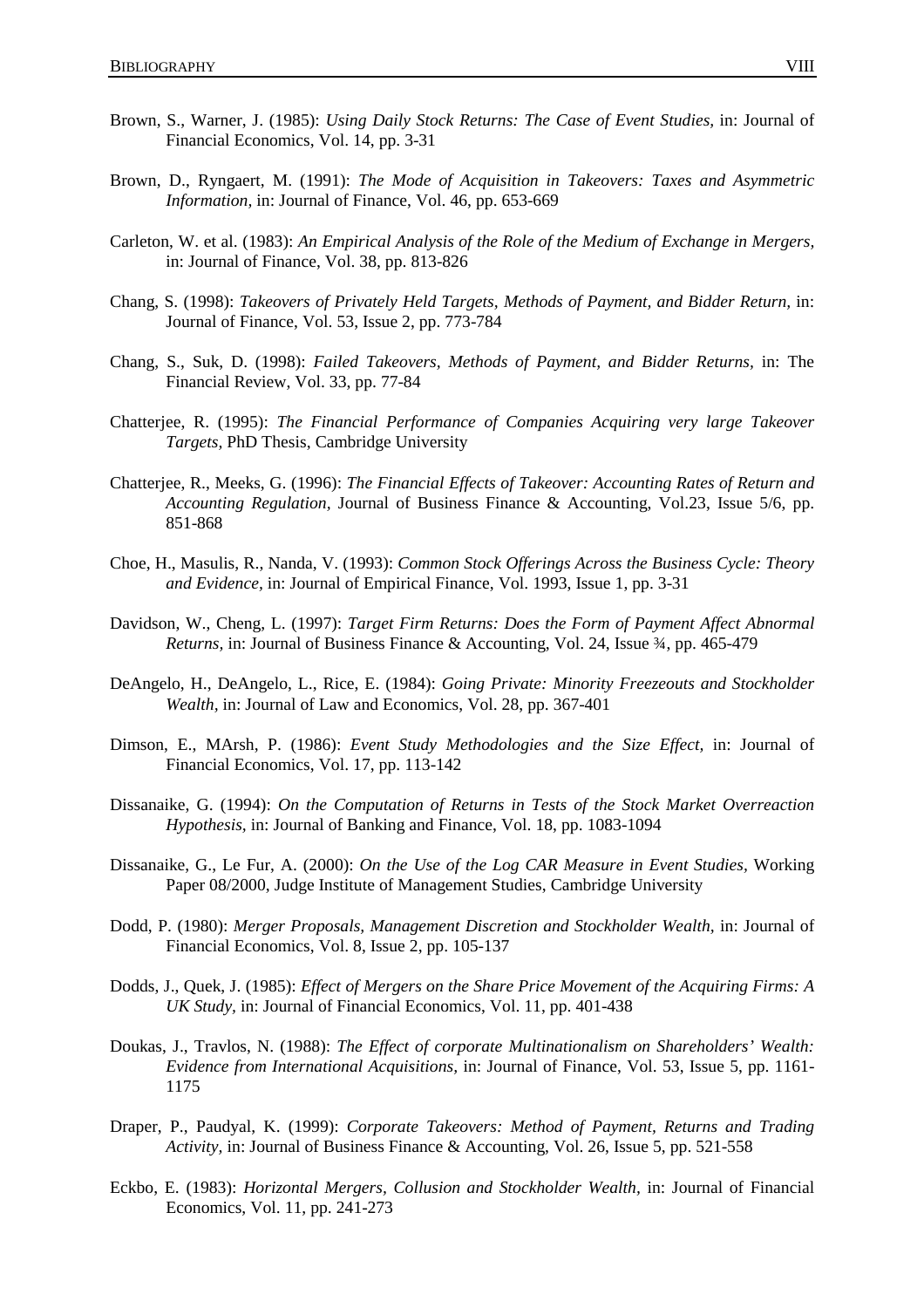- Eckbo, E., Thorburn, K. (2000): *Gains to Bidder Firms Revisited: Domestic and Foreign Acquisitions in Canada,* in: Journal of Financial and Quantitative Analysis, Vol. 35, Issue 1, pp. 1-25
- Eger, C. (1983): *An Empirical Test of the Redistribution Effect in Pure Exchange Mergers,* in: Journal of Financial and Quantitative Analysis, Vol. 18, Issue 4, pp. 547-572
- Fama, E. (1970): *Efficient Capital Markets: A Review of Theory and Empirical Work*, *in: Journal of* Finance, Vol. 25, Issue 2, pp. 383-417
- Fama, E. (1991): *Efficient Capital Markets: II,* in: Journal of Finance, Vol. 46, Issue 5, pp. 1575-1617
- Franks, J., Broyles, J., Hecht, M. (1977): *An Industry Study of the Profitability of Mergers in the United Kingdom,* in: Journal of Finance, Vol. 32, Issue 5, pp. 1513-1525
- Franks, J., Harris, R. (1989): *Shareholder Wealth Effects of Corporate Takeovers: The UK Experience,* in: Journal of Financial Economics, Vol. 23, pp. 225-249
- Gregory, A. (1997): *An Examination of the Long Run Performance of UK Acquiring Firms,* Journal of Business Finance and Accounting, Vol. 24, Issue 7, pp. 971-1002
- Guest, P. (1999): *Lovers, Friends and Enemies: The Determinants and Effects of UK Takeover Bids,*  PhD Thesis, Cambridge University
- Halpern, P. (1983): *Corporate Acquisitions: A Theory of Special Cases? A Review of Event Studies Applied to Acquisitions,* in: Journal of Finance, Vol. 38, pp. 297-317
- Han, K., Suk, D., Sung, H. (1998): *The Evidence of Bidders' Overpayment in Takeovers: The Valuation Ratios Approach,* in: The Financial Review, Vol. 33, pp. 55-68
- Hansen, R. (1987): *A Theory for the Choice of Exchange Medium in Mergers and Acquisitions,* in: Journal of Business, Vol. 60, pp. 75-95
- Harford, J. (1999): *Corporate Cash Reserves and Acquisitions,* in: Journal of Finance, Vol. 54, Issue 6, pp. 1969-1998
- Higson, C., Elliot, J. (1998): *Post-Takeover Returns: The UK Evidence,* Journal of Empirical Finance, Vol. 5, pp. 27-46
- Huang, Y., Walking, R. (1987): *Target Abnormal Returns Associated with Acquisitions Announcement: Payment, Acquisition Form, and Managerial Resistance,* in: Journal of Financial Economics, Vol. 19, pp. 329-349
- JArrell, G., Brickley, J., Netter, J. (1988): *The Market for Corporate Control: The Empirical Evidence since 1980,* in: Journal of Economic Perspectives, Vol. 2, Issue 1, pp. 49-68
- Jarrell, G., Poulsen, A. (1989): *The Returns to Acquiring Firms in Tender Offers: Evidence from Three Decades,* in: Financial Management, Vol. 18, Issue 3, pp. 12-19
- Jensen, M., Ruback, R. (1983): *The Market for Corporate Control: The Scientific Evidence,* in: Journal of Financial Economics, April, pp. 5-50
- Jensen, M. (1986): *Agency Costs of Free Cash Flow, Corporate Finance, and Takeovers,* in: American Economic Review, Vol. 76, pp. 323-329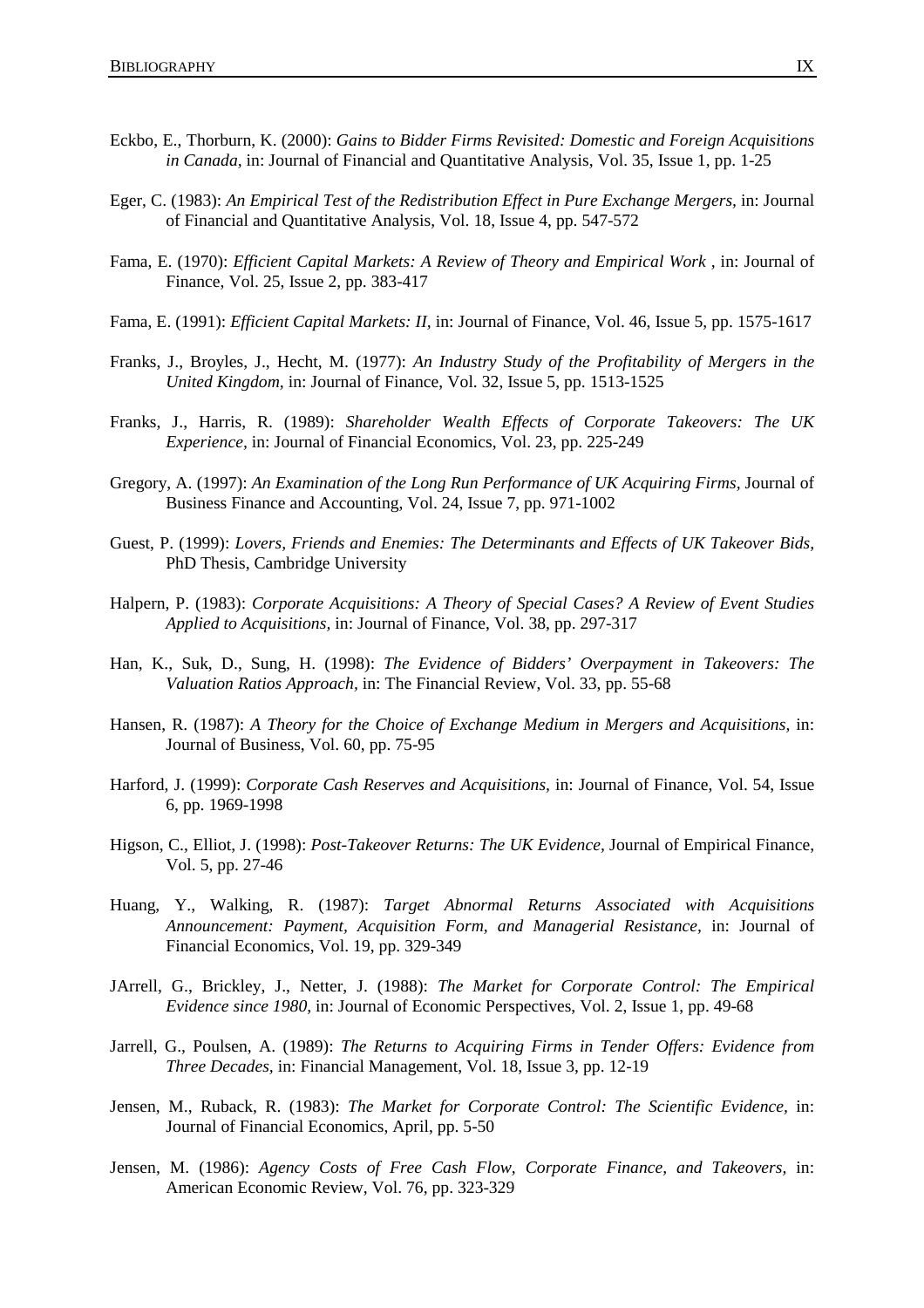- Jung, K., Kim, Y., Stulz, R. (1996): *Timing, Investment Opportunities, Managerial Discretion, and the Security Issue Decision,* in: The Journal of Financial Economics, Vol. 42, Issue 2, pp. 159-185
- Kennedy, V., Limmack, R. (1996): *Takeover Activity, CEO Turnover, and the Market for Corporate Control,* in: Journal of Business Finance & Accounting, Vol. 23, Issue 2, pp. 267-285
- Lahey, K., Conn, R. (1990): *Sensitivity of Acquiring Firms' Returns to Alternative Model Specifications and Disaggregation,* in: Journal of Business Finance & Accounting, Vol. 17, Issue 3, pp. 421-439
- Lang, L., Stulz, R., Walkling, R. (1991): *A Test of the Free Cash Flow Hypothesis: The Case of Bidder Returns,* in: Journal of Financial Economics, Vol. 29, pp. 315-335
- Leland, H., Pyle, D. (1977): *Information Asymmetries, Financial Structure, and Financial Intermediation,* in: Journal of Finance, Vol. 32, pp. 371-387
- Loderer, C., MArtin, K. (1990): *Corporate Acquisitions by Listed Firms: The Experience of a Comprehensive Sample,* in: Financial Management, Vol. 19, pp. 17-33
- Loughran, T., Vijh, A. (1997): *Do Long-Term Shareholders Benefit from Corporate Acquisitions,* in: The Journal of Finance, Vol. 52, Issue 5, pp. 1765-1790
- Mandelker, G. (1974): *Risk and Return: The Case of Merging Firms,* in: The Journal of Financial Economics, Vol. 1, pp. 303-335
- Marris, R. (1964): *The Economic Theory of Managerial Capitalism,* Macmillan, London
- Martin, K. (1996): *The Method of Payment in Corporate Acquisitions, Investment Opportunities, and Management Ownership,* in: The Journal of Finance, Vol. 51, Issue 4, pp. 1227-1246
- Masse, I., Hanrahan, R., Kushner, J. (1990): *The Effect of the Method of Payment on Stock Returns in Canadian Tender Offers and Merger Proposals for both Target and Bidding Firms,* in: Quarterly Journal of Business and Economics, Vol. 29, Issue 4, pp. 102-124
- Mathur, I. et al. (1994): *International Acquisitions in the United States: Evidence from Returns to Foreign Bidders,* in: Managerial and Decision Economics, Vol. 18, pp. 107-118
- McCabe, G., Yook, K. (1997): *Jensen, Myers-Majluf, Free Cash Flow and the Returns to Bidders,* in: Quarterly Review of Economics and Finance, Vol. 37, pp. 697-707
- Mikkelson, W. (1981): *Convertible Security Calls and Security Returns*, in: Journal of Financial Economics, Vol. 9, pp. 237-264
- Morck, R., Shleifer, A., Vishny, R. (1990): *Do Managerial Objectives Drive Bad Acquisitions,* in: Journal of Finance, Vol. 45, Issue 1, pp. 31-48
- Myers, S. (1977): *Determinants of Corporate Borrowing,* in: Journal of Financial Economics, Vol. 5, pp. 147-175
- Myers, S., Majluf, N. (1984): *Corporate Financing and Investment Decisions when Firms have Information that Investors do not have,* in: Journal of Financial Economics, Vol. 13, pp. 187- 221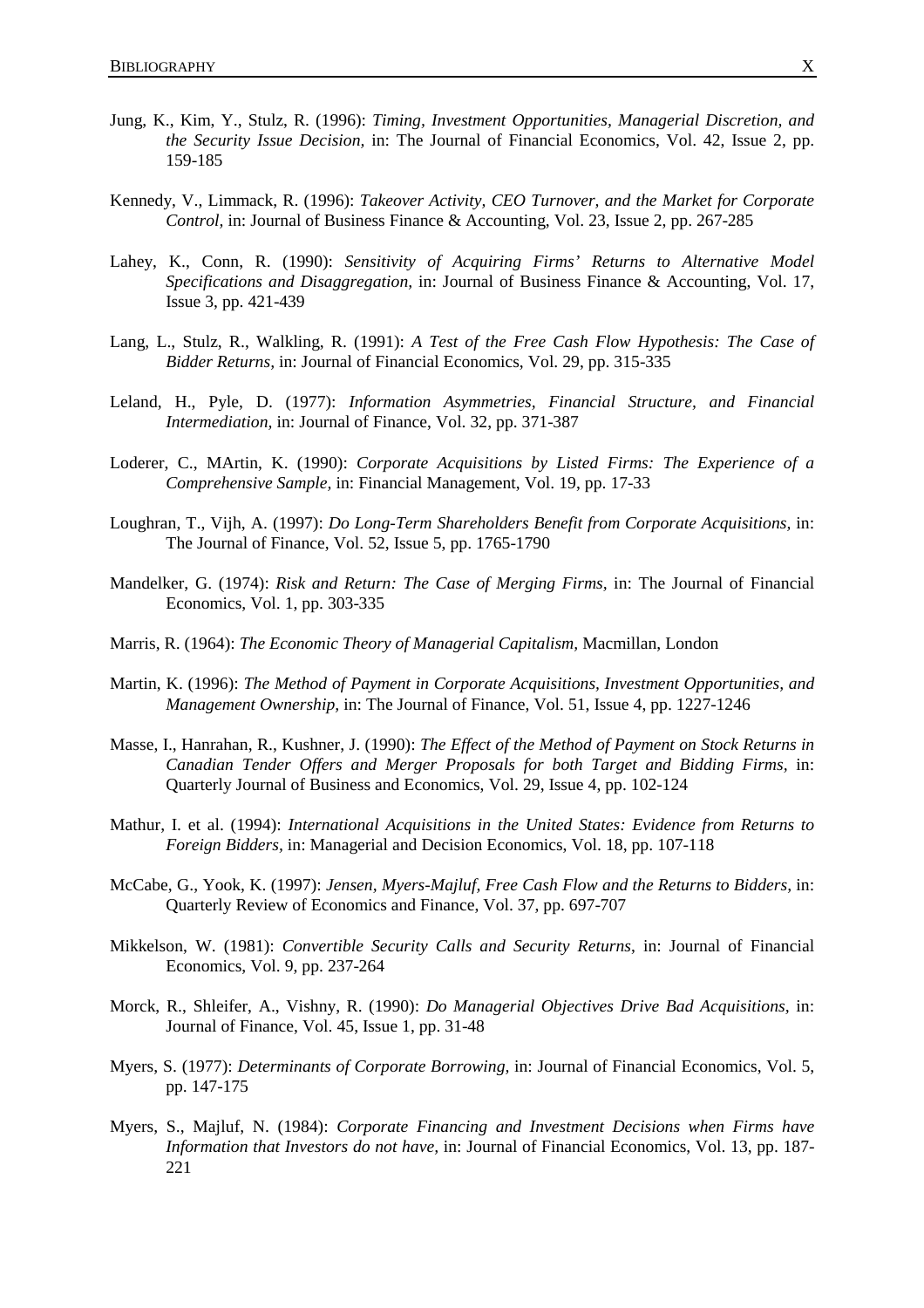- Penman, S. (1982): *Insider Trading and the Dissemination of Firms' Forecast Information*, in: Journal of Business, Vol. 55, pp. 479-503
- Raad, E., Wu, H. (1994): *Acquiring Firm's Stock Return: Methods of Payment, Change in Leverage, and Management Ownership*, in: Journal of Economics and Finance, Vol. 18, Issue 1, pp. 13- 29
- Rappaport, A., Sirower, M. (1999): *Stock or Cash? The Trade-Offs for Buyers and Sellers in Mergers and Acquisitions*, in: Harvard Business Review, Nov./Dec. 1999, pp. 147-158
- Roll, R. (1986): *The Hubris Hypothesis of Corporate Takeovers*, in: Journal of Business, Vol. 59, Issue 2, pp. 197-216
- Rosenstein, J., Wyatt, S. (1990): *Outside Directors, Board Independence and Shareholder Wealth*, in: Journal of Financial Economics, Vol. 26, pp. 175-192
- Schipper, K., Thompson, R. (1983): *Evidence on the Capitalized Value of Merger Activity for Acquiring Firms*, in: Journal of Financial Economics, Vol. 11, pp. 85-119
- Servaes, H. (1991): *Tobin's Q and the Gains from Takeovers*, in: Journal of Finance, Vol. 46, pp. 406- 419
- Shleifer, A., Vishny, R. (1989): *Managerial Entrenchment: The Case of Manager-Specific Investments*, in: Journal of Financial Economics, Vol. 25, Issue 1, pp. 123-140
- Smith, C., Watts, R. (1992): *The Investment Opportunity set and Corporate Financing, Dividend, and Compensation Policies,* in: The Journal of Financial Economics, Vol. 32, pp. 263-292
- Smith, K., Kim, J., (1994): *The Combined Effects of Free Cash Flow and Financial Slack on Bidder and Target Returns,* in: Journal of Business, Vol. 67, Issue 2, pp. 281-310
- Suk, D., Sung, H. (1997): *The Effects of the Method of Payment and the Type of Offer on Target Returns in Mergers and Tender Offers,* in: The Financial Review, Vol. 32, Issue 3, pp. 591- 607
- Sundarsanam, P., Holl, P., Salami, A. (1996): *Shareholder Wealth Gains in Mergers: Effect of Synergy and Ownership Structure,* in: Journal of Business Finance & Accounting, Vol. 23, Issue 5/6, pp. 673-698
- Strong, N. (1992): *Modelling Abnormal Returns: A Review Article*, in: Journal of Business Finance & Accounting, Vol. 19, Issue 4, pp. 533-553
- Travlos, N. (1987): *Corporate Takeover Bids, Methods of Payment, and Bidding Firm's Stock Returns*, in: Journal of Finance, Vol. 42, Issue 4, pp. 943-963
- Travlos, N., Papaioannou, G. (1991): *Corporate Acquisitions: Method of Payment Effects, Capital Structure Effects, and Bidding Firm's Stock Returns*, in: Quarterly Journal of Business and Economics, Vol. 30, Issue 4, pp. 3-22
- Trifts, J. (1991): *Corporate Takeover Bids, Methods of Payment, and the Effects of Leverage,* in: Quarterly Journal of Business and Economics, Vol. 30, Issue 3, pp. 33-47
- Wansley, J., Lane, W., Yang, H. (1983): *Abnormal Returns to Acquired Firms by Type of Acquisition and Method of Payment*, in: Financial Management, Vol. 12, pp. 16-22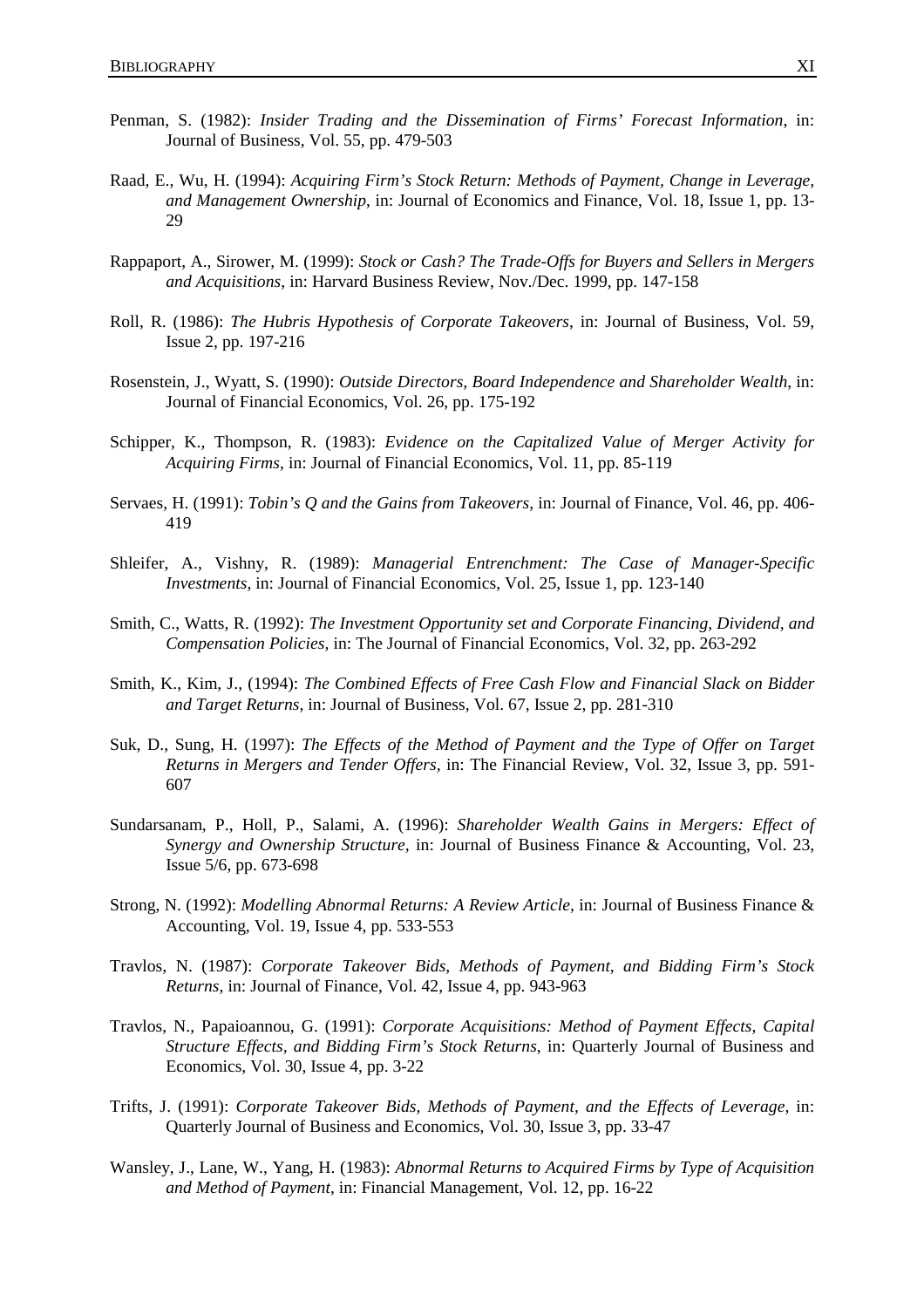Wansley, J., Lane, W., Yang, H. (1987): *Gains to Bidder Firms in Cash and Securities Transactions*, in: Financial Review, Vol. 22, pp. 403-414

#### **www-documents:**

- Anonymous (2000a): *Performing Scheffé Post Hoc Comparison.* <www.researchinfo.com/ calculators/phad530/scheffeposthoc.html> (5.5.2000).
- Anonymous (2000b): *Stats: Scheffé and Tukey Tests.* <www.richland.cc.il.us/james/lecture/ m170/ch13-dif.html> (5.5.2000).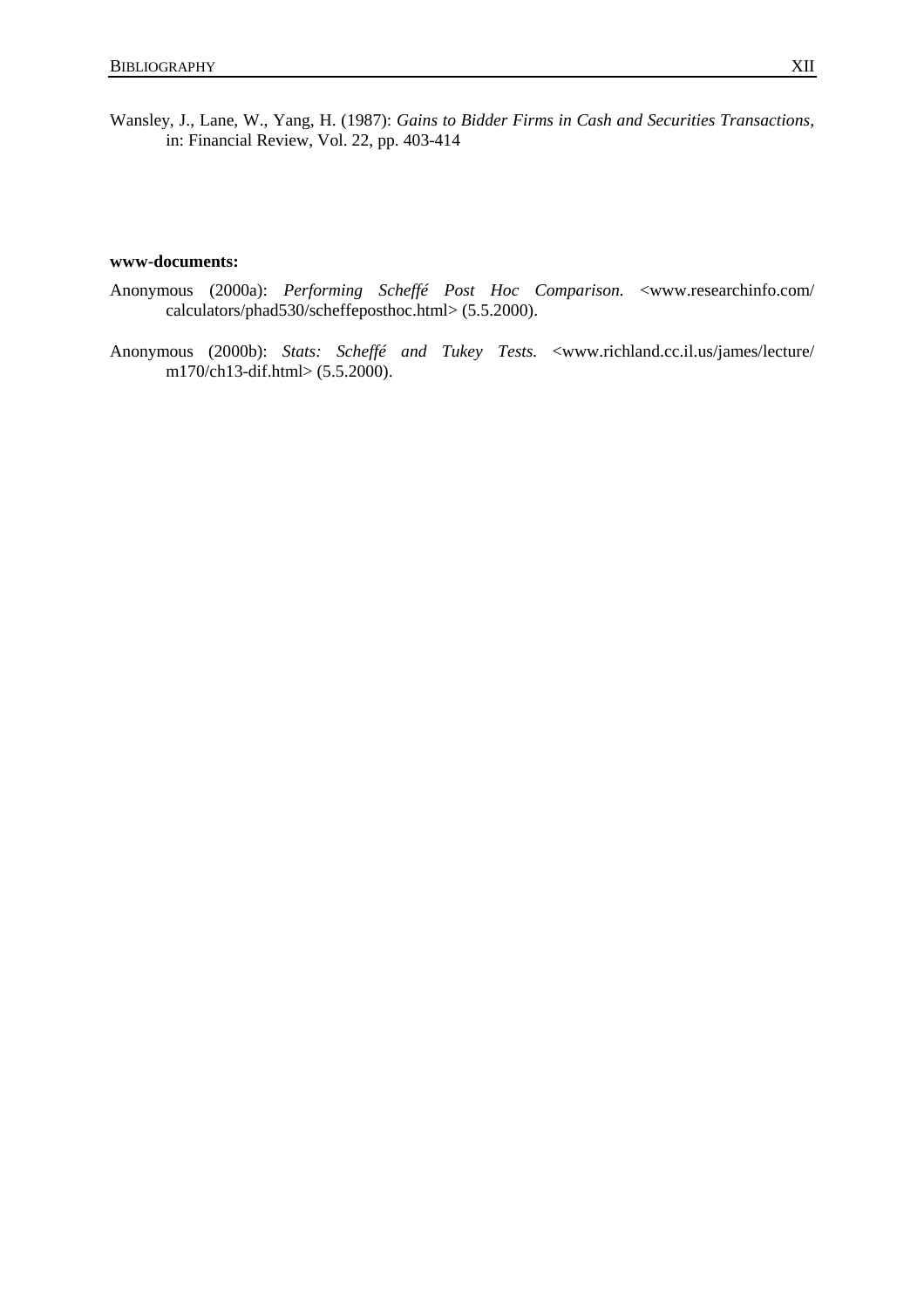# APPENDIX A: List of Transactions (Data Set II): Year 1999

|                 | <b>D</b> II Acquirer          | A.-Code | <b>Target</b>                  | <b>Date</b> | Value | <b>Payment</b> | A.-Ind.      | A.-MV    | V/MV  | CB           |
|-----------------|-------------------------------|---------|--------------------------------|-------------|-------|----------------|--------------|----------|-------|--------------|
|                 | Brit. American Tobaco PLC     | 901295  | Rothmans Int. (NL)             | 11/01/1999  | 4580  | S              | <b>TOBAC</b> | 8300.85  | 0.552 | $\mathbf{1}$ |
| 2               | Hays PLC                      | 901164  | France Partner (FR)            | 05/11/1999  | 16.4  | С              | <b>SUPSV</b> | 4525.95  | 0.004 | 1            |
| 3               | Nat. West Bank PLC            | 901449  | Imo Car Wash Gr. (BD)          | 19/01/1999  | 139   | C              | <b>BANKS</b> | 19668.22 | 0.007 | $\mathbf{1}$ |
| 4               | Cable&Wireless PLC            | 901634  | ECRC Network Serv. (BD)        | 04/01/1999  | 27.5  | C              | <b>TELCM</b> | 17780.34 | 0.002 | $\mathbf{1}$ |
| 5               | Nat. West Bank PLC            | 901449  | Autinform (BD)                 | 11/01/1999  | 15    | C              | <b>BANKS</b> | 19668.22 | 0.001 | $\mathbf{1}$ |
| 6               | <b>Shield Diagnostics PLC</b> | 323592  | Axis Biochemicals (NW)         | 18/01/1999  | 65    | s              | <b>HLTHC</b> | 105.3    | 0.617 | $\mathbf{1}$ |
|                 | Marston Thom.&Ev. PLC         | 900258  | Wolverhampton & D. PLC         | 08/01/1999  | 330   | m              | <b>RESTS</b> | 262.52   | 1.257 | $\pmb{0}$    |
| 8               | Vodafone Gr. PLC              | 953133  | AirTouch Comm. (US)            | 18/01/1999  | 3672  | s              | <b>TELCM</b> | 30194.59 | 0.122 | $\mathbf{1}$ |
| 9               | Carlton Comm. PLC             | 901604  | Universal Studios-ITC (US)     | 19/01/1999  | 91    | C              | <b>MEDIA</b> | 3376.24  | 0.027 | $\mathbf{1}$ |
| 10              | United News & Media PLC       | 901106  | Audits & Surveys W. (US)       | 19/01/1999  | 26    | $\mathbf c$    | <b>MEDIA</b> | 2635     | 0.010 | $\mathbf{1}$ |
| 11              | Daily Mail & Gen. Tr. PLC     | 904283  | <b>Internet Securities PLC</b> | 26/01/1999  | 19.6  | $\mathbf C$    | <b>MEDIA</b> | 120.2    | 0.163 | $\pmb{0}$    |
| 12 <sub>2</sub> | Hanson PLC                    | 901932  | Tanah Raya Gr. (MY)            | 05/01/1999  | 15.9  | $\mathbf c$    | <b>CNSBM</b> | 3109.72  | 0.005 | $\mathbf{1}$ |
| 13              | <b>TT Group PLC</b>           | 901830  | <b>Hall Engineering PLC</b>    | 28/01/1999  | 72.7  | $\mathbf c$    | <b>ENGEN</b> | 355.19   | 0.205 | $\pmb{0}$    |
| 14              | <b>Baxi Partnership PLC</b>   | 940806  | Ocean Idroclima (IT)           | 12/02/1999  | 80    | C              | <b>UQEQS</b> | nn       | nn    | $\mathbf{1}$ |
| 15              | Ladbroke Gr. PLC              | 910437  | <b>Stakis PLC</b>              | 08/02/1999  | 1130  | m              | <b>LESUR</b> | 2895.58  | 0.390 | $\pmb{0}$    |
| 16              | Scottish Media Gr. PLC        | 902402  | Primesight PLC                 | 09/02/1999  | 32.2  | c/m            | <b>MEDIA</b> | 457.71   | 0.070 | $\pmb{0}$    |
| 17              | Sage Gr. PLC                  | 904649  | Peachtree Software (US)        | 03/02/1999  | 88    | с              | <b>SFTCS</b> | 1821.84  | 0.048 | 1            |
| 18              | First Technology PLC          | 926679  | Control Devices (US)           | 23/02/1999  | 82    | C              | <b>AUTMB</b> | 165.15   | 0.497 | $\mathbf 1$  |
| 19              | <b>EMAP PLC</b>               | 910283  | General Media Autom. (US)      | 11/02/1999  | 21    | C              | <b>MEDIA</b> | 2417.18  | 0.009 | $\mathbf{1}$ |
| 20              | Rexam PLC                     | 901065  | Sussex Plastics (US)           | 11/02/1999  | 18    | $\mathbf c$    | <b>PCKGN</b> | 669.58   | 0.027 | $\mathbf 1$  |
| 21              | Macro 4 PLC                   | 901453  | Insync Software (US)           | 09/02/1999  | 18    | $\mathbf c$    | <b>SFTCS</b> | 66.92    | 0.269 | $\mathbf{1}$ |
| 22              | HSBC H. PLC                   | 507534  | Seoul Bank (KO)                | 22/02/1999  | 426   | nn             | <b>BANKS</b> | 14390.2  | 0.030 | 1            |
| 23              | Hays PLC                      | 901164  | Ceritex (FR)                   | 23/03/1999  | 19    | $\mathbf c$    | <b>SUPSV</b> | 4525.95  | 0.004 | $\mathbf{1}$ |
| 24              | Hammerson PLC                 | 901596  | Luisen Center (BD)             | 26/03/1999  | 56.2  | C              | <b>RLEST</b> | 992.91   | 0.057 | 1            |
| 25              | <b>Prudential Corp. PLC</b>   | 901521  | M&G Gr. PLC                    | 11/03/1999  | 1850  | c/s            | <b>LIFEA</b> | 17640.19 | 0.105 | $\pmb{0}$    |
| 26              | 3i Gr. PLC                    | 145072  | Electra Inv. Trust             | 19/03/1999  | 1260  | m              | nn           | nn       | nn    | $\pmb{0}$    |
| 27              | <b>Rhone-Poulence PLC</b>     | 940658  | Albright & Wilson PLC          | 16/03/1999  | 455.1 | C              | <b>UQEQS</b> | nn       | nn    | $\pmb{0}$    |
| 28              | Unigate PLC                   | 900804  | Terranova Foods PLC            | 16/03/1999  | 228.5 | c/s            | <b>FOODS</b> | 1037.15  | 0.220 | $\pmb{0}$    |
| 29              | <b>Delancey Estates PLC</b>   | 136903  | Greycoat PLC                   | 22/03/1999  | 214.2 | m              | <b>RLEST</b> | 162.61   | 1.317 | $\pmb{0}$    |
| 30              | <b>Stanley Leisure PLC</b>    | 900638  | Capital Corp. PLC              | 30/03/1999  | 86.4  | c/s            | <b>LESUR</b> | 318.93   | 0.271 | $\pmb{0}$    |
| 31              | Sage Gr. PLC                  | 904649  | <b>Tetra PLC</b>               | 01/03/1999  | 76.7  | m              | <b>SFTCS</b> | 1821.84  | 0.042 | $\pmb{0}$    |
| 32              | Enterprise Inns PLC           | 137668  | Century Inns PLC               | 29/03/1999  | 73.8  | s              | <b>RESTS</b> | 263.92   | 0.280 | $\mathbf 0$  |
| 33              | Headlam Gr. PLC               | 910395  | <b>Eclipse Blinds PLC</b>      | 16/03/1999  | 65    | s              | <b>DISTR</b> | 166      | 0.392 | $\pmb{0}$    |
| 34              | Allied Leisure PLC            | 953852  | European Leisure PLC           | 11/03/1999  | 35.4  | s              | <b>LESUR</b> | 29.73    | 1.191 | $\pmb{0}$    |
| 35              | <b>General Electric PLC</b>   | 900498  | Reltec Corp. (US)              | 01/03/1999  | 1296  | с              | <b>INFOH</b> | 14504.44 | 0.089 | $\mathbf{1}$ |
| 36              | United News & Media PLC       | 901106  | Cont. Medical Educ. (US)       | 19/03/1999  | 69    | $\mathbf c$    | <b>MEDIA</b> | 2635     | 0.026 | $\mathbf{1}$ |
| 37              | TI Group PLC                  | 900762  | Tri-Manufacturing (US)         | 22/03/1999  | 39    | C              | <b>ENGEN</b> | 1556.59  | 0.025 | $\mathbf{1}$ |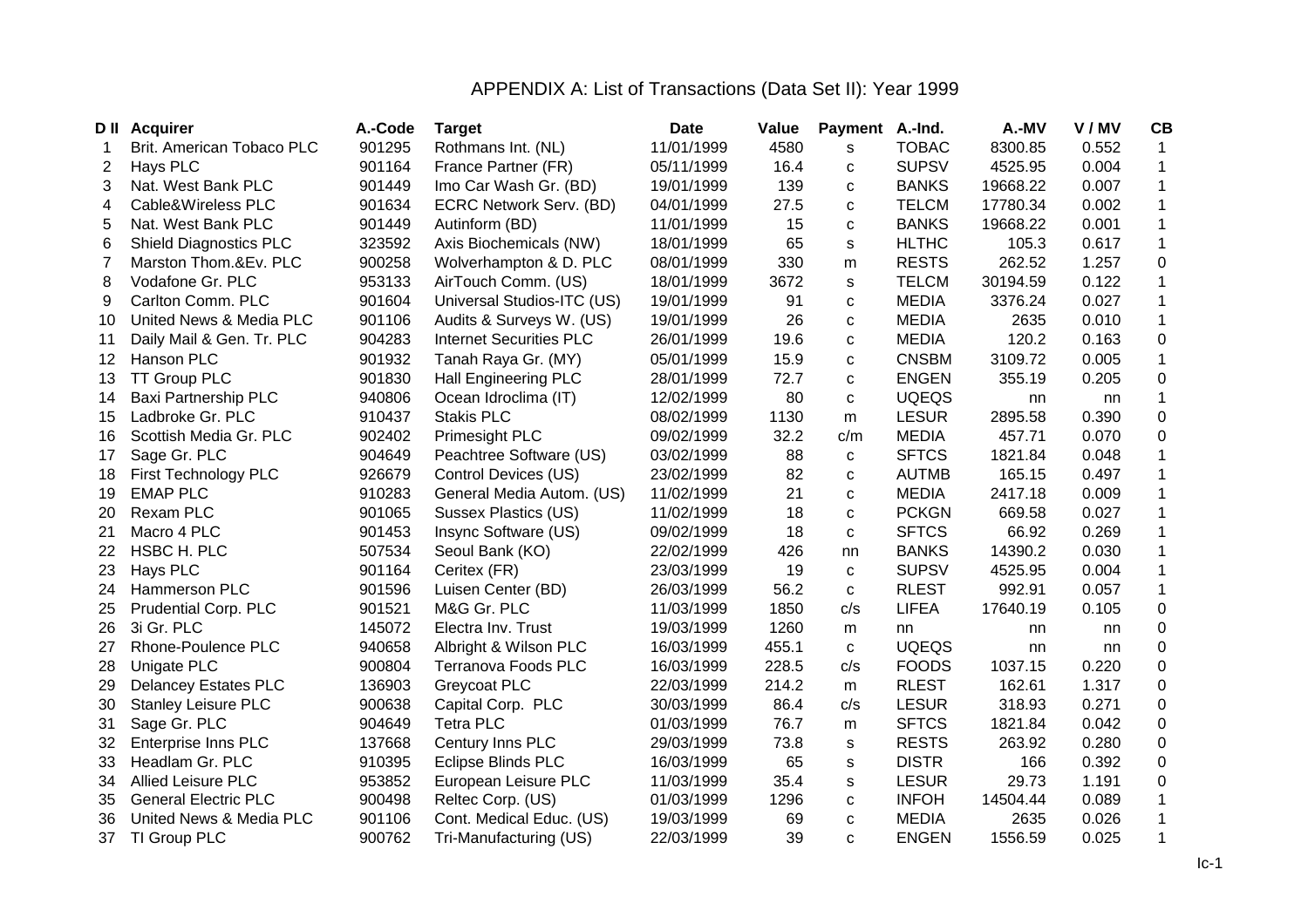|    | <b>D</b> II Acquirer            | A.-Code | <b>Target</b>                   | <b>Date</b> | <b>Value</b> | Payment A.-Ind. |              | A.-MV    | V/MV  | CB           |
|----|---------------------------------|---------|---------------------------------|-------------|--------------|-----------------|--------------|----------|-------|--------------|
| 38 | 3i Gr. PLC                      | 145072  | Issue Inform. Technol. (NL)     | 21/04/1999  | 59.3         | C               | nn           | nn       | nn    | 1            |
| 39 | Kingfisher PLC                  | 940281  | ASDA Gr. PLC                    | 19/04/1999  | 5800         | s               | <b>RTAIL</b> | 8846.79  | 0.656 | $\pmb{0}$    |
| 40 | <b>Airtours PLC</b>             | 914152  | First Choice Holidays PLC       | 28/04/1999  | 832.7        | s               | <b>LESUR</b> | 1828.27  | 0.455 | $\pmb{0}$    |
| 41 | <b>IMI PLC</b>                  | 901704  | Polypipe PLC                    | 15/04/1999  | 336.9        | C/1             | <b>ENGEN</b> | 833.07   | 0.404 | $\pmb{0}$    |
| 42 | <b>Electronics Boutique PLC</b> | 910532  | Game PLC                        | 12/04/1999  | 99.2         | m               | <b>RTAIL</b> | 214.7    | 0.462 | $\pmb{0}$    |
| 43 | <b>Acal PLC</b>                 | 943803  | Sedgemoor PLC                   | 28/04/1999  | 77.1         | m               | <b>DISTR</b> | 79.58    | 0.969 | $\pmb{0}$    |
| 44 | <b>Waterfall Holdings PLC</b>   | 870898  | European Leisure PLC            | 07/04/1999  | 41           | s               | <b>LESUR</b> | 24.96    | 1.643 | $\pmb{0}$    |
| 45 | <b>BP Amoco PLC</b>             | 900995  | Atlantic Richfield Co (US)      | 01/04/1999  | 27220        | s               | <b>OILGS</b> | 52826.84 | 0.515 | $\mathbf{1}$ |
| 46 | <b>General Electric PLC</b>     | 900498  | FORE Systems (US)               | 26/04/1999  | 4190         | C               | <b>ENGEN</b> | 14504.44 | 0.289 | $\mathbf{1}$ |
| 47 | United News & Media PLC         | 901106  | CMP Media (US)                  | 29/04/1999  | 900.2        | C               | <b>MEDIA</b> | 2635     | 0.342 | $\mathbf{1}$ |
| 48 | TI Group PLC                    | 900762  | Walbro Gr. (US)                 | 28/04/1999  | 347          | C               | <b>ENGEN</b> | 1556.59  | 0.223 | $\mathbf{1}$ |
| 49 | Hanson PLC                      | 901932  | Jannock (US)                    | 01/04/1999  | 160          | C               | <b>CNSBM</b> | 3109.72  | 0.051 | $\mathbf{1}$ |
| 50 | <b>Tomkins PLC</b>              | 911258  | ACD Tridon (US)                 | 01/04/1999  | 62           | C               | <b>ENGEN</b> | 3333.49  | 0.019 | $\mathbf{1}$ |
| 51 | <b>Standard Chart. PLC</b>      | 901459  | Bank Bali (ind.)                | 22/04/1999  | 137          | C               | <b>BANKS</b> | 6964.83  | 0.020 | $\mathbf{1}$ |
| 52 | HSBC H. PLC                     | 507534  | Safra Republ. H. PLC            | 10/05/1999  | 2590         | C               | <b>BANKS</b> | 14390.2  | 0.180 | $\pmb{0}$    |
| 53 | <b>FKI PLC</b>                  | 911384  | Crisplant Ind. (DK)             | 24/05/1999  | 180          | C               | <b>ENGEN</b> | 766.58   | 0.235 | $\mathbf{1}$ |
| 54 | <b>Christian Salvesen PLC</b>   | 931825  | Transportes Gerposa (ES)        | 24/05/1999  | 65           | C               | <b>TRNSP</b> | 239.99   | 0.271 | $\mathbf{1}$ |
| 55 | Seton Scholl Healtcare PLC      | 914579  | London Int. Gr. PLC             | 24/05/1999  | 620          | s               | <b>HLTHC</b> | 885.72   | 0.700 | $\pmb{0}$    |
| 56 | Lasmo PLC                       | 901206  | Monument Oil & Gas PLC          | 04/05/1999  | 600          | s               | <b>OILGS</b> | 965.97   | 0.621 | $\pmb{0}$    |
| 57 | <b>Johnston Press PLC</b>       | 943610  | Portsmouth & S. PLC             | 18/05/1999  | 253          | C               | <b>MEDIA</b> | 432.03   | 0.586 | $\pmb{0}$    |
| 58 | Shanks & McEvan Gr. PLC         | 981250  | Caird Gr. PLC                   | 27/05/1999  | 50.6         | $\mathbf C$     | <b>SUPSV</b> | 421.21   | 0.120 | $\pmb{0}$    |
| 59 | <b>Wolseley PLC</b>             | 900764  | <b>British Fittings Gr. PLC</b> | 07/05/1999  | 40           | C/              | <b>CNSBM</b> | 2177.44  | 0.018 | $\pmb{0}$    |
| 60 | Merchant Retail Gr. PLC         | 911474  | A de Gruchy H. PLC              | 24/05/1999  | 32.8         | $\mathbf C$     | <b>RTAIL</b> | 39.71    | 0.826 | $\pmb{0}$    |
| 61 | <b>VDC PLC</b>                  | 953980  | Lawrence PLC                    | 10/05/1999  | 30.8         | s/m             | <b>PHARM</b> | 13.64    | 2.258 | $\pmb{0}$    |
| 62 | Jourdan PLC                     | 911055  | Sims Food Gr. PLC               | 25/05/1999  | 20.5         | s/m             | <b>HHOLD</b> | 13.96    | 1.468 | $\pmb{0}$    |
| 63 | Fairey Gr. PLC                  | 953203  | Servomex PLC                    | 12/05/1999  | 19.1         | c/s             | <b>ELTNC</b> | 244.49   | 0.078 | $\pmb{0}$    |
| 64 | Northern Leisure PLC            | 953171  | Fife Gr. PLC                    | 04/05/1999  | 16.8         | $\mathbb S$     | <b>LESUR</b> | 131.43   | 0.128 | $\pmb{0}$    |
| 65 | <b>Invensys PLC</b>             | 905110  | Marcam Solutions (US)           | 27/05/1999  | 36.4         | C               | <b>ELTNC</b> | 4991.16  | 0.007 | $\mathbf{1}$ |
| 66 | <b>FKI PLC</b>                  | 911384  | Industry General (US)           | 27/05/1999  | 32           | C               | <b>ENGEN</b> | 766.58   | 0.042 | $\mathbf{1}$ |
| 67 | Proteus Int. PLC                | 914555  | Therapeutic Antib.(US)          | 20/05/1999  | 23.8         | s               | <b>PHARM</b> | 26.27    | 0.906 | $\mathbf{1}$ |
| 68 | <b>Burmah Castrol PLC</b>       | 900996  | Remet (US)                      | 07/05/1999  | 20.4         | C               | <b>CHMCL</b> | 1834.55  | 0.011 | $\mathbf{1}$ |
| 69 | Cable&Wireless PLC              | 901634  | Internat. Digit. Comm. (JP)     | 10/05/1999  | 451          | C               | <b>TELCM</b> | 17780.34 | 0.025 | $\mathbf{1}$ |
| 70 | Blue Circle Ind. PLC            | 900304  | Calcemento Int. (LX)            | 01/06/1999  | 401          | nn              | <b>CNSBM</b> | 2413.97  | 0.166 | $\mathbf{1}$ |
| 71 | Unigate PLC                     | 900804  | General Traiteur (FR)           | 01/06/1999  | 101          | C               | <b>FOODS</b> | 1037.15  | 0.097 | $\mathbf{1}$ |
| 72 | Sema Gr. PLC                    | 905714  | DS Telematica (IT)              | 21/06/1999  | 19.9         | C               | <b>SFTCS</b> | 2722.74  | 0.007 | $\mathbf{1}$ |
| 73 | Royal & Sun All. Ins. PLC       | 901514  | Trygg-Hansa Fors. (SD)          | 21/06/1999  | 317          | C               | <b>INSUR</b> | 7667.63  | 0.041 | $\mathbf 1$  |
| 74 | Celltech PLC                    | 953096  | Chiroscience Gr. PLC            | 15/06/1999  | 331.4        | s               | <b>PHARM</b> | 308.43   | 1.074 | $\mathbf 0$  |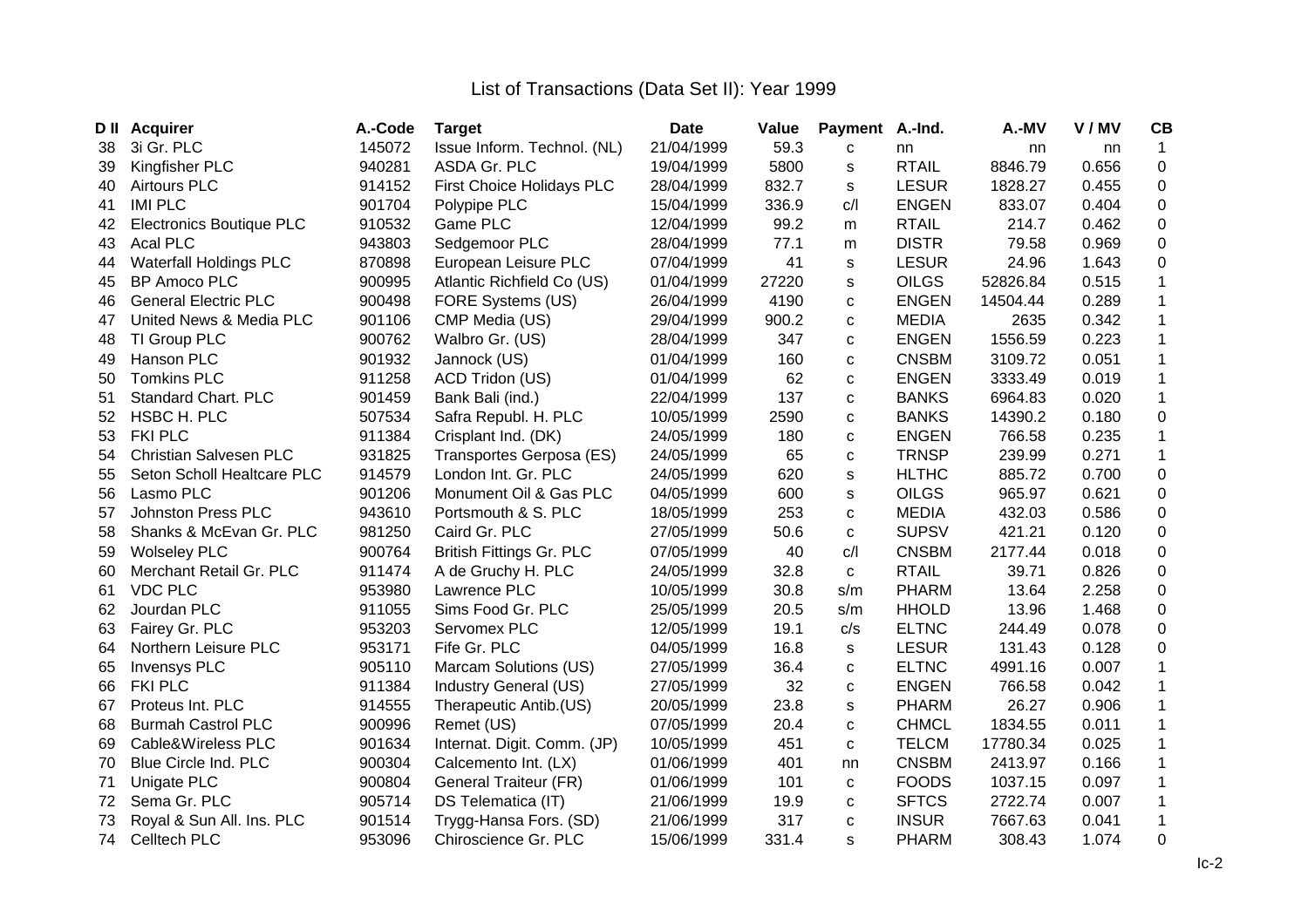|     | <b>D</b> II Acquirer            | A.-Code | <b>Target</b>                | <b>Date</b> | Value | <b>Payment</b> | A.-Ind.      | A.-MV    | V/MV  | CB               |
|-----|---------------------------------|---------|------------------------------|-------------|-------|----------------|--------------|----------|-------|------------------|
| 75  | Greene King PLC                 | 900250  | <b>Morland PLC</b>           | 22/06/1999  | 146.8 | m              | <b>RESTS</b> | 314.97   | 0.466 | $\mathbf 0$      |
| 76  | Coats Viyella PLC               | 905700  | <b>Hicking Pentecost PLC</b> | 30/06/1999  | 65.1  | C              | <b>HHOLD</b> | 189.98   | 0.343 | $\mathbf 0$      |
| 77  | <b>WS Atkins PLC</b>            | 882044  | Lambert Smith H. PLC         | 17/06/1999  | 48.4  | c/m            | <b>SUPSV</b> | 463.33   | 0.104 | $\pmb{0}$        |
| 78  | Global Gr. PLC                  | 974577  | Sims Food Gr. PLC            | 36326       | 22.4  | C              | <b>FOODS</b> | 17.04    | 1.315 | $\pmb{0}$        |
| 79  | Stagecoach H. PLC               | 319410  | Coach USA (US)               | 36325       | 1148  | C              | <b>TRNSP</b> | 3146.27  | 0.365 | $\mathbf{1}$     |
| 80  | Royal Bank of Sctl. PLC         | 901450  | UST Corp., Boston (US)       | 18/06/1999  | 873   | $\mathbf C$    | <b>BANKS</b> | 8405.12  | 0.104 | $\mathbf{1}$     |
| 81  | Yorkshire Water PLC             | 904486  | Aquarion PLC                 | 01/06/1999  | 582.6 | $\mathbf C$    | <b>WATER</b> | 2158.06  | 0.270 | $\pmb{0}$        |
| 82  | <b>Bowthorpe PLC</b>            | 900493  | Netcom Systems (US)          | 14/06/1999  | 299   | $\mathbf{C}$   | <b>ELTNC</b> | 711.49   | 0.420 | $\mathbf{1}$     |
| 83  | Electrocomponents PLC           | 904690  | Allied Electronics (US)      | 08/06/1999  | 237   | $\mathbf C$    | <b>DISTR</b> | 1732.37  | 0.137 | $\mathbf{1}$     |
| 84  | Meggitt PLC                     | 910509  | Whittaker (US)               | 08/06/1999  | 222   | $\mathbf C$    | <b>AERSP</b> | 278.01   | 0.799 | $\mathbf{1}$     |
| 85  | Meyer Int. PLC                  | 901405  | RentX Industries (US)        | 09/06/1999  | 61    | C              | <b>CNSBM</b> | 553.78   | 0.110 | $\mathbf{1}$     |
| 86  | Peninsular & Orient. PLC        | 901127  | Int. Terminal Oper. (US)     | 29/06/1999  | 49    | $\mathbf C$    | <b>TRNSP</b> | 4569.07  | 0.011 | $\mathbf{1}$     |
| 87  | <b>BOC Gr. PLC</b>              | 900451  | FSI Int. (US)                | 36320       | 23    | $\mathbf C$    | <b>CHMCL</b> | 4204.45  | 0.005 | $\mathbf 1$      |
| 88  | <b>Prudential Corp. PLC</b>     | 901521  | Hung Fu Life Ins. (TH)       | 36340       | 63    | nn             | <b>LIFEA</b> | 17640.19 | 0.004 | $\mathbf 1$      |
| 89  | Reckitt & Colman PLC            | 900484  | Brenckiser (NL)              | 36368       | 1946  | s              | <b>PERSH</b> | 3245.21  | 0.600 | $\mathbf 1$      |
| 90  | <b>Guardian IT PLC</b>          | 676563  | Sogeris (FR)                 | 36342       | 35.1  | $\mathbf C$    | <b>SFTCS</b> | 243.17   | 0.144 | $\mathbf 1$      |
| 91  | <b>Trinity PLC</b>              | 901102  | Mirror Gr. PLC               | 36371       | 1240  | m              | <b>MEDIA</b> | 554.6    | 2.236 | $\mathbf 0$      |
| 92  | Mentmore Abbey PLC              | 905728  | <b>Birkby PLC</b>            | 36368       | 154.7 | s              | <b>SUPSV</b> | 98.27    | 1.574 | $\pmb{0}$        |
| 93  | Garban PLC                      | 688846  | Intercapital PLC             | 36343       | 133.5 | s              | <b>SPFIN</b> | 116.93   | 1.142 | $\pmb{0}$        |
| 94  | L Gardner Gr. PLC               | 870194  | <b>Cirqual PLC</b>           | 36363       | 76.7  | c/m            | <b>ENGEN</b> | 63.5     | 1.208 | $\mathbf 0$      |
| 95  | <b>Tilbury Douglas PLC</b>      | 900346  | <b>Bandt PLC</b>             | 36348       | 75.7  | m              | <b>CNSBM</b> | 198.43   | 0.381 | $\pmb{0}$        |
| 96  | <b>BSS Gr. PLC</b>              | 900578  | PTS Gr. PLC                  | 36369       | 55.7  | c/m            | <b>DISTR</b> | 83.56    | 0.667 | $\boldsymbol{0}$ |
| 97  | Close Brothers Gr. PLC          | 905313  | Rea Brothers Gr. PLC         | 36362       | 47.4  | c/s            | <b>SPFIN</b> | 668.78   | 0.071 | $\mathbf 0$      |
| 98  | Royal & Sun All. Ins. PLC       | 901514  | Orion Capital (US)           | 36353       | 868   | C              | <b>INSUR</b> | 7667.63  | 0.113 | 1                |
| 99  | Vodafone AirTouch PLC           | 953133  | CommNet Cellular (US)        | 36360       | 843   | $\mathbf{C}$   | <b>TELCM</b> | 30194.59 | 0.028 | 1                |
| 100 | Shire Pharma Gr. PLC            | 870593  | Roberts Pharma (US)          | 36367       | 637   | s              | <b>PHARM</b> | 544.65   | 1.170 | $\mathbf 1$      |
| 101 | <b>FirstGroup PLC</b>           | 135229  | Ryder Public Transp. (US)    | 36362       | 587   | $\mathbf C$    | <b>TRNSP</b> | 1375.69  | 0.427 | $\mathbf 1$      |
| 102 | <b>Berisford PLC</b>            | 900767  | Scotsman Ind. (US)           | 36347       | 443   | $\mathbf{C}$   | <b>ENGEN</b> | 273.44   | 1.620 | $\mathbf 1$      |
|     | 103 Glynwed Int. PLC            | 900737  | Ipex (US)                    | 36346       | 221   | m              | <b>ENGEN</b> | 402.28   | 0.549 | $\mathbf{1}$     |
|     | 104 Ocean Gr. PLC               | 901373  | Mark VII (US)                | 36368       | 140   | $\mathbf C$    | <b>TRNSP</b> | 1082.47  | 0.129 | 1                |
| 105 | Pearson PLC                     | 914021  | Thomson Fin. Sec. (US)       | 36371       | 93    | nn             | <b>MEDIA</b> | 7264.14  | 0.013 | $\mathbf{1}$     |
|     | 106 Cookson Gr. PLC             | 900433  | Plakson Electr. Mat. (US)    | 36356       | 75    | $\mathbf{C}$   | <b>ENGEN</b> | 898.91   | 0.083 | $\mathbf 1$      |
| 107 | Smith & Nephew PLC              | 900487  | Exogen (US)                  | 36367       | 41    | $\mathbf C$    | <b>HLTHC</b> | 2083.18  | 0.020 | $\mathbf{1}$     |
| 108 | <b>NSB Retail Systems PLC</b>   | 865221  | <b>Unlimited Solutions</b>   | 36349       | 36    | s              | <b>SFTCS</b> | 18.77    | 1.918 | $\boldsymbol{0}$ |
| 109 | Hanson PLC                      | 901932  | Tidewater Sand & Gr. (US)    | 36348       | 27    | C              | <b>CNSBM</b> | 3109.72  | 0.009 | $\mathbf 1$      |
| 110 | Hanson PLC                      | 901932  | Boral-Europ. Brick (NL)      | 36403       | 58    | $\mathbf C$    | <b>CNSBM</b> | 3109.72  | 0.019 | $\mathbf 1$      |
| 111 | <b>Taylor Nelson Sofres PLC</b> | 910707  | Nipo (NL)                    | 36374       | 33    | m              | <b>MEDIA</b> | 291.92   | 0.113 | 1                |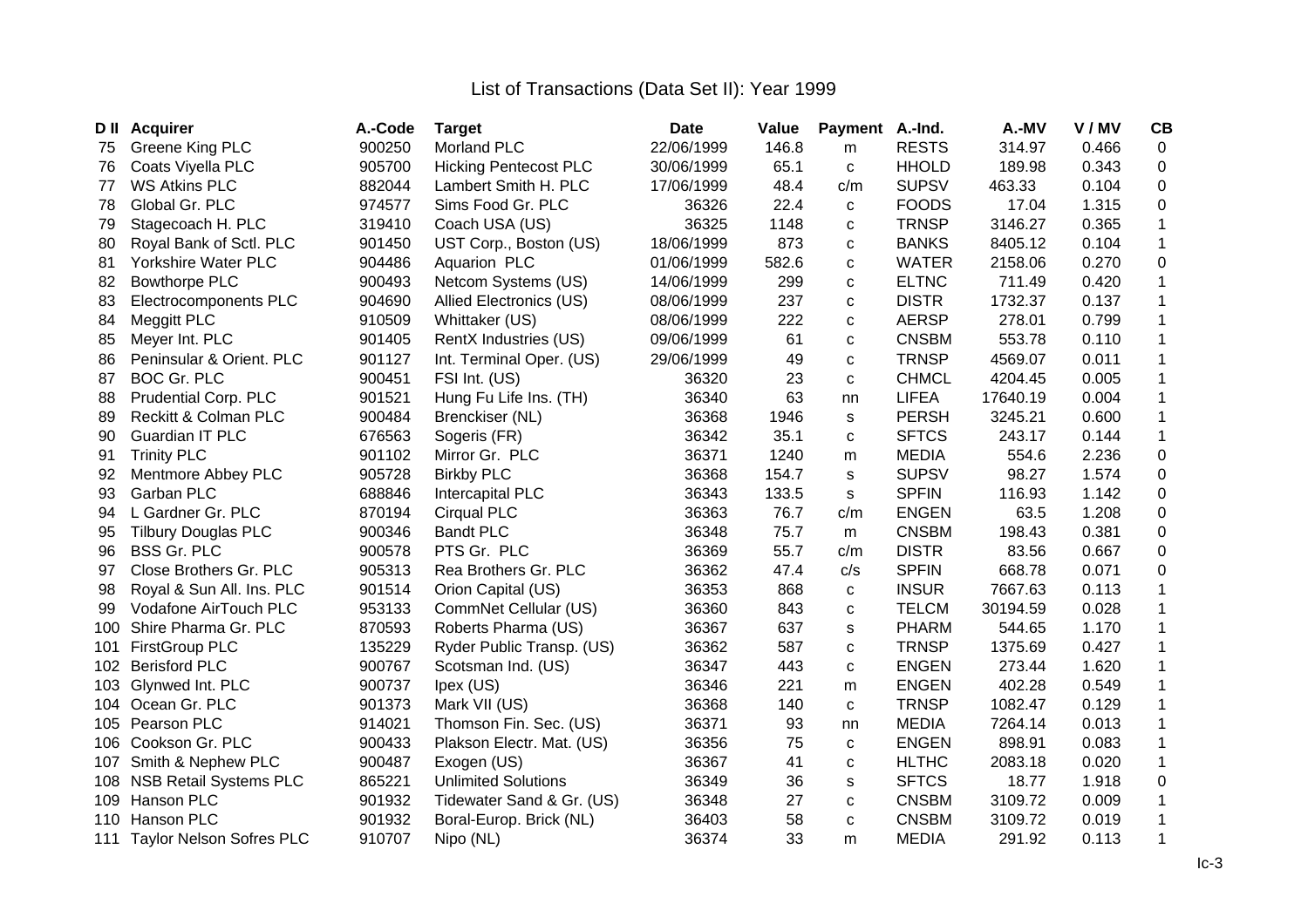|     | <b>D</b> II Acquirer        | A.-Code | <b>Target</b>                   | Date  | Value | Payment A.-Ind. |              | A.-MV    | V/MV   | CB               |
|-----|-----------------------------|---------|---------------------------------|-------|-------|-----------------|--------------|----------|--------|------------------|
|     | 112 TI Group PLC            | 900762  | Marwal Systems (FR)             | 36385 | 45    | C               | <b>ENGEN</b> | 1556.59  | 0.029  | 1                |
| 113 | TI Group PLC                | 900762  | Busak & Shamban (BD)            | 36377 | 275   | C               | <b>ENGEN</b> | 1556.59  | 0.177  | 1                |
| 114 | Serco Gr. PLC               | 943663  | Elekluft (BD)                   | 36382 | 18    | C               | <b>SUPSV</b> | 740.41   | 0.024  | 1                |
| 115 | Energis PLC                 | 671363  | Unisource Carrier S. (SW)       | 36374 | 60    | C               | <b>TELCM</b> | 2014.54  | 0.030  | $\mathbf{1}$     |
| 116 | Meyer Int. PLC              | 901405  | Graham Gr. PLC                  | 36381 | 269.1 | m               | <b>CNSBM</b> | 553.78   | 0.486  | $\mathbf 0$      |
| 117 | <b>Wassall PLC</b>          | 914265  | <b>Allied Carpets PLC</b>       | 36398 | 72.4  | $\mathbf c$     | <b>DIVIN</b> | 349.25   | 0.207  | $\pmb{0}$        |
| 118 | <b>Orb Estates PLC</b>      | 910534  | <b>Gander Properties PLC</b>    | 36383 | 63.2  | c/s             | <b>RLEST</b> | 3.28     | 19.268 | $\pmb{0}$        |
| 119 | Alexon Gr. PLC              | 905314  | Style H. PLC                    | 36398 | 31.4  | m               | <b>RTAIL</b> | 112.32   | 0.280  | $\mathbf 0$      |
| 120 | British Telecomm. PLC       | 900888  | Yellow Book (US)                | 36398 | 410   | C               | <b>TELCM</b> | 58513.4  | 0.007  | 1                |
| 121 | Rolls-Royce PLC             | 940793  | Cooper Cameron (US)             | 36393 | 111   | $\mathbf C$     | <b>AERSP</b> | 3746.01  | 0.030  | $\mathbf 1$      |
| 122 | National Express Gr. PLC    | 301917  | Durham Transport. (US)          | 36388 | 109   | $\mathbf c$     | <b>TRNSP</b> | 1272.21  | 0.086  | $\mathbf{1}$     |
| 123 | Senior PLC                  | 900600  | Pathway Bellows (US)            | 36374 | 22    | C               | <b>ENGEN</b> | 350.58   | 0.063  | $\mathbf 1$      |
| 124 | SSL Int. PLC                | 914579  | Silipos (US)                    | 36395 | 20    | $\mathbf C$     | <b>HLTHC</b> | 885.72   | 0.023  | 1                |
| 125 | Wagon PLC                   | 900743  | Aries Structures (FR)           | 36430 | 69    | C               | <b>ENGEN</b> | 118.21   | 0.584  | 1                |
| 126 | <b>Bank of Scotland PLC</b> | 901442  | NatWest Bank PLC                | 36427 | 20860 | m               | <b>BANKS</b> | 8868.71  | 2.352  | $\pmb{0}$        |
| 127 | <b>Bank of Scotland PLC</b> | 901442  | Hill Hire PLC                   | 36417 | 73.9  | C               | <b>BANKS</b> | 8868.71  | 0.008  | $\mathbf 0$      |
| 128 | Henlys Gr. PLC              | 910600  | Blue Bird (US)                  | 36431 | 803   | C               | <b>ENGEN</b> | 224.71   | 3.573  | $\mathbf 1$      |
| 129 | <b>CGU PLC</b>              | 901503  | Gan (CN)                        | 36416 | 118   | C               | <b>INSUR</b> | 12315.93 | 0.010  | $\mathbf 1$      |
| 130 | Shire Pharma Gr. PLC        | 870593  | Fuisz Pharma (BD)               | 36457 | 23.6  | $\mathbf c$     | <b>PHARM</b> | 544.65   | 0.043  | $\mathbf{1}$     |
| 131 | Williams PLC                | 914294  | Eltek Fire & Safety (NW)        | 36445 | 17    | C               | <b>SUPSV</b> | 2487.05  | 0.007  |                  |
|     | 132 3i Gr. PLC              | 145072  | Segur Iberica (ES)              | 36454 | 25.3  | C               | nn           | nn       | nn     | 1                |
| 133 | Wolverhampton & D. PLC      | 900274  | <b>Mansfield Brewery PLC</b>    | 36458 | 248.5 | m               | <b>RESTS</b> | 234.88   | 1.058  | $\boldsymbol{0}$ |
|     | 134 Travis Perkins PLC      | 931669  | Sharpe & Fisher PLC             | 36458 | 76.1  | c/s             | <b>CNSBM</b> | 415.09   | 0.183  | $\boldsymbol{0}$ |
|     | 135 National Grid Gr. PLC   | 870181  | EnerTel (NL)                    | 36475 | 352   | $\mathbf C$     | <b>ELECT</b> | 7074.38  | 0.050  | $\mathbf 1$      |
|     | 136 Unilever PLC            | 900789  | Amora Maille (FR)               | 36488 | 452   | с               | <b>FOODS</b> | 21978.07 | 0.021  | 1                |
|     | 137 Vodafone AirTouch PLC   | 953133  | Mannesmann (BD)                 | 36477 | 77594 | s               | <b>TELCM</b> | 30194.59 | 2.570  | $\mathbf{1}$     |
| 138 | Morgan Crucible PLC         | 900408  | Vacuumschmelze (BD)             | 36465 | 125   | C               | <b>ENGEN</b> | 642.56   | 0.195  | 1                |
| 139 | Rugby Gr. PLC               | 900308  | Embra (SD)                      | 36473 | 51    | $\mathbf c$     | <b>CNSBM</b> | 610.5    | 0.084  | $\mathbf{1}$     |
| 140 | Royal Bank of Sctl. PLC     | 901450  | Nat. West. Bank PLC             | 36469 | 26527 | m               | <b>BANKS</b> | 8405.12  | 3.156  | $\mathbf 0$      |
| 141 | United News & Media PLC     | 901106  | Carlton Comm. PLC               | 36469 | 4045  | s               | <b>MEDIA</b> | 2635     | 1.535  | $\pmb{0}$        |
| 142 | Anglo American PLC          | 903076  | <b>Tarmac PLC</b>               | 36469 | 1198  | C               | <b>MNING</b> | 800743.9 | 0.001  | $\mathbf 0$      |
| 143 | RMC Gr. PLC                 | 900307  | Rugby Gr. PLC                   | 36472 | 896.2 | C/1             | <b>CNSBM</b> | 2145.66  | 0.418  | $\mathbf 0$      |
| 144 | <b>Whitbread PLC</b>        | 900271  | Swallow Gr. PLC                 | 36486 | 581   | C/              | <b>RESTS</b> | 3794     | 0.153  | $\pmb{0}$        |
| 145 | <b>Celltech PLC</b>         | 953096  | Medeva PLC                      | 36472 | 563.3 | s               | <b>PHARM</b> | 308.43   | 1.826  | $\mathbf 0$      |
| 146 | Daily Mail & Gen. Trust     | 904283  | <b>Bristol United Press PLC</b> | 36472 | 85.2  | с               | <b>MEDIA</b> | 120.2    | 0.709  | $\pmb{0}$        |
| 147 | Thames Water PLC            | 904393  | E'town (US)                     | 36486 | 637   | C               | <b>WATER</b> | 4013.15  | 0.159  | 1                |
|     | 148 Invensys PLC            | 905110  | Best Power Techn. PLC           | 36483 | 150   | C               | <b>ELTNC</b> | 4991.16  | 0.030  | $\mathbf 0$      |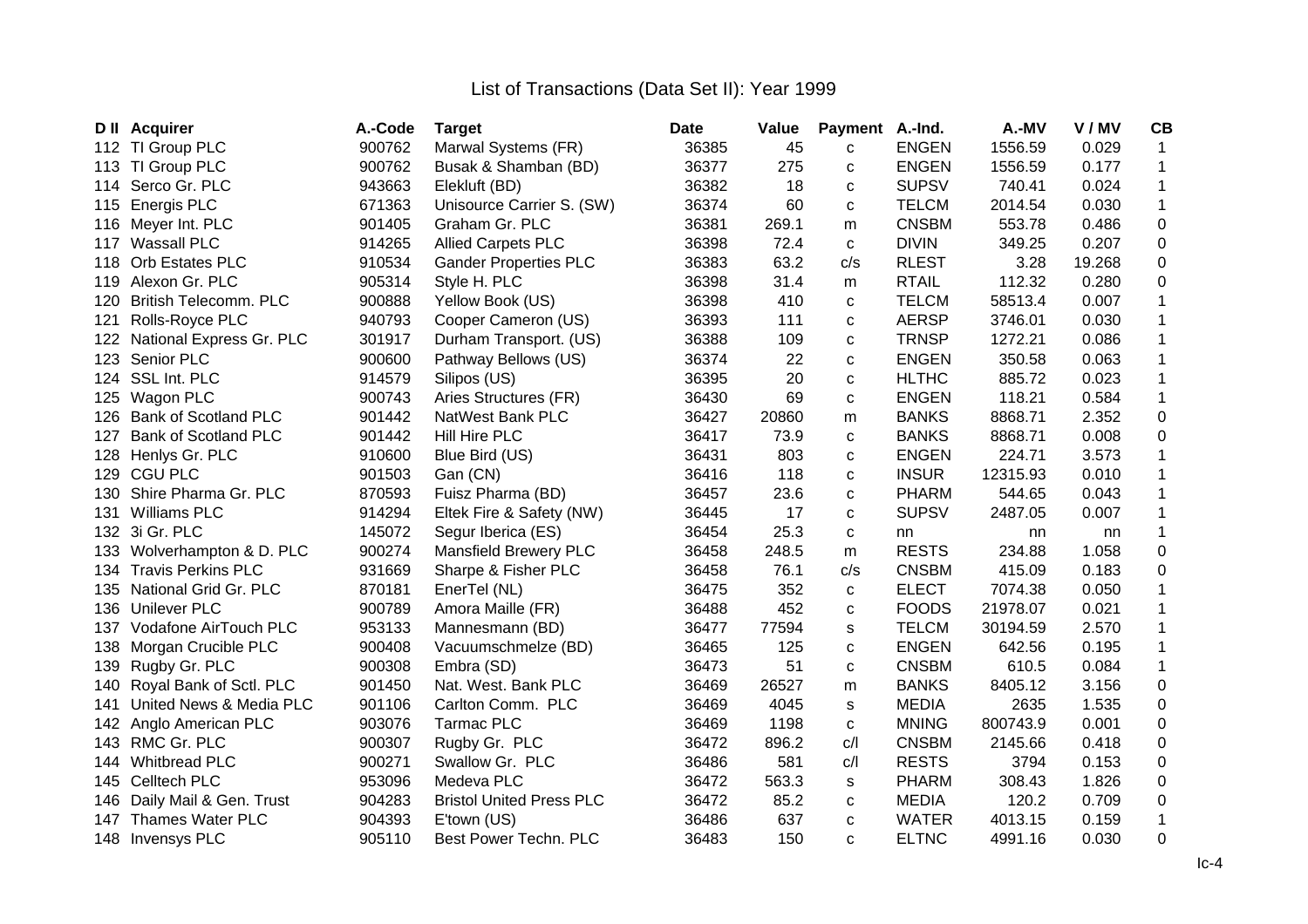|      | D II Acquirer                | A.-Code | <b>Target</b>                  | <b>Date</b> | Value | <b>Payment</b> | A.-Ind.      | A.-MV    | V/MV   | СB          |
|------|------------------------------|---------|--------------------------------|-------------|-------|----------------|--------------|----------|--------|-------------|
| 149  | <b>Cordiant PLC</b>          | 926751  | HealthWorld (US)               | 36473       | 121   | s              | MEDIA        | 241.1    | 0.502  |             |
| 150  | Aggregate Ind. PLC           | 903357  | Golden's (US)                  | 36465       | 38    | C              | <b>CNSBM</b> | 846.73   | 0.045  | $\mathbf 1$ |
| 151  | BG PLC                       | 911488  | Tesoro Bolivia Petrol. (BO)    | 36486       | 63    | C              | <b>GASDS</b> | 15008.63 | 0.004  | $\mathbf 1$ |
|      | 152 HSBC H. PLC              | 507534  | Bangkok Metrop. Bank (TH)      | 36472       | 650   | C              | <b>BANKS</b> | 14390.2  | 0.045  | $\mathbf 1$ |
| 153  | Caledonia Inv. PLC           | 904129  | <b>Sterling Industries PLC</b> | 36491       | 70.4  | m/c/l          | <b>SPFIN</b> | 638.84   | 0.110  | 0           |
| 154  | John Mansfield Gr. PLC       | 135860  | <b>Waddington PLC</b>          | 36501       | 319   | m              | <b>CNSBM</b> | 16.08    | 19.838 | 0           |
| 155  | Peterhouse Gr. PLC           | 911223  | Eve Gr. PLC                    | 36503       | 40.6  | m              | <b>SUPSV</b> | 5.85     | 6.940  | 0           |
| 156  | Cookson Gr. PLC              | 900433  | Enthome-OMI (US)               | 36508       | 314   | C              | <b>ENGEN</b> | 898.91   | 0.349  |             |
| 157  | <b>Tomkins PLC</b>           | 911258  | Hart & Cooley (US)             | 36524       | 198   | C              | <b>ENGEN</b> | 3333.49  | 0.059  | 1.          |
| 158  | Smiths Ind. PLC              | 900943  | Invensys-Aerospace (US)        | 36510       | 109   | C              | <b>AERSP</b> | 2650.26  | 0.041  |             |
| 159  | <b>British Aerospace PLC</b> | 901419  | Watkins-John. Co. (US)         | 36510       | 38    | nn             | <b>AERSP</b> | 8983.6   | 0.004  |             |
| 160. | Applied Holographics PLC     | 917184  | Optical Sec. Gr. (US)          | 36494       | 33    | C              | <b>SUPSV</b> | 42.33    | 0.780  | 1.          |
| 161  | Smiths Ind. PLC              | 900943  | Sabritec (US)                  | 36507       | 33    | C              | <b>AERSP</b> | 2650.26  | 0.012  | 1.          |
| 162  | <b>WS Atkins PLC</b>         | 882044  | Benham Comp. (US)              | 36504       | 29    | C              | <b>SUPSV</b> | 463.33   | 0.063  |             |
| 163. | Dicom Gr. PLC                | 870805  | Imaging Comp. (US)             | 36518       | 21    | m              | <b>INFOH</b> | 14.42    | 1.456  |             |
| 164  | HP Bulmer H. PLC             | 926001  | American Hard Cider (US)       | 36502       | 19    | C              | <b>BEVES</b> | 179      | 0.106  | 1.          |
| 165  | Cordiant Comm. Gr. PLC       | 926751  | Interactive Edge (US)          | 36502       | 15.6  | m              | <b>MEDIA</b> | 241.1    | 0.065  | 1.          |
| 166  | Cordiant Comm. Gr. PLC       | 926751  | Diamond Ad (BR)                | 36507       | 83    | C              | <b>MEDIA</b> | 241.1    | 0.344  | 1.          |
| 167  | Britax Int. PLC              | 900952  | Poong Jeong Ind. (KO)          | 36515       | 62    | c              | <b>AUTMB</b> | 312.83   | 0.198  |             |

## **Transactions excluded compared to Data Set I:**

| 59 Table Design PLC         | Denby Gr. PLC  | 36306 | - 40.7 | c/l |
|-----------------------------|----------------|-------|--------|-----|
| 121 Sports Internet Gr. PLC | Surrey Gr. PLC | 36399 | 19.7   | s/m |

| Key: | A.-Code:    | Datastream Company Code of Acquirer                              |           |
|------|-------------|------------------------------------------------------------------|-----------|
|      | Date:       | Announcement Date of Transaction                                 |           |
|      | Value:      | Deal Value of Transaction on Announcement Date                   |           |
|      | Payment:    | Method of Payment: cash (c); stock (s); mixed (m); loan note (l) |           |
|      | Deal:       | Deal Approval: friendly (f), hostile (h)                         |           |
|      | $A.-Ind.$ : | Industry of Acquirer (Datastream Industry Code Level 4)          |           |
|      | A.-MV:      | Market Value of Acquirer on 31/12/98                             |           |
|      | V/MV:       | Ratio of Deal Value to Market Value of Acquirer                  | Source:   |
|      | CB:         | Nature of Deal: Cross-border (1); Domestic (0)                   | Acquisiti |
|      |             |                                                                  |           |

Acquisitions Monthly; Datastream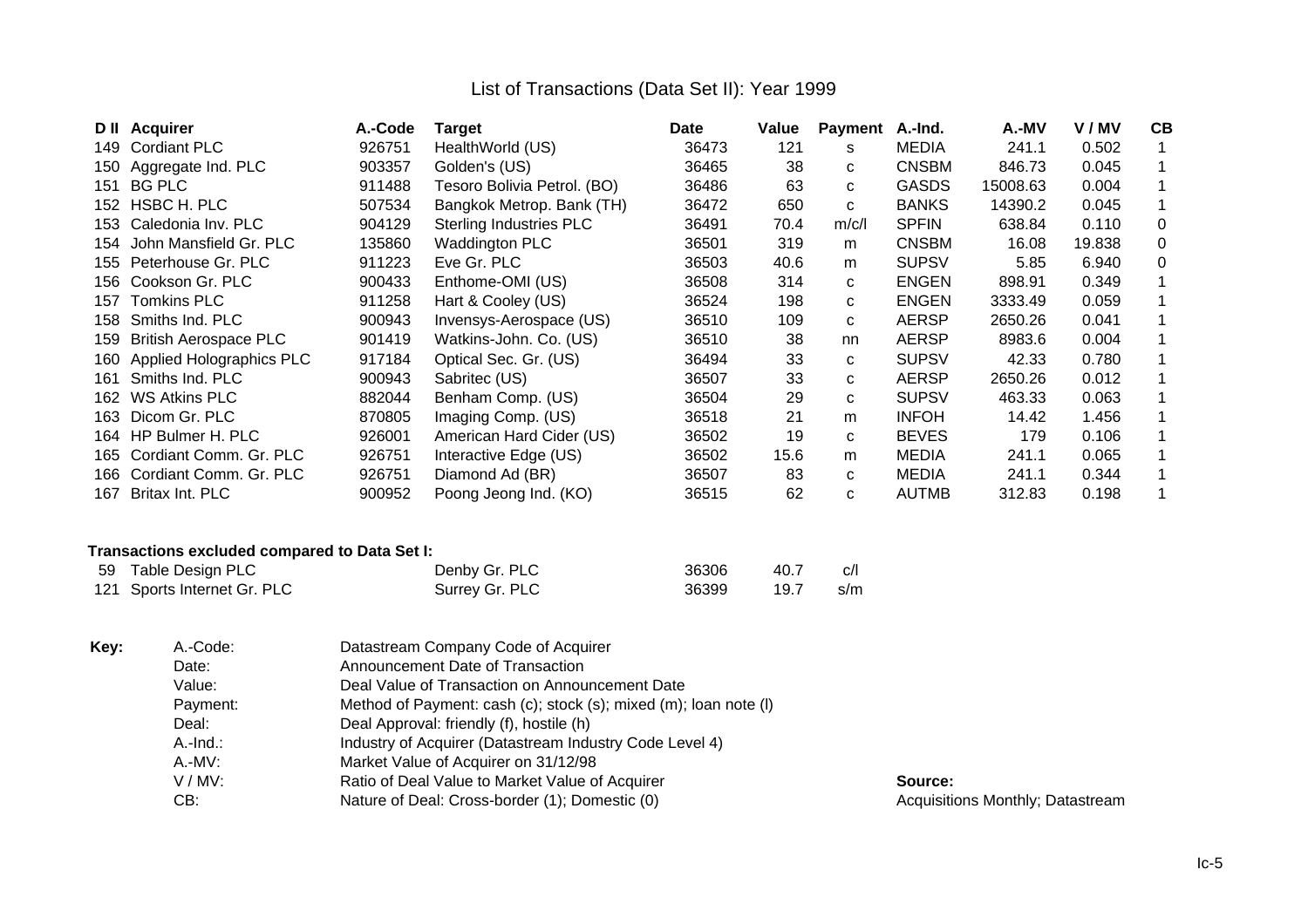# APPENDIX B: List of Transactions (Data Set III): Year 1999

| D III          |                | <b>DII Acquirer</b>             | A.-Code | <b>Target</b>                   | <b>Date</b> |       | Value Payment A.-Ind. |              | A.-MV    | V/MV  | CB           |
|----------------|----------------|---------------------------------|---------|---------------------------------|-------------|-------|-----------------------|--------------|----------|-------|--------------|
|                |                | 155 Peterhouse Gr. PLC          | 911223  | Eve Gr. PLC                     | 36503       | 40.6  | m                     | <b>SUPSV</b> | 5.85     | 6.940 | 0            |
| 2              | 128            | Henlys Gr. PLC                  | 910600  | Blue Bird (US)                  | 36431       | 803   | C                     | <b>ENGEN</b> | 224.71   | 3.573 | 1            |
| 3              | 140            | Royal Bank of Sctl. PLC         | 901450  | Nat. West. Bank PLC             | 36469       | 26527 | m                     | <b>BANKS</b> | 8405.12  | 3.156 | $\pmb{0}$    |
| 4              |                | 137 Vodafone AirTouch PLC       | 953133  | Mannesmann (BD)                 | 36477       | 77594 | s                     | <b>TELCM</b> | 30194.59 | 2.570 | $\mathbf 1$  |
| 5              | 126            | <b>Bank of Scotland PLC</b>     | 901442  | NatWest Bank PLC                | 36427       | 20860 | m                     | <b>BANKS</b> | 8868.71  | 2.352 | $\pmb{0}$    |
| 6              | 61             | <b>VDC PLC</b>                  | 953980  | Lawrence PLC                    | 36290       | 30.8  | s/m                   | <b>PHARM</b> | 13.64    | 2.258 | $\pmb{0}$    |
| $\overline{7}$ | 91             | <b>Trinity PLC</b>              | 901102  | Mirror Gr. PLC                  | 36371       | 1240  | m                     | <b>MEDIA</b> | 554.6    | 2.236 | $\pmb{0}$    |
| 8              |                | 108 NSB Retail Systems PLC      | 865221  | <b>Unlimited Solutions PLC</b>  | 36349       | 36    | S                     | <b>MEDIA</b> | 18.77    | 1.918 | $\pmb{0}$    |
| 9              |                | 145 Celltech PLC                | 953096  | Medeva PLC                      | 36472       | 563.3 | S                     | PHARM        | 308.43   | 1.826 | $\pmb{0}$    |
| 10             | 44             | <b>Waterfall Holdings PLC</b>   | 870898  | European Leisure PLC            | 07/04/1999  | 41    | S                     | <b>LESUR</b> | 24.96    | 1.643 | $\pmb{0}$    |
| 11             | 102            | <b>Berisford PLC</b>            | 900767  | Scotsman Ind. (US)              | 36347       | 443   | C                     | <b>ENGEN</b> | 273.44   | 1.620 | $\mathbf 1$  |
| 12             | 92             | Mentmore Abbey PLC              | 905728  | <b>Birkby PLC</b>               | 36368       | 154.7 | s                     | <b>SUPSV</b> | 98.27    | 1.574 | $\pmb{0}$    |
| 13             | 141            | United News & Media PLC         | 901106  | Carlton Comm. PLC               | 36469       | 4045  | S                     | <b>MEDIA</b> | 2635     | 1.535 | $\pmb{0}$    |
| 14             | 62             | Jourdan PLC                     | 911055  | Sims Food Gr. PLC               | 25/05/1999  | 20.5  | s/m                   | <b>HHOLD</b> | 13.96    | 1.468 | $\pmb{0}$    |
| 15             |                | 163 Dicom Gr. PLC               | 870805  | Imaging Comp. (US)              | 36518       | 21    | m                     | <b>INFOH</b> | 14.42    | 1.456 | $\mathbf{1}$ |
| 16             | 29             | <b>Delancey Estates PLC</b>     | 136903  | Greycoat PLC                    | 22/03/1999  | 214.2 | m                     | <b>RLEST</b> | 162.61   | 1.317 | $\pmb{0}$    |
| 17             | 78             | Global Gr. PLC                  | 974577  | Sims Food Gr. PLC               | 15/06/1999  | 22.4  | C                     | <b>FOODS</b> | 17.04    | 1.315 | $\pmb{0}$    |
| 18             | $\overline{7}$ | Marston Thom.&Ev. PLC           | 900258  | Wolverhampton & D. PLC          | 08/01/1999  | 330   | m                     | <b>RESTS</b> | 262.52   | 1.257 | $\pmb{0}$    |
| 19             | 94             | L Gardner Gr. PLC               | 870194  | <b>Cirqual PLC</b>              | 36363       | 76.7  | c/m                   | <b>ENGEN</b> | 63.5     | 1.208 | $\pmb{0}$    |
| 20             |                | 34 Allied Leisure PLC           | 953852  | European Leisure PLC            | 36230       | 35.4  | s                     | <b>LESUR</b> | 29.73    | 1.191 | $\pmb{0}$    |
| 21             |                | 100 Shire Pharma Gr. PLC        | 870593  | Roberts Pharma (US)             | 36367       | 637   | S                     | <b>PHARM</b> | 544.65   | 1.170 | $\mathbf 1$  |
| 22             | 93             | Garban PLC                      | 688846  | Intercapital PLC                | 36343       | 133.5 | S                     | <b>SPFIN</b> | 116.93   | 1.142 | $\pmb{0}$    |
| 23             | 74             | <b>Celltech PLC</b>             | 953096  | Chiroscience Gr. PLC            | 15/06/1999  | 331.4 | s                     | <b>PHARM</b> | 308.43   | 1.074 | $\pmb{0}$    |
| 24             |                | 133 Wolverhampton & D. PLC      | 900274  | <b>Mansfield Brewery PLC</b>    | 36458       | 248.5 | m                     | <b>RESTS</b> | 234.88   | 1.058 | $\pmb{0}$    |
| 25             |                | 43 Acal PLC                     | 943803  | Sedgemoor PLC                   | 28/04/1999  | 77.1  | m                     | <b>DISTR</b> | 79.58    | 0.969 | 0            |
| 26             | 67             | Proteus Int. PLC                | 914555  | Therapeutic Antib.(US)          | 20/05/1999  | 23.8  | s                     | <b>PHARM</b> | 26.27    | 0.906 | $\mathbf 1$  |
| 27             | 60.            | Merchant Retail Gr. PLC         | 911474  | A de Gruchy H. PLC              | 24/05/1999  | 32.8  | С                     | <b>RTAIL</b> | 39.71    | 0.826 | $\pmb{0}$    |
| 28             | 84             | Meggitt PLC                     | 910509  | Whittaker (US)                  | 36319       | 222   | C                     | <b>AERSP</b> | 278.01   | 0.799 | $\mathbf 1$  |
| 29             | 160            | <b>Applied Holographics PLC</b> | 917184  | Optical Sec. Gr. (US)           | 36494       | 33    | C                     | <b>SUPSV</b> | 42.33    | 0.780 | $\mathbf 1$  |
| 30             |                | 146 Daily Mail & Gen. Tr. PLC   | 904283  | <b>Bristol United Press PLC</b> | 36472       | 85.2  | C                     | <b>MEDIA</b> | 120.2    | 0.709 | $\mathbf 0$  |
| 31             | 55             | Seton Scholl Healtcare PLC      | 914579  | London Int. Gr. PLC             | 36304       | 620   | s                     | <b>HLTHC</b> | 885.72   | 0.700 | $\pmb{0}$    |
| 32             | 96             | <b>BSS Gr. PLC</b>              | 900578  | PTS Gr. PLC                     | 36369       | 55.7  | c/m                   | <b>DISTR</b> | 83.56    | 0.667 | $\mathbf 0$  |
| 33             | 39             | Kingfisher PLC                  | 940281  | ASDA Gr. PLC                    | 19/04/1999  | 5800  | s                     | <b>RTAIL</b> | 8846.79  | 0.656 | $\pmb{0}$    |
| 34             | 56             | Lasmo PLC                       | 901206  | Monument Oil & Gas PLC          | 04/05/1999  | 600   | s                     | <b>OILGS</b> | 965.97   | 0.621 | $\pmb{0}$    |
| 35             | 6              | <b>Shield Diagnostics PLC</b>   | 323592  | Axis Biochemicals (NW)          | 18/01/1999  | 65    | $\mathbf S$           | <b>HLTHC</b> | 105.3    | 0.617 | $\mathbf 1$  |
| 36             | 89             | Reckitt & Colman PLC            | 900484  | Brenckiser (NL)                 | 36368       | 1946  | s                     | <b>PERSH</b> | 3245.21  | 0.600 | $\mathbf{1}$ |
| 37             | 57             | <b>Johnston Press PLC</b>       | 943610  | Portsmouth & S. PLC             | 18/05/1999  | 253   | C                     | <b>MEDIA</b> | 432.03   | 0.586 | $\mathbf 0$  |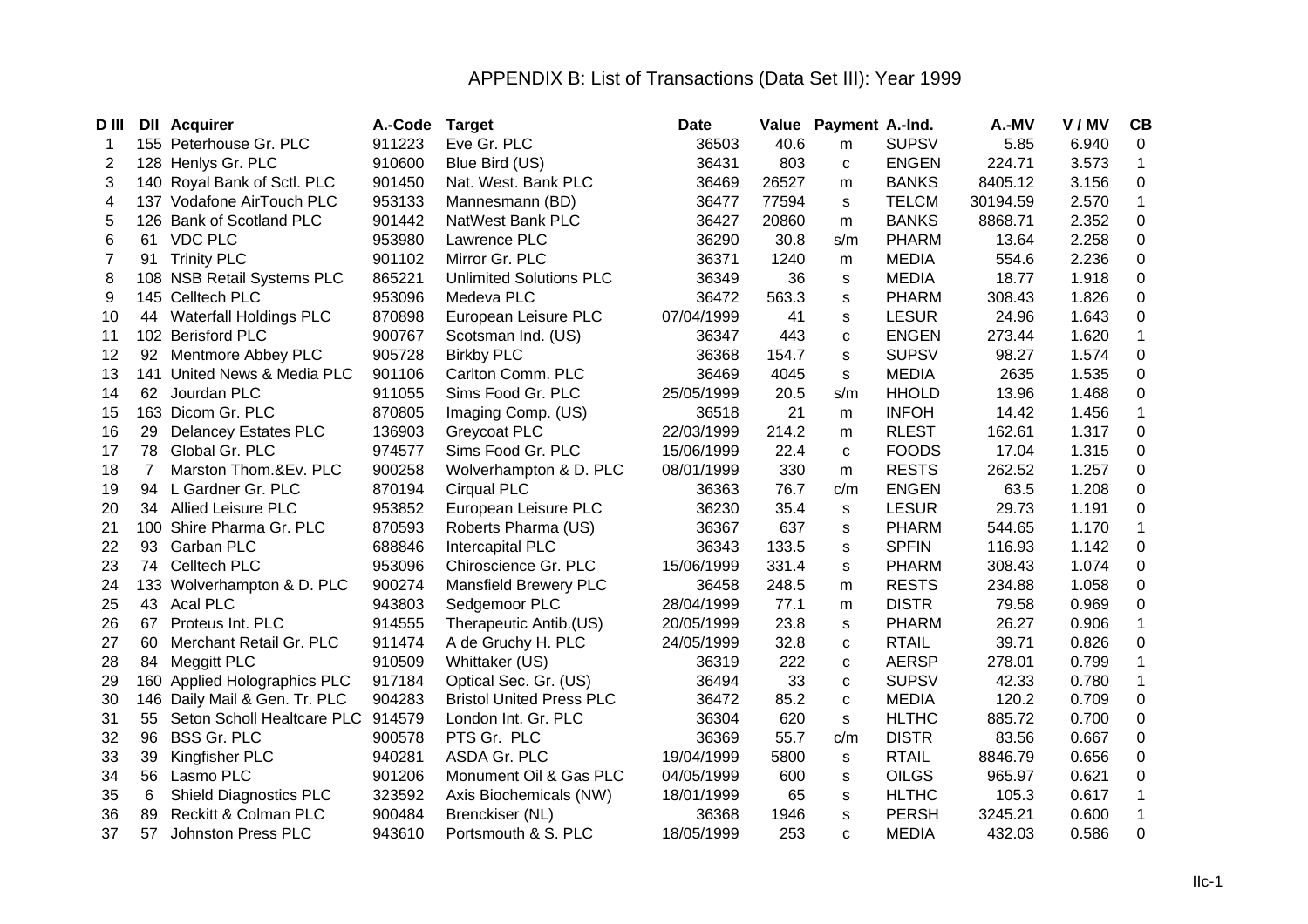| D III | DII         | <b>Acquirer</b>                 | A.-Code | <b>Target</b>                    | <b>Date</b> | Value | Payment A.-Ind. |              | A.-MV    | V/MV  | CB           |
|-------|-------------|---------------------------------|---------|----------------------------------|-------------|-------|-----------------|--------------|----------|-------|--------------|
| 38    |             | 125 Wagon PLC                   | 900743  | Aries Structures (FR)            | 36430       | 69    | C               | <b>ENGEN</b> | 118.21   | 0.584 | 1            |
| 39    | $\mathbf 1$ | Brit. American Tobaco PLC       | 901295  | Rothmans Int. (NL)               | 11/01/1999  | 4580  | s               | <b>TOBAC</b> | 8300.85  | 0.552 | 1            |
| 40    |             | 103 Glynwed Int. PLC            | 900737  | Ipex (US)                        | 36346       | 221   | m               | <b>ENGEN</b> | 402.28   | 0.549 | $\mathbf 1$  |
| 41    | 45          | <b>BP Amoco PLC</b>             | 900995  | Atlantic Richfield Co (US)       | 01/04/1999  | 27220 | S               | <b>OILGS</b> | 52826.84 | 0.515 | $\mathbf{1}$ |
| 42    | 149         | <b>Cordiant PLC</b>             | 926751  | HealthWorld (US)                 | 36473       | 121   | S               | <b>MEDIA</b> | 241.1    | 0.502 | $\mathbf{1}$ |
| 43    | 18          | First Technology PLC            | 926679  | Control Devices (US)             | 36214       | 82    | C               | <b>AUTMB</b> | 165.15   | 0.497 | $\mathbf 1$  |
| 44    |             | 116 Meyer Int. PLC              | 901405  | Graham Gr. PLC                   | 36381       | 269.1 | m               | <b>CNSBM</b> | 553.78   | 0.486 | $\pmb{0}$    |
| 45    | 75          | Greene King PLC                 | 900250  | <b>Morland PLC</b>               | 22/06/1999  | 146.8 | m               | <b>RESTS</b> | 314.97   | 0.466 | $\pmb{0}$    |
| 46    | 42          | <b>Electronics Boutique PLC</b> | 910532  | Game PLC                         | 12/04/1999  | 99.2  | m               | <b>RTAIL</b> | 214.7    | 0.462 | $\pmb{0}$    |
| 47    | 40          | <b>Airtours PLC</b>             | 914152  | <b>First Choice Holidays PLC</b> | 28/04/1999  | 832.7 | s               | <b>LESUR</b> | 1828.27  | 0.455 | $\pmb{0}$    |
| 48    | 101         | <b>FirstGroup PLC</b>           | 135229  | Ryder Public Transp. (US)        | 36362       | 587   | C               | <b>TRNSP</b> | 1375.69  | 0.427 | 1            |
| 49    | 82          | <b>Bowthorpe PLC</b>            | 900493  | Netcom Systems (US)              | 36325       | 299   | C               | <b>ELTNC</b> | 711.49   | 0.420 | $\mathbf 1$  |
| 50    | 143         | RMC Gr. PLC                     | 900307  | Rugby Gr. PLC                    | 36472       | 896.2 | C/              | <b>CNSBM</b> | 2145.66  | 0.418 | $\pmb{0}$    |
| 51    | 41          | <b>IMI PLC</b>                  | 901704  | Polypipe PLC                     | 36265       | 336.9 | C/              | <b>ENGEN</b> | 833.07   | 0.404 | $\pmb{0}$    |
| 52    | 33          | Headlam Gr. PLC                 | 910395  | <b>Eclipse Blinds PLC</b>        | 16/03/1999  | 65    | s               | <b>DISTR</b> | 166      | 0.392 | $\pmb{0}$    |
| 53    | 15          | Ladbroke Gr. PLC                | 910437  | <b>Stakis PLC</b>                | 08/02/1999  | 1130  | ${\sf m}$       | <b>LESUR</b> | 2895.58  | 0.390 | $\pmb{0}$    |
| 54    | 95          | <b>Tilbury Douglas PLC</b>      | 900346  | <b>Bandt PLC</b>                 | 36348       | 75.7  | m               | <b>CNSBM</b> | 198.43   | 0.381 | $\pmb{0}$    |
| 55    | 79          | Stagecoach H. PLC               | 319410  | Coach USA (US)                   | 14/06/1999  | 1148  | c               | <b>TRNSP</b> | 3146.27  | 0.365 | $\mathbf 1$  |
| 56    |             | 156 Cookson Gr. PLC             | 900433  | Enthome-OMI (US)                 | 36508       | 314   | C               | <b>ENGEN</b> | 898.91   | 0.349 | $\mathbf{1}$ |
| 57    |             | 166 Cordiant Comm. Gr. PLC      | 926751  | Diamond Ad (BR)                  | 36507       | 83    | C               | <b>MEDIA</b> | 241.1    | 0.344 | $\mathbf 1$  |
| 58    | 76          | Coats Viyella PLC               | 905700  | <b>Hicking Pentecost PLC</b>     | 30/06/1999  | 65.1  | C               | <b>HHOLD</b> | 189.98   | 0.343 | $\pmb{0}$    |
| 59    | 47          | United News & Media PLC         | 901106  | CMP Media (US)                   | 29/04/1999  | 900.2 | C               | <b>MEDIA</b> | 2635     | 0.342 | $\mathbf{1}$ |
| 60    | 46          | <b>General Electric PLC</b>     | 900498  | FORE Systems (US)                | 26/04/1999  | 4190  | c               | <b>ENGEN</b> | 14504.44 | 0.289 | $\mathbf 1$  |
| 61    | 32          | Enterprise Inns PLC             | 137668  | Century Inns PLC                 | 29/03/1999  | 73.8  | s               | <b>RESTS</b> | 263.92   | 0.280 | $\mathsf 0$  |
| 62    | 119         | Alexon Gr. PLC                  | 905314  | Style H. PLC                     | 36398       | 31.4  | m               | <b>RTAIL</b> | 112.32   | 0.280 | $\pmb{0}$    |
| 63    | 30          | <b>Stanley Leisure PLC</b>      | 900638  | Capital Corp. PLC                | 30/03/1999  | 86.4  | c/s             | <b>LESUR</b> | 318.93   | 0.271 | $\mathsf 0$  |
| 64    | 54          | <b>Christian Salvesen PLC</b>   | 931825  | Transportes Gerposa (ES)         | 24/05/1999  | 65    | $\mathbf C$     | <b>TRNSP</b> | 239.99   | 0.271 | $\mathbf 1$  |
| 65    | 81          | <b>Yorkshire Water PLC</b>      | 904486  | Aquarion PLC                     | 01/06/1999  | 582.6 | C               | <b>WATER</b> | 2158.06  | 0.270 | $\pmb{0}$    |
| 66    | 21          | Macro 4 PLC                     | 901453  | Insync Software (US)             | 09/02/1999  | 18    | C               | <b>SFTCS</b> | 66.92    | 0.269 | 1            |
| 67    | 53          | <b>FKI PLC</b>                  | 911384  | Crisplant Ind. (DK)              | 24/05/1999  | 180   | C               | <b>ENGEN</b> | 766.58   | 0.235 | $\mathbf{1}$ |
| 68    | 48          | TI Group PLC                    | 900762  | Walbro Gr. (US)                  | 28/04/1999  | 347   | C               | <b>ENGEN</b> | 1556.59  | 0.223 | $\mathbf{1}$ |
| 69    | 28          | Unigate PLC                     | 900804  | Terranova Foods PLC              | 16/03/1999  | 228.5 | c/s             | <b>FOODS</b> | 1037.15  | 0.220 | $\mathsf 0$  |
| 70    |             | 117 Wassall PLC                 | 914265  | <b>Allied Carpets PLC</b>        | 36398       | 72.4  | C               | <b>DIVIN</b> | 349.25   | 0.207 | $\mathsf 0$  |
| 71    | 13          | <b>TT Group PLC</b>             | 901830  | Hall Engineering PLC             | 36188       | 72.7  | C               | <b>ENGEN</b> | 355.19   | 0.205 | $\pmb{0}$    |
| 72    | 167         | Britax Int. PLC                 | 900952  | Poong Jeong Ind. (KO)            | 36515       | 62    | C               | <b>AUTMB</b> | 312.83   | 0.198 | $\mathbf 1$  |
| 73    | 138         | Morgan Crucible PLC             | 900408  | Vacuumschmelze (BD)              | 36465       | 125   | C               | <b>ENGEN</b> | 642.56   | 0.195 | $\mathbf{1}$ |
| 74    |             | 134 Travis Perkins PLC          | 931669  | Sharpe & Fisher PLC              | 36458       | 76.1  | C/S             | <b>CNSBM</b> | 415.09   | 0.183 | $\mathbf 0$  |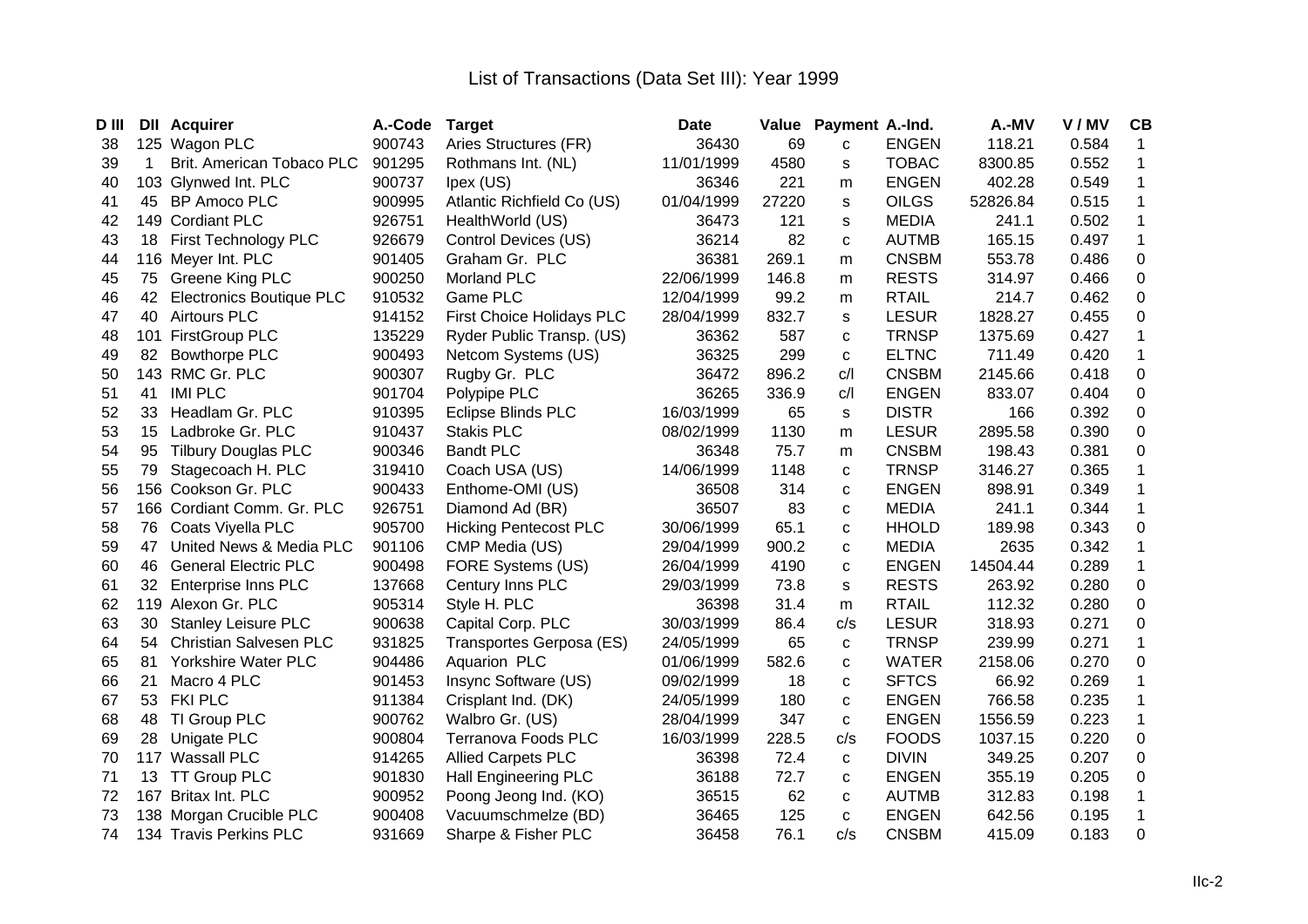| D III | DII | <b>Acquirer</b>                 | A.-Code | <b>Target</b>                  | <b>Date</b> |      | Value Payment A.-Ind. |              | A.-MV    | V/MV  | CB           |
|-------|-----|---------------------------------|---------|--------------------------------|-------------|------|-----------------------|--------------|----------|-------|--------------|
| 75    | 52  | HSBC H. PLC                     | 507534  | Safra Republ. H. PLC           | 10/05/1999  | 2590 | C.                    | <b>BANKS</b> | 14390.2  | 0.180 | $\Omega$     |
| 76    |     | 113 TI Group PLC                | 900762  | Busak & Shamban (BD)           | 36377       | 275  | $\mathbf{C}$          | <b>ENGEN</b> | 1556.59  | 0.177 |              |
| 77    | 70  | Blue Circle Ind. PLC            | 900304  | Calcemento Int. (LX)           | 01/06/1999  | 401  | nn                    | <b>CNSBM</b> | 2413.97  | 0.166 | 1            |
| 78    | 11  | Daily Mail & Gen. Tr. PLC       | 904283  | <b>Internet Securities PLC</b> | 26/01/1999  | 19.6 | C.                    | <b>MEDIA</b> | 120.2    | 0.163 | 0            |
| 79    | 147 | Thames Water PLC                | 904393  | E'town (US)                    | 36486       | 637  | C.                    | <b>WATER</b> | 4013.15  | 0.159 |              |
| 80    |     | 144 Whitbread PLC               | 900271  | Swallow Gr. PLC                | 36486       | 581  | C/I                   | <b>RESTS</b> | 3794     | 0.153 | $\mathbf{0}$ |
| 81    | 90  | <b>Guardian IT PLC</b>          | 676563  | Sogeris (FR)                   | 36342       | 35.1 | C.                    | <b>SFTCS</b> | 243.17   | 0.144 | 1            |
| 82    | 83  | Electrocomponents PLC           | 904690  | Allied Electronics (US)        | 08/06/1999  | 237  | C.                    | <b>DISTR</b> | 1732.37  | 0.137 | 1            |
| 83    |     | 104 Ocean Gr. PLC               | 901373  | Mark VII (US)                  | 36368       | 140  | C.                    | <b>TRNSP</b> | 1082.47  | 0.129 |              |
| 84    | 64  | Northern Leisure PLC            | 953171  | Fife Gr. PLC                   | 04/05/1999  | 16.8 | s                     | <b>LESUR</b> | 131.43   | 0.128 | $\mathbf{0}$ |
| 85    | 8   | Vodafone Gr. PLC                | 953133  | AirTouch Comm. (US)            | 18/01/1999  | 3672 | s                     | <b>TELCM</b> | 30194.59 | 0.122 |              |
| 86    | 58  | Shanks & McEvan Gr. PLC         | 981250  | Caird Gr. PLC                  | 36307       | 50.6 | C.                    | <b>SUPSV</b> | 421.21   | 0.120 | $\Omega$     |
| 87    | 98  | Royal & Sun All. Ins. PLC       | 901514  | Orion Capital (US)             | 36353       | 868  | C.                    | <b>INSUR</b> | 7667.63  | 0.113 | 1            |
| 88    | 111 | <b>Taylor Nelson Sofres PLC</b> | 910707  | Nipo (NL)                      | 36374       | 33   | m                     | <b>MEDIA</b> | 291.92   | 0.113 |              |
| 89    |     | 153 Caledonia Inv. PLC          | 904129  | <b>Sterling Industries PLC</b> | 36491       | 70.4 | m/c/l                 | <b>SPFIN</b> | 638.84   | 0.110 | $\Omega$     |
| 90    | 85  | Meyer Int. PLC                  | 901405  | RentX Industries (US)          | 09/06/1999  | 61   | C.                    | <b>CNSBM</b> | 553.78   | 0.110 |              |
| 91    |     | 164 HP Bulmer H. PLC            | 926001  | American Hard Cider (US)       | 36502       | 19   | C.                    | <b>BEVES</b> | 179      | 0.106 | 1            |
| 92    | 25  | <b>Prudential Corp. PLC</b>     | 901521  | M&G Gr. PLC                    | 11/03/1999  | 1850 | c/s                   | <b>LIFEA</b> | 17640.19 | 0.105 | 0            |
| 93    | 77  | <b>WS Atkins PLC</b>            | 882044  | Lambert Smith H. PLC           | 17/06/1999  | 48.4 | c/m                   | <b>SUPSV</b> | 463.33   | 0.104 | $\mathbf{0}$ |
| 94    | 80  | Royal Bank of Sctl. PLC         | 901450  | UST Corp., Boston (US)         | 18/06/1999  | 873  | C.                    | <b>BANKS</b> | 8405.12  | 0.104 |              |

| Key: | A.-Code:    | Datastream Company Code of Acquirer                              |                                  |
|------|-------------|------------------------------------------------------------------|----------------------------------|
|      | Date:       | Announcement Date of Transaction                                 |                                  |
|      | Value:      | Deal Value of Transaction on Announcement Date                   |                                  |
|      | Payment:    | Method of Payment: cash (c); stock (s); mixed (m); loan note (l) |                                  |
|      | Deal:       | Deal Approval: friendly (f), hostile (h)                         |                                  |
|      | $A.-Ind.$ : | Industry of Acquirer (Datastream Industry Code Level 4)          |                                  |
|      | A.-MV:      | Market Value of Acquirer on 31/12/98                             |                                  |
|      | $V/MV$ :    | Ratio of Deal Value to Market Value of Acquirer                  | Source:                          |
|      | CB:         | Nature of Deal: Cross-border (1); Domestic (0)                   | Acquisitions Monthly; Datastream |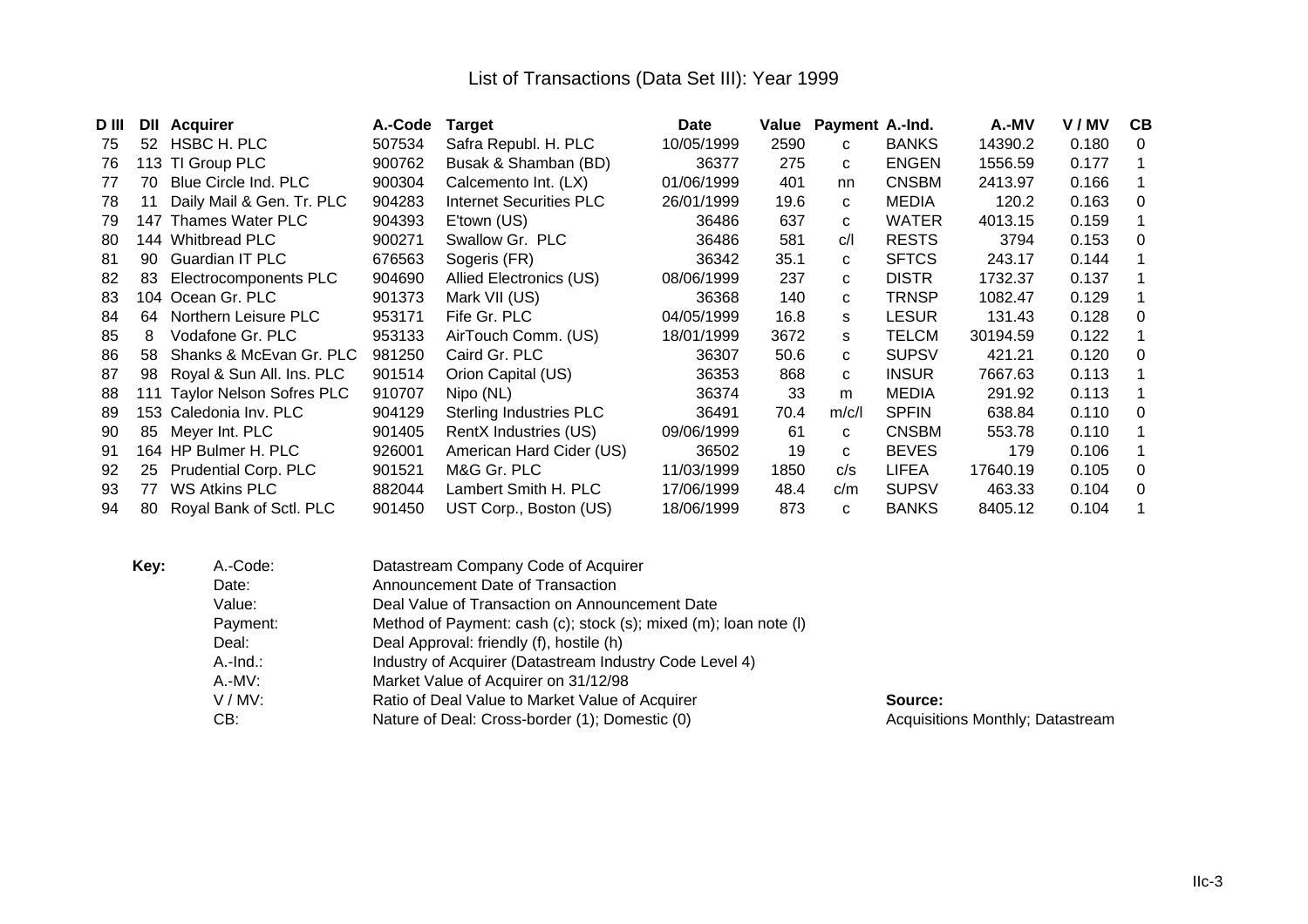Appendix C:

Industry Classification Codes (Datastream Level 4)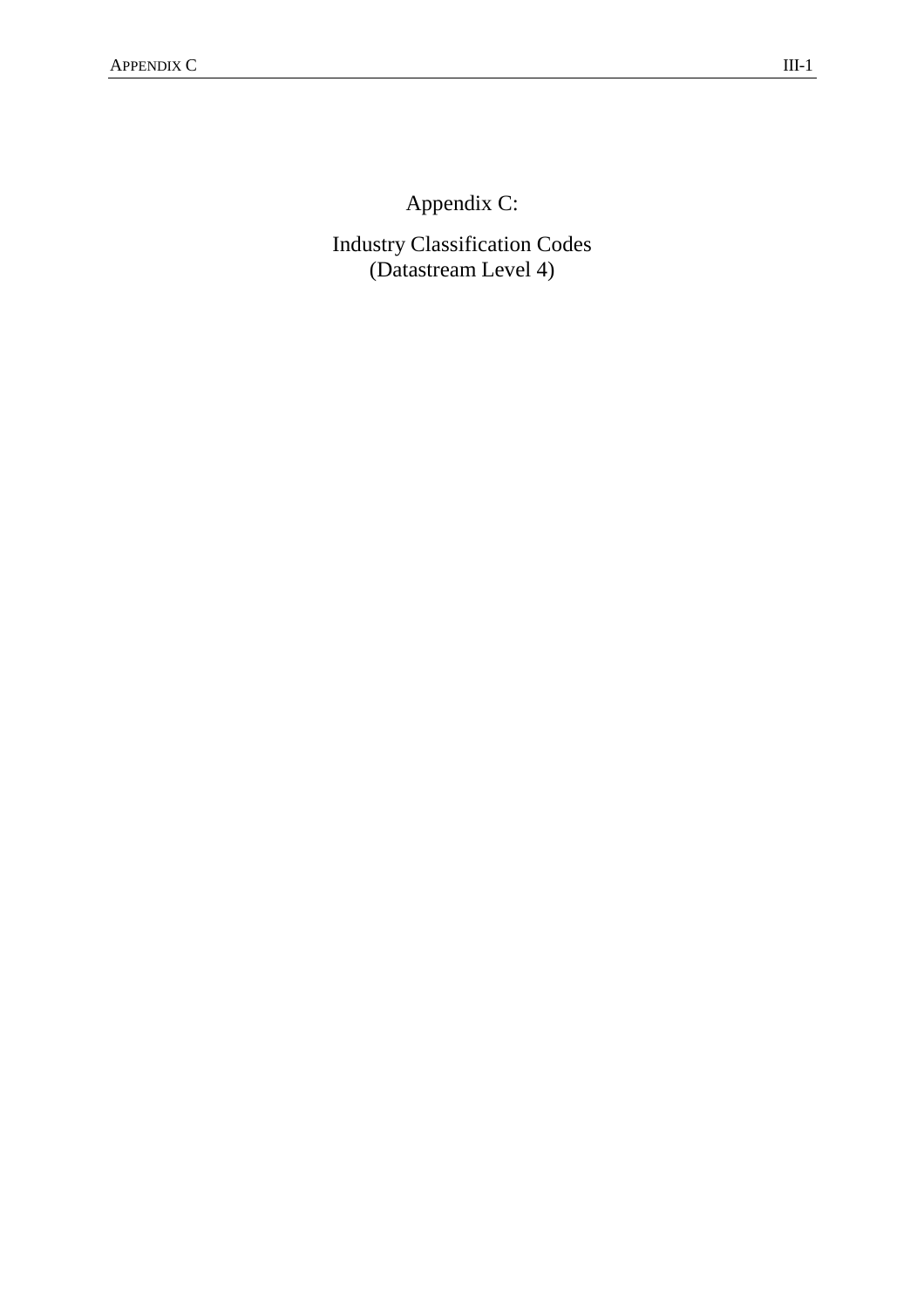| Code         | <b>Industry</b>                               |
|--------------|-----------------------------------------------|
| <b>AERSP</b> | Aerospace & Defense                           |
| AUTMB        | Automobiles                                   |
| <b>BANKS</b> | <b>Banks</b>                                  |
| <b>BEVES</b> | <b>Beverages</b>                              |
| <b>CHMCL</b> | Chemicals                                     |
| <b>CNSBM</b> | <b>Construction &amp; Building Materials</b>  |
| <b>DISTR</b> | <b>Distributors</b>                           |
| <b>DIVIN</b> | <b>Diversified Industrials</b>                |
| <b>ELECT</b> | Electricity                                   |
| <b>ELTNC</b> | <b>Electronic &amp; Electrical Equipment</b>  |
| <b>ENGEN</b> | <b>Engineering &amp; Machinery</b>            |
| <b>FDRET</b> | Food & Drug Retailers                         |
| <b>FOODS</b> | <b>Food Producers &amp; Processors</b>        |
| <b>FSTPA</b> | Forestry & Paper                              |
| <b>GASDS</b> | <b>Gas Distribution</b>                       |
| <b>HHOLD</b> | <b>Household Goods &amp; Textiles</b>         |
| <b>HLTHC</b> | Health                                        |
| <b>INFOH</b> | <b>Information Technology Hardware</b>        |
| <b>INSUR</b> | Insurance                                     |
| <b>INVSC</b> | <b>Investment Companies</b>                   |
| <b>LESUR</b> | Leisrue, Entertainment & Hotels               |
| LIFEA        | Life Assurance                                |
| MEDIA        | Media & Photography                           |
| <b>MNING</b> | Mining                                        |
| <b>OILGS</b> | Oil & Gas                                     |
| <b>PCKGN</b> | Packaging                                     |
| <b>PERSH</b> | <b>Personal Care &amp; Household Products</b> |
| <b>PHARM</b> | Pharmaceuticals                               |
| <b>RESTS</b> | Restaurants, Pubs, Breweries                  |
| <b>RLEST</b> | <b>Real Estate</b>                            |
| <b>RTAIL</b> | Retailers, General                            |
| <b>SFTCS</b> | <b>Software &amp; Computer Services</b>       |
| <b>SPFIN</b> | Specialty & Other Finance                     |
| <b>STLOM</b> | <b>Steel &amp; Other Materials</b>            |
| <b>SUPSV</b> | <b>Support Services</b>                       |
| <b>TELCM</b> | <b>Telecom Services</b>                       |
| <b>TOBAC</b> | Tobacco                                       |
| <b>TRNSP</b> | Transport                                     |
| <b>WATER</b> | Water                                         |

## **Table 3: Industry Classification Codes**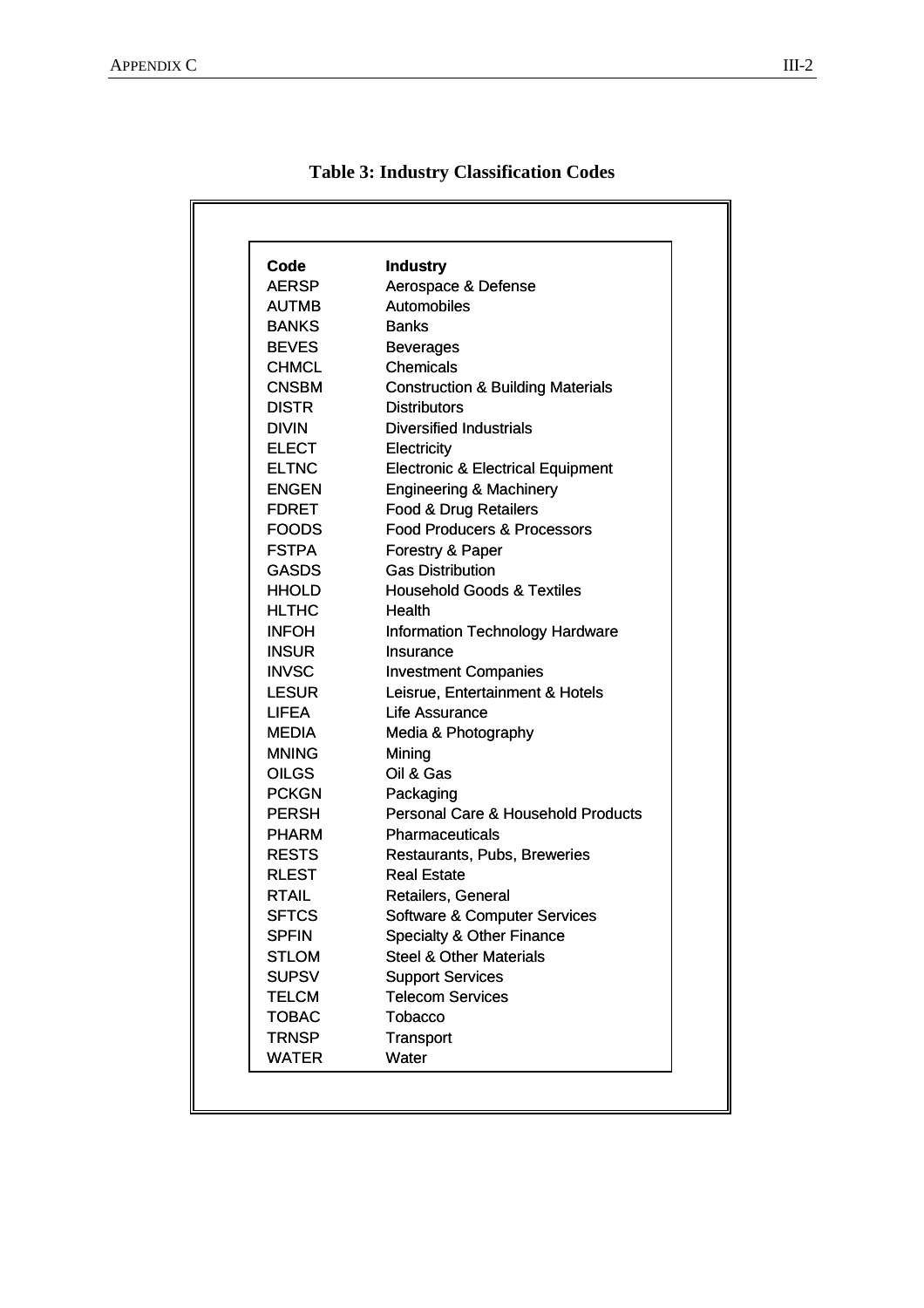Appendix D:

Results of Significance Tests for Hypothesis IV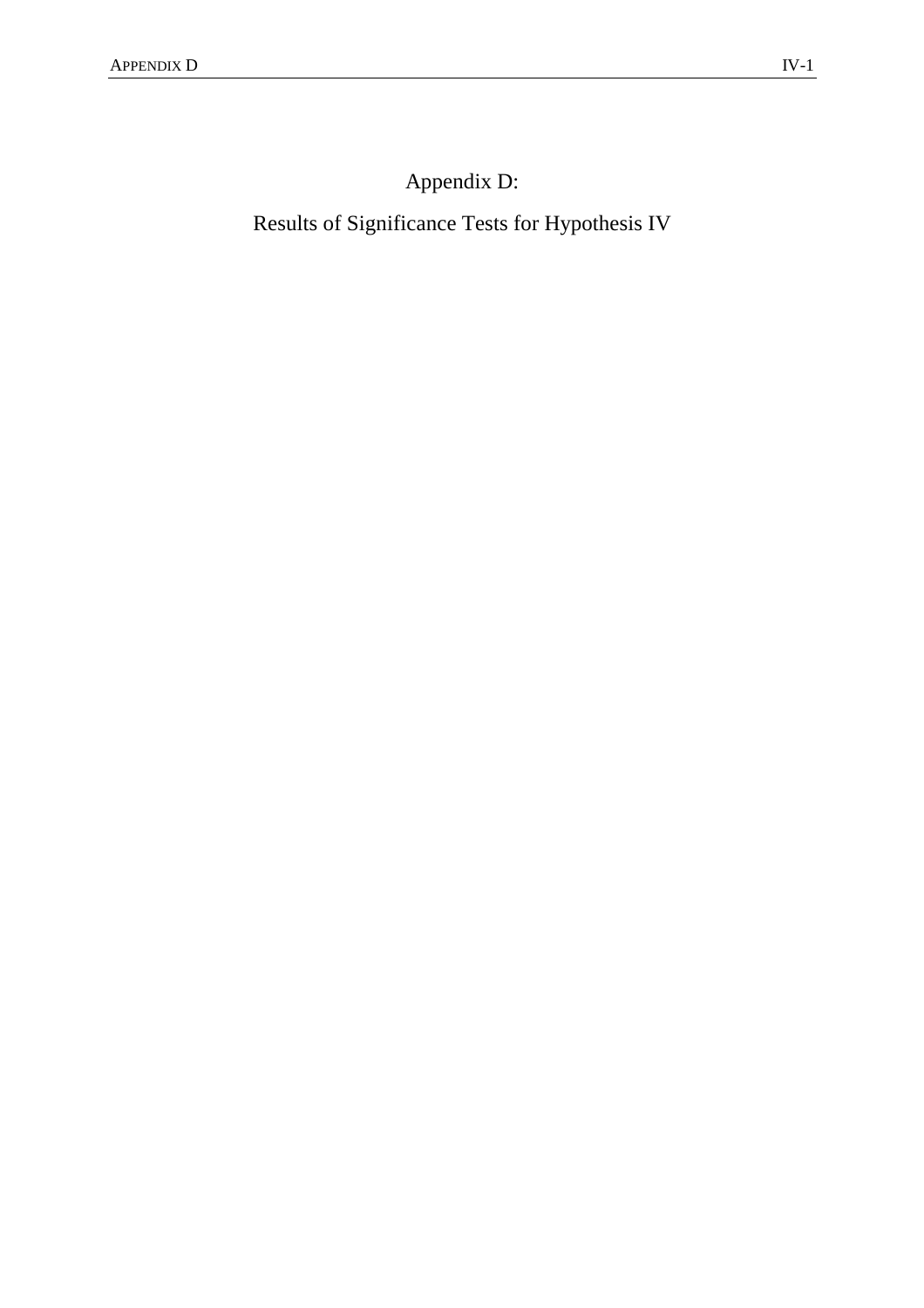

**Figure 26: AR and CAR-values for sample periods 1991/1995 (calculation based on MeAM)**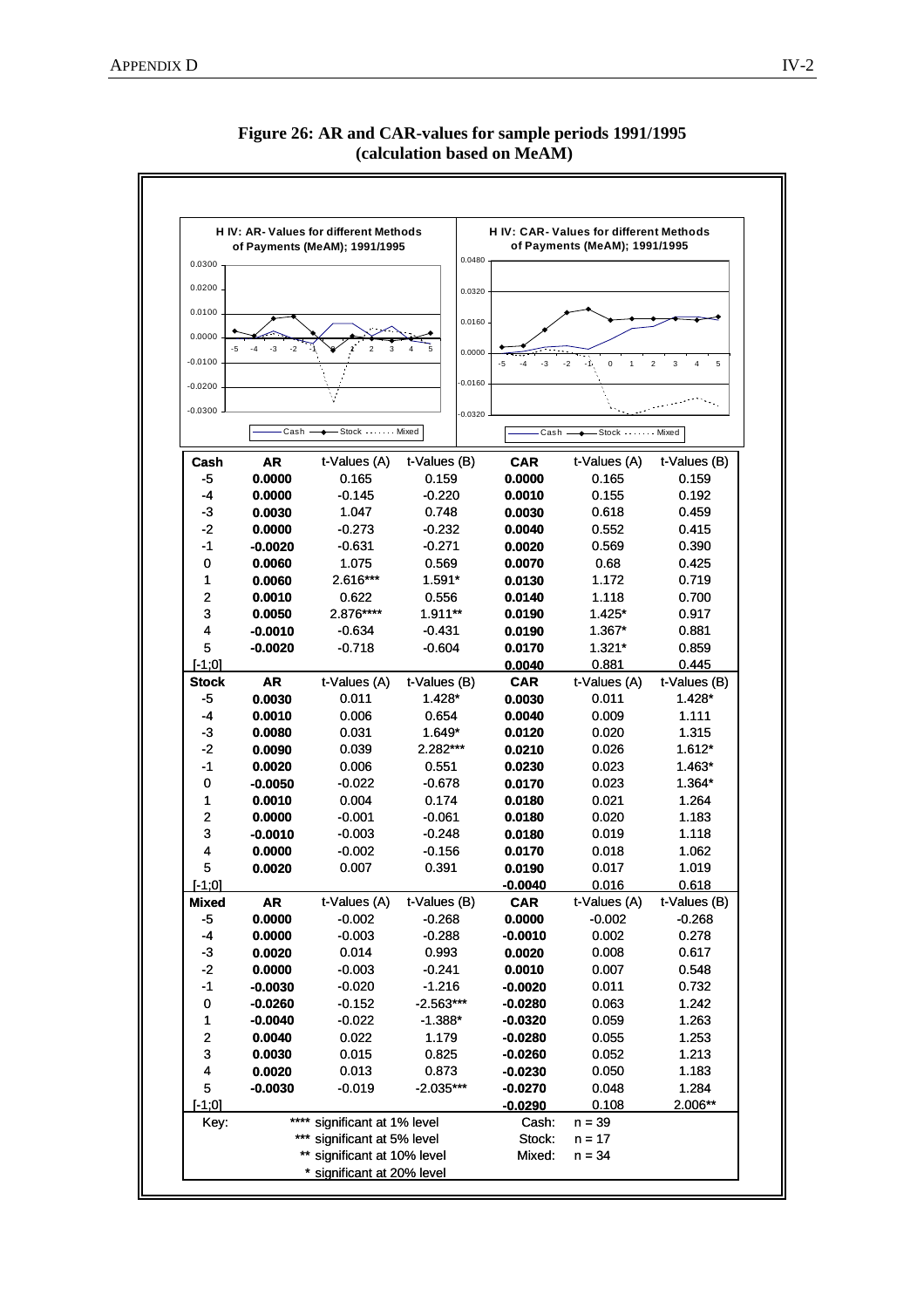

**Figure 27: AR and CAR-values for sample periods 1991/1995 (calculation based on MaAM)**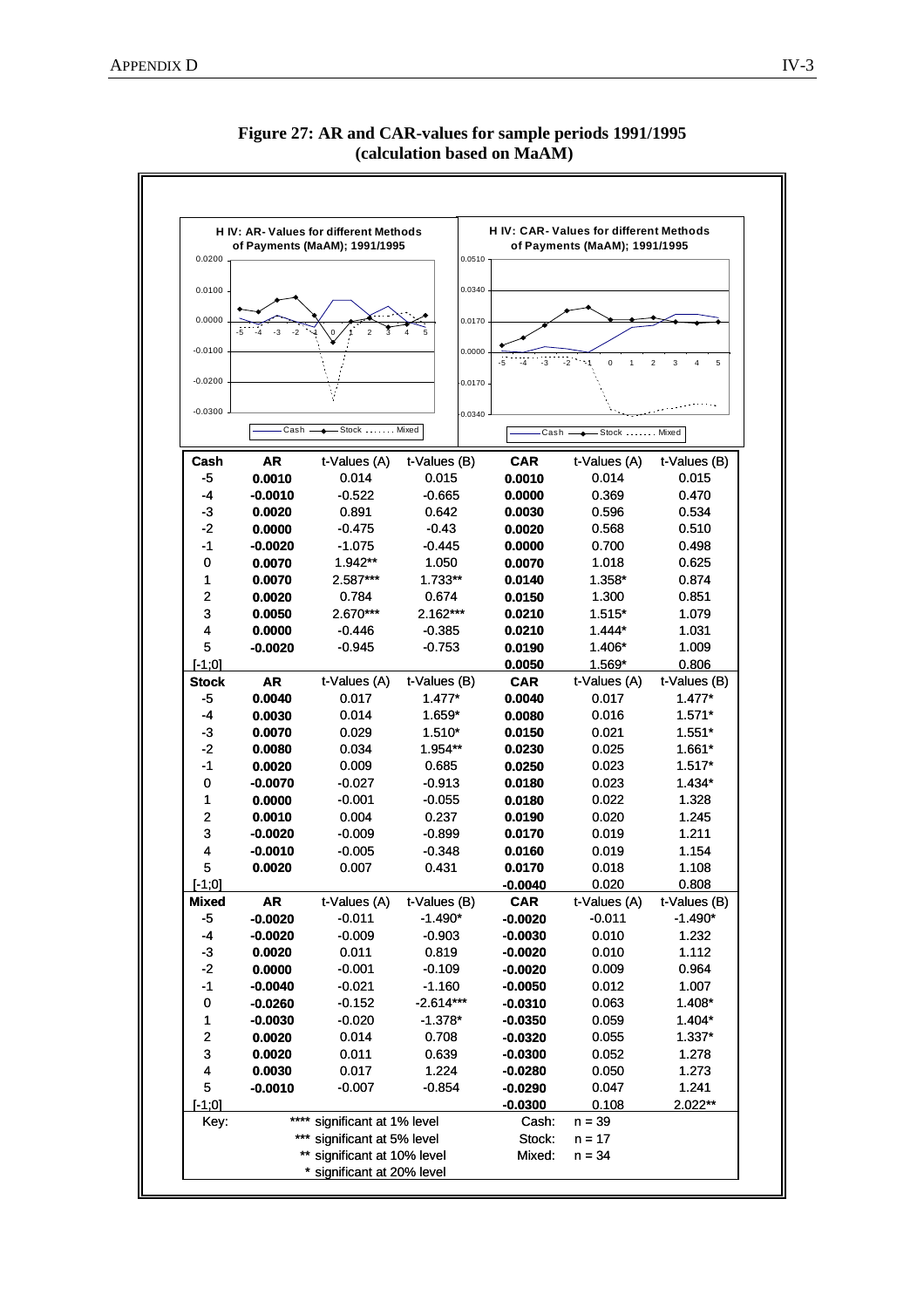

**Figure 28: AR and CAR-values for sample periods 1991/1995 (calculation based on MM)**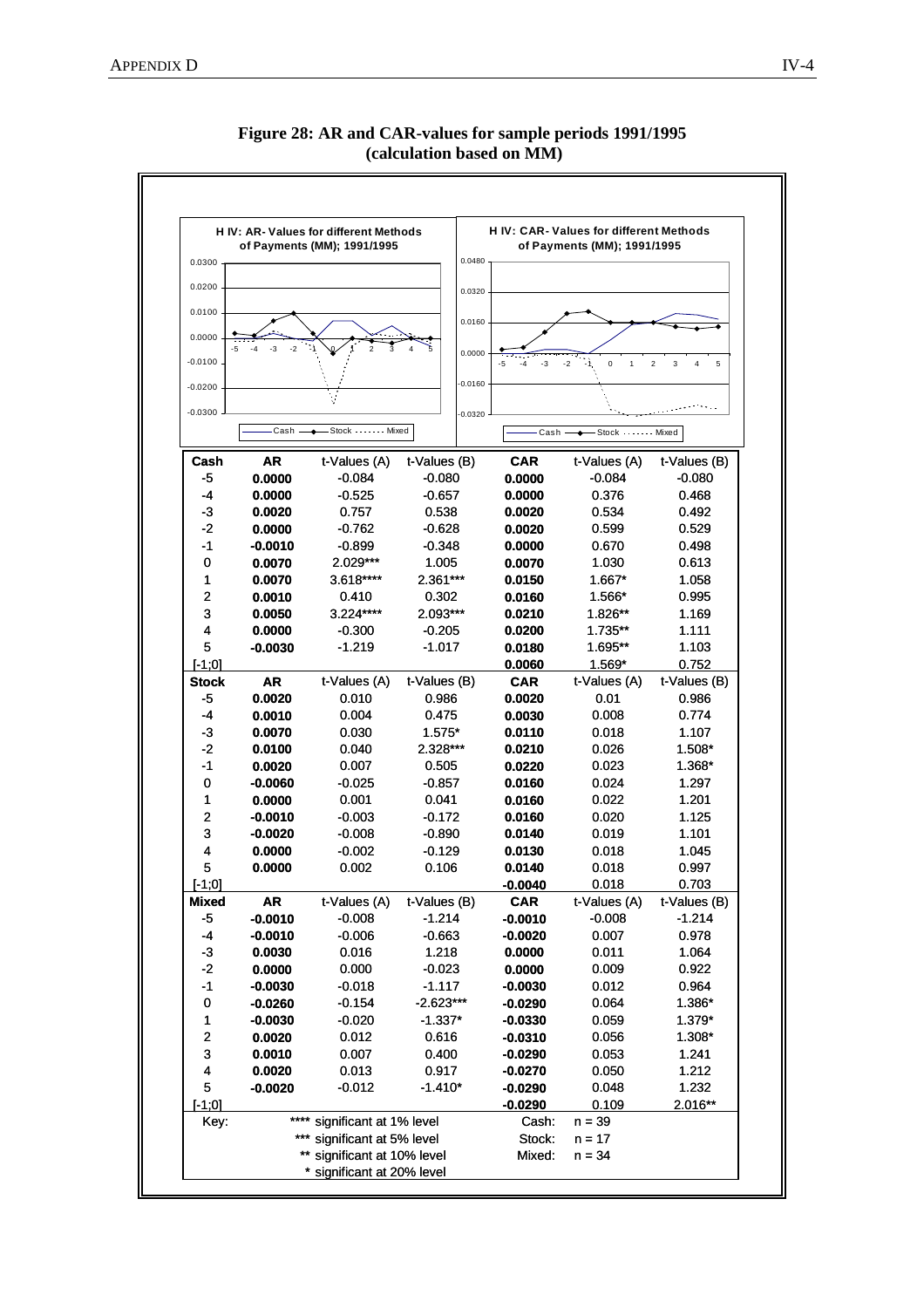| H IV: AR-Values for different Methods<br>of Payments (MeAM); 1999 |                         |                          |                          | <b>H IV: CAR-Values for different Methods</b><br>of Payments (MeAM); 1999 |                   |                          |                          |
|-------------------------------------------------------------------|-------------------------|--------------------------|--------------------------|---------------------------------------------------------------------------|-------------------|--------------------------|--------------------------|
| 0.0300                                                            |                         |                          |                          | 0.0480                                                                    |                   |                          |                          |
| 0.0200                                                            |                         |                          |                          |                                                                           |                   |                          |                          |
|                                                                   |                         |                          |                          | 0.0320                                                                    |                   |                          |                          |
| 0.0100                                                            |                         |                          |                          | 0.0160                                                                    |                   |                          |                          |
| 0.0000                                                            |                         |                          |                          |                                                                           |                   |                          |                          |
| $-0.0100$                                                         |                         |                          |                          | 0.0000                                                                    | -3                |                          |                          |
|                                                                   |                         |                          |                          |                                                                           |                   | $\Omega$                 | $\overline{2}$<br>3<br>5 |
| $-0.0200$                                                         |                         |                          |                          | $-0.0160$                                                                 |                   |                          |                          |
| $-0.0300$                                                         |                         |                          |                          | $-0.0320$                                                                 |                   |                          |                          |
|                                                                   | Cash<br>Stock Mixed     |                          |                          |                                                                           | Cash              | Stock Mixed              |                          |
| Cash                                                              | AR                      | t-Values (A)             | t-Values (B)             |                                                                           | <b>CAR</b>        | t-Values (A)             | t-Values (B)             |
| -5                                                                | 0.0030                  | 0.716                    | 1.181                    |                                                                           | 0.0030            | 0.716                    | 1.181                    |
| -4                                                                | 0.0000                  | 0.13                     | 0.174                    |                                                                           | 0.0030            | 0.514                    | 0.844                    |
| $-3$                                                              | 0.0020                  | 0.393                    | 0.454                    |                                                                           | 0.0050            | 0.477                    | 0.738                    |
| $-2$                                                              | 0.0030                  | 0.945                    | 0.819                    |                                                                           | 0.0070            | 0.628                    | 0.759                    |
| $-1$                                                              | 0.0040                  | $1.350*$                 | 1.223                    |                                                                           | 0.0120            | 0.825                    | 0.872                    |
| 0                                                                 | 0.0150                  | 3.670****                | 2.093***                 |                                                                           | 0.0270            | 1.677*                   | 1.168                    |
| 1                                                                 | 0.0030                  | 0.774                    | 0.661                    |                                                                           | 0.0310            | 1.580*                   | 1.109                    |
| $\overline{2}$                                                    | 0.0080                  | 1.783**                  | 1.869**                  |                                                                           | 0.0380            | 1.607*                   | 1.230                    |
| 3                                                                 | 0.0000                  | 0.680                    | 0.485                    |                                                                           | 0.0390            | $1.532*$                 | 1.171                    |
| 4                                                                 | 0.0020                  | 0.713                    | 1.338*                   |                                                                           | 0.0410            | 1.470*                   | 1.189                    |
| 5                                                                 | 0.0010                  | 0.481                    | 0.397                    |                                                                           | 0.0420            | $1.409*$                 | 1.140                    |
| $[-1:0]$                                                          |                         |                          |                          |                                                                           | 0.0200            | 2.765****                | $1.714**$                |
| <b>Stock</b><br>$-5$                                              | AR                      | t-Values (A)             | t-Values (B)<br>$-0.795$ |                                                                           | <b>CAR</b>        | t-Values (A)<br>$-0.012$ | t-Values (B)             |
| -4                                                                | -0.0030<br>0.0070       | $-0.012$<br>0.034        | $1.414*$                 |                                                                           | -0.0030<br>0.0050 | 0.026                    | $-0.795$<br>1.147        |
| $-3$                                                              | 0.0000                  | 0.010                    | 0.092                    |                                                                           | 0.0050            | 0.022                    | 0.938                    |
| $-2$                                                              | 0.0070                  | 0.032                    | 1.896**                  |                                                                           | 0.0120            | 0.025                    | 1.248                    |
| $-1$                                                              | -0.0040                 | $-0.023$                 | -0.959                   |                                                                           | 0.0080            | 0.024                    | 1.196                    |
| 0                                                                 | 0.0240                  | 0.088                    | 1.607*                   |                                                                           | 0.0310            | 0.042                    | 1.274                    |
| 1                                                                 | -0.0100                 | $-0.033$                 | $-1.085$                 |                                                                           | 0.0210            | 0.041                    | 1.249                    |
| 2                                                                 | 0.0070                  | 0.026                    | 1.245                    |                                                                           | 0.0270            | 0.039                    | 1.248                    |
| 3                                                                 | -0.0010                 | $-0.003$                 | $-0.126$                 |                                                                           | 0.0270            | 0.037                    | 1.178                    |
| 4                                                                 | 0.0020                  | 0.017                    | 0.370                    |                                                                           | 0.0290            | 0.036                    | 1.123                    |
| 5                                                                 | 0.0040                  | 0.019                    | 0.824                    |                                                                           | 0.0330            | 0.035                    | 1.099                    |
| $[-1;0]$                                                          |                         |                          |                          |                                                                           | 0.0190            | 0.064                    | $1.324*$                 |
| <b>Mixed</b>                                                      | <b>AR</b>               | t-Values (A)             | t-Values (B)             |                                                                           | <b>CAR</b>        | t-Values (A)             | t-Values (B)             |
| $-5$                                                              | $-0.0010$               | $-0.007$                 | $-0.445$                 |                                                                           | $-0.0010$         | $-0.007$                 | $-0.445$                 |
| $-4$<br>$-3$                                                      | 0.0060                  | 0.033                    | 1.987**<br>0.888         |                                                                           | 0.0050            | 0.024                    | $1.440*$                 |
| $-2$                                                              | 0.0030<br>0.0030        | 0.014<br>0.015           | 1.124                    |                                                                           | 0.0080<br>0.0110  | 0.021<br>0.020           | 1.282<br>1.245           |
| $-1$                                                              | $-0.0040$               | $-0.019$                 | $-1.058$                 |                                                                           | 0.0070            | 0.020                    | 1.210                    |
| $\pmb{0}$                                                         | 0.0070                  | 0.035                    | 0.845                    |                                                                           | 0.0140            | 0.023                    | 1.157                    |
| 1                                                                 | $-0.0010$               | $-0.006$                 | $-0.190$                 |                                                                           | 0.0130            | 0.021                    | 1.073                    |
| $\overline{\mathbf{c}}$                                           | $-0.0060$               | $-0.031$                 | $-1.474*$                |                                                                           | 0.0060            | 0.023                    | 1.131                    |
| 3                                                                 | $-0.0010$               | $-0.004$                 | $-0.218$                 |                                                                           | 0.0060            | 0.022                    | 1.069                    |
| 4                                                                 | 0.0000                  | 0.000                    | $-0.009$                 |                                                                           | 0.0060            | 0.020                    | 1.014                    |
| 5                                                                 | 0.0020                  | 0.012                    | 0.765                    |                                                                           | 0.0080            | 0.020                    | 0.994                    |
| $[-1:0]$                                                          |                         |                          |                          |                                                                           | 0.0030            | 0.029                    | 0.957                    |
| Key:                                                              | significant at 1% level |                          |                          |                                                                           | Cash:             | $n = 43$                 |                          |
|                                                                   | significant at 5% level |                          |                          |                                                                           | Stock:            | $n = 24$                 |                          |
|                                                                   |                         | significant at 10% level |                          |                                                                           | Mixed:            | $n = 27$                 |                          |

# **Figure 29: AR and CAR-values for sample period 1999 (calculation based on MeAM)**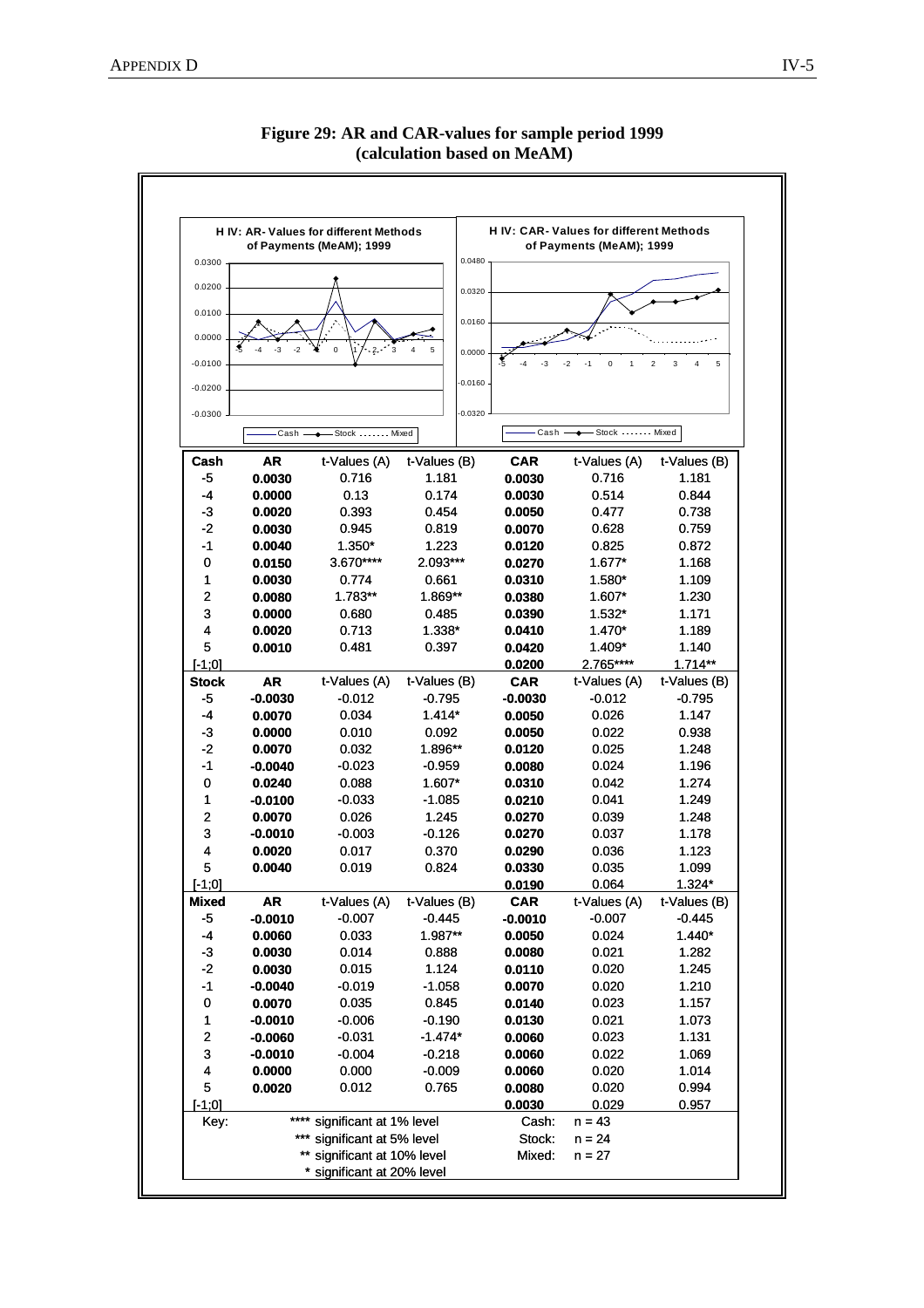

**Figure 30: AR and CAR-values for sample period 1999 (calculation based on MaAM)**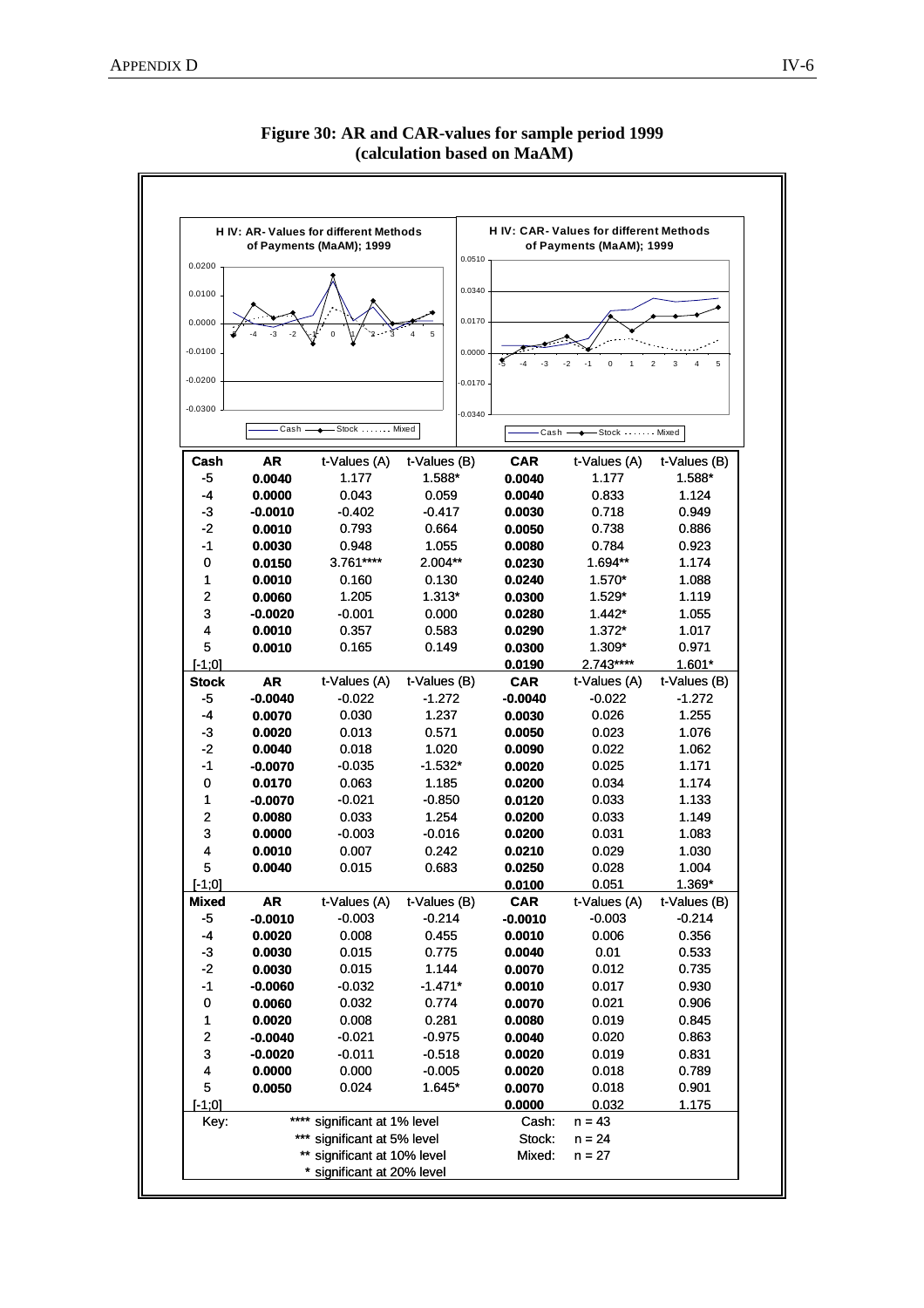

**Figure 31: AR and CAR-values for sample period 1999 (calculation based on MM)**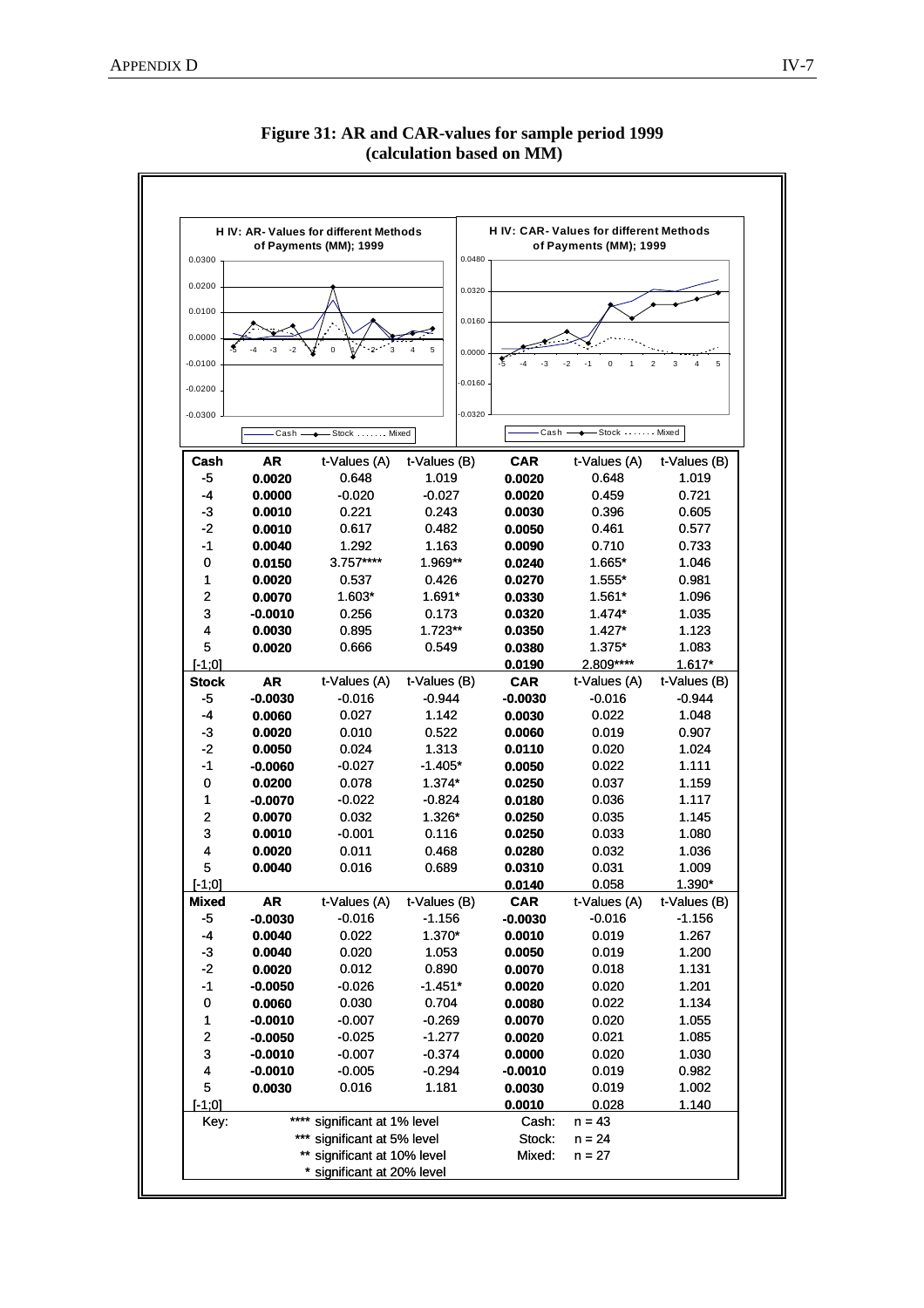Appendix E:

Results of Significance Tests for Hypothesis V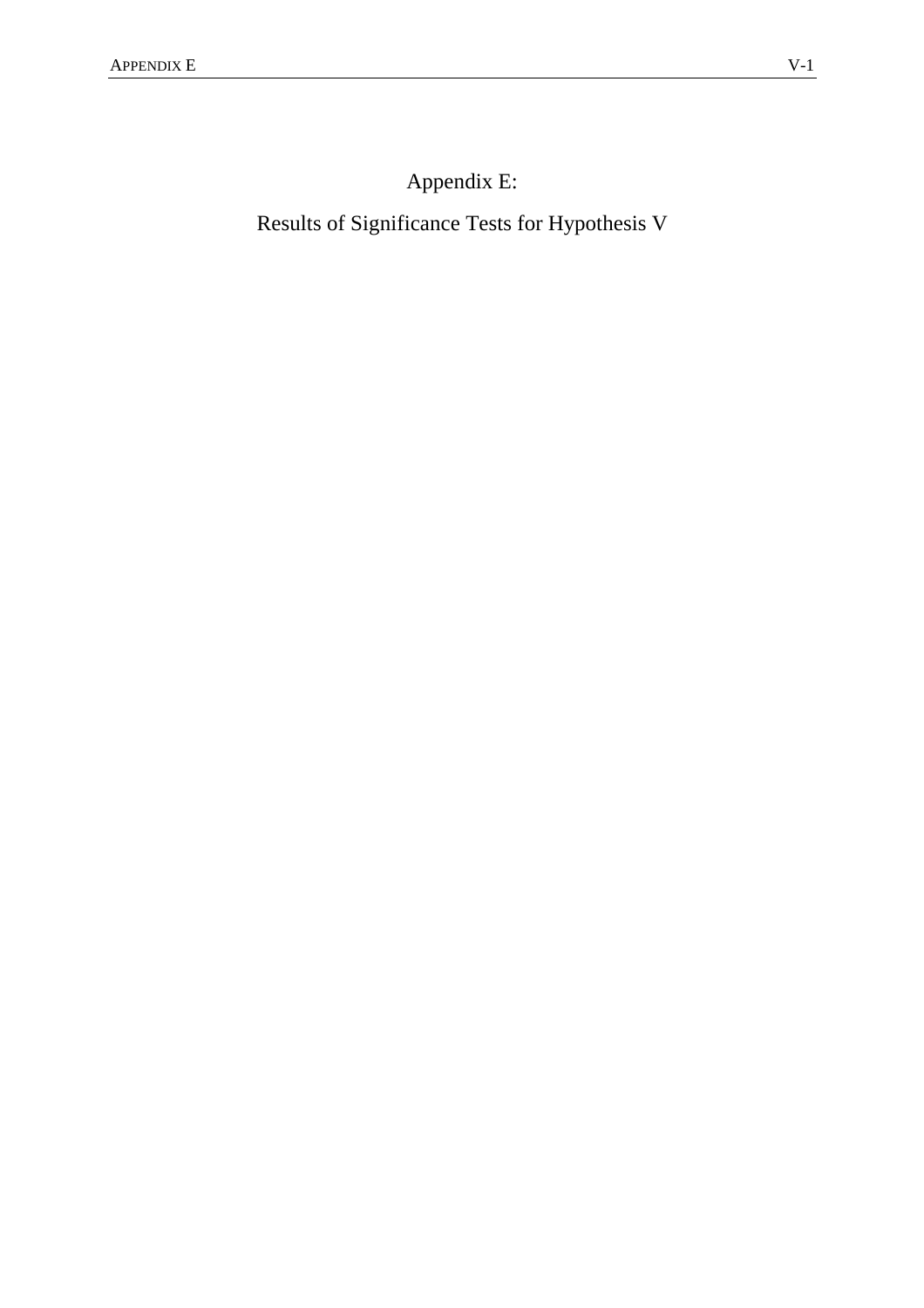

**Figure 32: AR and CAR-values for sample "good" investment opportunities (calculation based on MeAM)**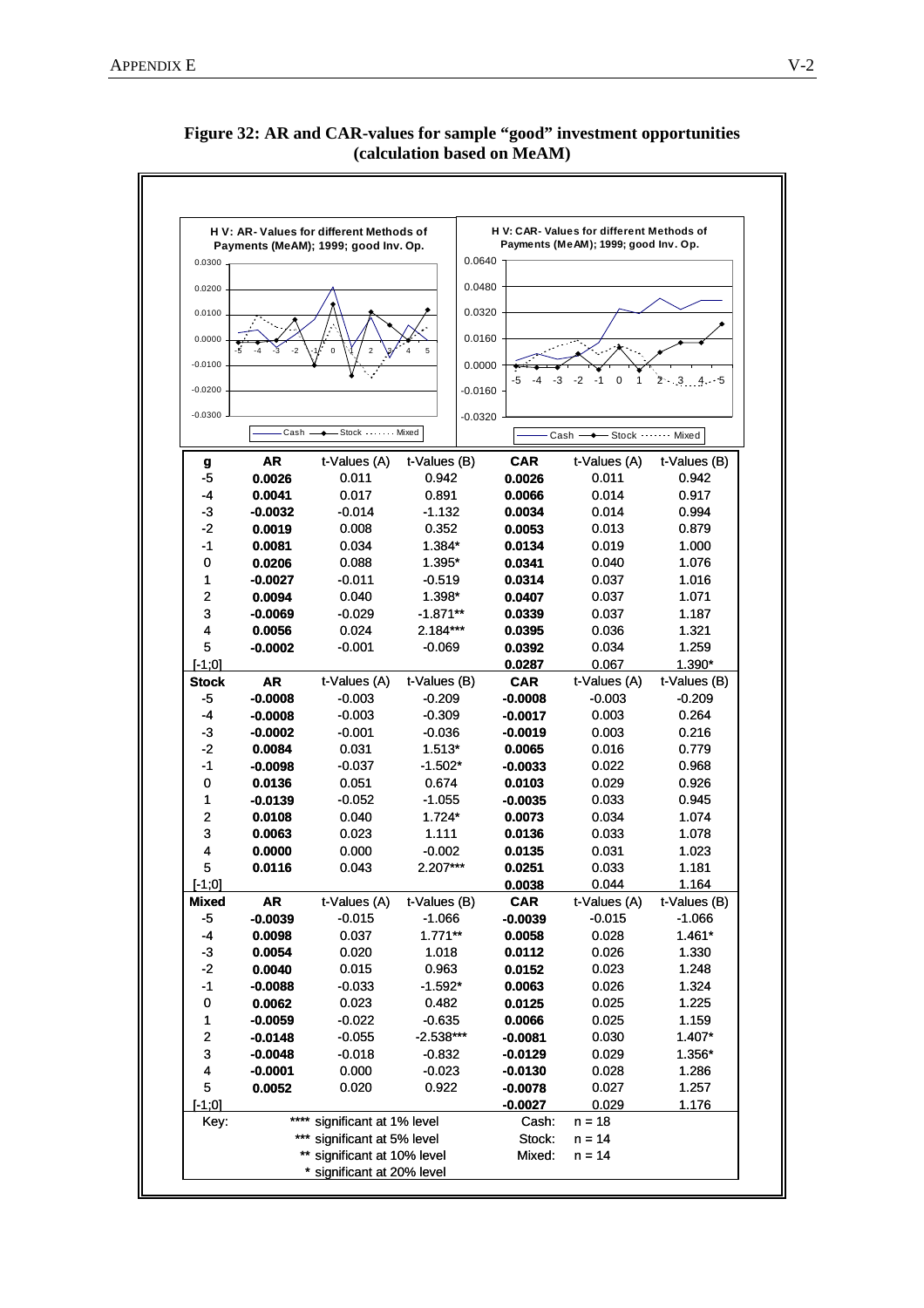

**Figure 33: AR and CAR-values for sample "bad" investment opportunities (calculation based on MeAM)**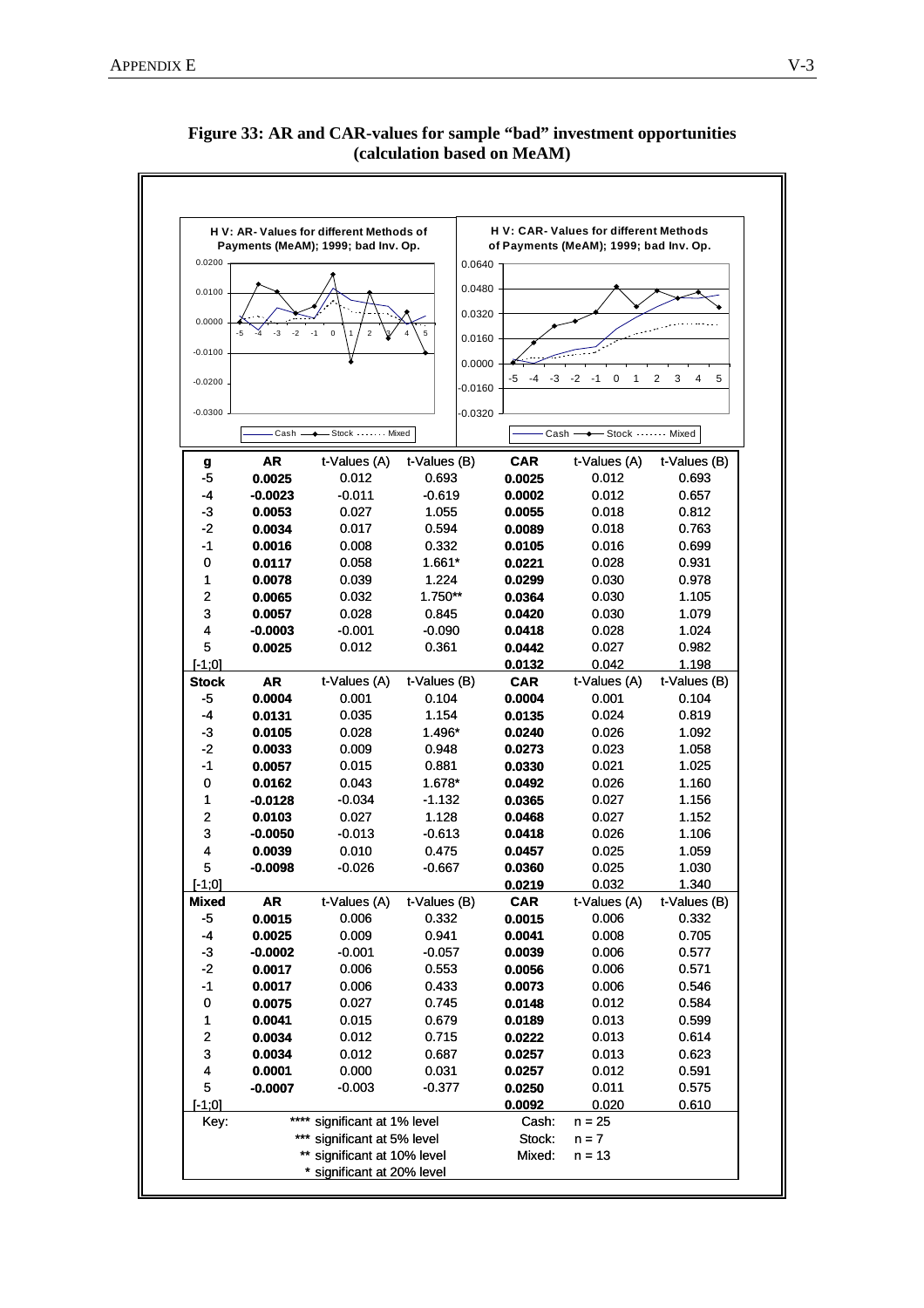

\* significant at 20% level

## **Figure 34: AR and CAR-values for sample "good" investment opportunities (calculation based on MaAM)**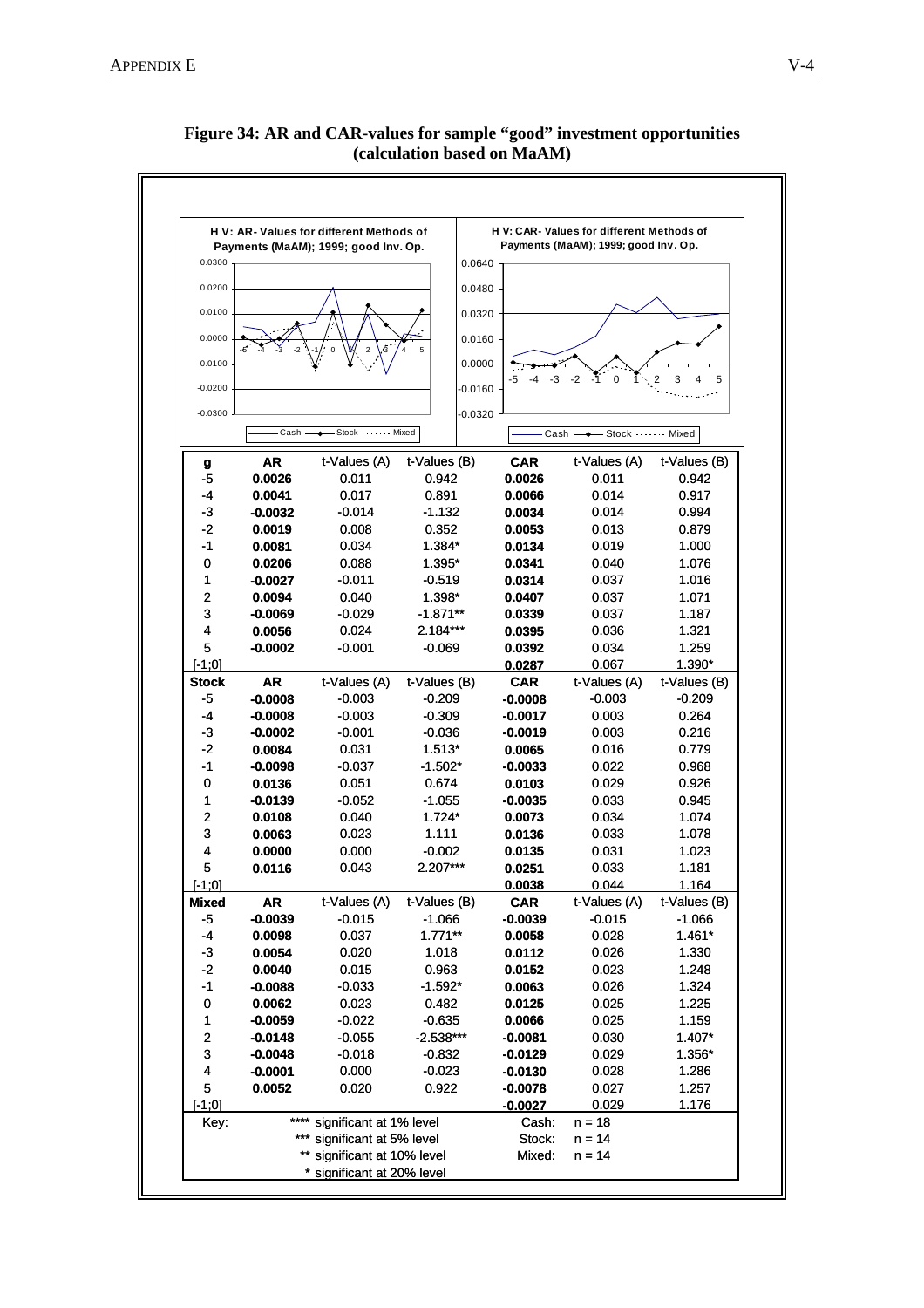

### **Figure 35: AR and CAR-values for sample "bad" investment opportunities (calculation based on MaAM)**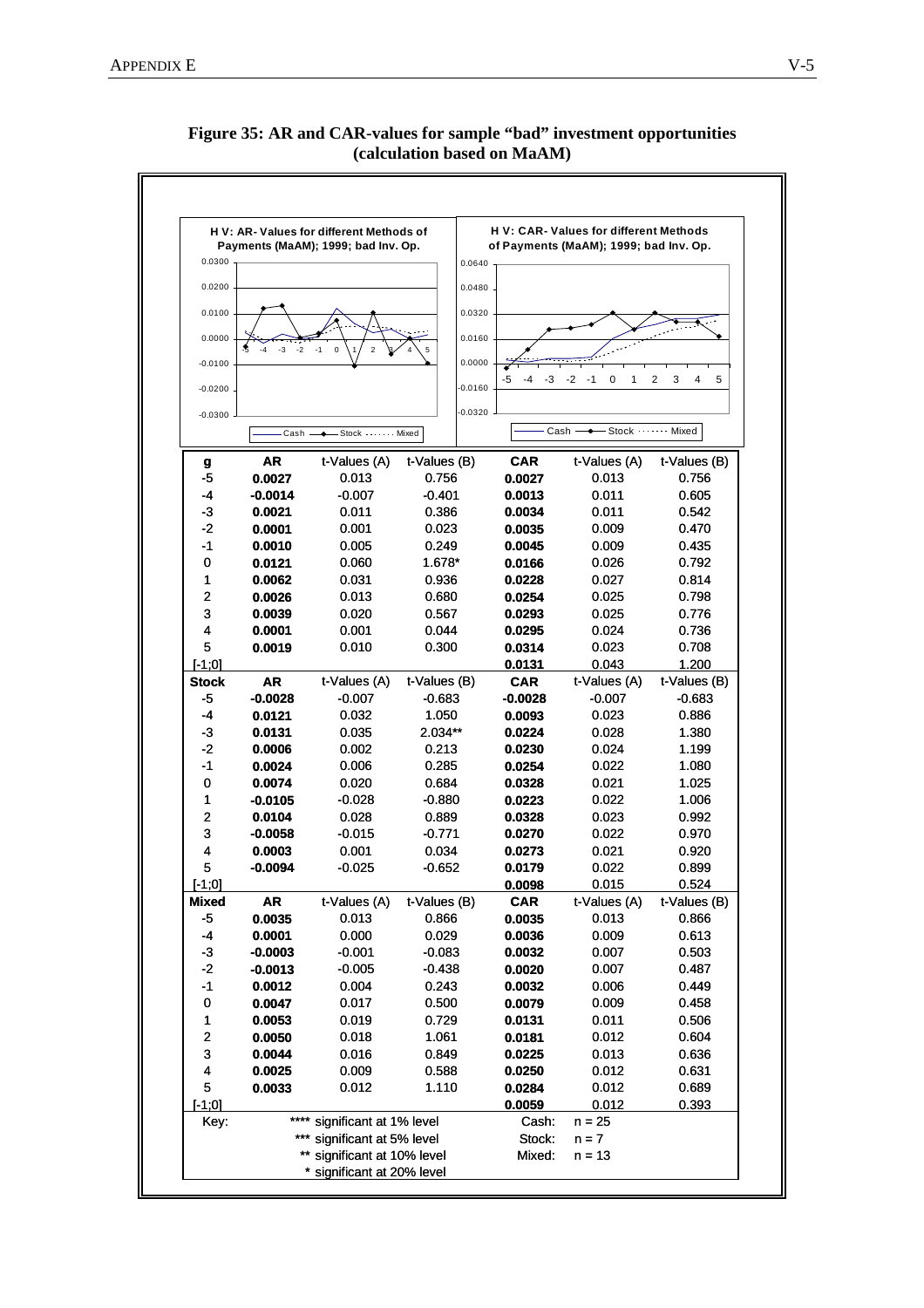

\*\* significant at 10% level  $Mixed: n = 14$ 

\* significant at 20% level

**Figure 36: AR and CAR-values for sample "good" investment opportunities (calculation based on MM)**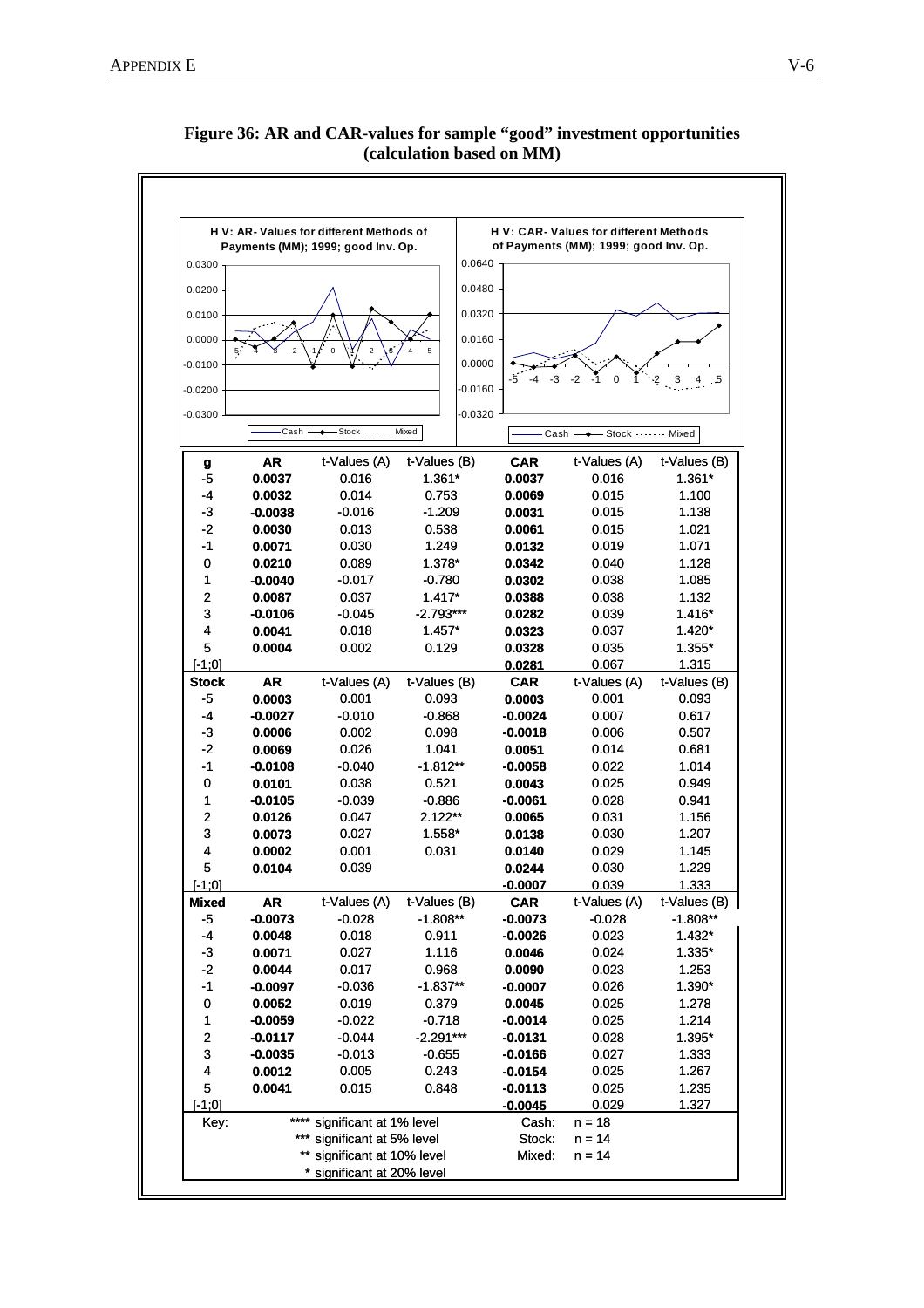

**Figure 37: AR and CAR-values for sample "bad" investment opportunities (calculation based on MM)**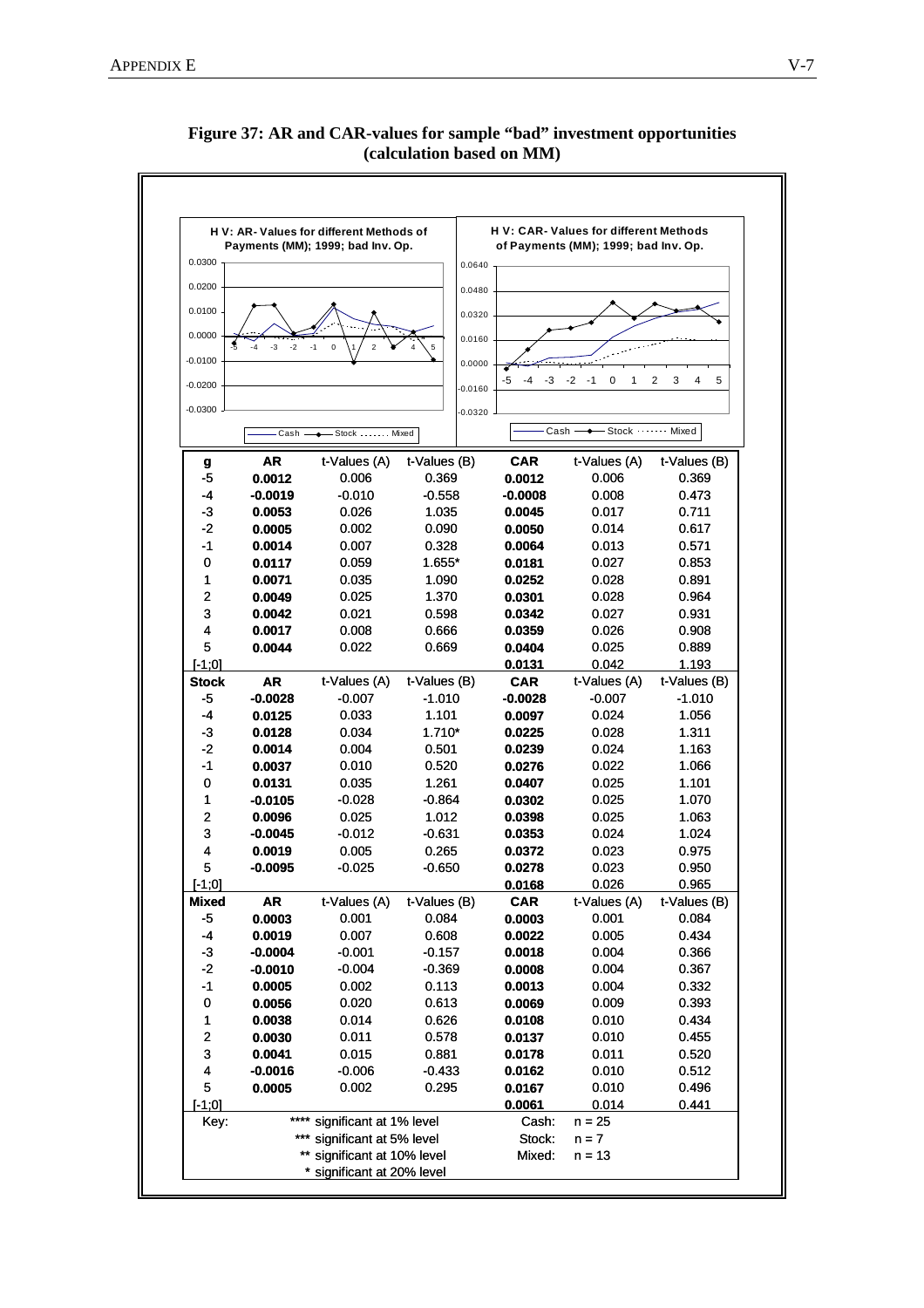Appendix F:

Results of Significance Tests for Hypothesis VI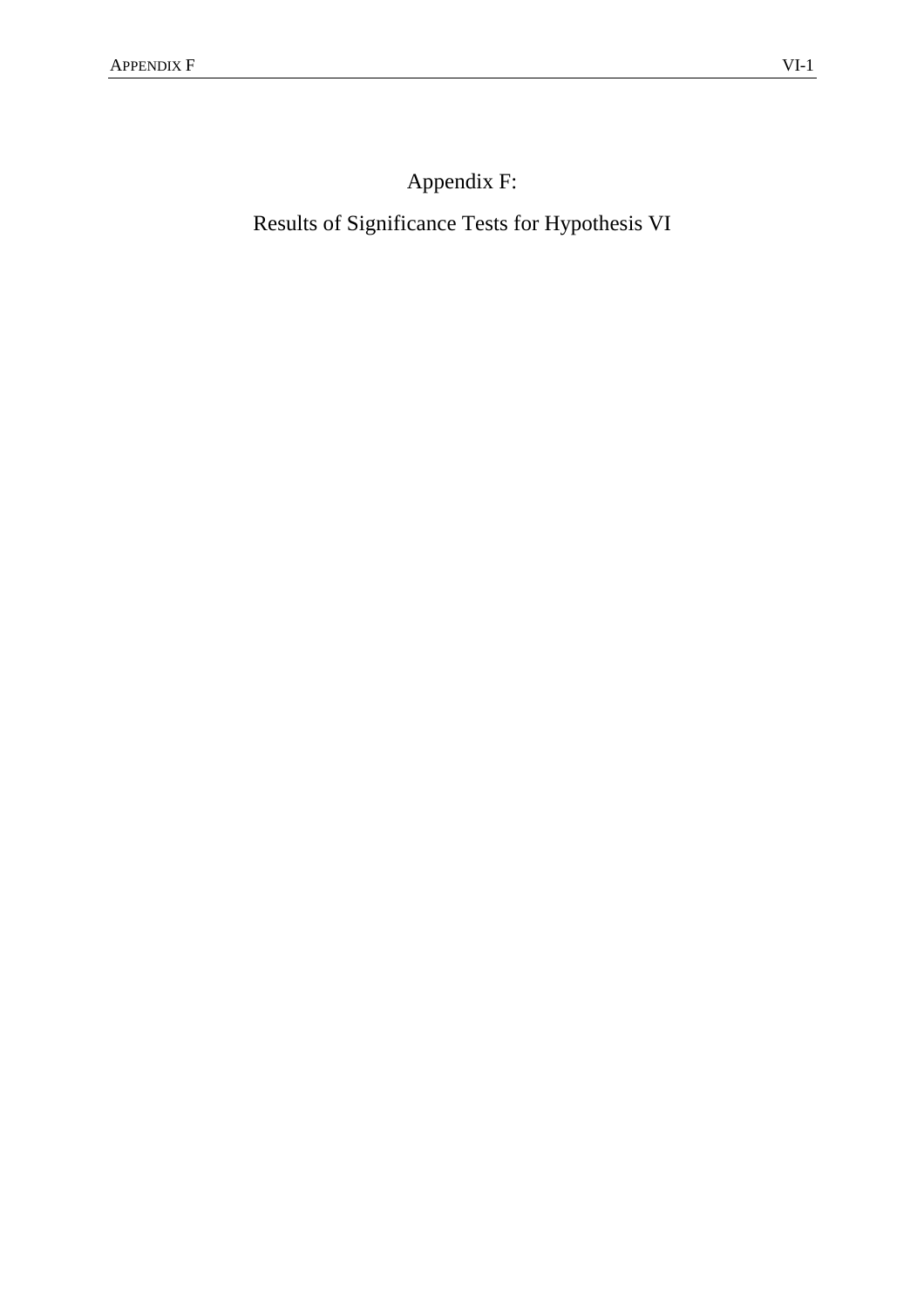

## **Figure 38: AR and CAR-values for sample "domestic" transactions (calculation based on MeAM)**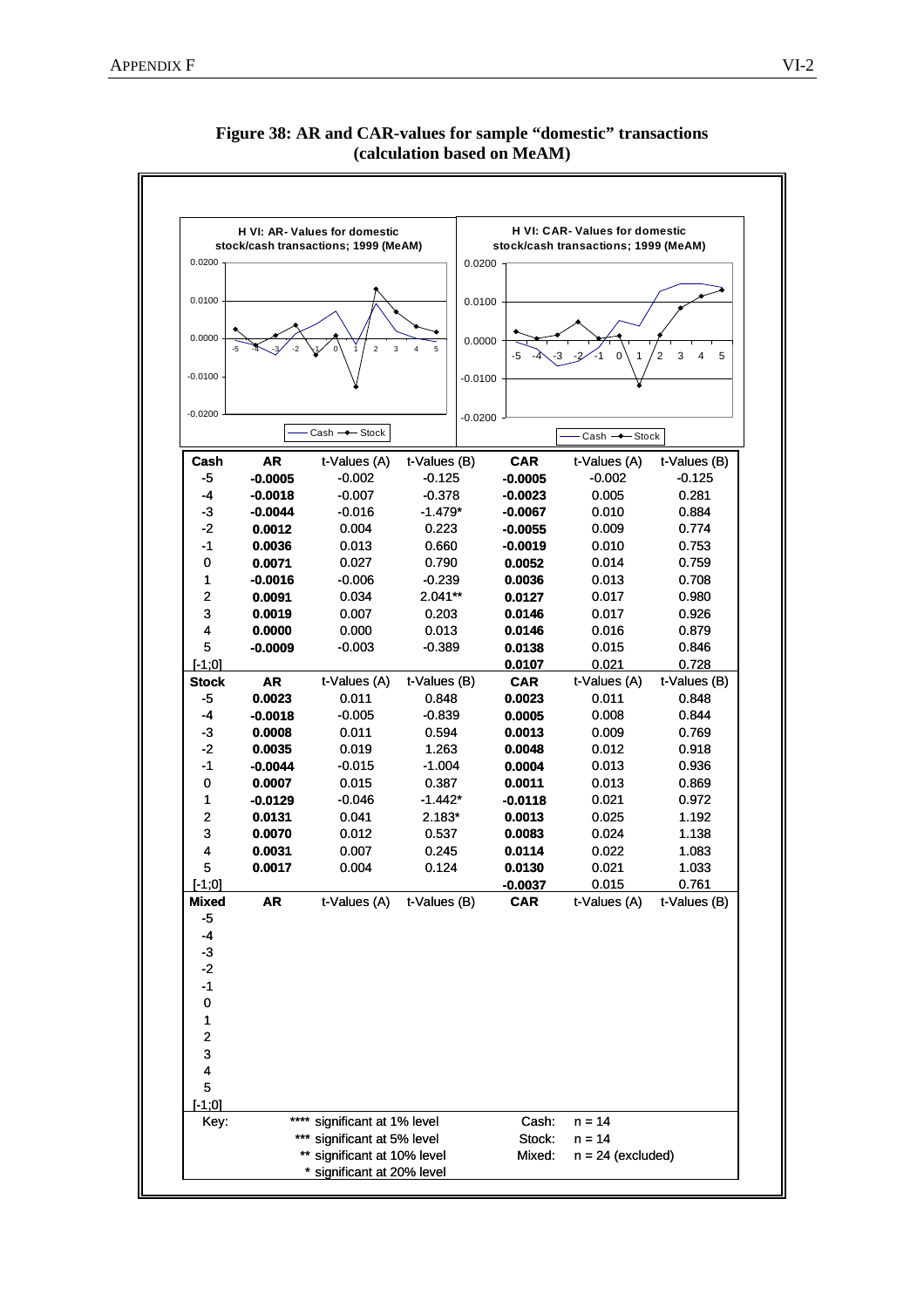

**Figure 39: AR and CAR-values for sample "cross-border" transactions (calculation based on MeAM)**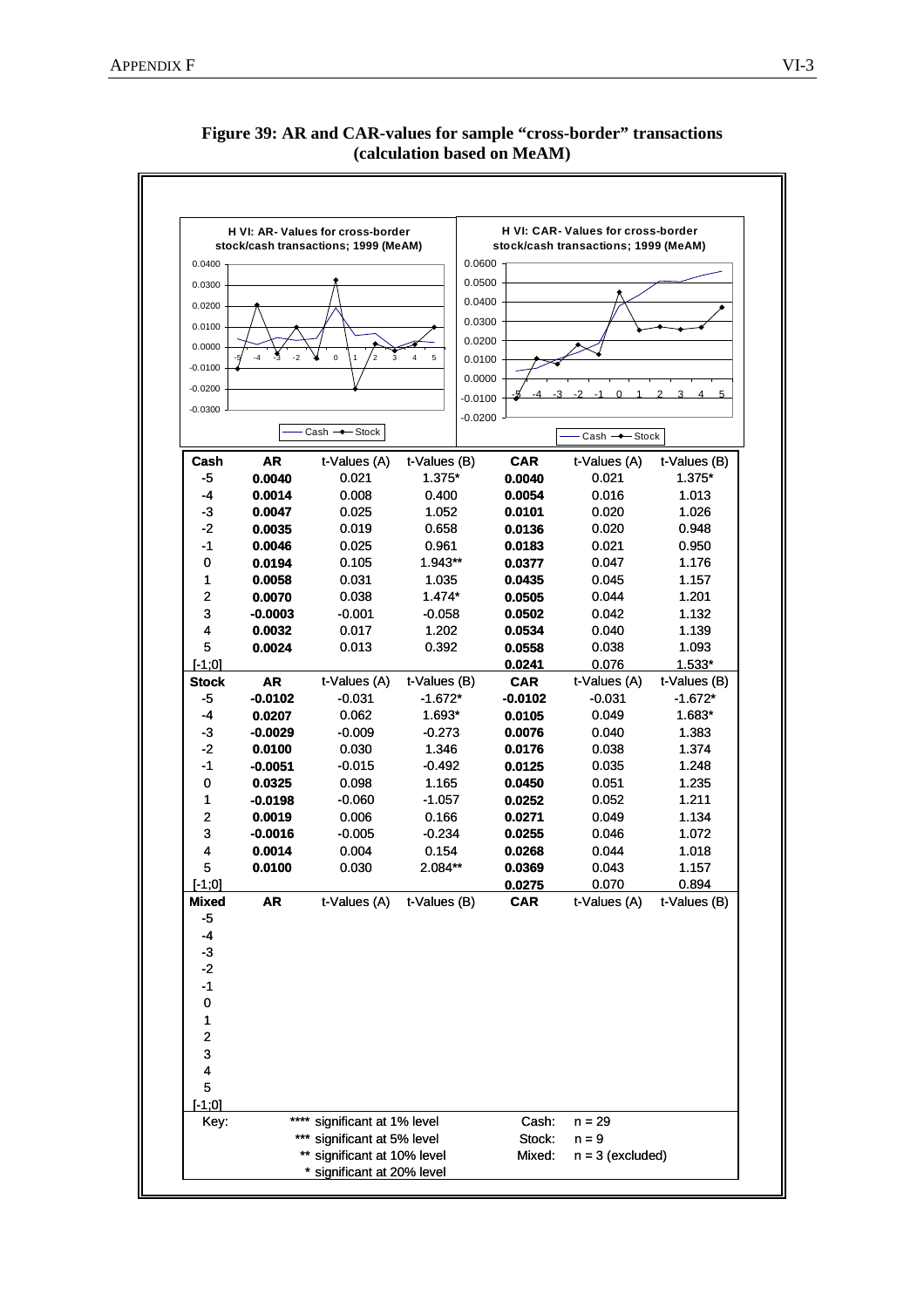

**Figure 40: AR and CAR-values for sample "domestic" transactions (calculation based on MaAM)**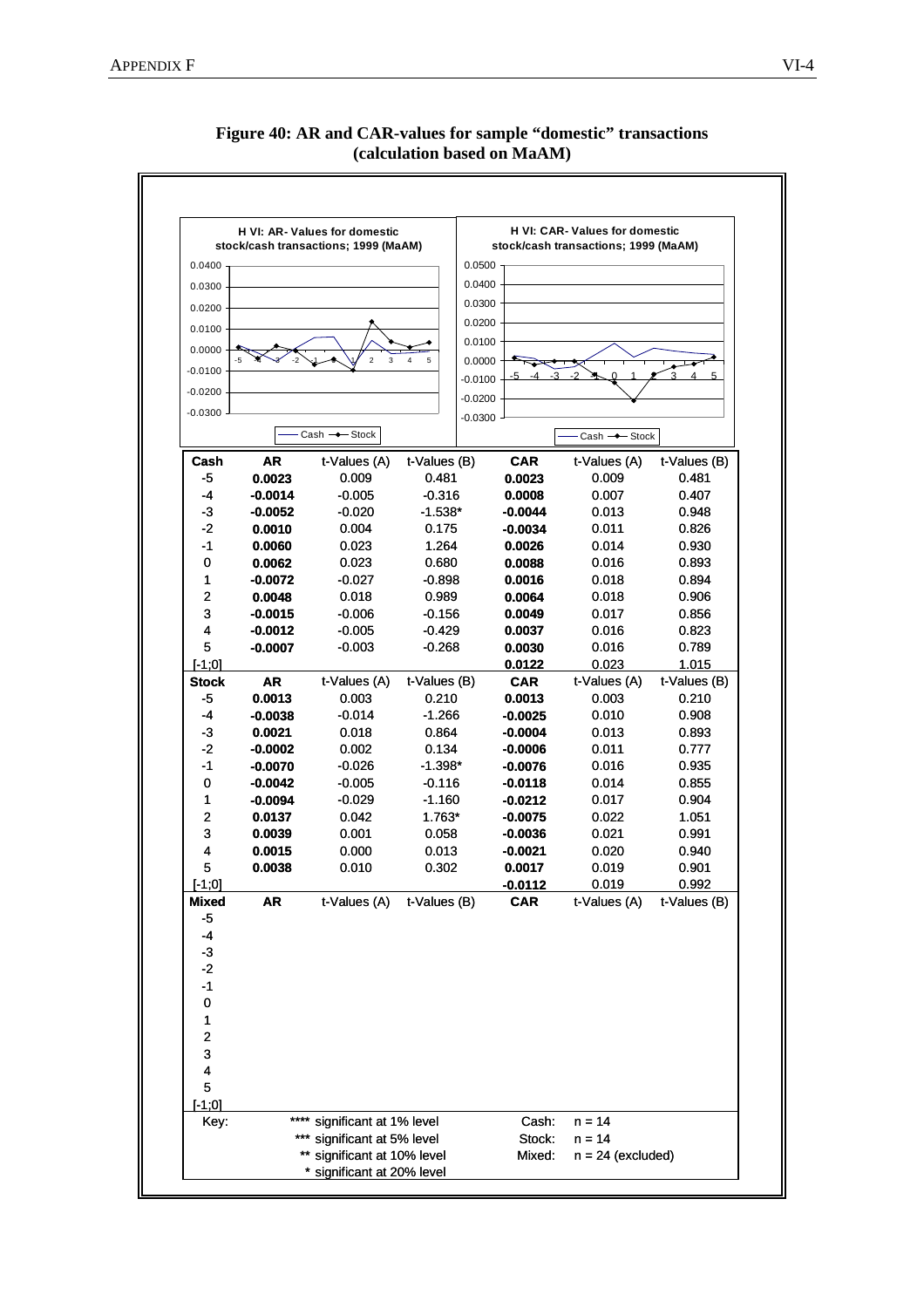

**Figure 41: AR and CAR-values for sample "cross-border" transactions (calculation based on MaAM)**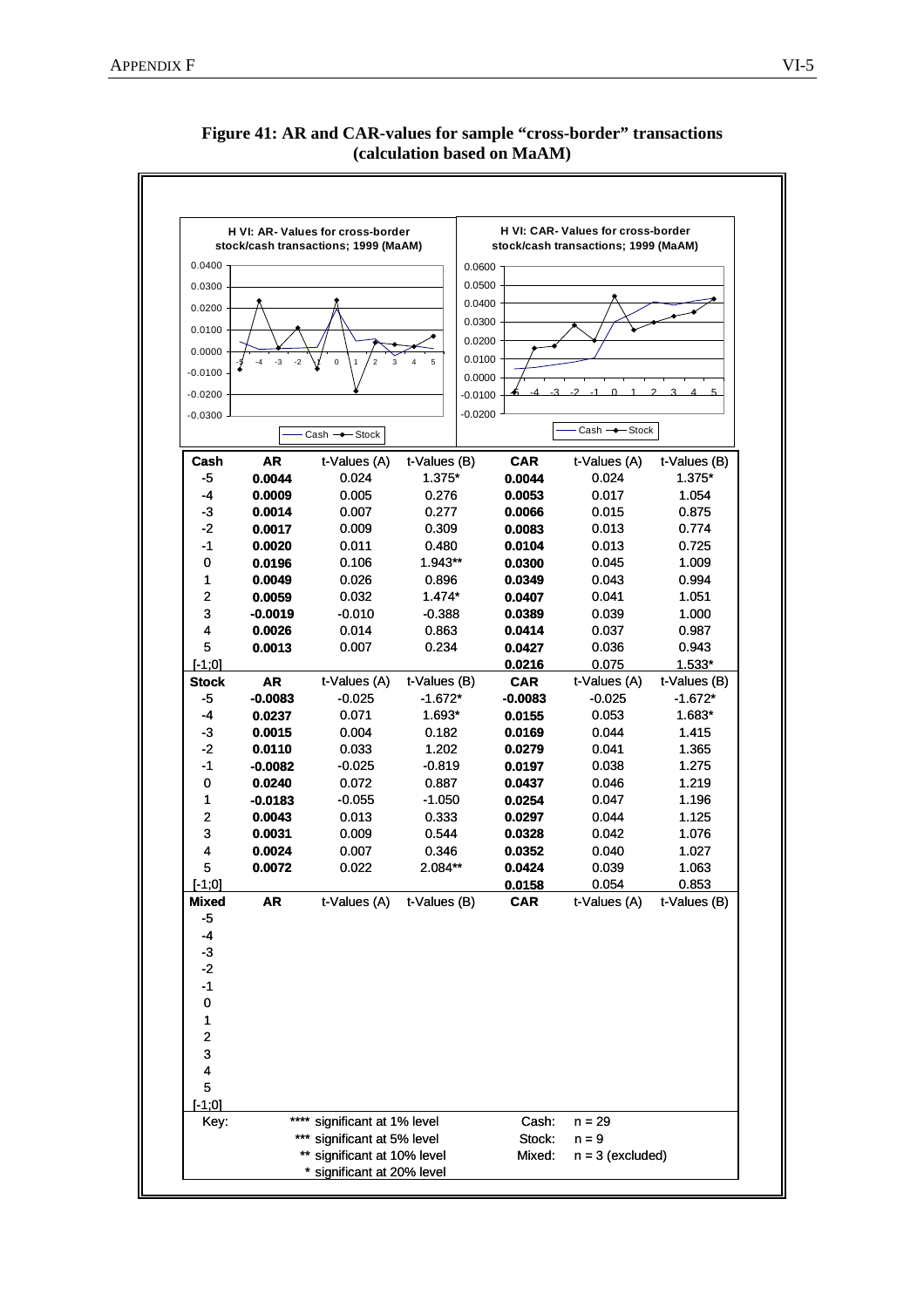

## **Figure 42: AR and CAR-values for sample "domestic" transactions (calculation based on MM)**